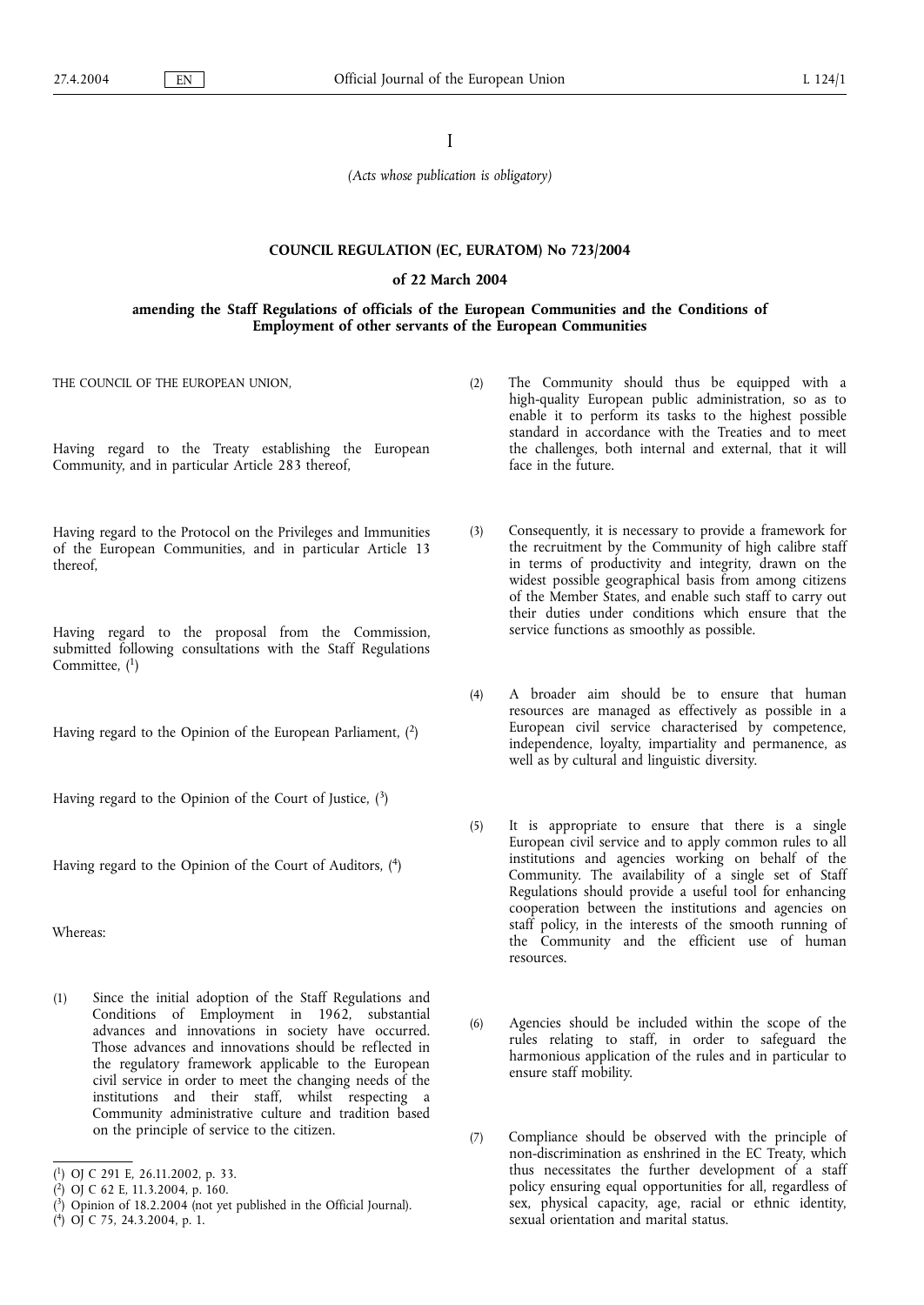- (8) Officials in a non-marital relationship recognised by a Member State as a stable partnership who do not have legal access to marriage should be granted the same range of benefits as married couples.
- (9) Express reference should be made to measures of a social nature and to working conditions which meet appropriate health and safety standards; such measures are intended to help reconcile work and private life, to promote equality of opportunity, as well as to protect the health and safety of the individual.
- (10) There is a clear need to strengthen the principle of career development based on merit, establishing a closer link between performance and remuneration by providing greater incentives for good performance through structural changes to the careers system, whilst ensuring equivalence of average career profiles between the new and the old structures, in keeping with the establishment plan and budgetary discipline.
- (11) Modernising the careers system calls for greater recognition of officials' professional experience and of the principle of life-long learning. Accordingly it is desirable to replace the existing staff categories and to regrade staff in the new administrators' (AD) and assistants' (AST) function groups, and also to facilitate progress from a lower to a higher group by means of a new certification mechanism.
- (12) The need has arisen to devise a system of ensuring the equivalence of average career profiles which, when viewed as a whole, will offset fairly and reasonably, first, the increase in the total number of grades and, second, the reduction in the number of steps in each grade.
- (13) In order to preserve the multilingual character of the institutions, greater emphasis should, for the purposes of recruitment and promotion, be laid on linguistic proficiency and the ability to work in a third Community language.
- (14) Impartiality is a fundamental principle of public service which is recognised by the Charter of Fundamental Rights of the European Union  $(1)$ . It is therefore vital to clarify the obligations of officials in situations where there is an actual or potential conflict of interest, both before and after leaving the service.
- (15) An improved legal framework should be set up to address issues of psychological and sexual harassment, and to that end clear and appropriate definitions should be formulated.
- (16) Since the right of freedom of expression is enshrined in the Charter of Fundamental Rights, it is appropriate to provide for this basic right of officials, and to set reasonable limits to its exercise. At the same time, clear rules are required to govern the publication of matters connected with the work of the Community, wherever its legitimate interests may be at risk.
- (17) A new legal framework and guarantees should be provided for the legal protection of officials who report possible illegal activity or conduct which constitutes a serious failure to comply with the obligations of Community officials within the service to certain clearly defined persons or bodies.
- (18) It is appropriate to rationalise more consistently the way in which disciplinary proceedings are opened and conducted. There should also be greater stability in the membership of Disciplinary Boards and the rules regarding the suspension of officials should be amended.
- (19) Procedures for monitoring absence and for the submission of medical certificates should be clarified.
- (20) It is necessary to introduce a new legal framework to provide a comprehensive procedure for dealing with cases of professional incompetence which safeguards the right of defence of the officials concerned. Cases of officials who are unable to attain the expected standard of performance within a reasonable time should be dealt with within this new legal framework.
- (21) Provision should be made for the introduction of flexible working arrangements covering in particular, and subject to certain conditions, the right to work part time, to take advantage of job sharing arrangements and to obtain extended leave on personal grounds. Similarly, it is appropriate to introduce provisions on family-related leave and, more particularly, the right to more flexible maternity leave, paternity leave, adoption and parental leave as well as leave in case of serious illness of a family member.
- (22) In the interest of guaranteeing that the purchasing power of Community officials develops in parallel with that of national civil servants in central government of the Member States, it is essential to preserve the principle of a multi-annual adjustment mechanism for ( $^{1}$ ) OJ C 364, 18.12.2000, p. 1.  $^{1}$  DJ C 364, 18.12.2000, p. 1.  $^{1}$  DJ C 364, 18.12.2000, p. 1.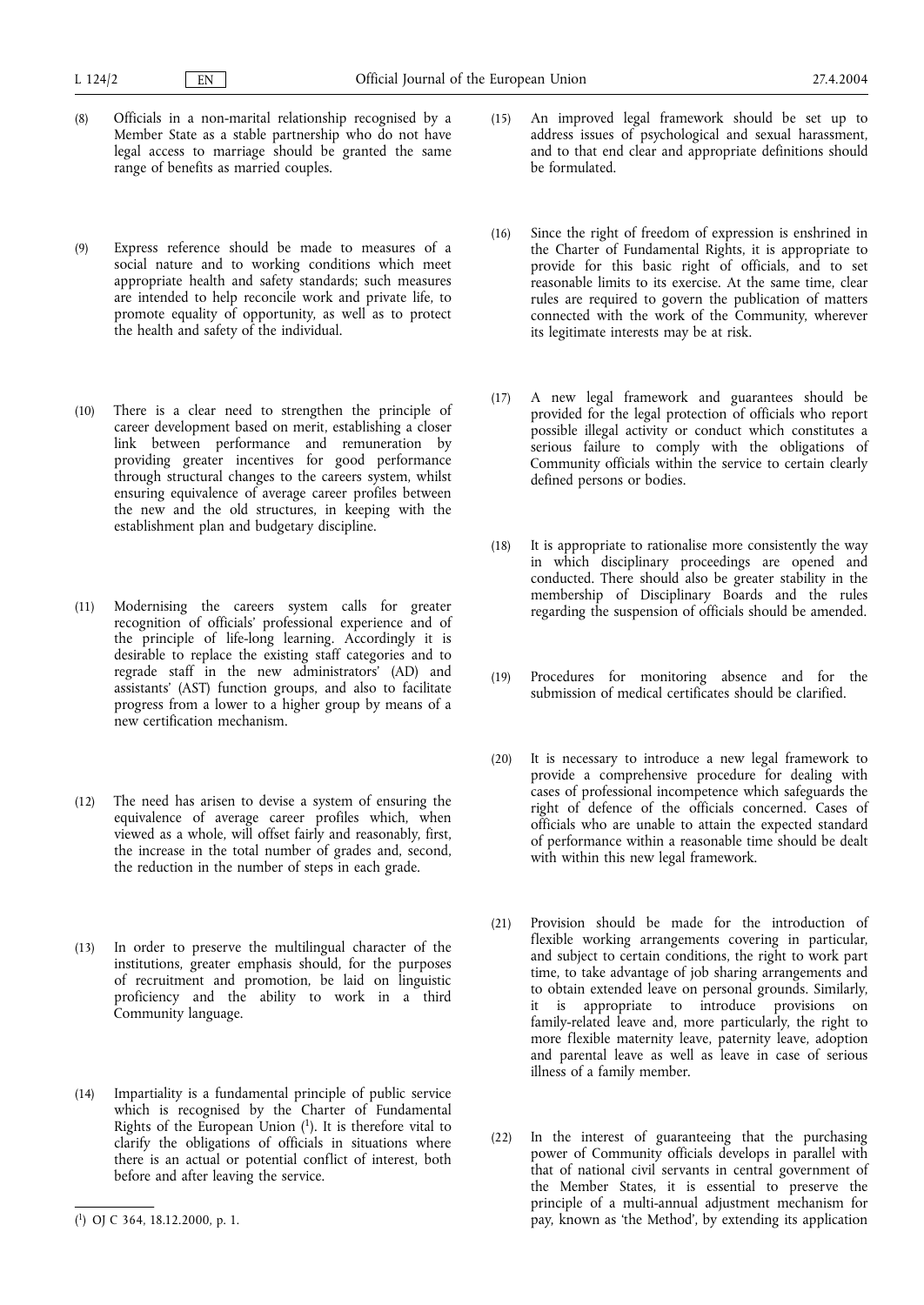until 31 December 2012 with a review after four years for consistency with budgetary discipline.

- (23) The advantages for officials of a multi-annual pay adjustment system should be balanced by the introduction of a special levy to reflect the costs of social policy, improved working conditions and the European Schools. Such special levy should increase by annual steps and apply to all officials for the same period as the system itself.
- (24) As the costs of the correction coefficients applied to transfers of parts of salary to other Member States have become disproportionate, transfers with correction coefficients should be limited to a lesser proportion of salary and to cases where the transfer is necessary to allow the official to meet expenses resulting from legal obligations to family members in other Member States.
- (25) The criterion for former officials to continue to be covered by the Joint Sickness Insurance Scheme has proved uncertain in its application and should therefore be simplified.
- (26) The various allowances should be rationalised, through an overhaul of some allowances and the discontinuation of others, in order to make the administrative rules simpler and more transparent. The reimbursement of travel and mission expenses should thus be brought more closely into line with the real cost, and the administration should be simplified. The education allowance should likewise be aligned more closely, in future, on actual expenditure.
- (27) The system of family allowances needs to be reformed so as to bring about improvements for families and in particular so as to address the problems of parents with young children.
- (28) Since pensions are expressed as a proportion of a final salary, it is appropriate to ensure that in future pay and pensions are adapted in parallel while safeguarding the actuarial basis of the scheme and maintaining the respective shares of contributions borne by the official and the employer and the principle that pensions are a charge on the Community budget. That objective requires the creation of a mechanism for ensuring the short and long-term actuarial balance of the scheme.
- (29) Demographic changes and the changing age structure of the population concerned are imposing ever-increasing burdens upon the Community pension scheme and require that the pension age be increased and the annual rate of accrual of pension rights be reduced, subject however to transitional measures for officials already in service.
- (30) Deepened integration of the European Union and the free choice of pensioners of their place of residence within the European Union has made the system of correction coefficients for pensions obsolete. This system has also created monitoring problems as regards the place of residence of pensioners which should be overcome. This system should therefore be abolished with an appropriate transition for pensioners and officials recruited before the entry into force of this Regulation.
- (31) The conditions underlying the current provisions on invalidity pensions and survivor's pensions have changed since they were first adopted and should therefore be updated and simplified.
- (32) The rules of severance grant should be amended to take into account Community rules on portability of pension rights. This should be achieved by correcting a number of inconsistencies and introducing greater flexibility.
- (33) The rules on the flexible retirement arrangements should take the interests of both officials and the institutions into account and consider the budgetary consequences. The measures involved should depend on the request of the official and be accompanied by appropriate financial conditions; the use of this facility should be reported to the budgetary authority. This provision should be intended to facilitate personnel management in particular in the smaller institutions. A realistic choice in favour of early retirement before reaching pensionable age is dependant on health insurance and family allowances being maintained. However, those measures should be balanced by raising the minimum age to 55 and introducing the option of working beyond the current retirement age.
- (34) The conditions of employment covering overall level of pay and pensions for officials and other servants, remain at a level which attracts and retains the best applicants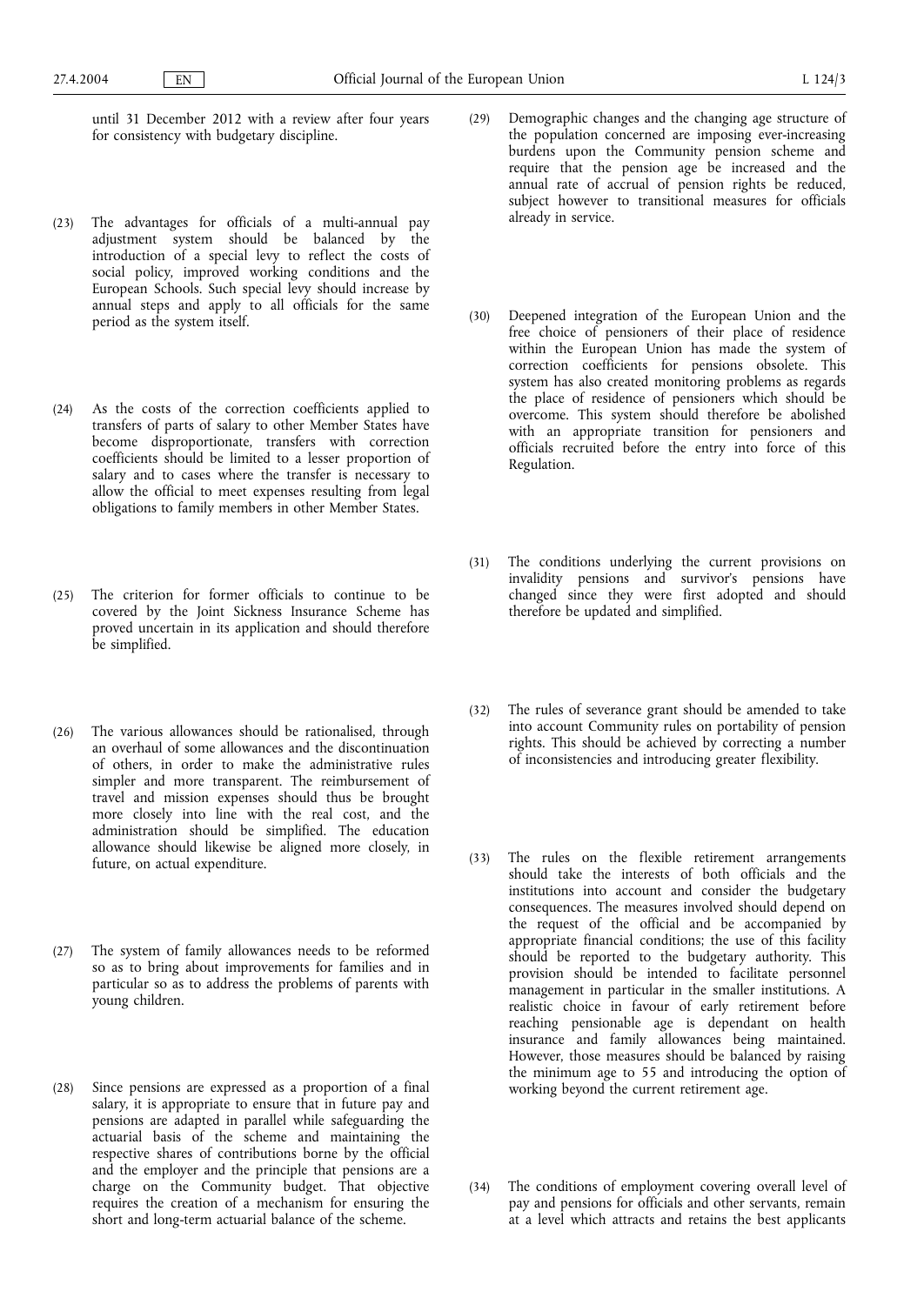from all the Member States in an independent and permanent European civil service.

- (35) The provisions applicable to officials in the scientific and technical services and to officials serving in third countries should be adapted, clarified and brought into line with the general provisions.
- (36) A new category of non-permanent staff needs to be established, namely that of contract staff. Such staff, whose responsibilities are of a more limited nature, will generally be required to work under the supervision of officials or temporary staff. They will be employed inter alia with a view to eventually replacing auxiliaries and Category D officials in the institutions, Commission Offices and Representations, Delegations and Agencies and also in executive agencies and other bodies created by a specific legal act. The rights and obligations of such contract staff should be defined by analogy with those of temporary servants, particularly as regards social security, allowances and working conditions.
- (37) Provision should be made for transitional arrangements to enable the new rules and measures to be applied gradually, whilst respecting the acquired rights of the staff in the framework of the Community system before the entering into force of these amendments to the Staff Regulations and taking account of their legitimate expectations.
- (38) The measures, in particular career modernisation measures and financial measures, have been accepted as a whole by the organisations representing staff consulted within the framework of the Consultation Committee established by the Council Decision of 23 June 1981.
- (39) The Staff Regulations of officials of the European Communities and the Conditions of Employment of other servants of the European Communities, laid down in Regulation (EEC, Euratom, ECSC) No  $259/68$  (1), as last amended by Regulation (EC, Euratom) No  $2182/2003$  (<sup>2</sup>), should therefore be amended accordingly,

HAS ADOPTED THIS REGULATION:

# *Article 1*

The Staff Regulations of officials of the European Communities and the Conditions of Employment of other servants of the European Communities are hereby amended as set out in Annex I, as regards the Staff Regulations of officials, and in Annex II, as regards the Conditions of Employment of other servants.

### *Article 2*

This Regulation shall enter into force on 1 May 2004.

This Regulation shall be binding in its entirety and directly applicable in all Member States.

Done at Brussels, 22 March 2004.

*For the Council The President* B. COWEN

<sup>(</sup> 1) OJ L 56, 4.3.1968, p. 1.

<sup>(</sup> 2) OJ L 327, 16.12.2003, p. 3.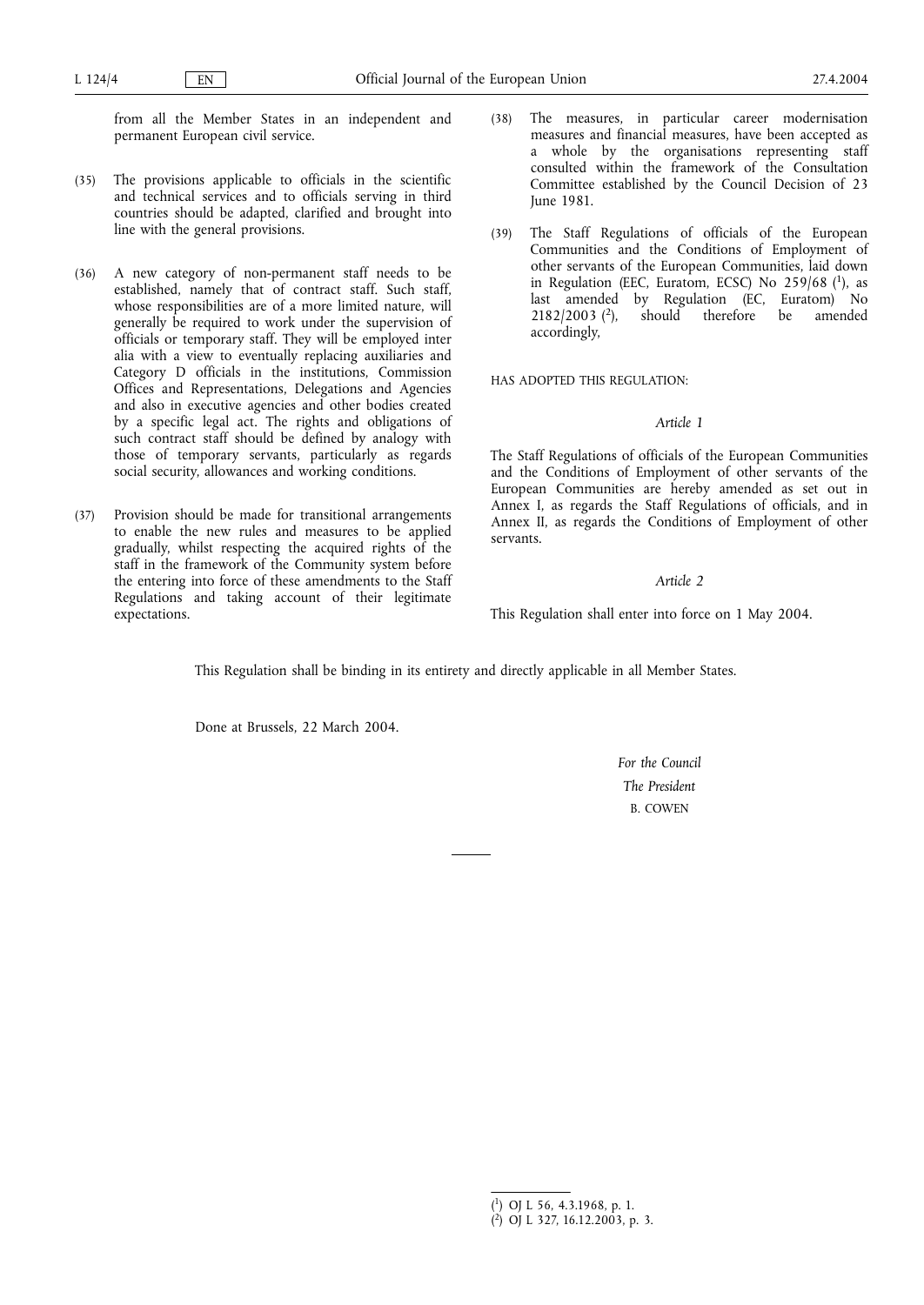### *ANNEX I*

### **AMENDMENTS TO THE STAFF REGULATIONS OF OFFICIALS OF THE EUROPEAN COMMUNITIES**

The Staff Regulations of officials of the European Communities are amended as follows:

1) Articles 1 and 1a are replaced by the following:

'*Article 1*

These Staff Regulations shall apply to officials of the Communities.'

'*Article 1a*

1. For the purposes of these Staff Regulations, "official of the Communities" means any person who has been appointed, as provided for in these Staff Regulations, to an established post on the staff of one of the institutions of the Communities by an instrument issued by the Appointing Authority of that institution.

2. This definition in paragraph 1 shall also apply to persons appointed by Community bodies to whom these Staff Regulations apply under the Community acts establishing them (hereinafter "agencies"). Any references to "institutions" in these Staff Regulations shall apply to agencies, save as otherwise provided in these Staff Regulations.';

2) the following Articles are inserted:

'*Article 1b*

Save as otherwise provided in these Staff Regulations,

- (a) the European Economic and Social Committee,
- (b) the Committee of the Regions,
- (c) the European Ombudsman, and
- (d) the European Data Protection Supervisor

shall, for the purposes of these Staff Regulations, be treated as institutions of the Communities.'

'*Article 1c*

Any reference in these Staff Regulations to a person of the male sex shall be deemed also to constitute a reference to a person of the female sex, and vice-versa, unless the context clearly indicates otherwise.';

- 3) the former Article 1a becomes Article 1d and is amended as follows:
	- (a) paragraph 1 is replaced by the following:

'1. In the application of these Staff Regulations, any discrimination based on any ground such as sex, race, colour, ethnic or social origin, genetic features, language, religion or belief, political or any other opinion, membership of a national minority, property, birth, disability, age, or sexual orientation shall be prohibited.

For the purposes of these Staff Regulations, non-marital partnerships shall be treated as marriage provided that all the conditions listed in Article 1(2)(c) of Annex VII are fulfilled.';

(b) in paragraph 2 the following phrase is inserted after 'women in working life':

', which shall be an essential element to be considered in the implementation of all aspects of these Staff Regulations,';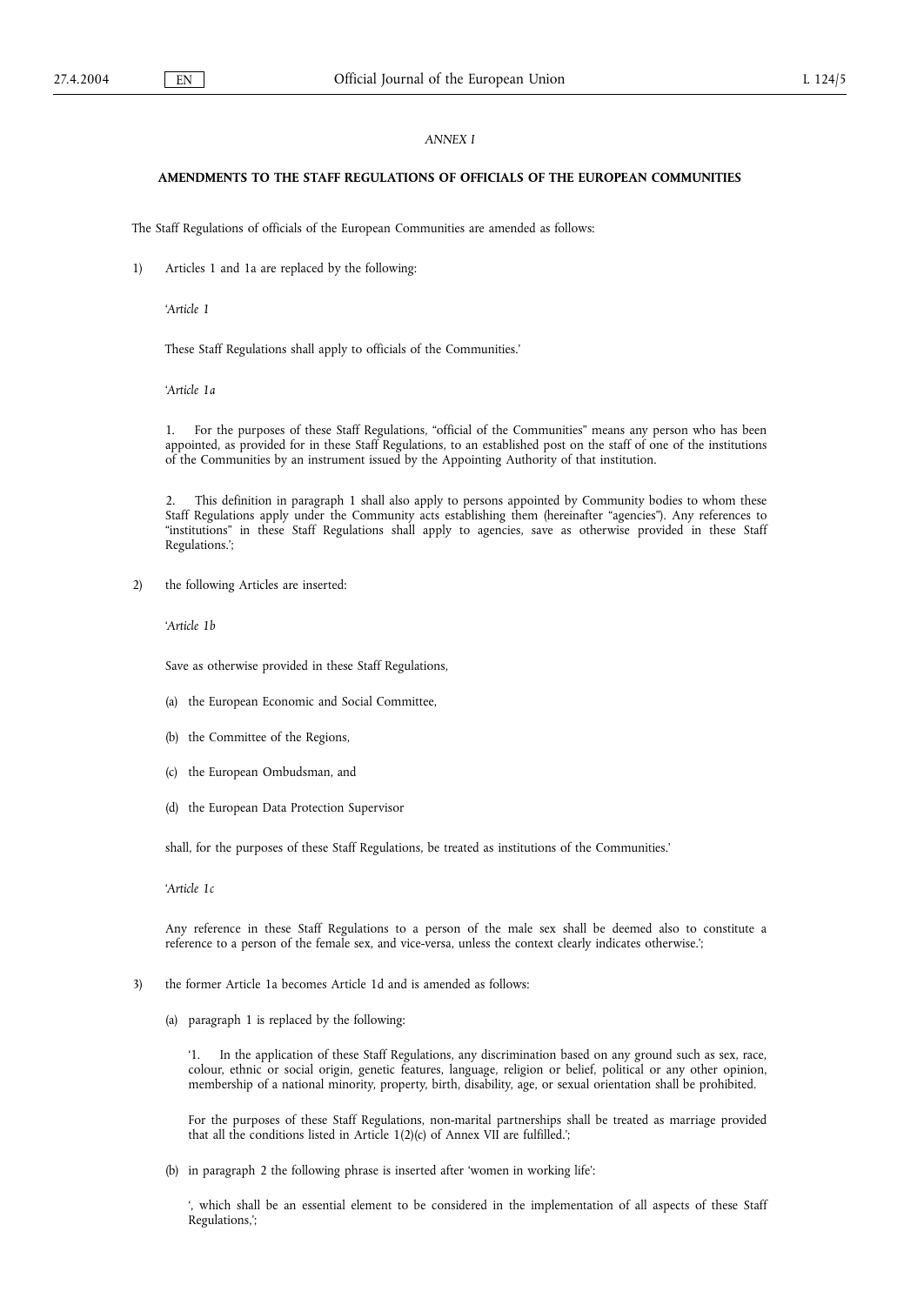(c) the following paragraphs are added:

'4. For the purposes of paragraph 1, a person has a disability if he has a physical or mental impairment that is, or is likely to be, permanent. The impairment shall be determined according to the procedure set out in Article 33.

A person with a disability meets the conditions laid down in Article 28(e) if he can perform the essential functions of the job when reasonable accommodation is made.

"Reasonable accommodation", in relation to the essential functions of the job, shall mean appropriate measures, where needed, to enable a person with a disability to have access to, participate in, or advance in employment, or to undergo training, unless such measures would impose a disproportionate burden on the employer.

5. Where persons covered by these Staff Regulations, who consider themselves wronged because the principle of equal treatment as set out above has not been applied to them, establish facts from which it may be presumed that there has been direct or indirect discrimination, the onus shall be on the institution to prove that there has been no breach of the principle of equal treatment. This provision shall not apply in disciplinary proceedings.

6. While respecting the principle of non-discrimination and the principle of proportionality, any limitation of their application must be justified on objective and reasonable grounds and must be aimed at legitimate objectives in the general interest in the framework of staff policy. Such objectives may in particular justify stipulating a mandatory retirement age and a minimum age for drawing a retirement pension.';

4) the following Article is inserted:

'*Article 1e*

1. Officials in active employment shall have access to measures of a social nature adopted by the institutions and to services provided by the social welfare bodies referred to in Article 9. Former officials may have access to limited specific measures of a social nature.

2. Officials in active employment shall be accorded working conditions complying with appropriate health and safety standards at least equivalent to the minimum requirements applicable under measures adopted in these areas pursuant to the Treaties.

Measures of a social nature adopted in accordance with this Article shall be implemented by each institution in close cooperation with the Staff Committee, on the basis of multi-annual proposed actions. These proposed actions shall be transmitted each year to the budgetary authority in the framework of the budget procedure.';

- 5) Article 2 is amended as follows:
	- (a) the existing first paragraph is numbered and becomes paragraph 1;
	- (b) the second and third paragraphs are deleted;
	- (c) the following paragraph is added:

'2. However, one or more institutions may entrust to any one of them or to an inter-institutional body the exercise of some or all of the powers conferred on the Appointing Authority other than decisions relating to appointments, promotions or transfers of officials.';

6) in Article 4 the third paragraph shall be replaced by the following:

'If the vacancy cannot be filled by transfer, appointment to a post in accordance with Article 45a or promotion, it shall be notified to the staff of the other institutions, and/or an internal competition shall be organised.';

7) Articles 5, 6 and 7 are replaced by the following:

'*Article 5*

1. The posts covered by the Staff Regulations shall be classified, according to the nature and importance of the duties to which they relate, in an administrators' function group (hereinafter "AD") and an assistants' function group (hereinafter "AST").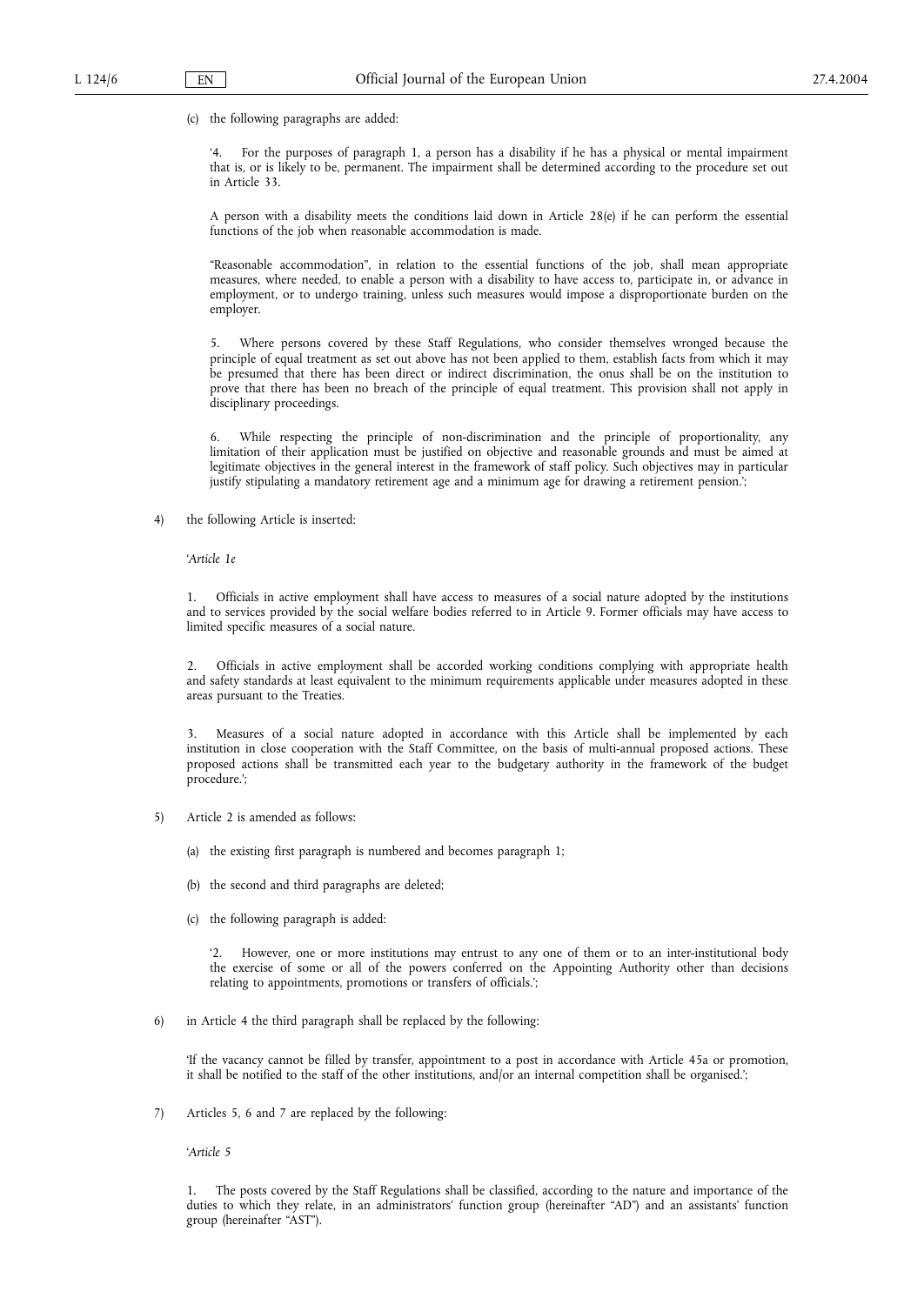2. Function group AD shall comprise twelve grades, corresponding to administrative, advisory, linguistic and scientific duties. Function group AST shall comprise eleven grades, corresponding to executive, technical and clerical duties.

- 3. Appointment shall require at least:
- (a) in function group AST:
	- (i) a level of post-secondary education attested by a diploma, or
	- (ii) a level of secondary education attested by a diploma giving access to post-secondary education, and appropriate professional experience of at least three years, or
	- (iii) where justified in the interests of the service, professional training or professional experience of an equivalent level.
- (b) in function group AD for grades 5 and 6:
	- (i) a level of education which corresponds to completed university studies of at least three years attested by a diploma, or
	- (ii) where justified in the interest of the service, professional training of an equivalent level.
- (c) in function group AD for grades 7 to 16:
	- (i) a level of education which corresponds to completed university studies attested by a diploma when the normal period of university education is four years or more, or
	- (ii) a level of education which corresponds to completed university studies attested by a diploma and appropriate professional experience of at least one year when the normal period of university education is at least three years, or
	- (iii) where justified in the interests of the service, professional training of an equivalent level.

4. A table showing types of posts is given in Annex I, point A. By reference to this table, each institution shall define the duties and powers attaching to each type of post after consulting the Staff Regulations Committee.

5. Identical conditions of recruitment and service career shall apply to all officials belonging to the same function group.

### *Article 6*

1. The establishment plan appended to the section of the budget related to each institution shall indicate the number of posts in each grade and function group.

2. To ensure equivalence of the average career in the career structure before 1 May 2004 (hereinafter "old career structure") and as from 1 May 2004 (hereinafter "new career structure") and without prejudice to the principle of promotion based on merit as laid down in Article 45 of the Staff Regulations, this plan shall ensure that for each institution, the number of vacant positions at every grade of the establishment plan on 1 January of each year corresponds to the number of officials in the lower grade in active employment on 1 January of the preceding year, multiplied by the rates laid down in Annex I, point B, for that grade. These rates shall be applied on a five-year average basis as from 1 May 2004.

3. The Commission shall, on the basis of the methodology defined in paragraph 5, submit a report to the budgetary authority each year on the evolution of average careers in the two function groups in all institutions, which shall state whether the principle of equivalence has been respected and, if not, to what extent it has been breached. If it has not been respected, the budgetary authority may take such corrective safeguard measures as are appropriate to re-establish equivalence.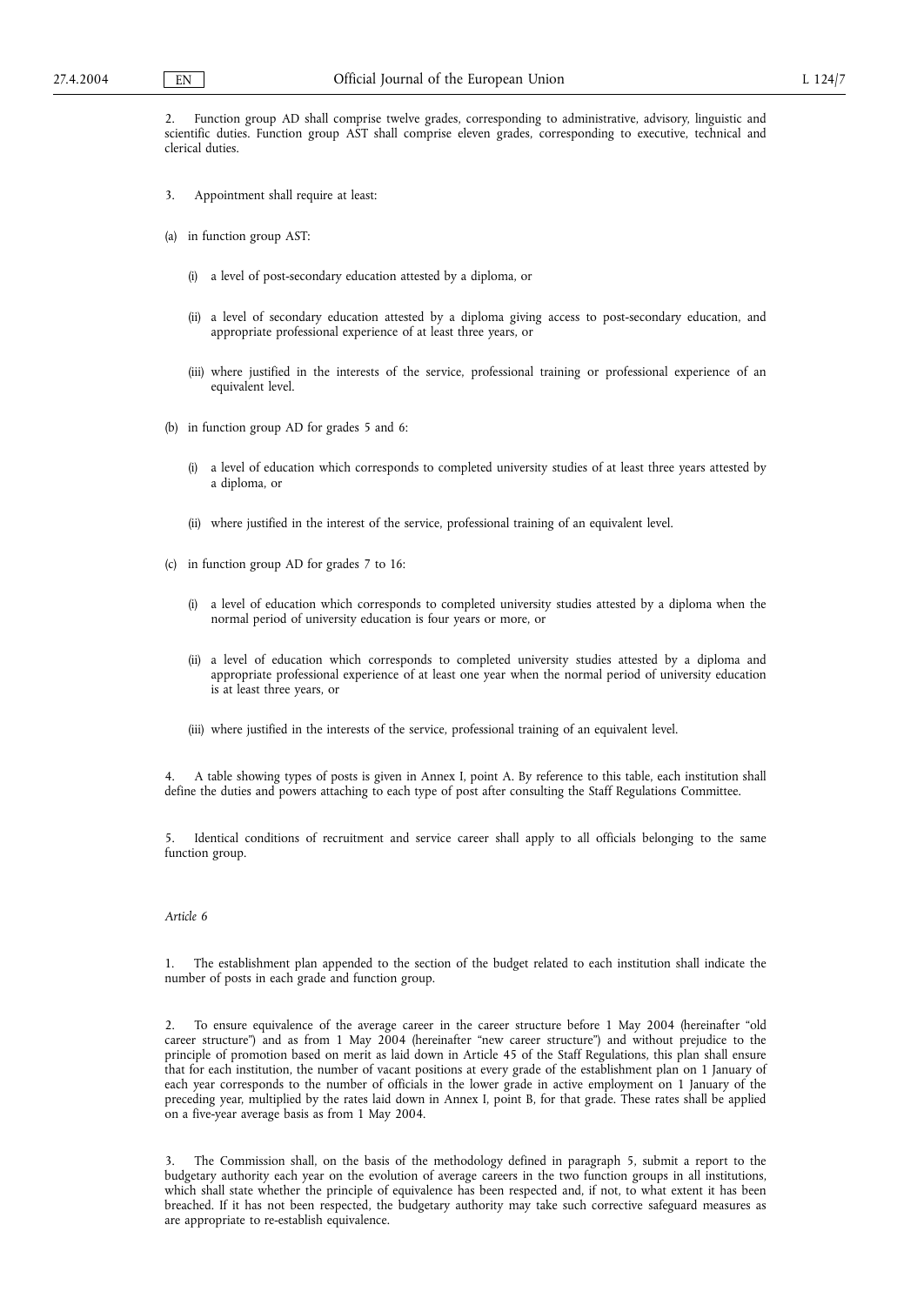4. To ensure that this system remains consistent with the establishment plan, consistent with the equivalence between the old and the new career structure and consistent with budgetary discipline, the rates laid down in Annex I, point B, shall be reviewed at the end of a five-year period starting on 1 May 2004 on the basis of a report, submitted by the Commission to the Council, and a proposal by the Commission.

The Council shall decide in accordance with Article 283 of the EC Treaty.

5. Equivalence shall be assessed, as a result of promotion and seniority over a given reference period on the assumption that staff numbers remain unchanged, between the average career before 1 May 2004 and the average career of officials recruited thereafter.'

'*Article 7*

1. The Appointing Authority shall, acting solely in the interest of the service and without regard to nationality, assign each official by appointment or transfer to a post in his function group which corresponds to his grade.

An official may apply for a transfer within his institution.

2. An official may be called upon to occupy temporarily a post in a grade in his function group which is higher than his substantive grade. From the beginning of the fourth month of such temporary posting, he shall receive a differential allowance equal to the difference between the remuneration carried by his substantive grade and step, and the remuneration he would receive in respect of the step at which he would be classified if he were appointed to the grade of his temporary posting.

The duration of a temporary posting shall not exceed one year, except where, directly or indirectly, the posting is to replace an official who is seconded to another post in the interests of the service, called up for military service or absent on protracted sick leave.';

- 8) Article 9 is amended as follows:
	- (a) in paragraph 1, point (a), the following indent is inserted after the third indent:

'— one or more Joint Advisory Committees on professional incompetence, as appropriate for the number of officials at the places of employment;';

(b) in paragraph 2, the second subparagraph is replaced by the following:

'The staff of the institution shall be notified of the list of members of these bodies.';

- (c) paragraph 5 is replaced by the following:
	- '5. The opinion of the Reports Committee shall be sought:
	- (a) on action following completion of probationary service; and
	- (b) on the selection of staff to be affected by any reduction in the establishment.

It may be instructed by the Appointing Authority to ensure that the periodic reports on staff members are made in a uniform manner within the institution.';

(d) the following paragraph is added:

'6. The opinion of the Joint Advisory Committee on professional incompetence shall be sought for the application of Article 51.';

9) Article 10 is replaced by the following:

'*Article 10*

A Staff Regulations Committee shall be set up consisting of representatives of the institutions of the Communities and an equal number of representatives of their Staff Committees. The procedure for appointing members of the Staff Regulations Committee shall be decided by common accord of the institutions. The agencies shall be jointly represented in accordance with rules to be fixed by agreement between them and the Commission.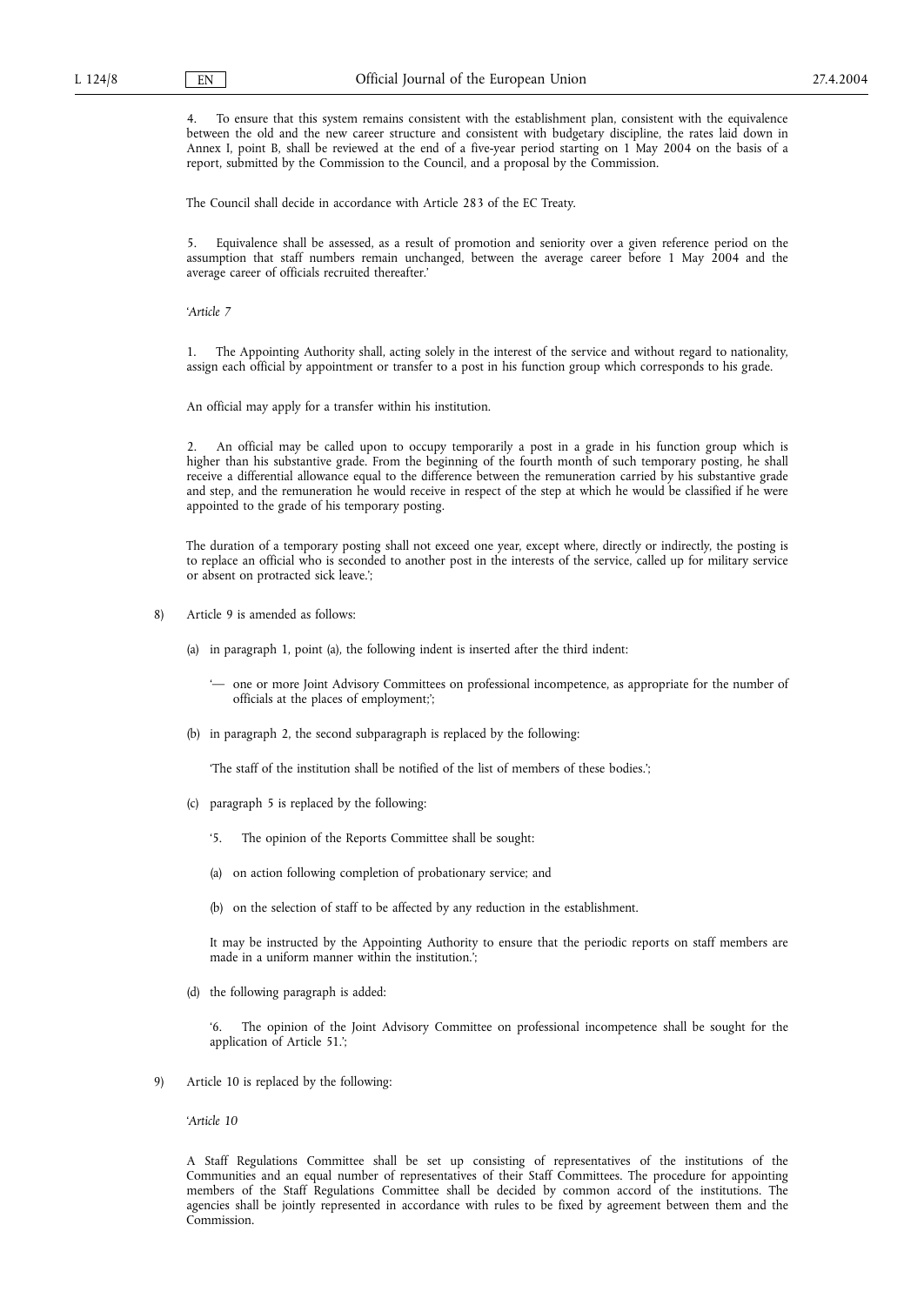Minutes of the meetings of the Committee shall be communicated to the appropriate bodies.';

10) the following Articles are added to Title I:

'*Article 10b*

The trade unions and staff associations referred to in Article 24b shall act in the general interest of the staff, without prejudice to the statutory powers of the staff committees.

The Commission proposals referred to in Article 10 may be the subject of consultations by representative trade unions and staff associations.

# *Article 10c*

Each institution may conclude agreements concerning its staff with its representative trade unions and staff associations. Such agreements may not entail amendment of the Staff Regulations or any budgetary commitments, nor may they affect the working of the institution concerned. The representative trade unions and staff associations which are signatories shall operate in each institution subject to the statutory powers of the staff committee.';

11) the following sentence is added to the first paragraph of Article 11:

'He shall carry out the duties assigned to him objectively, impartially and in keeping with his duty of loyalty to the Communities.';

12) the following Article is inserted after Article 11:

'*Article 11a*

1. An official shall not, in the performance of his duties and save as hereinafter provided, deal with a matter in which, directly or indirectly, he has any personal interest such as to impair his independence, and, in particular, family and financial interests.

2. Any official to whom it falls, in the performance of his duties, to deal with a matter referred to above shall immediately inform the Appointing Authority. The Appointing Authority shall take any appropriate measure, and may in particular relieve the official from responsibility in this matter.

3. An official may neither keep nor acquire, directly or indirectly, in undertakings which are subject to the authority of the institution to which he belongs or which have dealings with that institution, any interest of such kind or magnitude as might impair his independence in the performance of his duties.';

13) Article 12 is replaced by the following:

'*Article 12*

An official shall refrain from any action or behaviour which might reflect adversely upon his position.';

14) the following Articles are inserted:

'*Article 12a*

1. Officials shall refrain from any form of psychological or sexual harassment.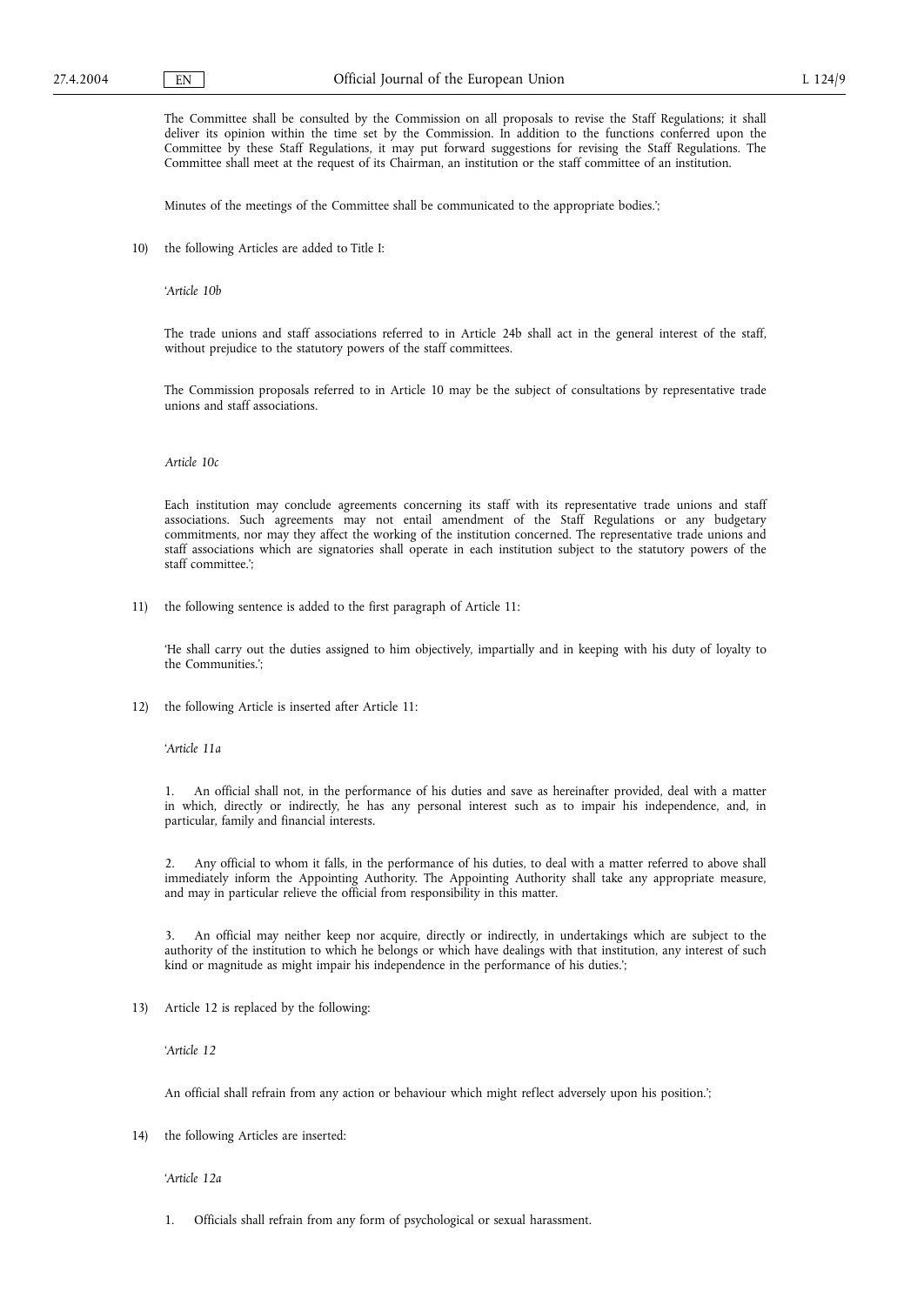2. An official who has been the victim of psychological or sexual harassment shall not suffer any prejudicial effects on the part of the institution. An official who has given evidence on psychological or sexual harassment shall not suffer any prejudicial effects on the part of the institution, provided the official has acted honestly.

3. "Psychological harassment" means any improper conduct that takes place over a period, is repetitive or systematic and involves physical behaviour, spoken or written language, gestures or other acts that are intentional and that may undermine the personality, dignity or physical or psychological integrity of any person.

4. "Sexual harassment" means conduct relating to sex which is unwanted by the person to whom it is directed and which has the purpose or effect of offending that person or creating an intimidating, hostile, offensive or disturbing environment. Sexual harassment shall be treated as discrimination based on gender.

### *Article 12b*

1. Subject to Article 15, an official wishing to engage in an outside activity, whether paid or unpaid, or to carry out any assignment outside the Communities, shall first obtain the permission of the Appointing Authority. Permission shall be refused only if the activity or assignment in question is such as to interfere with the performance of the official's duties or is incompatible with the interests of the institution.

2. An official shall notify the Appointing Authority of any changes in a permitted outside activity or assignment, which occur after the official has sought the permission of the Appointing Authority under paragraph 1. Permission may be withdrawn if the activity or assignment no longer meets the conditions referred to in the last sentence of paragraph 1.';

- 15) In Article 13, in the second sentence, the words 'continue in his post, be transferred to another post or be required to resign' are replaced by 'continue in his post or be transferred to another post.';
- 16) Article 14 is deleted;
- 17) Article 15 is replaced by the following:

#### '*Article 15*

1. An official who intends to stand for public office shall notify the Appointing Authority. The Appointing Authority shall decide, in the light of the interests of the service, whether the official concerned:

- (a) should be required to apply for leave on personal grounds, or
- (b) should be granted annual leave, or
- (c) may be authorised to discharge his duties on a part-time basis, or
- (d) may continue to discharge his duties as before.

2. An official elected or appointed to public office shall immediately inform the Appointing Authority. The Appointing Authority shall, having regard to the interests of the service, the importance of the office, the duties it entails and the remuneration and reimbursement of expenses incurred in carrying out those duties, take one of the decisions referred to in paragraph 1. If the official is required to take leave on personal grounds or is authorised to discharge his duties on a part-time basis, the period of such leave or part-time working shall correspond to the official's term of office.';

18) Article 16 is replaced by the following:

'*Article 16*

An official shall, after leaving the service, continue to be bound by the duty to behave with integrity and discretion as regards the acceptance of certain appointments or benefits.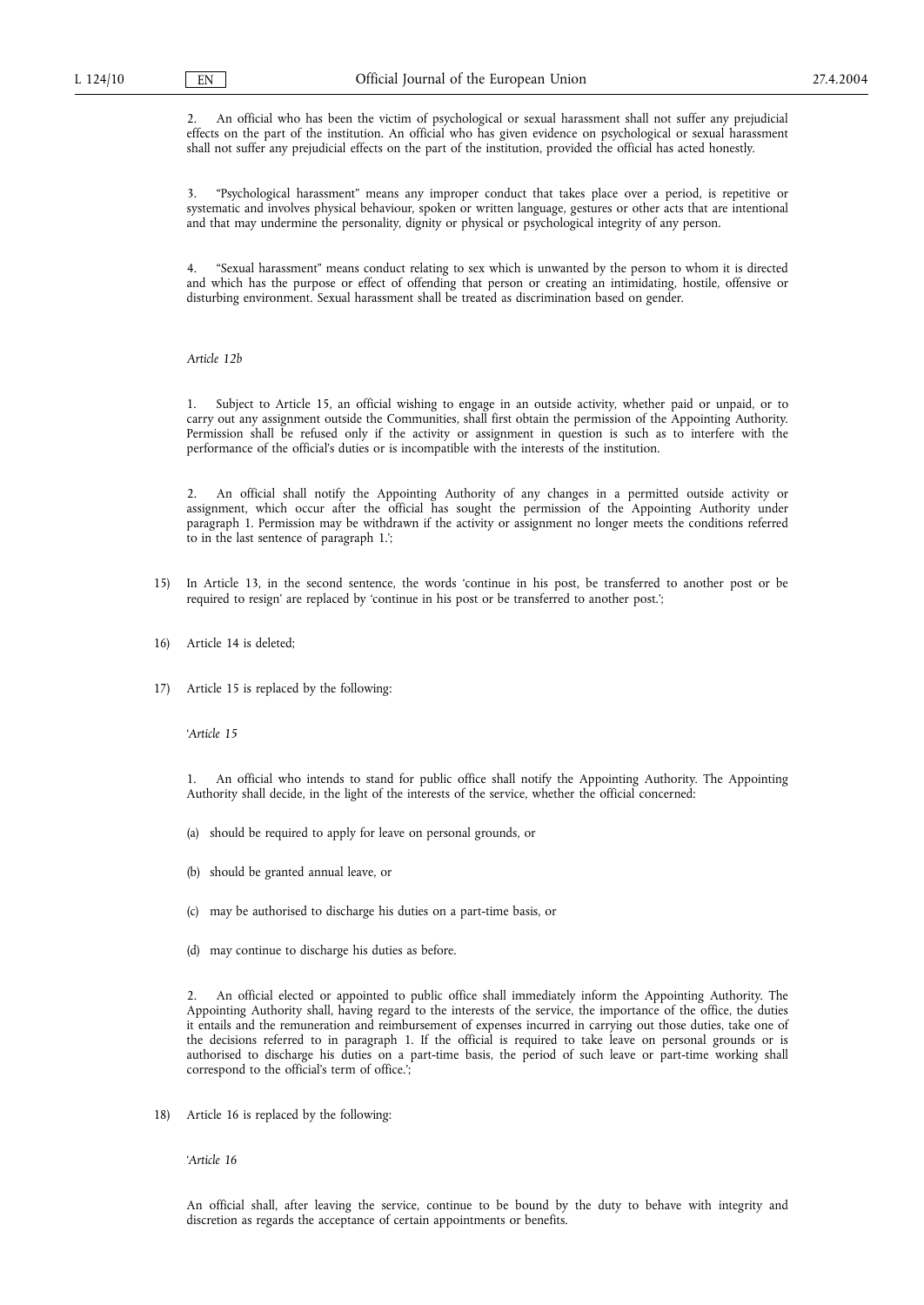Officials intending to engage in an occupational activity, whether gainful or not, within two years of leaving the service shall inform their institution thereof. If that activity is related to the work carried out by the official during the last three years of service and could lead to a conflict with the legitimate interests of the institution, the Appointing Authority may, having regard to the interests of the service, either forbid him from undertaking it or give its approval subject to any conditions it thinks fit. The institution shall, after consulting the Joint Committee, notify its decision within 30 working days of being so informed. If no such notification has been made by the end of that period, this shall be deemed to constitute implicit acceptance.';

19) Article 17 is replaced by the following:

'*Article 17*

1. An official shall refrain from any unauthorised disclosure of information received in the line of duty, unless that information has already been made public or is accessible to the public.

2. An official shall continue to be bound by this obligation after leaving the service.';

20) the following Article is inserted:

'*Article 17a*

1. An official has the right to freedom of expression, with due respect to the principles of loyalty and impartiality.

2. Without prejudice to Articles 12 and 17, an official who intends to publish or cause to be published, whether alone or with others, any matter dealing with the work of the Communities shall inform the Appointing Authority in advance.

Where the Appointing Authority is able to demonstrate that the matter is liable seriously to prejudice the legitimate interests of the Communities, the Appointing Authority shall inform the official of its decision in writing within 30 working days of receipt of the information. If no such decision is notified within the specified period, the Appointing Authority shall be deemed to have had no objections.';

21) Article 18 is replaced by the following:

'*Article 18*

1. All rights in any writings or other work done by any official in the performance of his duties shall be the property of the Community to whose activities such writings or work relate. The Communities shall have the right to acquire compulsorily the copyright in such works.

2. Any invention made by an official in the course of or in connection with the performance of his duties shall be the undisputed property of the Communities. The institution may, at its own expense and on behalf of the Communities, apply for and obtain patents therefor in all countries. Any invention relating to the work of the Communities made by an official during the year following the expiration of his term of duty shall, unless proved otherwise, be deemed to have been made in the course of or in connection with the performance of his duties. Where inventions are the subject of patents, the name of the inventor or inventors shall be stated.

3. The institution may in appropriate cases award a bonus, the amount of which shall be determined by the institution, to an official who is the author of a patented invention.';

22) in Article 20 the following sentence is added:

'The official shall notify the Appointing Authority of his address and inform it immediately of any change of address.';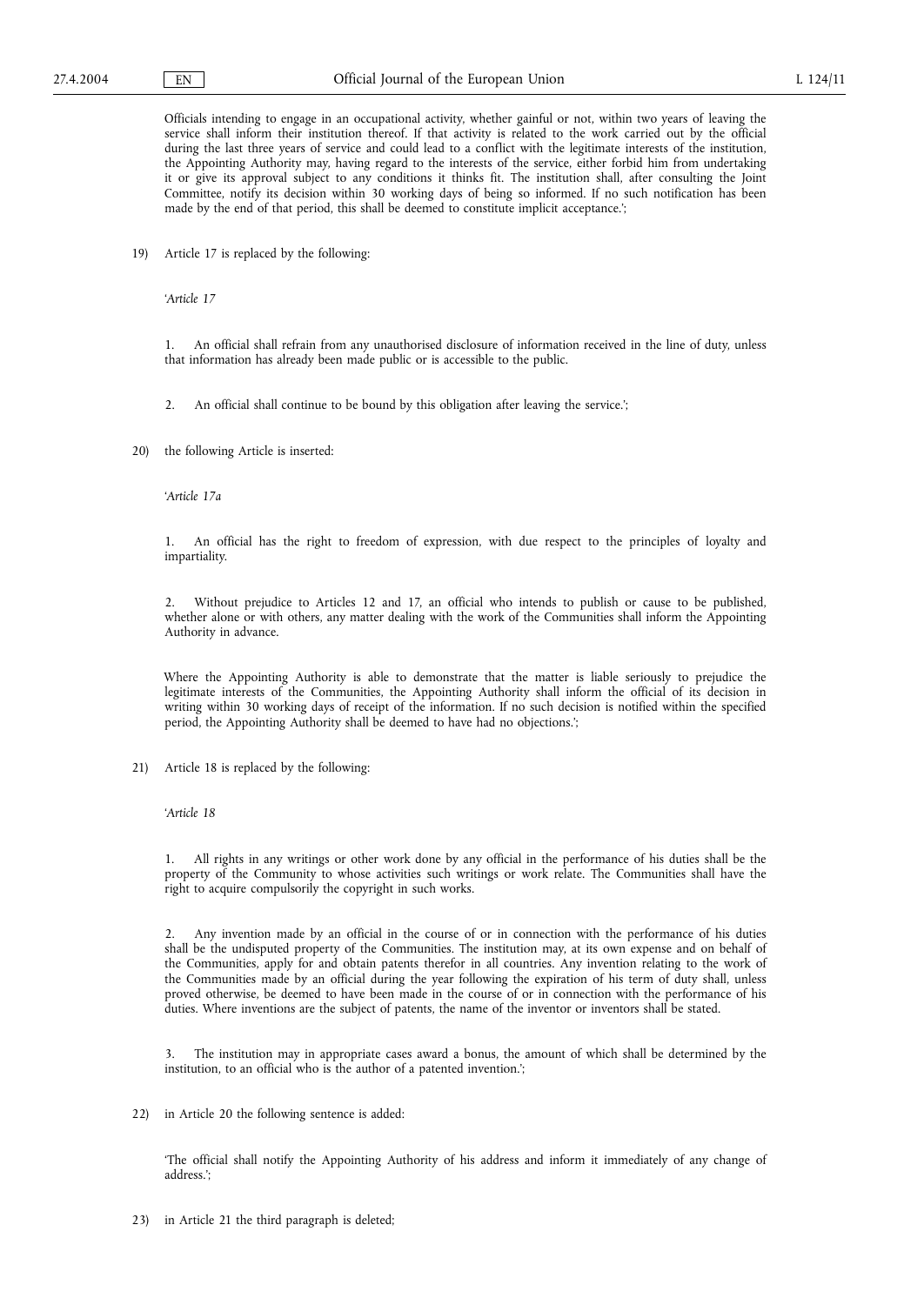24) the following Article is inserted:

#### '*Article 21a*

1. An official who receives orders which he considers to be irregular or likely to give rise to serious difficulties shall inform his immediate superior, who shall, if the information is given in writing, reply in writing. Subject to paragraph 2, if the immediate superior confirms the orders and the official believes that such confirmation does not constitute a reasonable response to the grounds of his concern, the official shall refer the question in writing to the hierarchical authority immediately above. If the latter confirms the orders in writing, the official shall carry them out unless they are manifestly illegal or constitute a breach of the relevant safety standards.

2. If the immediate superior considers that the orders must be executed promptly, the official shall carry them out unless they are manifestly illegal or constitute a breach of the relevant safety standards. At the request of the official, the immediate superior shall be obliged to give such orders in writing.';

25) the following Articles are inserted:

'*Article 22a*

1. Any official who, in the course of or in connection with the performance of his duties, becomes aware of facts which give rise to a presumption of the existence of possible illegal activity, including fraud or corruption, detrimental to the interests of the Communities, or of conduct relating to the discharge of professional duties which may constitute a serious failure to comply with the obligations of officials of the Communities, shall without delay inform either his immediate superior or his Director-General or, if he considers it useful, the Secretary-General, or the persons in equivalent positions, or the European Anti-Fraud Office (OLAF) direct.

Information mentioned in the first subparagraph shall be given in writing.

This paragraph shall also apply in the event of serious failure to comply with a similar obligation on the part of a Member of an institution or any other person in the service of or carrying out work for an institution.

2. Any official receiving the information referred to in paragraph 1 shall without delay transmit to OLAF any evidence of which he is aware from which the existence of the irregularities referred to in paragraph 1 may be presumed.

3. An official shall not suffer any prejudicial effects on the part of the institution as a result of having communicated the information referred to in paragraphs 1 and 2, provided that he acted reasonably and honestly.

4. Paragraphs 1 to 3 shall not apply to documents, deeds, reports, notes or information in any form whatsoever held for the purposes of, or created or disclosed to the official in the course of, proceedings in legal cases, whether pending or closed.

#### *Article 22b*

1. An official who further discloses information as defined in Article 22a to the President of the Commission or of the Court of Auditors or of the Council or of the European Parliament, or to the European Ombudsman, shall not suffer any prejudicial effects on the part of the institution to which he belongs provided that both of the following conditions are met:

- (a) the official honestly and reasonably believes that the information disclosed, and any allegation contained in it, are substantially true; and
- (b) the official has previously disclosed the same information to OLAF or to his own institution and has allowed OLAF or that institution the period of time set by the Office or the institution, given the complexity of the case, to take appropriate action. The official shall be duly informed of that period of time within 60 days.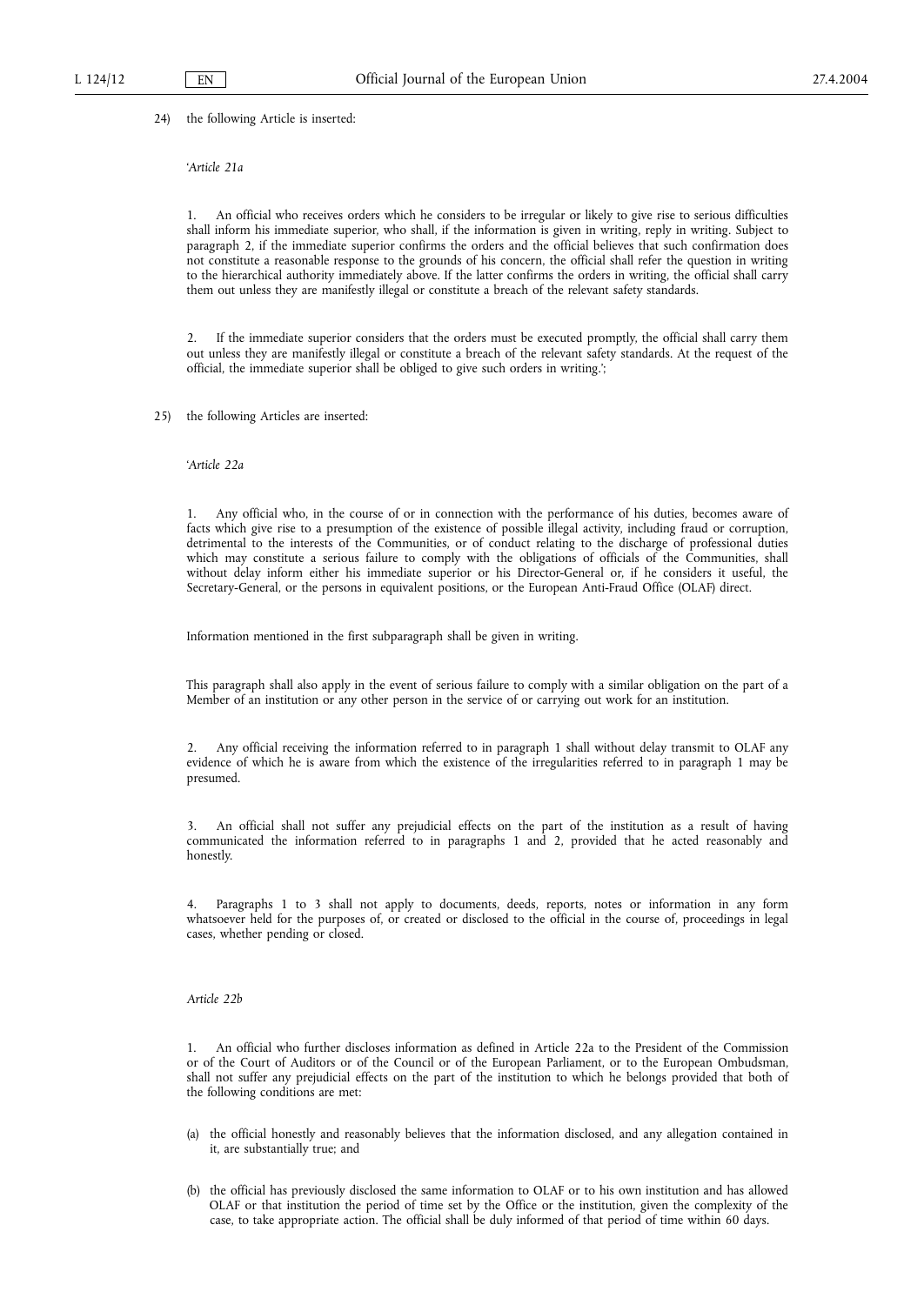2. The period referred to in paragraph 1 shall not apply where the official can demonstrate that it is unreasonable having regard to all the circumstances of the case.

3. Paragraphs 1 and 2 shall not apply to documents, deeds, reports, notes or information in any form whatsoever held for the purposes of, or created or disclosed to the official in the course of, proceedings in legal cases, whether pending or closed.';

- 26) in Article 23, the words 'grade A 1 to A 4' are replaced by 'grade AD 12 to AD 16';
- 27) Articles 24 and 24a are amended as follows:
	- (a) in Article 24 the third and fourth paragraphs become new Article 24a;
	- (b) in new Article 24a, in the new first paragraph the word 'It' is replaced by 'The Communities';
- 28) the existing Article 24a becomes Article 24b;
- 29) Article 25 is amended as follows:
	- (a) the first paragraph is replaced by the following:

'Officials may submit requests concerning issues covered by these Staff Regulations to the Appointing Authority of their institution.';

(b) the third paragraph shall be replaced by the following:

'Specific decisions regarding appointment, establishment, promotion, transfer, determination of administrative status and termination of service of an official shall be published in the institution to which the official belongs. The publication shall be accessible to all staff for an appropriate period of time.';

- 30) Article 26 is amended as follows:
	- (a) in the third paragraph, the following is added after the word 'letter': 'to the last address communicated by the official.';
	- (b) the fourth paragraph is replaced by the following:

'An official's personal file shall contain no reference to his political, trade union, philosophical or religious activities and views, or to his racial or ethnic origin or sexual orientation.

The preceding paragraph shall not however prohibit the insertion in the file of administrative acts and documents known to the official which are necessary for the application of these Staff Regulations.';

- (c) in the existing sixth paragraph the words 'and to take copies of them' are inserted after 'in his file';
- (d) in the existing seventh paragraph, first sentence, the words 'or on a secure electronic medium' are inserted after 'administration';
- (e) at the end of the existing seventh paragraph, the words 'before the Court' are deleted;
- 31) the following Article is added to Title II:

'*Article 26a*

Officials shall have the right to acquaint themselves with their medical files, in accordance with arrangements to be laid down by the institutions.';

32) the second paragraph of Article 27 is deleted;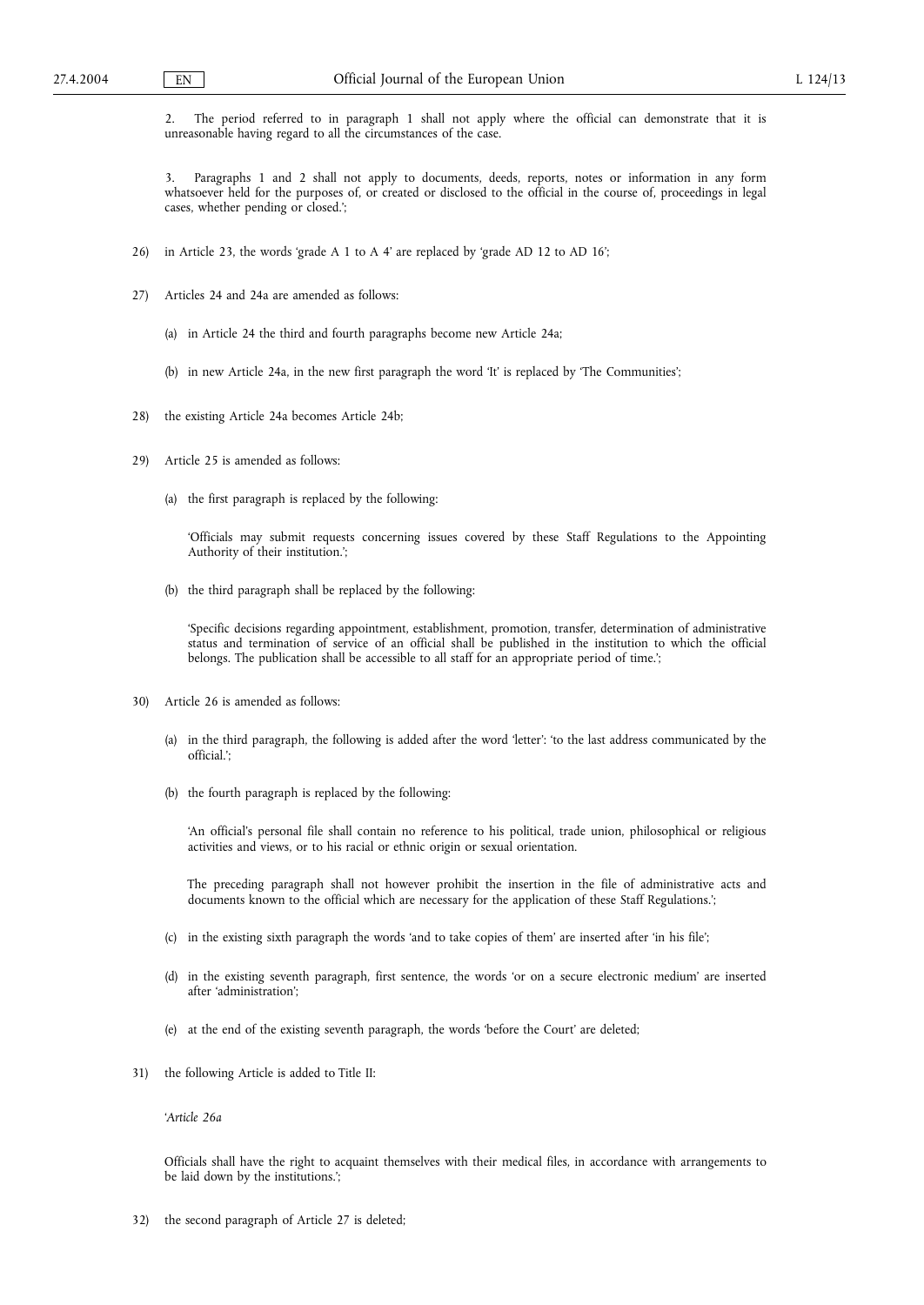33) Article 29 is replaced by the following:

'*Article 29*

- 1. Before filling a vacant post in an institution, the Appointing Authority shall first consider:
- (a) whether the post can be filled by:
	- (i) transfer, or
	- (ii) appointment in accordance with Article 45a, or
	- (iii) promotion

within the institution;

(b) whether requests for transfer have been received from officials of the same grade in other institutions, and/or whether to hold a competition internal to the institution, which shall be open only to officials and temporary staff as defined in Article 2 of the Conditions of Employment of other servants of the European Communities;

and then follow the procedure for competitions on the basis either of qualifications or of tests, or of both qualifications and tests. Annex III lays down the competition procedure.

The procedure may likewise be followed for the purpose of constituting a reserve for future recruitment.

2. A procedure other than the competition procedure may be adopted by the Appointing Authority for the recruitment of senior officials (Directors-General or their equivalent in grade AD 16 or AD 15 and Directors or their equivalent in grade AD 15 or AD 14) and, in exceptional cases, also for recruitment to posts which require special qualifications.

3. The institutions may organise internal competitions for each function group on the basis of qualifications and tests for the institution concerned which shall be at grade AST 6-level or higher and at grade AD 9-level or higher.

These competitions will be open only to members of the temporary staff of that institution engaged in accordance with Article 2(c) of the Conditions of Employment of other Servants of the European Communities. The institutions shall require as minimum qualifications for these competitions at least ten years of service as a temporary servant and having been recruited as a temporary servant on the basis of a selection procedure which ensured the application of the same standards as for the selection of officials in conformity with Article 12(4) of the Conditions of Employment of other servants. By derogation from paragraph (1)(a) of this Article, the Appointing Authority of the institution that engaged the temporary servant shall, before filling a vacant post in that institution, consider transfers of officials within the institution in parallel with successful candidates from these internal competitions.

4. Once every five years the European Parliament shall organise an internal competition on the basis of qualifications and tests for each function group which shall be at grade AST 6-level or higher and at grade AD 9-level or higher, in accordance with the conditions set out in the second subparagraph of paragraph 3.';

34) Article 31 is replaced by the following:

'*Article 31*

1. Candidates selected shall be appointed to the grade of the function group set out in the notice of the competition they have passed.

2. Without prejudice to Article 29(2), officials shall be recruited only at grades AST 1 to AST 4 or AD 5 to AD 8. The grade of the competition notice shall be determined by the institution in accordance with the following criteria:

- (a) the objective of recruiting officials of the highest standard as defined in Article 27;
- (b) the quality of the professional experience required.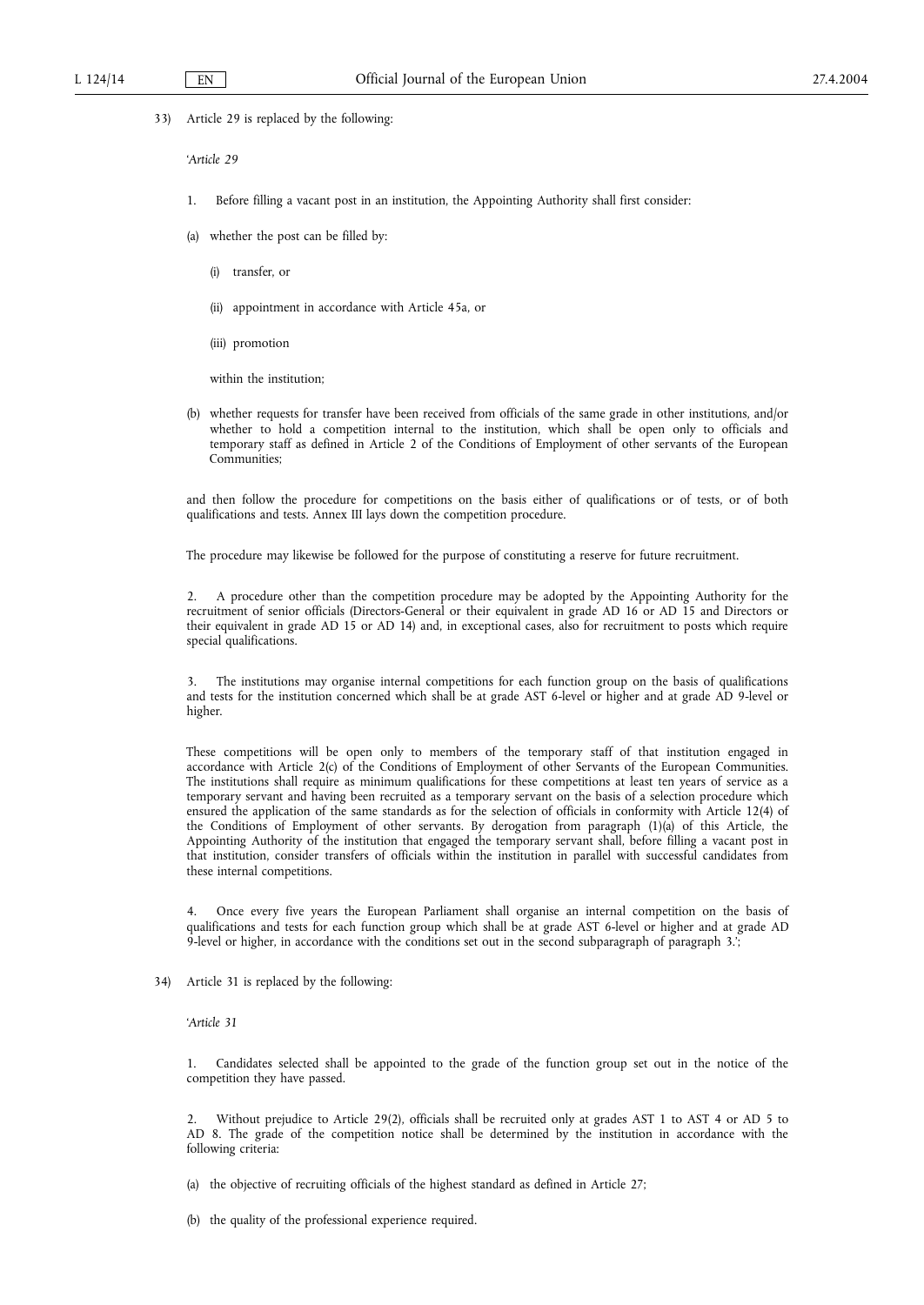To address specific needs of the institutions, labour market conditions prevailing in the Community may also be taken into account when recruiting officials.

3. Not withstanding paragraph (2), the institution may, where appropriate, authorise the organisation of a competition at grade AD 9, AD 10, AD 11 or, on an exceptional basis, at grade AD 12. The total number of candidates appointed to vacant posts at these grades shall not exceed 20 % of the total number of appointments to the function group AD made per year in accordance with the second paragraph of Article 30.';

35) in Article 32, the second paragraph is replaced by:

'The Appointing Authority may allow additional seniority up to a maximum of 24 months to take account of his professional experience. General implementing provisions shall be adopted to give effect to this Article.';

36) the first subparagraph of Article 34(1) is replaced by the following:

'Officials shall serve a nine-month probationary period before they can be established.';

- 37) in Article 35 the following point (f) is added:
	- '(f) parental leave or family leave';
- 38) Article 37 is amended as follows:
	- (a) in the first paragraph, point (a) the second indent is replaced by the following:
		- '— to assist temporarily a person holding an office provided for in the Treaties or the elected President of one of the institutions or organs of the Communities, or one of the political groups in the European Parliament or the Committee of the Regions, or a group in the European Economic and Social Committee.';
	- (b) the following paragraph is added after the final paragraph:

'Any official in active employment or on leave on personal grounds may apply for, or be offered, secondment in the interests of the service. Once the official is seconded, the leave on personal grounds shall be terminated.';

- 39) Article 39 is amended as follows:
	- (a) in point (d), second subparagraph, the words 'the invalidity or the survivor's pension' are replaced by 'the invalidity allowance or survivor's pension';
	- (b) point (e) becomes point (f) and the words 'category or service' are replaced by 'function group';
	- (c) the following new point is inserted:
		- '(e) during the period of secondment, the official shall retain his right to advancement to a higher step;';
- 40) Article 40 is amended as follows:
	- (a) Paragraph 2 is replaced by the following:

'2. Without prejudice to the provisions of Article 15, the duration of such leave shall not exceed one year. Leave may be extended for further periods.

Extensions may be for periods not exceeding one year. The total length of leave on personal grounds may not exceed 15 years in the course of the official's entire career.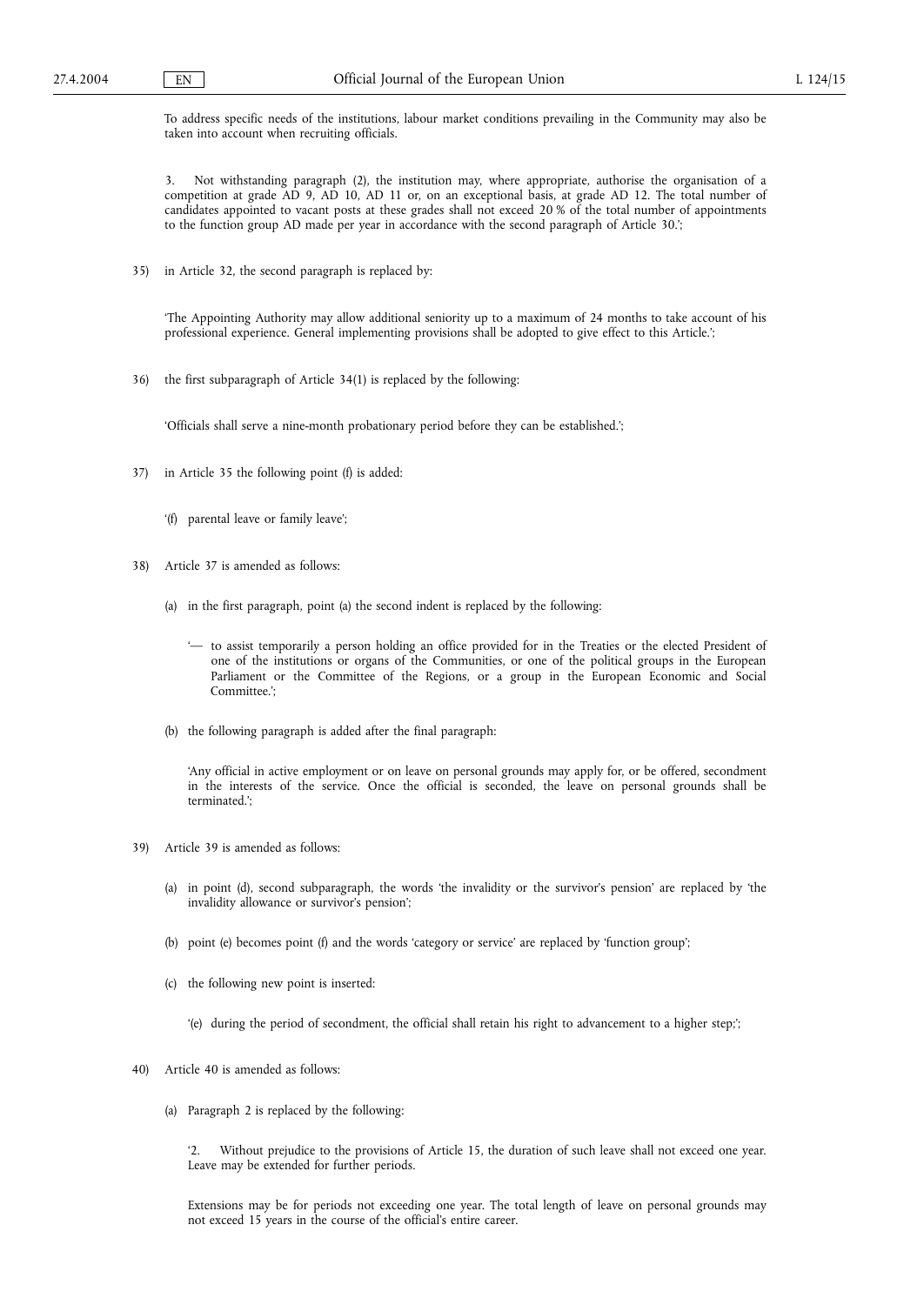If, however, an official applies for such leave in order to be able:

- (i) to bring up a child considered as a dependant of the official within the meaning of Article 2(2) of Annex VII and who suffers from a serious mental or physical handicap recognised by the medical officer of the institution and who requires constant care or supervision; or
- (ii) to follow his spouse, the latter also being an official or other servant of the Communities required in the course of his duties to establish his habitual residence at such a distance from the place of employment of the applicant official that the establishment of their conjugal home in such a place would inconvenience the applicant official in the performance of his duties,

the leave may be extended without limits, provided that, at the time of each extension, the conditions which warranted the grant of the leave continue to be fulfilled.';

(b) in paragraph 3, second subparagraph, the first sentence is replaced by the following:

'However, an official who is not engaged in a gainful activity may, not later than one month following that in which the leave on personal grounds begins, apply to continue to be covered in accordance with those articles, provided that he bears half the cost of the contributions required to cover the risks referred to in Articles 72(1) and 73(1) for the first year of the leave on personal grounds and the full cost during the remainder of such leave. Cover in accordance with Article 73 shall be available only if cover has been obtained in accordance with Article 72. The contributions shall be calculated by reference to the official's last basic salary.';

- (c) in paragraph 4, point (d), where they occur, the words 'category or service' are replaced by 'function group' and the words 'or placed on secondment' are inserted after 'effectively reinstated';
- 41) Article 41(3) is amended as follows:
	- (a) in the second subparagraph, the words 'category or service' are replaced by 'function group';
	- (b) the sixth, seventh, eighth and ninth subparagraphs are replaced by the following subparagraphs:

'No correction coefficient shall be applicable to the allowance.

However, the allowance and the total remuneration last received, as referred to in the fourth subparagraph of this Article, shall be subject to the weighting referred to in the first subparagraph of Article 3(5) of Annex XI, at the rate fixed for the Member State where the recipient proves he has his residence, provided that Member State was the recipient's last place of employment. In such cases, if the currency of the Member State is not the euro, this allowance is calculated on the basis of the exchange rates provided for in Article 63 of these Staff Regulations.';

42) a new Section and Articles are inserted in Chapter 2 of Title III as follows:

'S ection 6

### **Parental or family leave**

*Article 42a*

An official shall be entitled to up to six months of parental leave without basic salary for every child, to be taken during the first twelve years after the birth or adoption of the child. The duration of the leave may be doubled for single parents recognised under general implementing provisions adopted by the institutions. The minimum leave taken at any one time shall not be less than one month.

During parental leave, the official's membership of the social security scheme shall continue; the acquisition of pension rights, dependent child allowance and education allowance shall be maintained. The official shall retain his post, and continue to be entitled to advancement to a higher step or promotion in grade. The leave may be taken as full-time or half-time leave. Where parental leave is taken in the form of half-time leave, the maximum period provided for in the first paragraph shall be doubled. During parental leave, the official shall be entitled to an allowance of EUR 798,77 per month or 50 % of such sum if on half-time leave but may not engage in any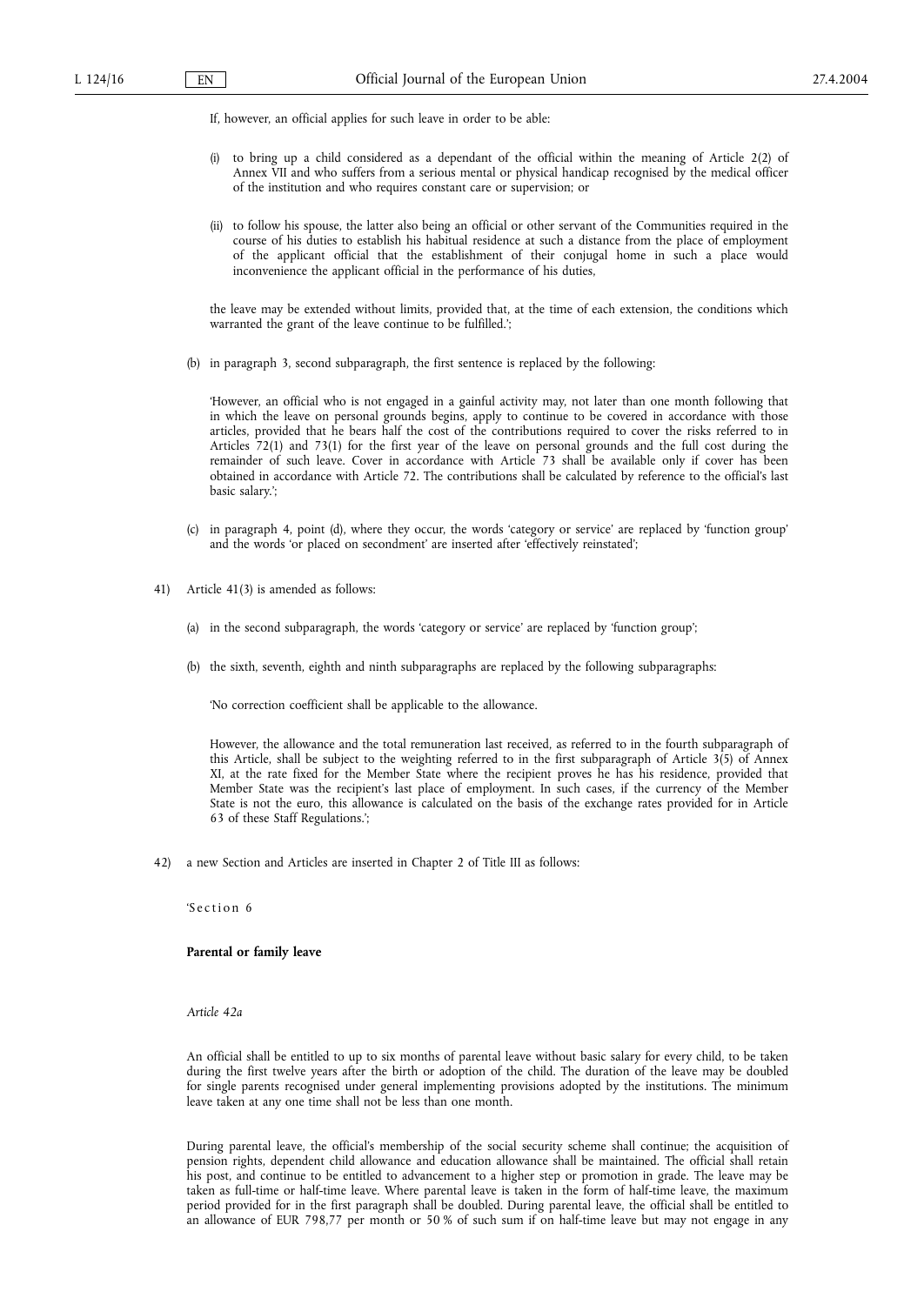other gainful employment. The full contribution to the social security scheme provided for in Articles 72 and 73 shall be borne by the institution and calculated on the basis of the basic salary of the official. However, in the case of half-time leave this provision shall apply only to the difference between the full basic salary and the proportionally reduced basic salary. For the part of the basic salary actually received, the official's contribution shall be calculated by using the same percentages as if he were in full-time employment.

The allowance shall be EUR 1 065,02 per month, or 50 % of such sum if the official is on half-time leave, for the single parents referred to in the first paragraph and during the first three months of parental leave where such leave is taken by the father during maternity leave or by either parent immediately after maternity leave or during or immediately after adoption leave. The amounts mentioned in this Article shall be adapted in line with remuneration.

*Article 42b*

In the case of medically certified serious illness or disability of an official's spouse, relative in the ascending line, relative in the descending line, brother or sister, the official shall be entitled to a period of family leave without basic salary. The total period of such leave shall not exceed nine months over the official's entire career.

The second paragraph of Article 42a shall apply.';

43) Article 43 is replaced by the following:

# '*Article 43*

The ability, efficiency and conduct in the service of each official shall be the subject of a periodical report made at least once every two years as provided for by each institution in accordance with Article 110. Each institution shall lay down provisions conferring the right to lodge an appeal within the reporting procedure, which has to be exercised before lodging a complaint as referred to in Article 90(2).

As of grade 4, for officials in function group AST, the report may also contain an opinion as to whether, on the basis of performance, he has the potential to carry out an administrator's function.

The report shall be communicated to the official. He shall be entitled to make any comments thereon which he considers relevant.';

44) in Article 44 the following paragraph is added:

'If an official is appointed head of unit, director or director-general in the same grade, and provided that he has performed his new duties satisfactorily during the first nine months, he shall retroactively benefit from advancement by one step in that grade at the time the appointment comes into effect. This advancement shall lead to an increase in his basic monthly salary corresponding to the percentage between the first and the second step in each grade. If the increase is less or if the official at that time is already in the last step of his grade, he shall receive an increase in basic salary ensuring the increase between the first and second step until his next promotion comes into effect.';

45) Articles 45 and 46 are replaced by the following:

'*Article 45*

1. Promotion shall be by decision of the Appointing Authority in the light of Article 6(2). It shall be effected by appointment of the official to the next higher grade in the function group to which he belongs. Promotion shall be exclusively by selection from among officials who have completed a minimum of two years in their grade after consideration of the comparative merits of the officials eligible for promotion. When considering comparative merits, the Appointing Authority shall in particular take account of the reports on the officials, the use of languages in the execution of their duties other than the language for which they have produced evidence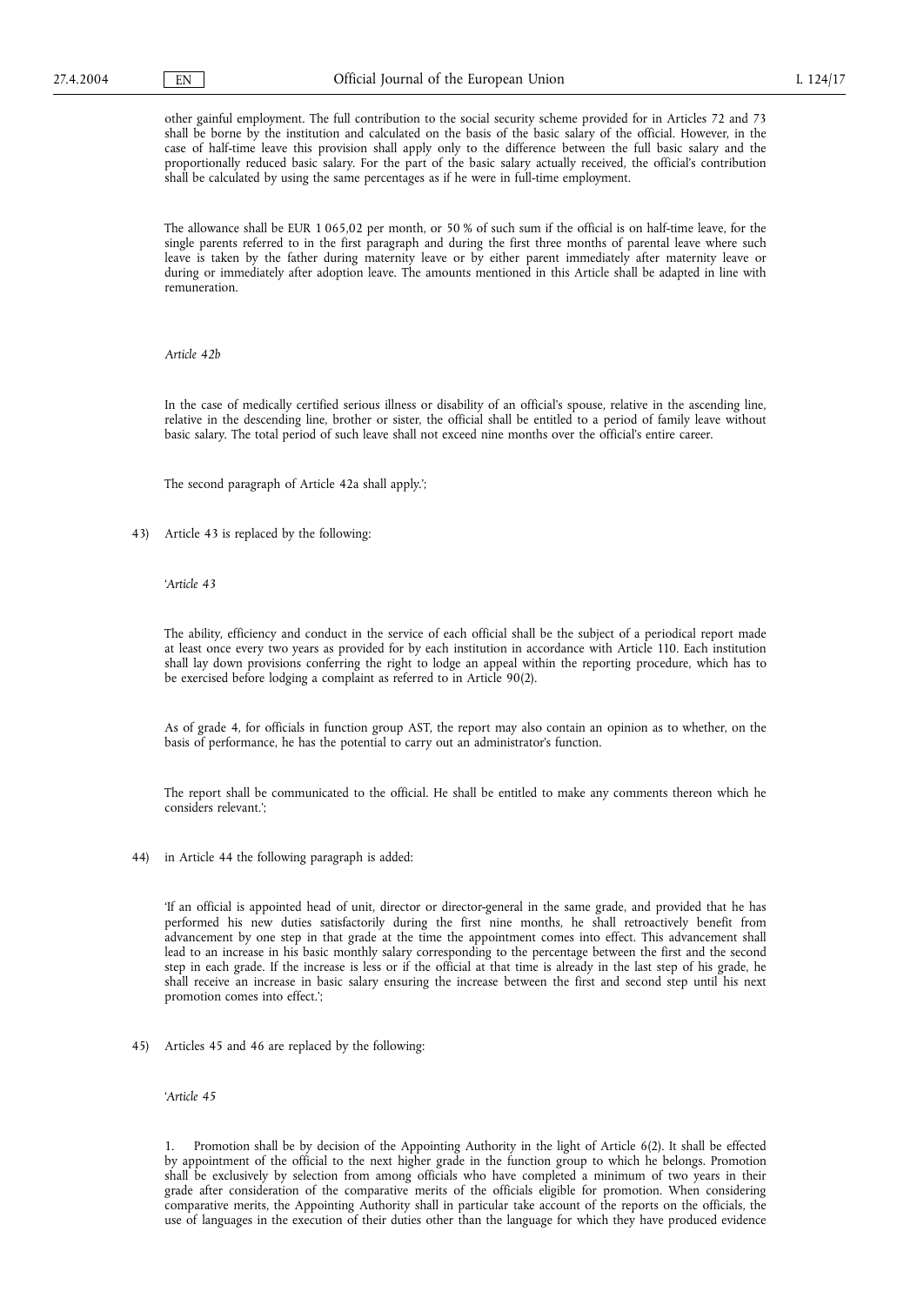of thorough knowledge in accordance with Article 28(f) and, where appropriate, the level of responsibilities exercised by them.

2. Officials shall be required to demonstrate before their first promotion after recruitment the ability to work in a third language among those referred to in Article 314 of the EC Treaty. The institutions shall adopt common rules by agreement between them for implementing this paragraph. These rules shall require access to training for officials in a third language and lay down the detailed arrangements for the assessment of officials' ability to work in a third language, in accordance with Article 7(2)(d) of Annex III.

*Article 45a*

1. By way of derogation from Article 5 (3) (b) and (c), an official in function group AST may, from grade 5, be appointed to a post in function group AD, on condition that:

- (a) he has been selected in accordance with the procedure laid down in paragraph 2 of this Article to take part in a compulsory training programme as set out in point (b) of this paragraph,
- (b) he has completed a training programme defined by the Appointing Authority comprising a set of compulsory training modules, and
- (c) he is on the list drawn up by the Appointing Authority of candidates who have passed an oral and written examination demonstrating that he has successfully taken part in the training programme mentioned under point (b) of this paragraph. The contents of this examination shall be determined in accordance with Article  $7(2)(c)$  of Annex III.

2. The Appointing Authority shall draw up a draft list of AST officials selected to take part in the aforesaid training programme on the basis of their periodical reports referred to in Article 43 and their level of education and training and taking account of the needs of the services. This draft shall be submitted to a joint committee for its opinion.

This committee may hear officials who have applied to take part in the aforesaid training programme, and representatives of the Appointing Authority. It shall, by a majority vote, deliver a reasoned opinion on the draft list proposed by the Appointing Authority. The Appointing Authority shall adopt the list of officials who are entitled to take part in the aforesaid training programme.

3. Appointment to a post in function group AD shall not affect the grade and step occupied by the official at the moment of appointment.

The number of appointments to posts in function group AD as laid down in paragraphs (1) to (3) of this Article shall not exceed 20 % of the total number of appointments made per year in accordance with the second paragraph of Article 30.

5. The institutions shall adopt general provisions for giving effect to this Article in accordance with Article 110.

#### *Article 46*

An official appointed to a higher grade in accordance with Article 45 shall be placed in the initial step in that grade. However, officials in grades AD 9 to AD 13 carrying out the duties of head of unit who are appointed to a higher grade in accordance with Article 45 shall be placed in the second step of the new grade. The same arrangement shall apply to any official:

- (a) who upon promotion is appointed director or director-general, or
- (b) who is director or director-general and to whom the last sentence of the second paragraph of Article 44 applies.';
- 46) in Article 48, the third paragraph is replaced by the following:

'Resignation shall take effect on the date specified by the Appointing Authority; that date shall not be more than three months after the date proposed by the official in his letter of resignation in the case of officials in function group AD, and not more than one month in the case of officials in function group AST.';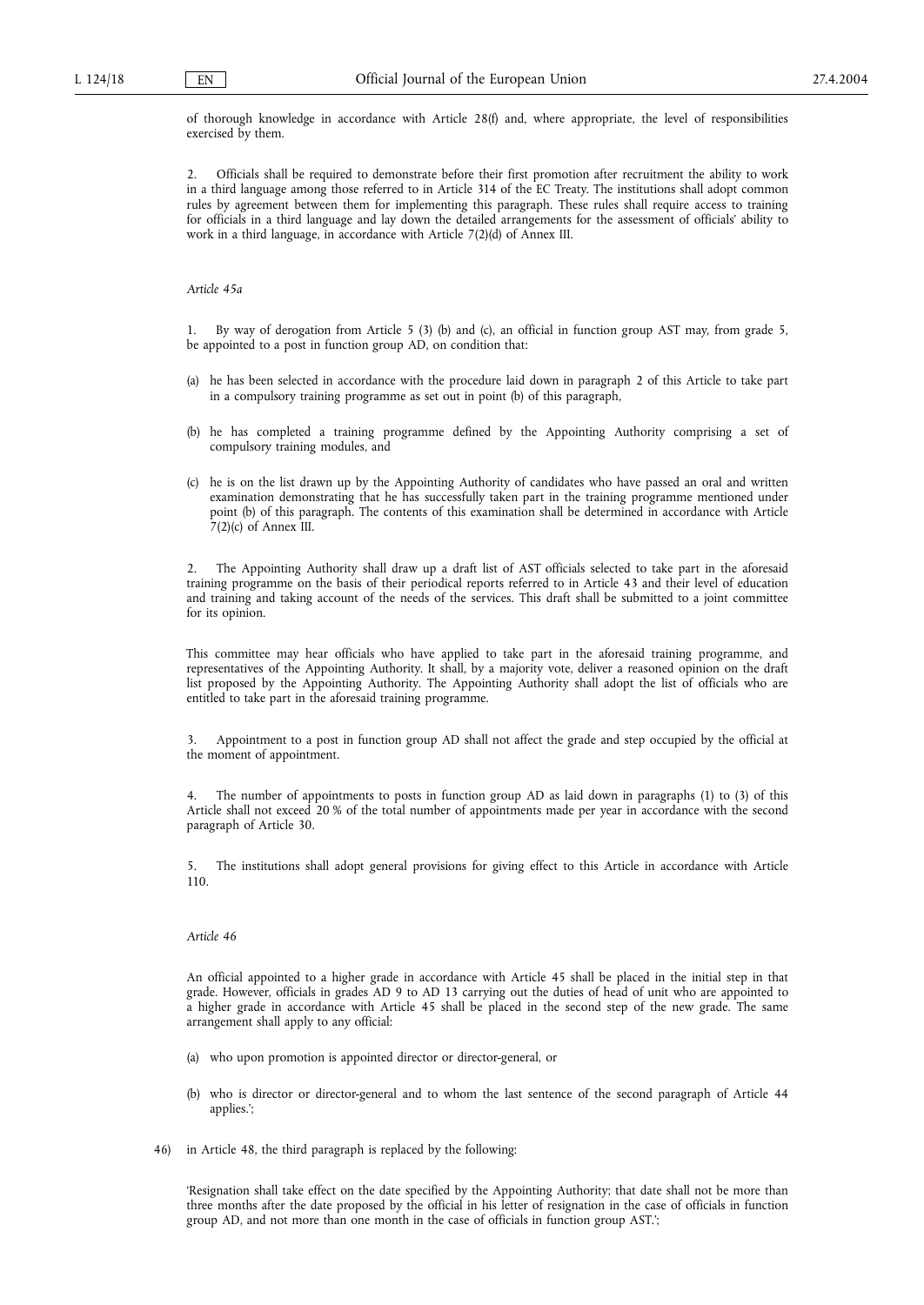- 47) in the first paragraph of Article 49, the expression '13,' is deleted.
- 48) Article 50 is amended as follows:
	- (a) in the first paragraph the words 'An official holding a post in grades A 1 or A 2' are replaced by 'A senior official as defined in Article 29(2)';
	- (b) in the third paragraph, the words 'in his category or service' are deleted;
	- (c) the fifth paragraph is replaced by the following paragraphs:

'The person concerned shall be required to provide on request written proof and to notify his or her institution of any factor that may affect entitlement to the benefit.

The allowance shall not be subject to a correction coefficient.

Article 45, third, fourth and fifth paragraphs, of Annex VIII shall apply by analogy.';

- 49) The title of Section 4, 'Dismissal for incompetence', is replaced by 'Procedures for dealing with incompetence';
- 50) Article 51 is replaced by the following:

# '*Article 51*

1. Each institution shall define procedures to identify, deal with and remedy cases of incompetence in a timely and appropriate fashion. Once these procedures have been exhausted, an official who, on the basis of consecutive periodical reports referred to in Article 43, still proves incompetent in the performance of his duties may be dismissed, downgraded or classified in a lower function group at the same grade or a lower grade.

2. Any proposal to dismiss, downgrade or classify an official in a lower function group shall set out the reasons on which it is based and shall be communicated to the official concerned. The proposal from the Appointing Authority shall be referred to the Joint Advisory Committee referred to in Article  $9(6)$ .

3. The official shall have the right to obtain his complete personal file and to take copies of all documents relating to the procedure. He shall have at least fifteen days from the date of receipt of the proposal to prepare a defence. He may be assisted by a person of his choice. The official may submit written comments. He shall be heard by the Joint Advisory Committee. The official may also call witnesses.

4. The institution shall be represented before the Joint Advisory Committee by an official designated for that purpose by the Appointing Authority. That official shall have the same rights as the official concerned.

5. In the light of the proposal under paragraph 2 and any written and verbal statements from the official concerned or from witnesses, the Joint Advisory Committee shall deliver by a majority a reasoned opinion stating the measure which it considers appropriate in the light of the facts established at its request. It shall forward that opinion to the Appointing Authority and to the official concerned within two months of the date on which the matter is referred to it. The chairman shall not vote on decisions of the Joint Advisory Committee, except in procedural matters and where votes are tied.

The Appointing Authority shall take a decision within two months of receipt of the Joint Advisory Committee's opinion, after hearing the official. The decision shall be substantiated. It shall indicate the date on which it takes effect.

6. An official dismissed for incompetence shall, for the period defined in paragraph 7, be entitled to a monthly dismissal allowance equal to the basic monthly salary of an official in the first step of grade 1. The official shall also be entitled during the same period to the family allowances provided for in Article 67. The household allowance shall be calculated on the basis of the basic monthly salary of an official in grade 1 in accordance with Article 1 of Annex VII.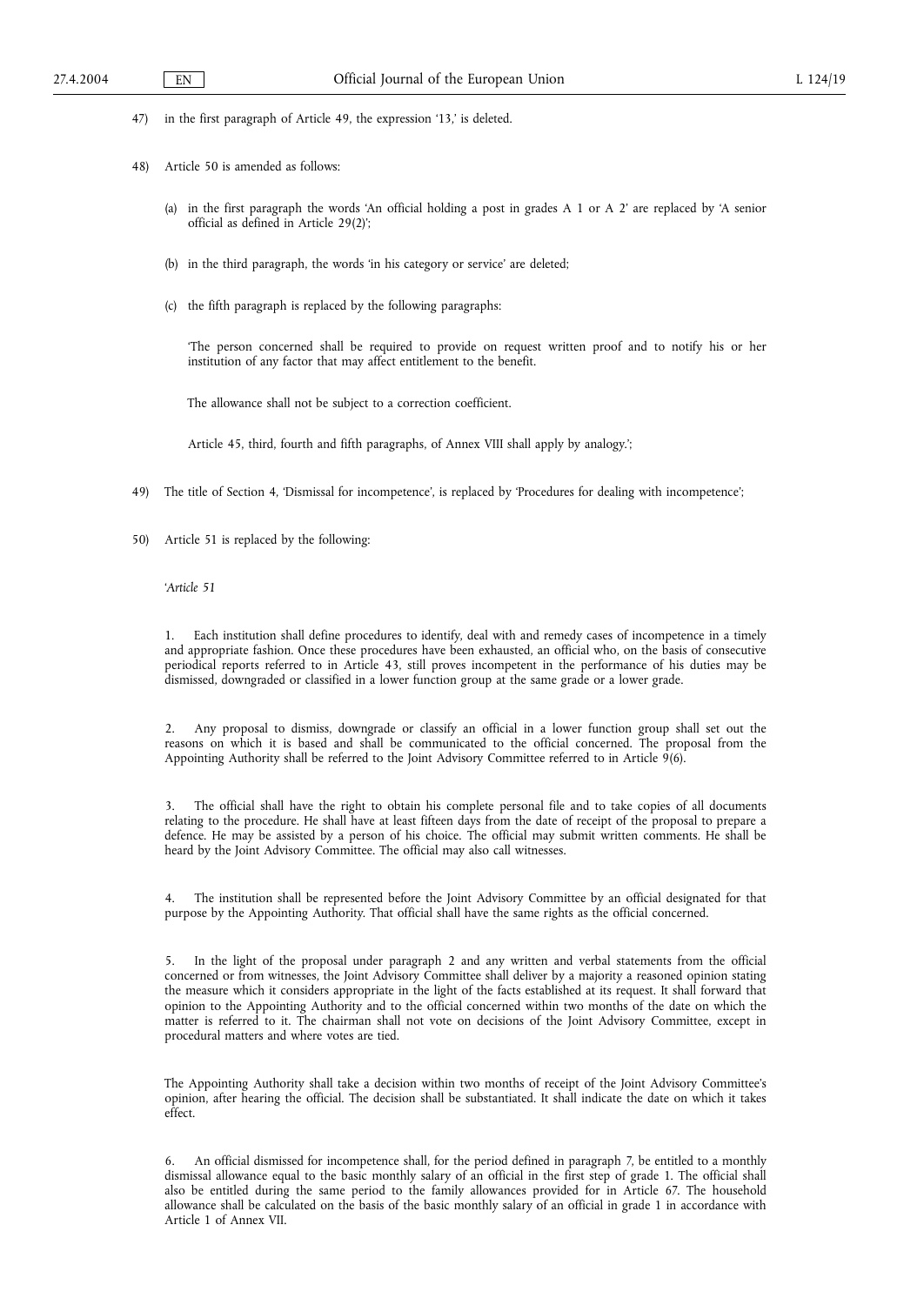The allowance shall not be paid if the official resigns after the start of the procedure referred to in paragraphs 1, 2 and 3 or if he is entitled to the immediate payment of a full pension. If he is entitled to unemployment benefit under a national unemployment scheme, the amount of that benefit shall be deducted from the above allowance.

- 7. The period during which the payments referred to in paragraph 6 are to be made shall be:
- (a) three months where the official has completed less than five years' service at the date on which the dismissal decision is taken;
- (b) six months where the official has completed at least five years' service but less than ten;
- (c) nine months where the official has completed at least 10 years' service but less than 20;
- (d) 12 months where the official has completed over 20 years' service.

8. Officials who are downgraded or classified in a lower function group on grounds of incompetence may after a period of six years ask for all references to that measure to be deleted from their personal files.

9. Officials shall be entitled to reimbursement of reasonable expenses incurred on their initiative in the course of the proceedings, including fees payable to a defending adviser not belonging to the institution, where the proceedings provided for in this Article end without any decision being taken to dismiss, downgrade or classify the official in a lower function group.';

51) Article 52 is replaced by the following:

'*Article 52*

Without prejudice to the provisions of Article 50, an official shall be retired:

- (a) either automatically on the last day of the month in which he reaches the age of 65, or
- (b) at his own request on the last day of the month in respect of which the request was submitted where he is at least 63 years of age or where he is between 55 and 63 years of age and satisfies the requirements for immediate payment of a pension in accordance with Article 9 of Annex VIII. The second sentence of the second paragraph of Article 48 shall apply by analogy.

However, on an exceptional basis, an official may at his own request and only in the case where the Appointing Authority considers it justified in the interest of the service, carry on working until the age of 67 in which case he shall be retired automatically on the last day of the month in which he reaches that age';

- 52) In Article 54, the words 'career bracket or the next higher bracket' are replaced by 'grade or the next higher grade';
- 53) Article 55a is replaced by the following:

'*Article 55a*

1. An official may request authorisation to work part time.

The Appointing Authority may grant such authorisation if this is compatible with the interests of the service.

- 2. The official shall be entitled to authorisation in the following cases:
- (a) to care for a child under 9 years of age,
- (b) to care for a child aged between 9 and 12, if the reduction in working time is no more than 20 % of normal working time,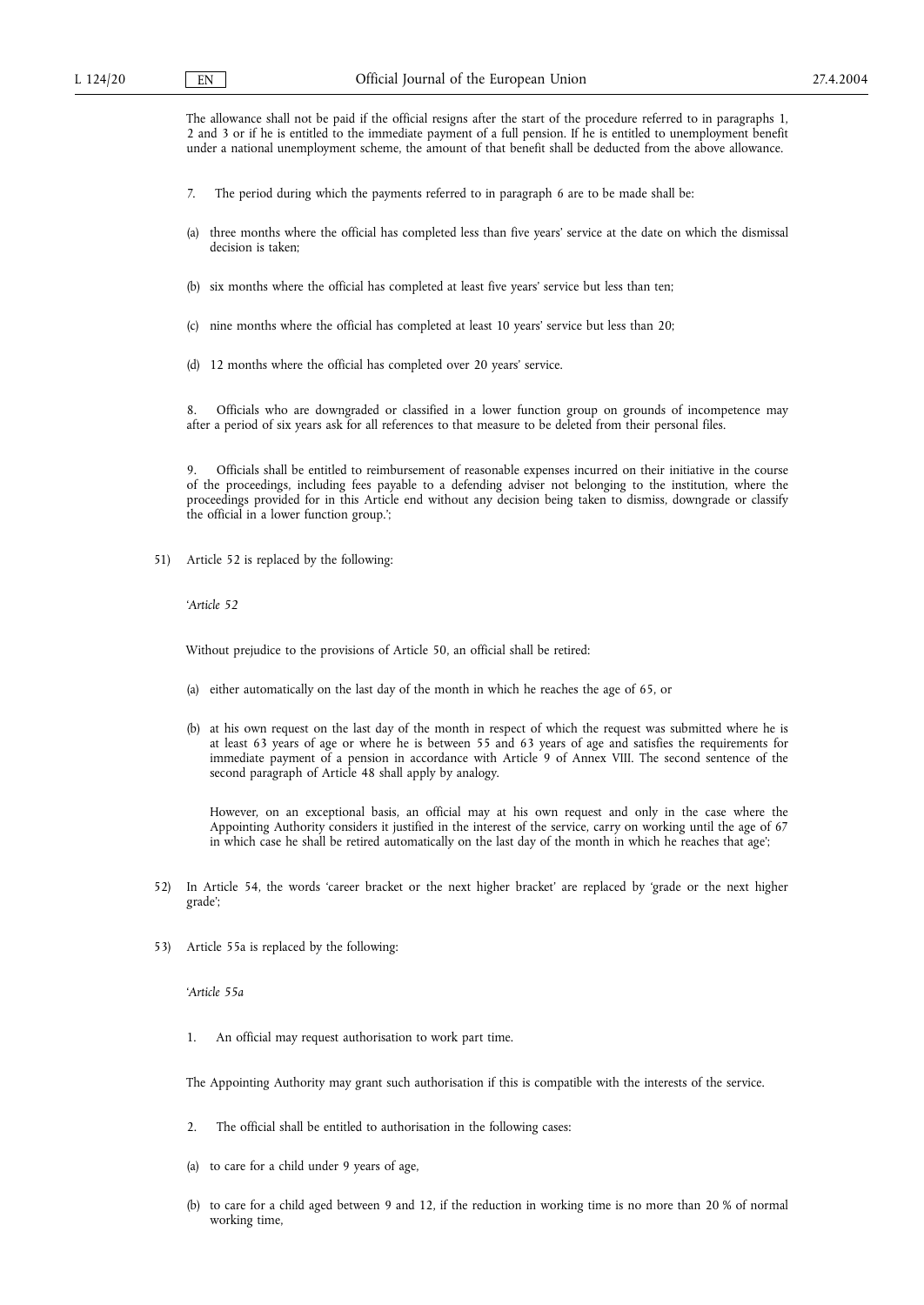- (c) to care for a seriously ill or disabled spouse, relative in the ascending line, relative in the descending line, brother or sister,
- (d) to take part in further training, or
- (e) as of the age of 55 during the last five years before retirement.

Where part-time is requested in order to take part in further training, or as of the age of 55, the Appointing Authority may refuse authorisation or postpone its date of effect only in exceptional circumstances and for overriding service-related reasons.

Where such entitlement to authorisation is exercised to care for a seriously ill or disabled spouse, relative in the ascending line, relative in the descending line, brother or sister, or to take part in further training, the total of all such periods shall not exceed five years over the official's career.

3. The Appointing Authority shall reply to the official's request within 60 days.

4. The rules governing part-time work and the procedure for granting authorisation are laid down in Annex IVa.';

54) the following Article is inserted:

'*Article 55b*

An official may request authorisation to work half-time in the form of job-sharing in a post identified by the Appointing Authority as appropriate for that purpose. The authorisation to work half-time by job-sharing shall not be limited in time. It may, however, be withdrawn by the Appointing Authority in the interests of the service giving the official six months' notice. Likewise, the Appointing Authority may, on application of the official concerned and giving at least six months' notice, withdraw the authorisation. In this case, the official may be transferred to a different post.

Article 59a and, except for the third sentence of paragraph 2, Article 3 of Annex IVa shall apply.

The Appointing Authority may lay down detailed rules for the application of this Article.';

- 55) Article 56 is amended as follows:
	- (a) in the second paragraph, 'Categories A and B and in the Language Service' is replaced by 'function group AD, and in function group AST 5 to 11.';
	- (b) in the third paragraph, 'Categories C and D' is replaced by 'grade AST 1 to AST 4';
- 56) the following Article is inserted:

'*Article 56c*

Special allowances may be granted to certain officials to compensate for particularly arduous working conditions.

The Council shall, on a proposal from the Commission presented after consulting the Staff Regulations Committee, determine the categories of beneficiaries, and the rates and conditions of such special allowances.';

57) Article 58 is replaced by the following:

'*Article 58*

Pregnant women shall, in addition to the leave provided for in Article 57, be entitled on production of a medical certificate to twenty weeks of leave. The leave shall start not earlier than six weeks before the expected date of confinement shown in the certificate and end not earlier than 14 weeks after the date of confinement. In the case of multiple or premature birth or the birth of a handicapped child, the duration shall be of 24 weeks. Premature birth for the purposes of this provision is a birth taking place before the end of the 34th week of pregnancy.';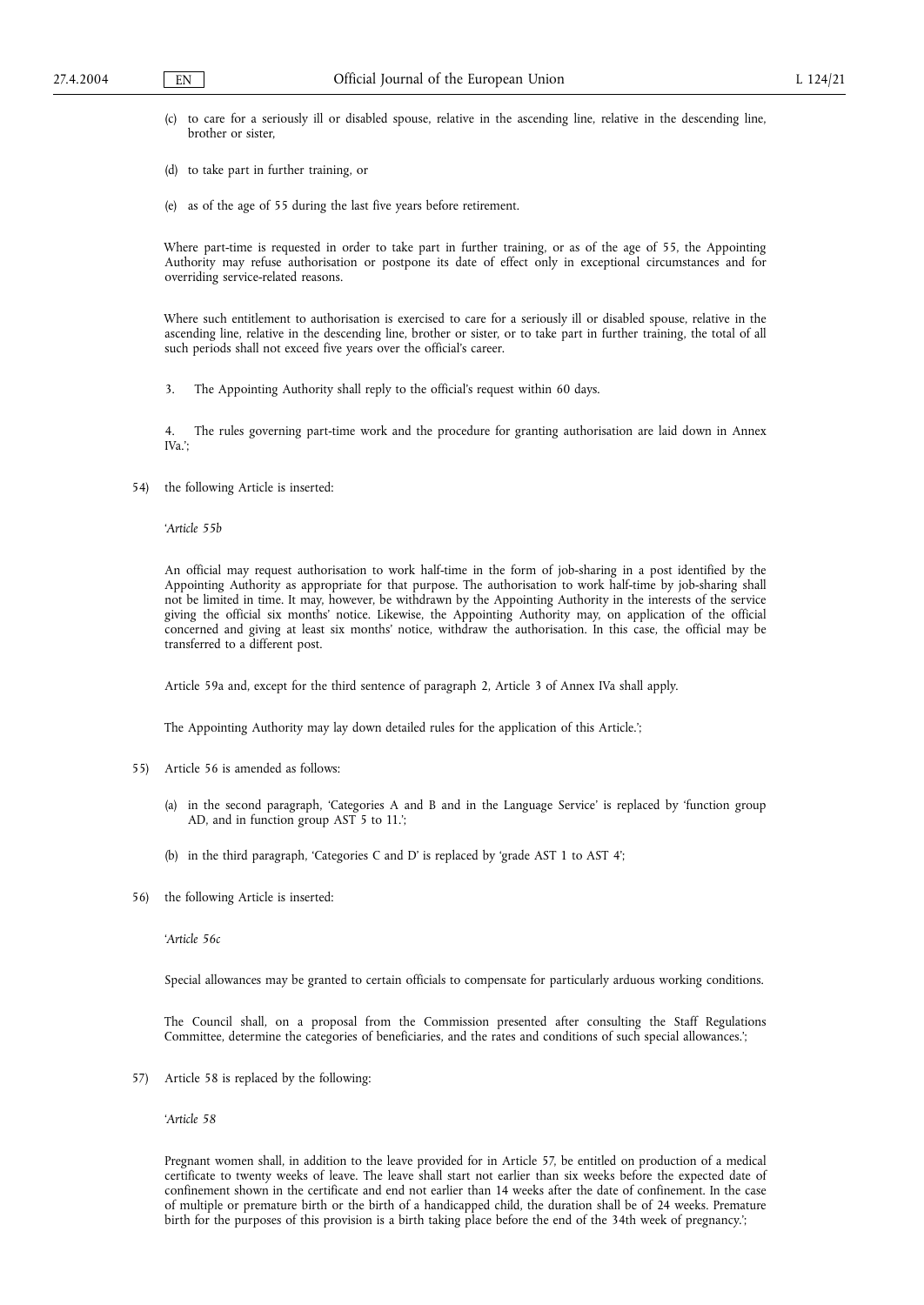58) Article 59 is replaced by the following:

'1. An official who provides evidence of being unable to carry out his duties by reason of illness or accident shall be entitled to sick leave.

The official concerned shall notify his institution of his incapacity as soon as possible and at the same time state his current address. He shall produce a medical certificate if he is absent for more than three days. This certificate must be sent on the fifth day of absence at the latest, as evidenced by the date as postmarked. Failing this, and unless failure to send the certificate is due to reasons beyond his control, the official's absence shall be considered as unauthorised.

The official may at any time be required to undergo a medical examination arranged by the institution. If the examination cannot take place for reasons attributable to the official, his absence shall be considered as unauthorised as from the date that the examination is due to take place.

If the finding made in the examination is that the official is able to carry out his duties, his absence shall, subject to the following subparagraph, be regarded as unjustified from the date of the examination.

If the official considers the conclusions of the medical examination arranged by the Appointing Authority to be unjustified on medical grounds, he or a doctor acting on his behalf may within two days submit to the institution a request that the matter be referred to an independent doctor for an opinion.

The institution shall immediately transmit the request to another doctor agreed upon by the official's doctor and the institution's medical officer. Failing such agreement within five days of the request, the institution shall select a person from a list of independent doctors to be established for this purpose each year by common consent of the Appointing Authority and the Staff Committee. The official may within two working days object to the institution's choice, whereupon the institution shall choose another person from the list, which choice shall be final.

The independent doctor's opinion given after consultation of the official's doctor and the institution's medical officer shall be binding. Where the independent doctor's opinion confirms the conclusion of the examination arranged by the institution, the absence shall be treated as unjustified from the date of that examination. Where the independent doctor's opinion does not confirm the conclusion of that examination, the absence shall be treated for all purposes as having been justified.

2. If, over a period of 12 months, an official is absent for up to three days because of sickness for a total of more than 12 days, he shall produce a medical certificate for any further absence because of sickness. His absence shall be considered to be unjustified as from the thirteenth day of absence on account of sickness without a medical certificate.

3. Without prejudice to the application of the rules on disciplinary proceedings, where appropriate, any absence considered to be unjustified under paragraphs 1 and 2 shall be deducted from the annual leave of the official concerned. In the event that the official has no outstanding leave entitlement, he shall lose the benefit of his remuneration for the corresponding period.

4. The Appointing Authority may refer to the Invalidity Committee the case of any official whose sick leave totals more than 12 months in any period of three years.

5. An official may be required to take leave after examination by the institution's medical officer if his state of health so requires or if a member of his household is suffering from a contagious disease.

In cases of dispute, the procedure laid down in the fifth to seventh subparagraphs of paragraph 1 shall apply.

6. Officials shall undergo a medical check-up every year either by the institution's medical officer or by a medical practitioner chosen by them.

In the latter case, the practitioner's fees shall be payable by the institution up to a maximum amount fixed for a period of no more than three years by the Appointing Authority after consulting the Staff Regulations Committee.';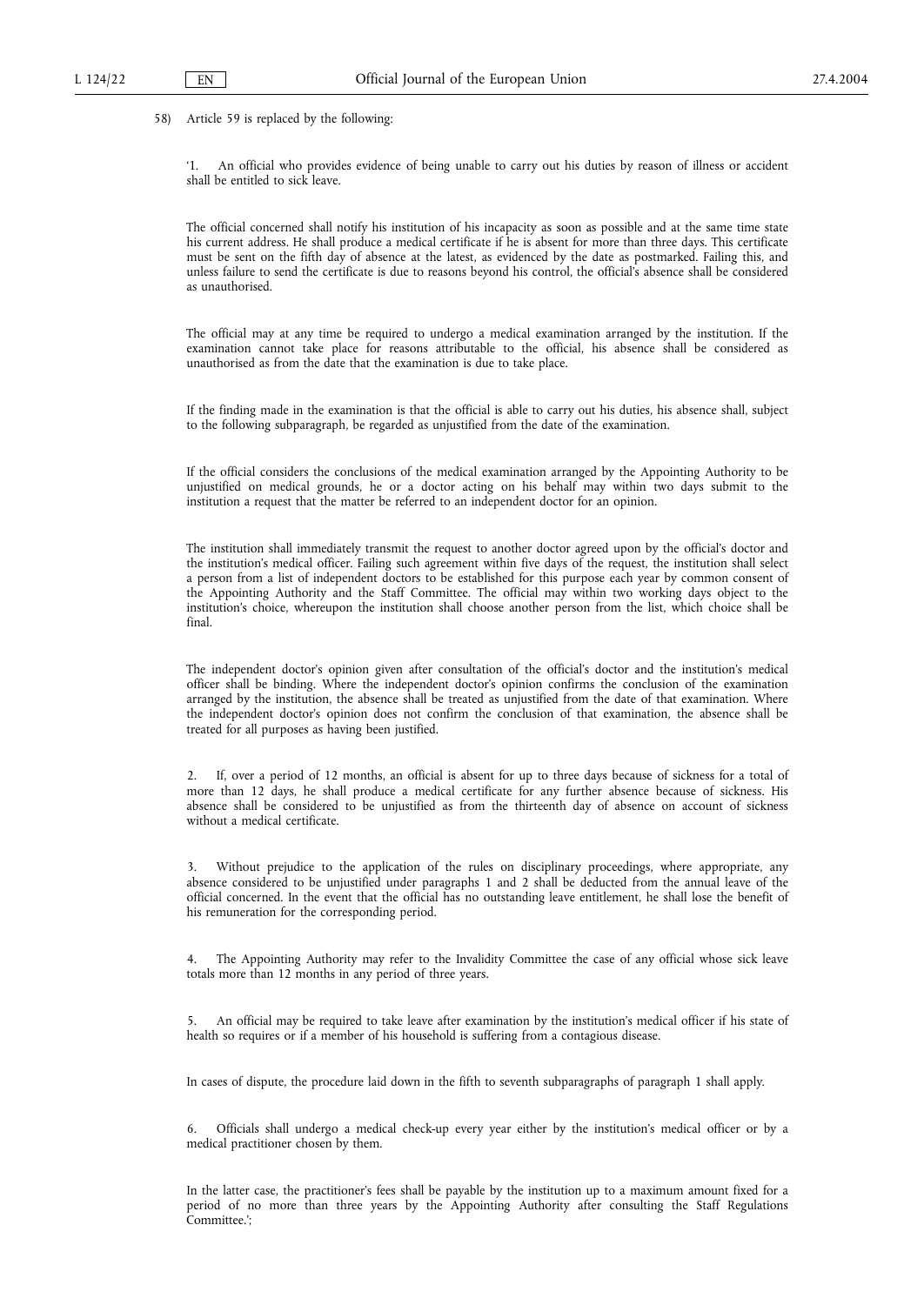59) Article 59a is replaced by the following:

# '*Article 59a*

 $\ddot{\phantom{1}}$ 

The annual leave of an official who is authorised to work part time shall, for as long as he is so authorised, be reduced proportionally.';

60) in Article 66 the table is replaced by the following:

| Steps          | $\mathbf{1}$  | $\overline{2}$ | $\overline{\mathbf{3}}$ | $\overline{4}$ | 5             |
|----------------|---------------|----------------|-------------------------|----------------|---------------|
| Grades         |               |                |                         |                |               |
| 16             | 14 822,86     | 15 455,74      | 16 094,79               |                |               |
| 15             | 13 100,93     | 13 651,45      | 14 225,11               | 14 620,87      | 14 822,86     |
| 14             | 11 579,04     | 12 065,60      | 12 572,62               | 12 922,41      | 13 100,93     |
| 13             | 10 233,93     | 10 663,98      | 11 112,09               | 11 421,25      | 11 579,04     |
| 12             | 9 045,09      | 9 4 2 5 , 1 7  | 9 821,23                | 10 094,47      | 10 233,93     |
| 11             | 7 9 9 4 , 3 5 | 8 3 3 0 , 2 8  | 8 6 8 0 , 3 3           | 8 9 21, 83     | 9 0 4 5 .09   |
| 10             | 7 065,67      | 7 3 6 2, 5 7   | 7671,96                 | 7 8 8 5 , 4 1  | 7 9 9 4 , 3 5 |
| 9              | 6 244,87      | 6 507,29       | 6780,73                 | 6 9 6 9, 38    | 7 065,67      |
| 8              | 5 5 19,42     | 5 7 5 1 , 3 5  | 5 9 9 3 . 0 3           | 6 159,77       | 6 244,87      |
| $\overline{7}$ | 4 878,24      | 5 083,24       | 5 296,84                | 5 4 4 4 , 2 1  | 5 5 19,42     |
| 6              | 4 3 1 1 , 5 5 | 4 4 9 2 , 7 3  | 4 681,52                | 4 811,77       | 4 878,24      |
| 5              | 3 810,69      | 3 970,82       | 4 1 3 7, 6 8            | 4 2 5 2,80     | 4 3 1 1 , 5 5 |
| $\overline{4}$ | 3 3 6 8 , 0 2 | 3 509,54       | 3 6 5 7,02              | 3758,76        | 3 810,69      |
| 3              | 2 976,76      | 3 101,85       | 3 2 3 2, 19             | 3 3 2 2 , 1 2  | 3 3 6 8 , 0 2 |
| $\overline{2}$ | 2 630,96      | 2 741,52       | 2856,72                 | 2 9 3 6, 20    | 2 976,76      |
| $\mathbf{1}$   | 2 3 2 5 , 3 3 | 2423,04        | 2 5 2 4 , 8 6           | 2 5 9 5 , 1 1  | 2 630,96      |

61) Article 66a is replaced by the following:

'*Article 66a*

1. By way of derogation from Article 3(1) of Regulation (EEC, Euratom, ECSC) No 260/68 of the Council of February 1968 laying down the conditions and procedure for applying the tax for the benefit of the European Communities (\*), a temporary measure regarding remuneration paid by the Communities to staff in active employment, to be known as the "special levy", shall be applied from 1 May 2004 to 31 December 2012.

2. The rate of this special levy, which shall apply to the base defined in paragraph 3, shall be as follows:

| from 1.5.2004 to 31.12.2004 | 2.50 %  |
|-----------------------------|---------|
| from 1.1.2005 to 31.12.2005 | 2.93 %  |
| from 1.1.2006 to 31.12.2006 | 3.36 %  |
| from 1.1.2007 to 31.12.2007 | 3.79 %  |
| from 1.1.2008 to 31.12.2008 | 4,21 %  |
| from 1.1.2009 to 31.12.2009 | 4.64 %  |
| from 1.1.2010 to 31.12.2010 | 5,07 %  |
| from 1.1.2011 to 31.12.2012 | 5.50 %. |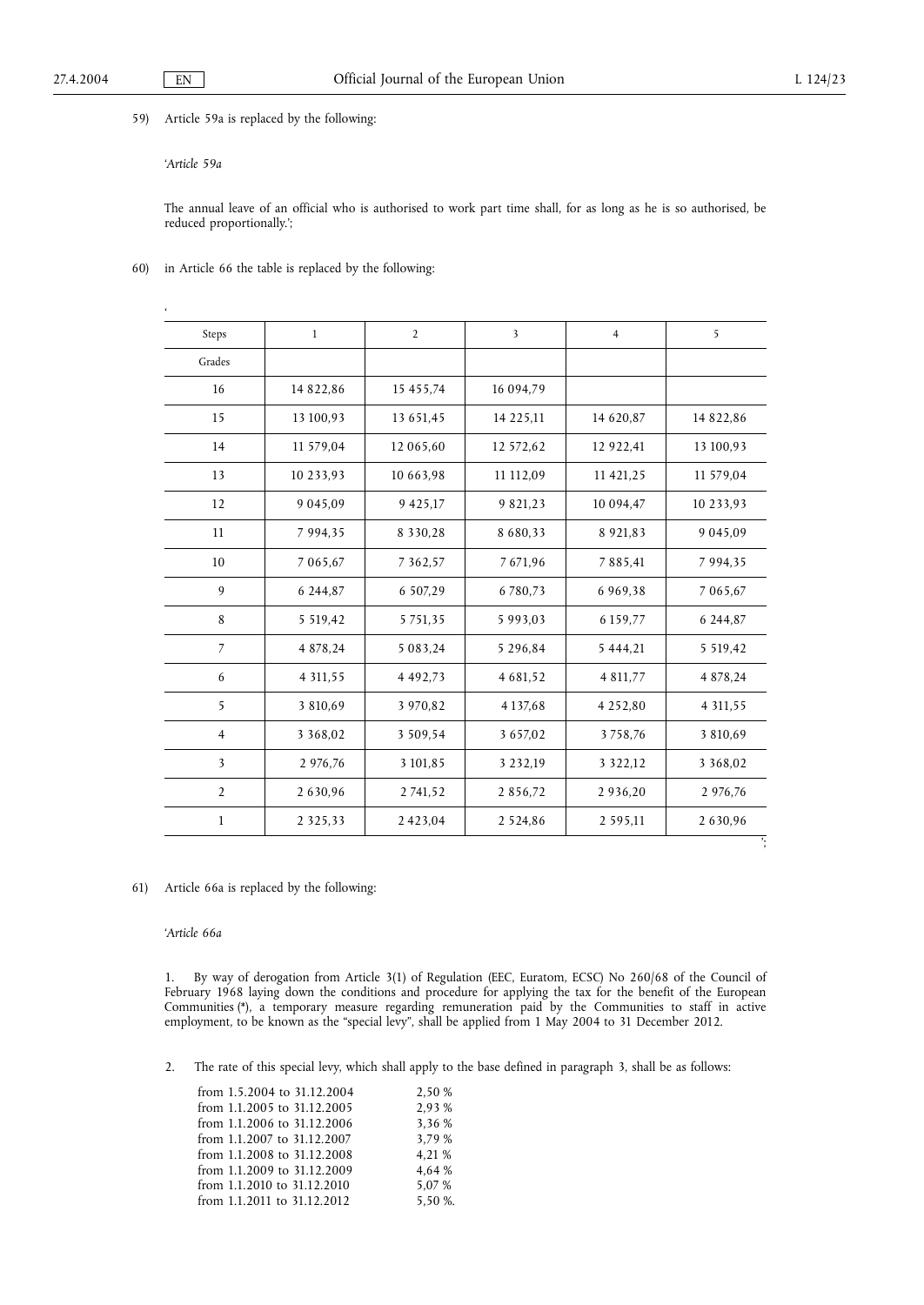3. (a) The base for the special levy shall be the basic salary used to calculate remuneration, minus:

- (i) social security and pension contributions and the tax, before special levy, payable by an official in the same grade and step without dependants within the meaning of Article 2 of Annex VII, and
- (ii) an amount equal to the basic salary of an official in grade 1, step 1.
- (b) The components used to determine the base for the special levy shall be expressed in euro and weighted at 100.

4. The special levy shall be deducted monthly at source; the proceeds shall be entered as revenue in the general budget of the European Union.

(\*) OJ L 56, 4.3.1968, p. 8. Regulation as last amended by Regulation (EC, Euratom) No 1750/2002 (OJ L 264, 2.10.2002, p. 15)';

62) Article 68a is replaced by the following:

'*Article 68a*

An official who is authorised to work part time shall be entitled to remuneration calculated as provided for in Annex IVa.';

63) Article 70 is replaced by the following:

'*Article 70*

In the event of an official's death, the surviving spouse or dependent children shall receive the deceased's full remuneration until the end of the third month after the month in which the death occurred.

In the event of the death of a person entitled to a pension or invalidity allowance, the above provisions shall apply in respect of the deceased's pension or allowance.';

- 64) Article 70a is deleted;
- 65) Article 72 is amended as follows:
	- (a) in paragraph 1, the following subparagraphs are inserted after the first subparagraph:

'The unmarried partner of an official shall be treated as the spouse under the sickness insurance scheme, where the first three conditions in Article 1(2)(c) of Annex VII are met.

The institutions may, under the rules referred to in the first subparagraph, confer on one of their number the power to lay down the rules governing the reimbursement of expenses in accordance with the procedure laid down in Article 110.';

- (b) in paragraph 1a, first sentence, the words 'he cannot be covered by any other public scheme of sickness insurance' are replaced by 'he is not in gainful employment';
- (c) in paragraph 1b, first sentence, the words 'he or she cannot be covered by any other public scheme of sickness insurance' are replaced by 'he or she is not in gainful employment';
- (d) paragraph 2 is replaced by the following:

An official who has remained in the service of the Communities until the age of 63 years or who is in receipt of an invalidity allowance shall be entitled to the benefits provided for in paragraph 1 after he has left the service. The amount of contribution shall be calculated by reference to the amount of pension or allowance.

Those benefits shall also apply to the person entitled to survivor's pension following the death of an official who was in active employment or who remained in the service of the Communities until the age of 63 years, or the death of a person entitled to an invalidity allowance. The amount of contribution shall be calculated by reference to the amount of the survivor's pension.';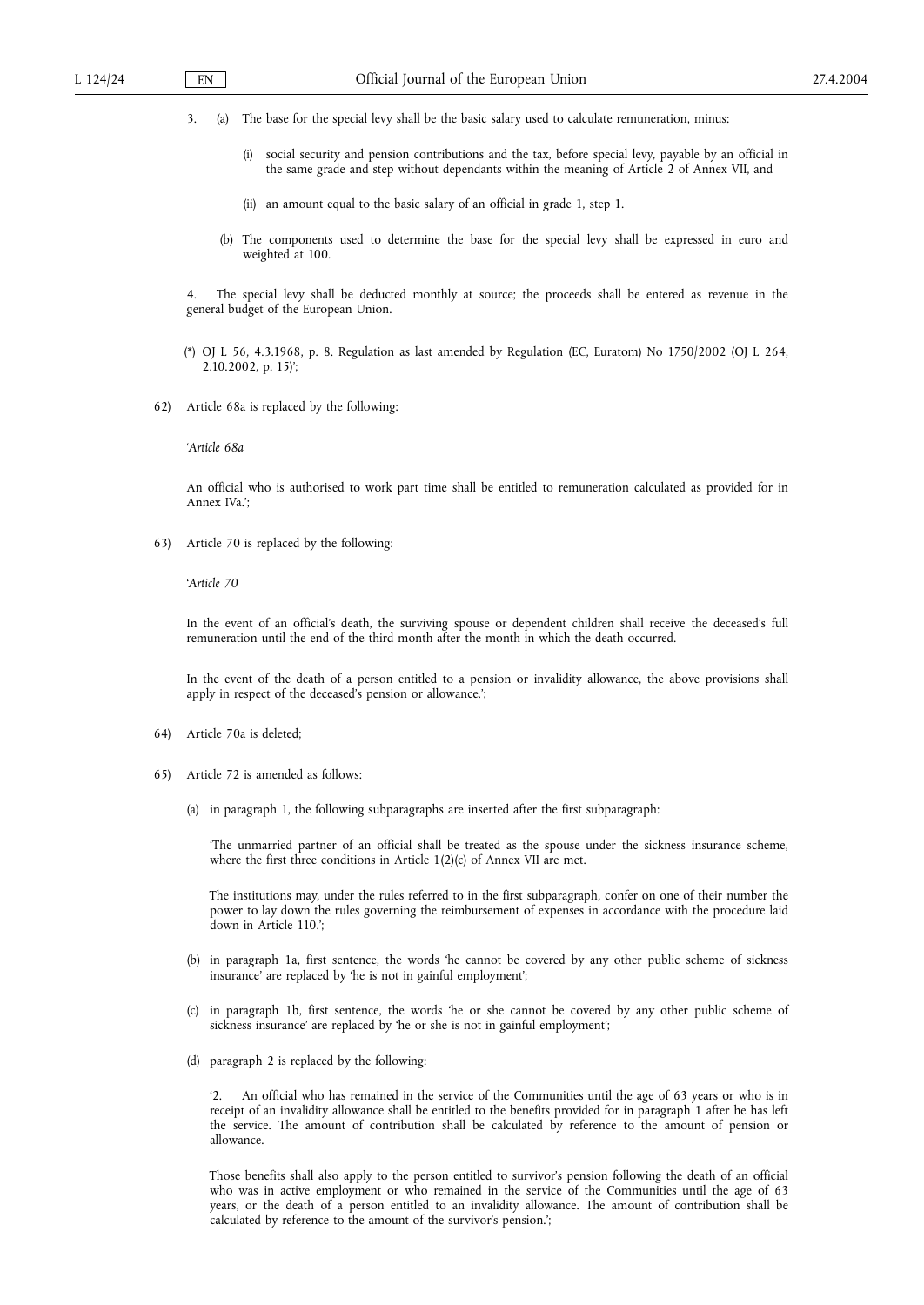(e) paragraph 2a is replaced by the following:

'2a. The following shall likewise be entitled to the benefits provided for in paragraph 1, on condition that they are not in gainful employment:

- (i) former officials entitled to retirement pensions who leave the service of the Communities before reaching the age of 63,
- (ii) persons entitled to a survivor's pension as a result of the death of a former official who left the service of the Communities before reaching the age of 63.

The contribution referred to in paragraph 1 shall be calculated by reference to the former official's pension before application, where appropriate, of the reduction coefficient provided for in Article 9 of Annex VIII to the Staff Regulations.

However, persons entitled to an orphan's pension shall not receive the benefit provided for in paragraph 1 unless they apply for it. The contribution shall be calculated by reference to the orphan's pension.';

(f) the following paragraphs are inserted:

'(2b) In the case of persons entitled to a retirement pension or a survivor's pension, the contribution referred to in paragraphs 2 and 2a may not be less than that calculated by reference to the basic salary corresponding to the first step in grade 1.

(2c) Officials dismissed in accordance with Article 51 and not entitled to a retirement pension shall likewise be entitled to the benefits provided for in paragraph 1, on condition that they are not gainfully employed and that they bear half the contribution calculated by reference to their last basic salary.';

- 66) in Article 76 the words 'a disability or' are inserted after 'reason of';
- 67) the following Article is inserted:

'*Article 76a*

A surviving spouse who has a serious or protracted illness or who is disabled may receive financial aid increasing the pension from the institution for the duration of the illness or disability on the basis of an examination of the social and medical circumstances of the person concerned. Rules implementing this Article shall be fixed by common accord between the institutions, after consulting the Staff Regulations Committee.';

- 68) In Title V, the heading of Chapter 3 is replaced by 'Pensions and invalidity allowance';
- 69) Article 77 is amended as follows:
	- (a) in the first paragraph, the number '60' is replaced by '63';
	- (b) in the second paragraph, the second and third sentences are replaced by the following sentence: '1,90 % of this final basic salary shall be payable to an official for each year of service reckoned in accordance with Article 3 of Annex VIII';
	- (c) in the fifth paragraph, the number '60' is replaced by '63';
- 70) Article 78 is replaced by the following:

'*Article 78*

An official shall be entitled, in the manner provided for in Articles 13 to 16 of Annex VIII, to an invalidity allowance in the case of total permanent invalidity preventing him from performing the duties corresponding to a post in his function group.

Article 52 shall apply by analogy to recipients of an invalidity allowance. If the recipient of an invalidity allowance retires before the age of 65 without having reached the maximum pension entitlement, the general rules on retirement pensions shall be applied. The amount of the retirement pension shall be based on the salary for the grade and step occupied by the official when he became an invalid.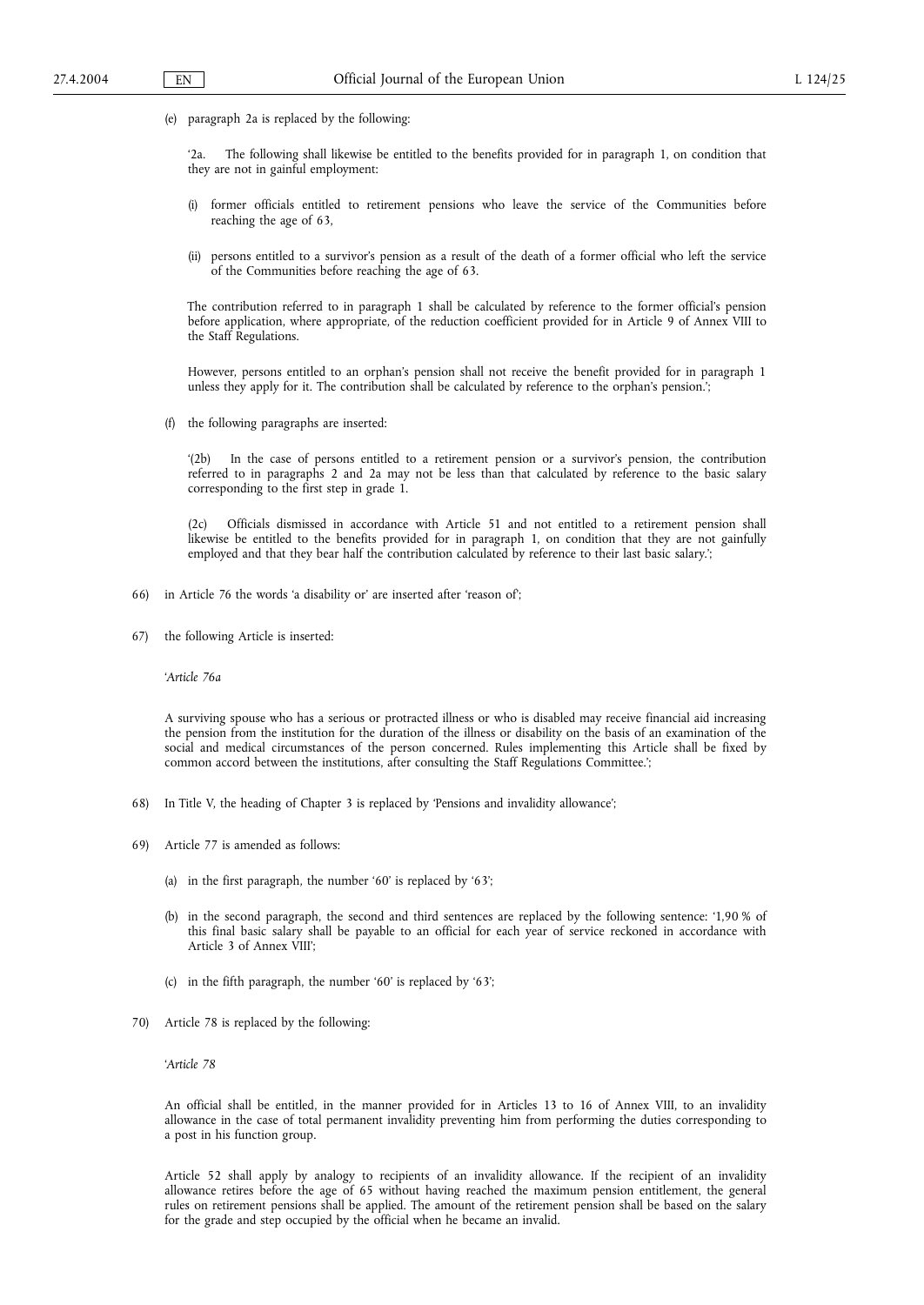The invalidity allowance shall be equal to 70 % of the official's last basic salary. However, it may not be less than the minimum subsistence figure.

The invalidity allowance shall be subject to contributions to the pension scheme, calculated on the basis of that allowance.

Where the invalidity arises from an accident in the course of or in connection with the performance of an official's duties, from an occupational disease, from a public-spirited act or from risking his life to save another human being, the invalidity allowance may not be less than 120 % of the minimum subsistence figure. In such cases, moreover, contributions to the pension scheme shall be paid in full from the budget of the institution or body referred to in Article 1b.';

- 71) Article 79 is amended as follows:
	- (a) in the first and second paragraphs, the word 'widow' is replaced by 'surviving spouse' and the words 'her husband' are replaced by 'the deceased';
	- (b) in the first paragraph the words 'of the retirement or invalidity pension' are replaced by 'of the retirement pension or invalidity allowance';
	- (c) in the third paragraph the words 'the second paragraph of Article 78' are replaced by 'the fifth paragraph of Article 78';
- 72) Article 79a is deleted;
- 73) Article 80 is amended as follows:
	- (a) the first paragraph is replaced by the following:

'Where an official or person entitled to a retirement pension or invalidity allowance dies leaving no spouse entitled to a survivor's pension, the children dependent on the deceased within the meaning of Article 2 of Annex VII at the time of his death shall be entitled to orphans' pension in accordance with Article 21 of Annex VIII.';

- (b) in the third paragraph, the words 'a retirement or invalidity pension' are replaced by 'a retirement pension or invalidity allowance';
- (c) the fourth paragraph is replaced by the following:

'For persons treated as dependent children within the meaning of Article 2(4) of Annex VII, the orphan's pension may not exceed an amount equal to twice the dependent child allowance.';

(d) the following paragraph is inserted after the fourth paragraph:

'Where a child has been adopted, the death of the natural parent who has been replaced by the adoptive parent shall not give rise to payment of an orphan's pension.';

- (e) the existing fifth paragraph becomes the sixth paragraph and in this new sixth paragraph the number '60' is replaced by '63';
- (f) the following paragraph is added:

'Persons in receipt of an orphan's pension may not receive more than one such pension from the Community. Where a surviving child has entitlement to more than one Community pension, he shall receive the pension providing the higher or highest amount.';

74) in Article 81, the first paragraph is replaced by the following:

'A person entitled to a retirement pension or to an invalidity allowance, or to a survivor's pension shall be entitled, under the conditions laid down in Annex VII, to the family allowances specified in Article 67; the household allowance shall be calculated by reference to the pension or the allowance of the recipient. These allowances shall be paid to recipients of a survivor's pension only in respect of the children dependent on the deceased official or former official at the time of death.';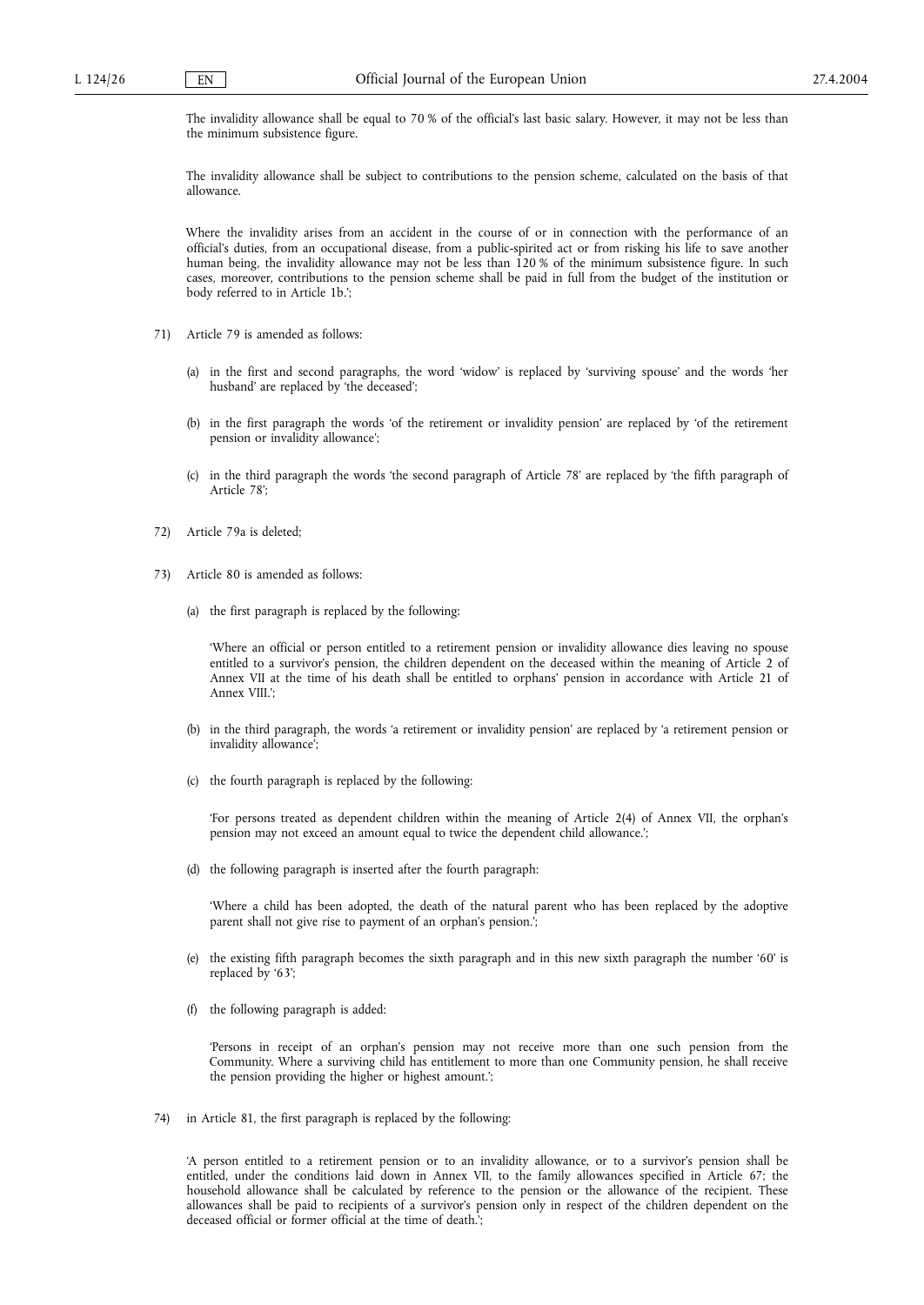- 75) Article 81a is amended as follows:
	- (a) paragraph 1 is amended as follows:
		- (i) in point (c), the words 'invalidity pension' are replaced by 'invalidity allowance';
		- (ii) in point (d), the number '60' is replaced by '63';
	- (b) in paragraph 3, second subparagraph, the words 'third and fourth' are replaced by 'and third';
- 76) Article 82 is replaced by the following:

'*Article 82*

1. The pensions provided for above shall be calculated by reference to salary scales in force on the first day of the month in which entitlement commences.

No correction coefficient shall be applicable to pensions.

Pensions expressed in euro shall be paid in one of the currencies referred to in Article 45 of Annex VIII to the Staff Regulations.

2. Where the Council, in accordance with Article 65(1), decides to adapt remunerations, the same adaptation shall be applied to pensions.

- 3. The provisions of paragraphs 1 and 2 shall apply by analogy to recipients of an invalidity allowance.';
- 77) Article 83 is amended as follows:
	- (a) in paragraph 2, the figure '8,25 %' is replaced by '9,25 %' and the following sentence is added:

'The contribution shall be adjusted in accordance with the rules laid down in Annex XII.';

- (b) paragraph 4 is deleted;
- 78) the following Article is inserted:

'*Article 83a*

1. The scheme shall be kept in balance in accordance with the detailed rules set out in Annex XII.

2. Agencies which do not receive a subsidy from the general budget of the European Union shall pay into that budget the entire amount of the contributions needed to finance the scheme.

3. On the occasion of the five-yearly actuarial assessment in accordance with Annex XII and in order to ensure the balance of the scheme, the Council shall decide on the rate of contribution and any change to the pensionable age.

4. Each year the Commission shall present to the Council an updated version of the actuarial assessment, in accordance with Article 1(2) of Annex XII. Where it is shown that there is a gap of at least 0,25 points between the rate of contribution currently applied and the rate required to maintain actuarial balance, the Council shall consider whether the rate should be adapted, in accordance with the arrangements laid down in Annex XII.

5. For the purposes of paragraphs 3 and 4 of this Article, the Council shall act by a qualified majority on a proposal from the Commission as provided for in the first indent of Article 205(2) of the EC Treaty. For the purposes of paragraph 3, the Commission's proposal shall be presented after consultation of the Staff Regulations Committee.';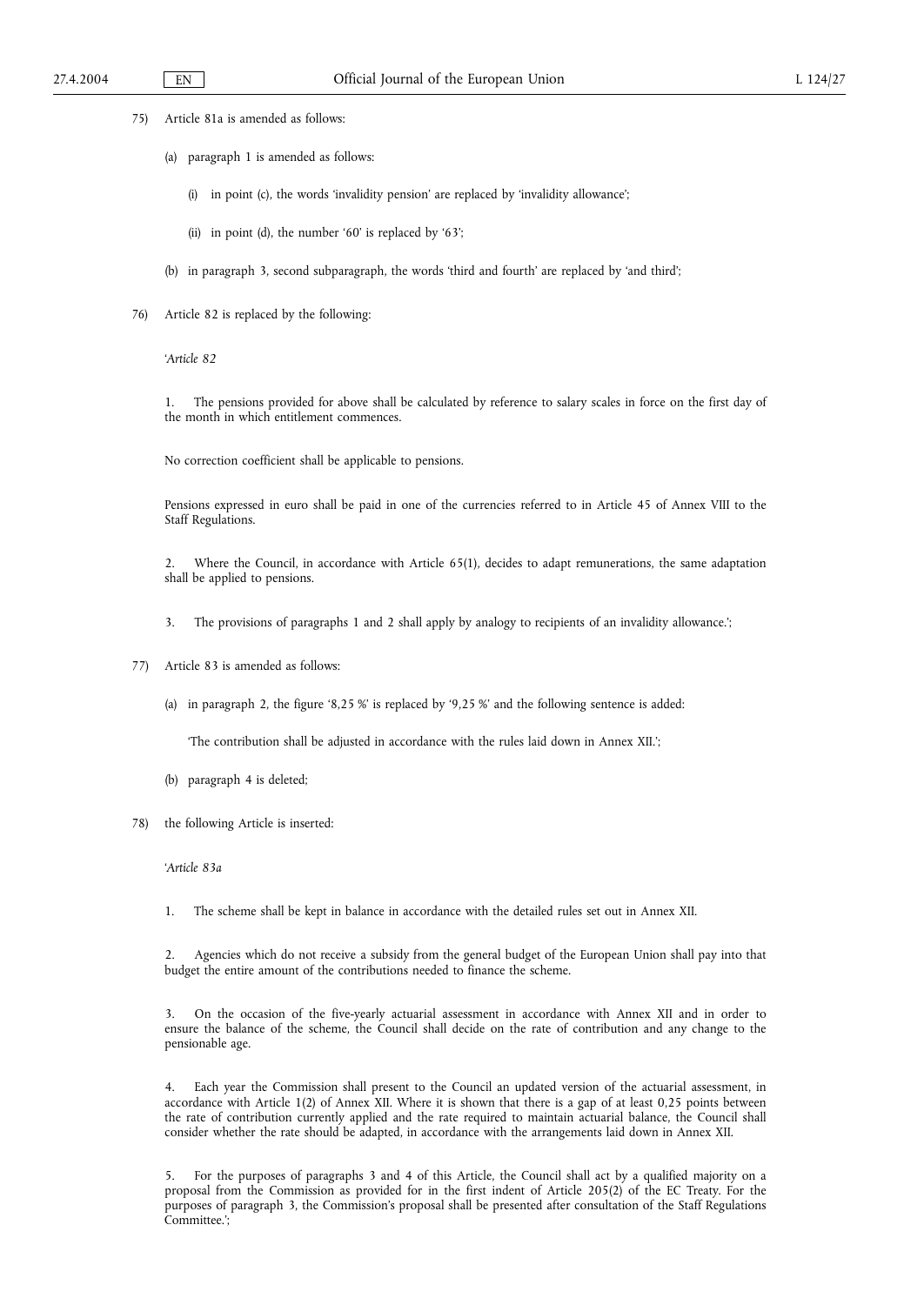79) In Article 85 the following paragraph is added:

'The request for recovery must be made no later than five years from the date on which the sum was paid. Where the Appointing Authority is able to establish that the recipient deliberately misled the administration with a view to obtaining the sum concerned, the request for recovery shall not be invalidated even if this period has elapsed.';

- 80) In Article 85a(2), sixth indent, the words 'invalidity pensions' are replaced by 'invalidity allowances';
- 81) Article 86(2) and (3) are replaced by the following:

'2. Where the Appointing Authority or OLAF becomes aware of evidence of failure within the meaning of paragraph 1, they may launch administrative investigations to verify whether such failure has occurred.

3. Disciplinary rules, procedures and measures and the rules and procedures covering administrative investigations are laid down in Annex IX.';

- 82) Articles 87, 88 and 89 are deleted;
- 83) Article 90(3) is deleted;
- 84) the following Articles are inserted:

#### '*Article 90a*

Any person to whom these Staff Regulations apply may submit to the Director of OLAF a request within the meaning of Article 90(1), asking the Director to take a decision relating to him in connection with investigations by OLAF. Such person may also submit to the Director of OLAF a complaint within the meaning of Article 90(2) against an act adversely affecting him in connection with investigations by OLAF.

*Article 90b*

Any person to whom these Staff Regulations apply may submit to the European Data Protection Supervisor a request or a complaint within the meaning of Article 90(1) and (2), within his sphere of competence.

#### *Article 90c*

Requests and complaints relating to the areas to which Article 2(2) has been applied shall be lodged with the Appointing Authority entrusted with the exercise of powers.';

85) Article 91a is replaced by the following:

'*Article 91a*

Any appeals relating to the areas in which Article 2(2) has been applied shall be made against the institution to which the Appointing Authority entrusted with the exercise of powers is answerable.';

86) Articles 92, 93 and 94 are replaced by the following:

'*Article 92*

This Title lays down the special provisions applicable to officials of the Communities who occupy posts paid from appropriations in the research and investment budget and classified in accordance with Annex I, point A.

#### *Article 93*

Special allowances may be granted to certain officials covered by Article 92 to compensate for particularly arduous working conditions.

The Council shall, on a proposal from the Commission, determine the rates and conditions of such special allowances and the staff who shall receive them.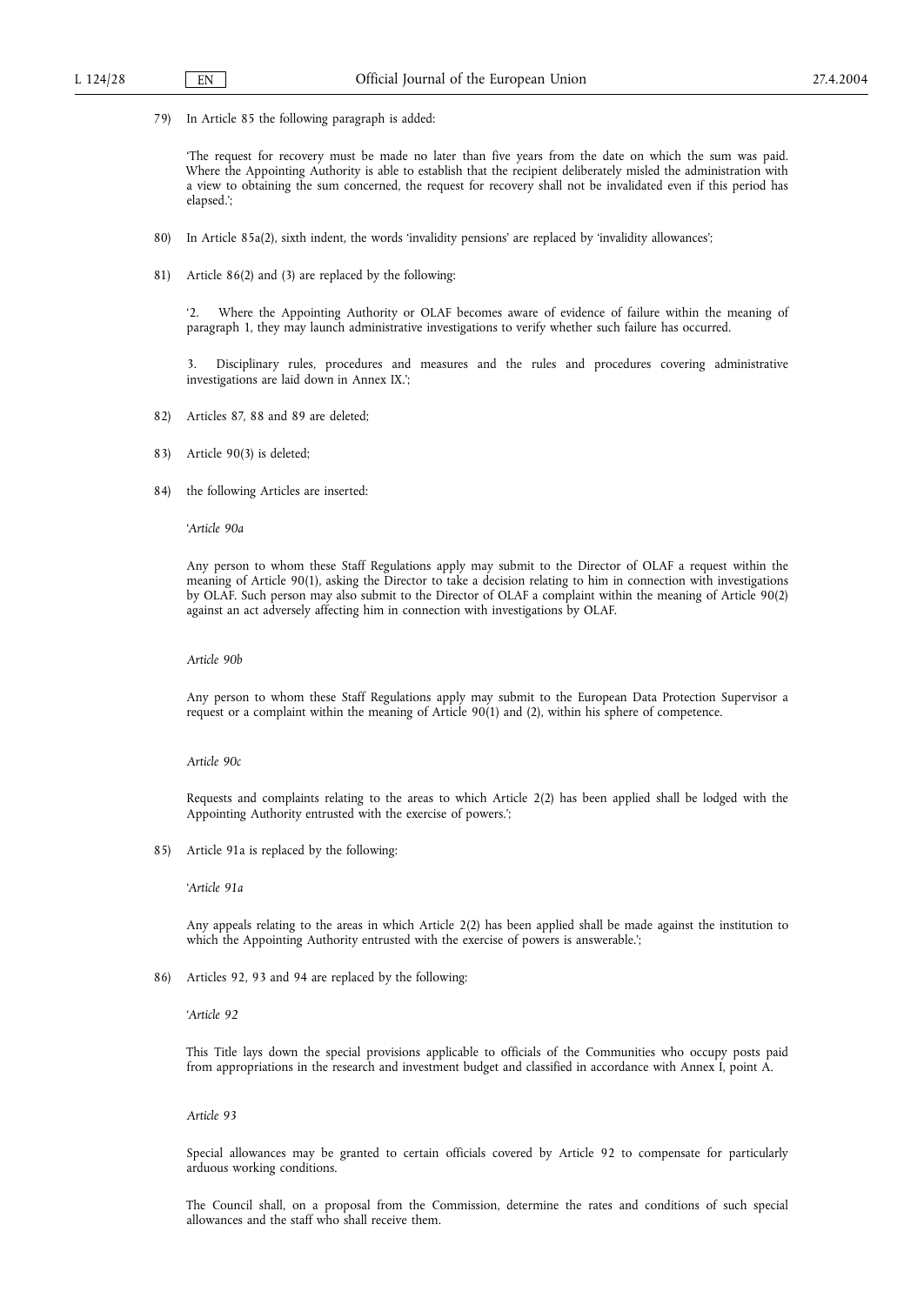# *Article 94*

By way of derogation from the second paragraph of Article 56a and the second paragraph of Article 56b, and only in exceptional cases because of the requirements of the service, safety regulations or national or international obligations, the Appointing Authority shall designate the officials covered by Article 92 who shall be entitled to benefit from the provisions of these Articles.';

- 87) Articles 95, 96, 97, 98, 99, 100, 101, 102, 106 and 107 are deleted;
- 88) the following Article is inserted:

'*Article 107a*

Transitional provisions are set out in Annex XIII.';

89) Article 110 is replaced by the following:

'*Article 110*

1. The general provisions for giving effect to these Staff Regulations shall be adopted by each institution after consulting its Staff Committee and the Staff Regulations Committee. Agencies shall adopt the appropriate implementing rules for giving effect to these Staff Regulations, after consultation of the relevant Staff Committee and in agreement with the Commission.

2. For the purposes of the adoption of rules by agreement between the institutions, agencies shall not be treated as institutions. However, the Commission shall consult the agencies before the adoption of these rules.

3. All such general provisions and all rules adopted by agreement between the institutions shall be brought to the attention of the staff.

4. The administration departments of the institutions shall consult each other regularly concerning the application of these Staff Regulations. Agencies shall be jointly represented in these consultations in accordance with rules to be fixed by agreement between them.';

90) Annex I is replaced by the following:

*'ANNEX I*

### A. **Types of posts in each function group, as provided for in Article 5(3)**

| Function group AD                                                                                                                                                                                                                                                   |       | Function group AST |  |
|---------------------------------------------------------------------------------------------------------------------------------------------------------------------------------------------------------------------------------------------------------------------|-------|--------------------|--|
| Director-General                                                                                                                                                                                                                                                    | AD 16 |                    |  |
| Director-General/Director                                                                                                                                                                                                                                           | AD 15 |                    |  |
| Administrator working for<br>example as:<br>Director<br>Head of unit/<br>Adviser<br>linguistic expert;<br>economic expert;<br>legal expert;<br>medical expert;<br>veterinary expert;<br>scientific expert;<br>research expert;<br>financial expert,<br>audit expert | AD 14 |                    |  |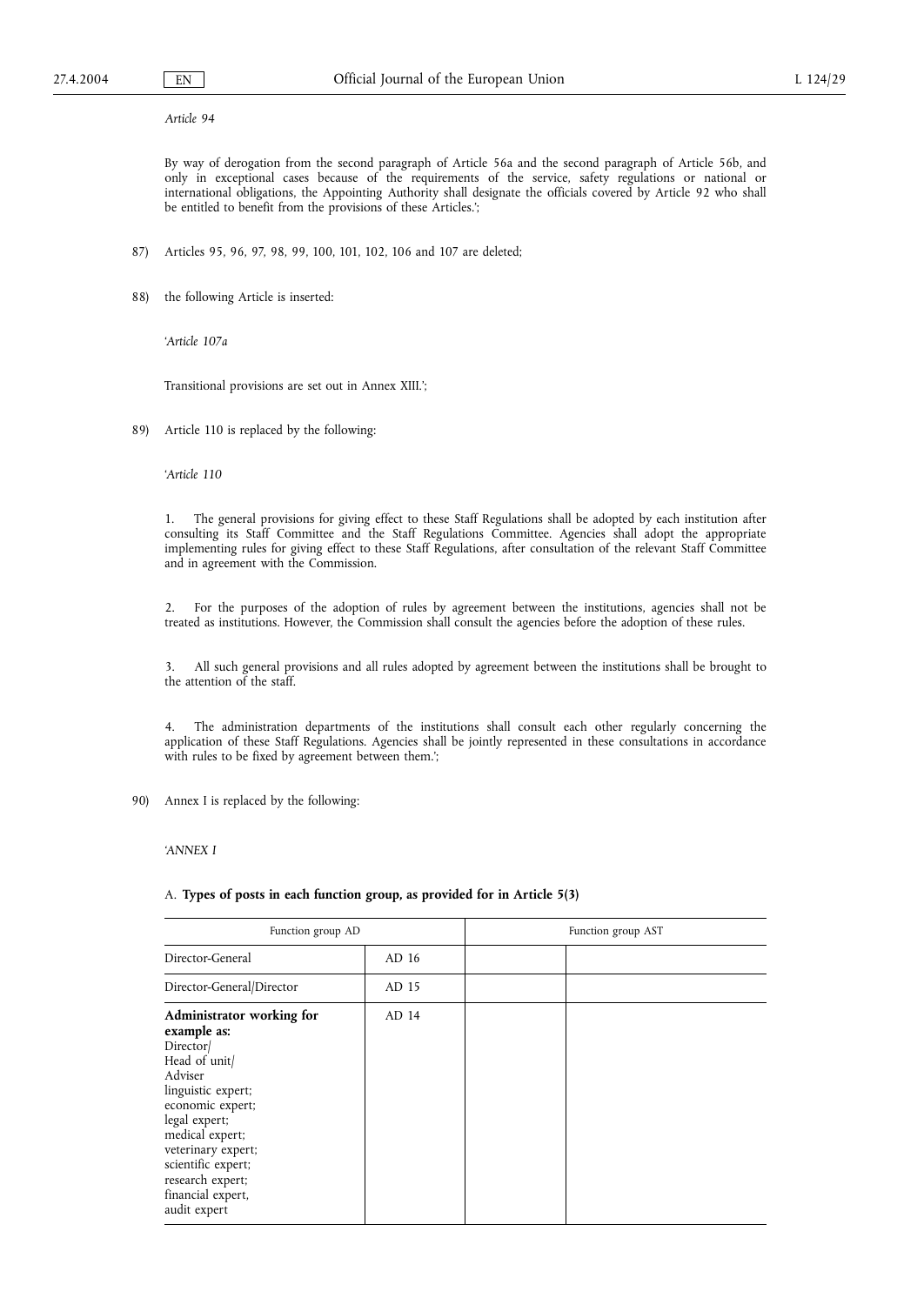| Function group AD                                                                                                                                                                                                                                                                                                                      |                 | Function group AST |                                                                                                                                     |  |
|----------------------------------------------------------------------------------------------------------------------------------------------------------------------------------------------------------------------------------------------------------------------------------------------------------------------------------------|-----------------|--------------------|-------------------------------------------------------------------------------------------------------------------------------------|--|
| Administrator working for<br>example as:<br>Head of Unit/<br>Adviser/<br>linguistic expert;<br>economic expert;<br>legal expert;<br>medical expert;<br>veterinary expert;<br>scientific expert;<br>research expert;<br>financial expert,<br>audit expert                                                                               | AD 13           |                    |                                                                                                                                     |  |
| Administrator working for<br>example as:<br>Head of Unit/<br>principal translator,<br>principal interpreter,<br>principal economist;<br>principal lawyer;<br>principal medical officer;<br>principal veterinary inspector;<br>principal scientist;<br>principal researcher;<br>principal financial officer,<br>principal audit officer | AD 12           |                    |                                                                                                                                     |  |
| Administrator working for<br>example as:<br>Head of Unit/<br>principal translator,<br>principal interpreter,<br>principal economist;<br>principal lawyer;<br>principal medical officer;<br>principal veterinary inspector;<br>principal scientist;<br>principal researcher;<br>principal financial officer,<br>principal audit officer | AD 11           | AST <sub>11</sub>  | <b>Assistant working for example</b><br><b>as:</b> Personal assistant (p.a.);<br>clerical officer; technical officer;<br>IT officer |  |
| Administrator working for<br>example as:<br>Head of Unit/<br>senior translator;<br>senior interpreter;<br>senior economist:<br>senior lawyer;<br>senior medical officer;<br>senior veterinary inspector;<br>senior scientist;<br>senior researcher;<br>senior financial officer,<br>senior audit officer                               | AD 10           | AST 10             | Assistant working for example<br>as: Personal assistant (p.a.);<br>clerical officer; technical officer;<br>IT officer               |  |
| Administrator working for<br>example as:<br>Head of Unit/<br>senior translator;<br>senior interpreter;<br>senior economist;<br>senior lawyer;<br>senior medical officer;<br>senior veterinary inspector;<br>senior scientist;<br>senior researcher;<br>senior financial officer,<br>senior audit officer                               | AD <sub>9</sub> | AST <sub>9</sub>   | Assistant working for example<br><b>as:</b> Personal assistant (p.a.);<br>clerical officer; technical officer;<br>IT officer        |  |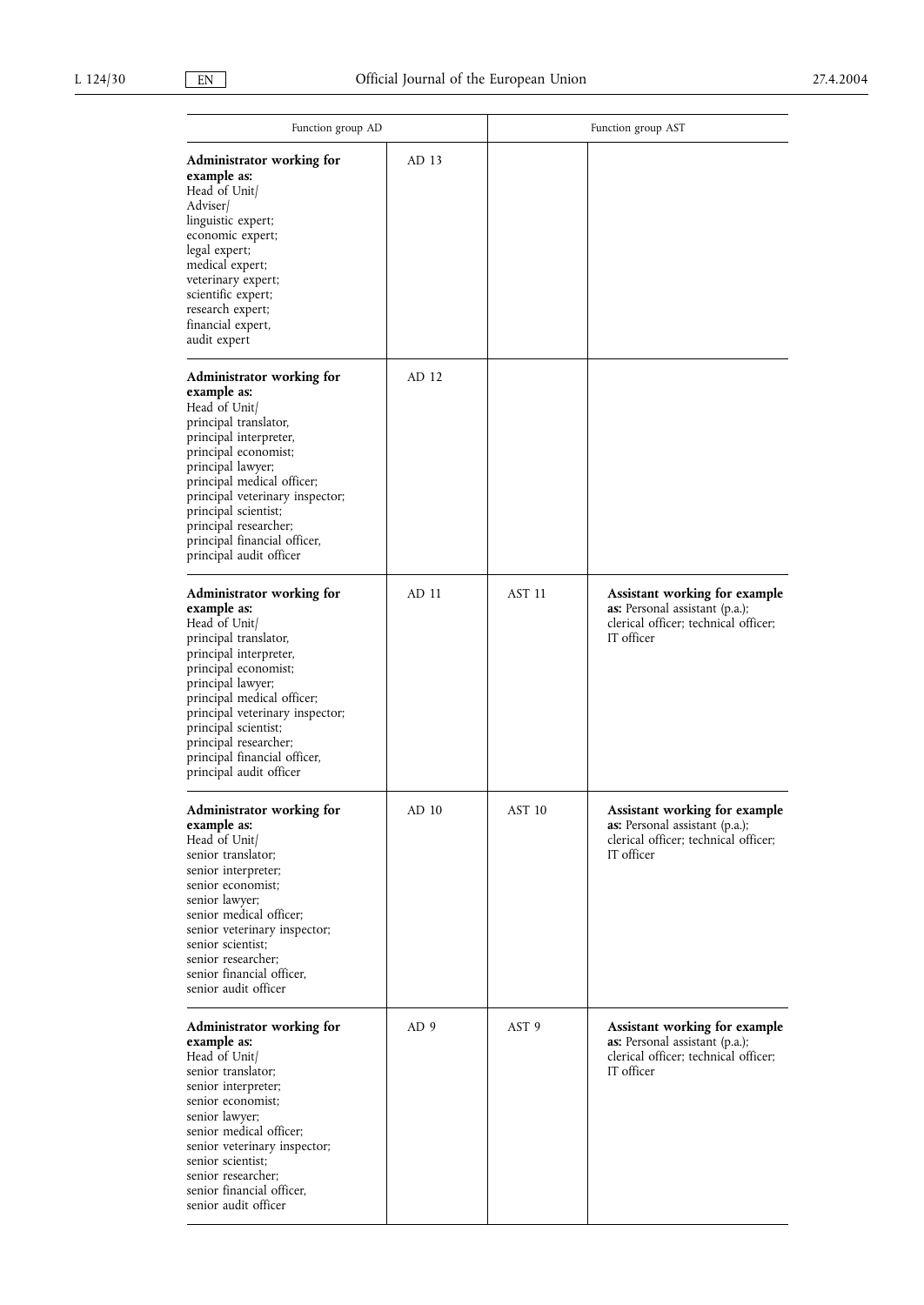| Function group AD                                                                                                                                                                                                                                                                 |      | Function group AST |                                                                                                                                                     |  |
|-----------------------------------------------------------------------------------------------------------------------------------------------------------------------------------------------------------------------------------------------------------------------------------|------|--------------------|-----------------------------------------------------------------------------------------------------------------------------------------------------|--|
| Administrator working for<br>example as:<br>Translator;<br>interpreter;<br>economist;<br>lawyer;<br>medical officer;<br>veterinary inspector;<br>scientist;<br>researcher:<br>financial officer,<br>auditor                                                                       | AD 8 | AST 8              | Assistant working for example<br><b>as:</b> Senior clerk; senior<br>documentalist; senior technician;<br>senior IT operative                        |  |
| Administrator working for<br>example as:<br>Translator;<br>interpreter;<br>economist;<br>lawyer:<br>medical officer:<br>veterinary inspector;<br>scientist;<br>researcher;<br>financial officer,<br>auditor                                                                       | AD 7 | AST <sub>7</sub>   | Assistant working for example<br><b>as:</b> Senior clerk; senior<br>documentalist; senior technician;<br>senior IT operative                        |  |
| Administrator working for<br>example as:<br>Junior translator;<br>junior interpreter;<br>junior economist;<br>junior lawyer;<br>junior medical officer;<br>junior veterinary inspector;<br>junior scientist:<br>junior researcher;<br>junior financial officer,<br>junior auditor | AD 6 | AST <sub>6</sub>   | <b>Assistant working for example</b><br>as: Clerk; documentalist;<br>technician; IT operative                                                       |  |
| Administrator working for<br>example as:<br>Junior translator;<br>junior interpreter;<br>junior economist;<br>junior lawyer;<br>junior medical officer;<br>junior veterinary inspector;<br>junior scientist;<br>junior researcher;<br>junior financial officer,<br>junior auditor | AD 5 | AST <sub>5</sub>   | Assistant working for example<br>as: Clerk; documentalist;<br>technician; IT operative                                                              |  |
|                                                                                                                                                                                                                                                                                   |      | AST <sub>4</sub>   | Assistant working for example<br>as: Junior clerk; junior<br>documentalist; junior technician,<br>junior IT operative                               |  |
|                                                                                                                                                                                                                                                                                   |      | AST <sub>3</sub>   | Assistant working for example<br>as: Junior clerk; junior<br>documentalist; junior technician,<br>junior IT operative, Parliamentary<br>usher $(1)$ |  |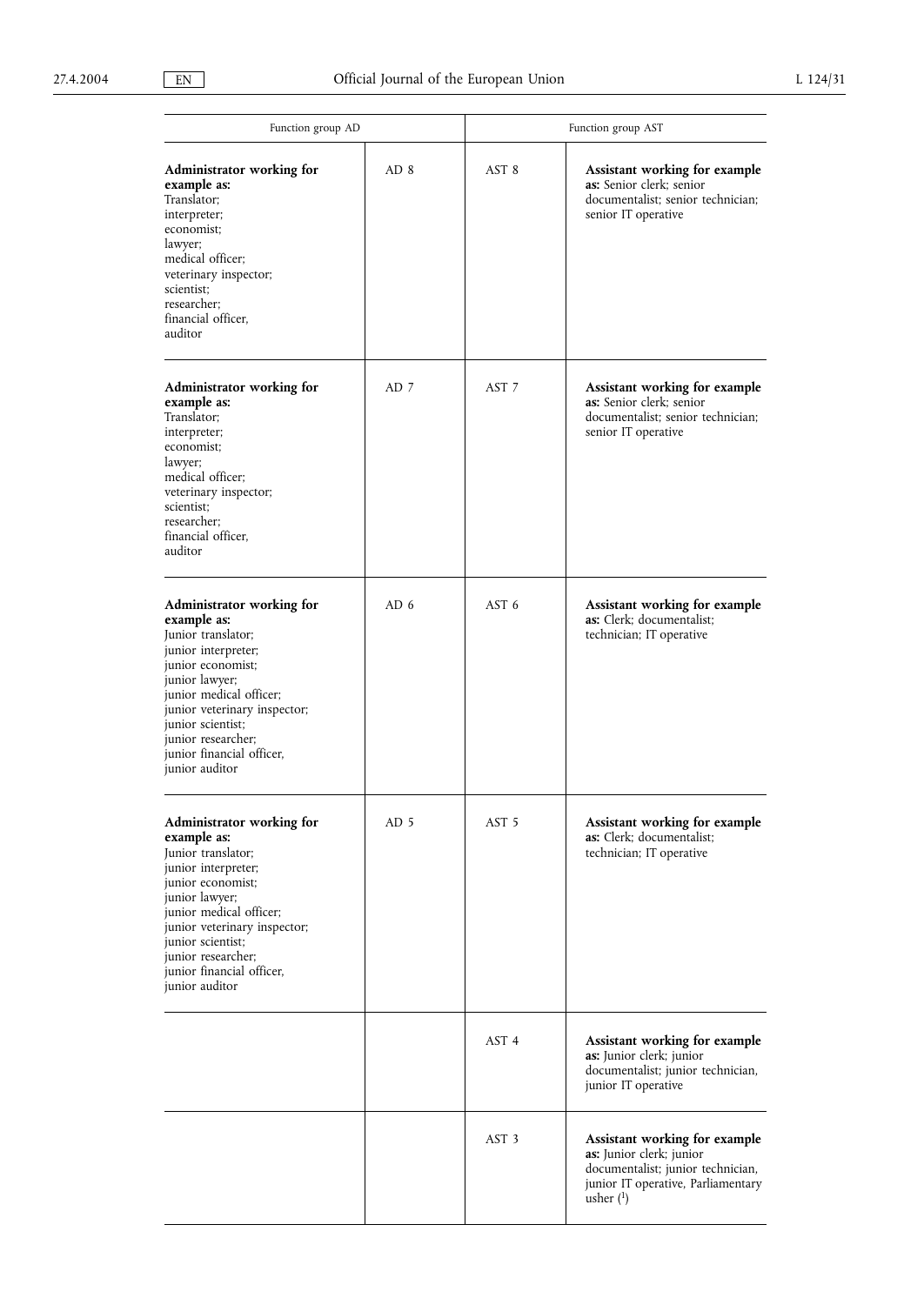| Function group AD |                  | Function group AST                                                                                                      |
|-------------------|------------------|-------------------------------------------------------------------------------------------------------------------------|
|                   | AST <sub>2</sub> | Assistant working for example<br>as: Filing clerk; technical<br>attendant; IT attendant,<br>Parliamentary usher $(1)$ . |
|                   | AST 1            | Assistant working for example<br>as: Filing clerk; technical<br>attendant; IT attendant,<br>Parliamentary usher $(1)$ . |

( 1) The number of posts of Parliamentary ushers in the European Parliament shall not exceed 85.

# B. **Multiplication rates for guiding average career equivalence**

| $\operatorname{Grade}$  | Assistants | Administrators           |
|-------------------------|------------|--------------------------|
| 13                      | ۰          | $20\,\%$                 |
| 12                      |            | 25 %                     |
| $11\,$                  |            | 25 %                     |
| $10\,$                  | $20\,\%$   | 25 %                     |
| 9                       | $20\,\%$   | 25 %                     |
| $\,8\,$                 | 25 %       | 33 %                     |
| $\overline{7}$          | 25 %       | 33 %                     |
| 6                       | 25 %       | 33 %                     |
| 5                       | 25 %       | 33 %                     |
| $\overline{4}$          | 33 %       |                          |
| $\overline{\mathbf{3}}$ | 33 %       |                          |
| $\overline{2}$          | 33 %       | $\overline{\phantom{a}}$ |
| $\mathbf{1}$            | 33 %       | $\overline{\phantom{a}}$ |
|                         |            |                          |

- 91) Annex II is amended as follows:
	- (a) Article 1 is amended as follows:
		- (i) in the second paragraph, the following sentence is inserted after the first sentence:

'However, the institution may decide that the conditions for election are to be determined in accordance with the preference of the staff of the institution as expressed in a referendum.';

- (ii) In the fourth paragraph, the words 'all categories of officials and of all services' are replaced by 'both function groups';
- (b) in Article 3a, where they occur in the first and fourth paragraphs, the words 'the third subparagraph of Article 2' are replaced by 'Article 2(2)';
- (c) Section 3 entitled 'Disciplinary Board' and including Articles 4, 5 and 6 are deleted;
- (d) Section 4 is renumbered 'Section 3' and 'Section 5' is renumbered 'Section 4';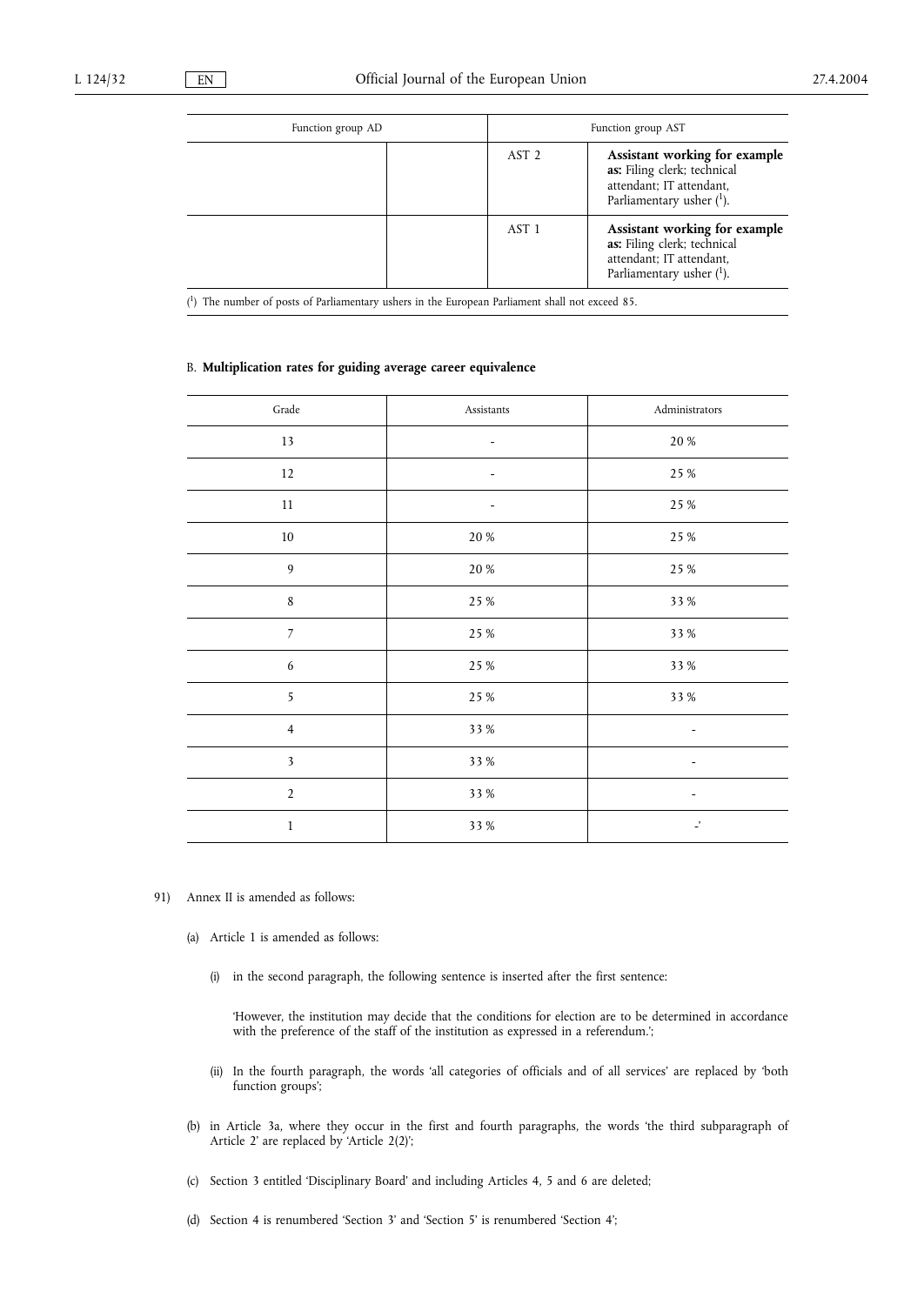(e) Article 10 is replaced by the following:

'*Article 10*

Members of the Report Committee shall be appointed each year by the Appointing Authority and the Staff Committee, each appointing the same number from among officials of the institution in function group AD. The Committee shall elect its chairman. Members of the Joint Committee shall not be members of the Reports Committee.

Where the Report Committee is called upon to make a recommendation concerning an official whose immediate superior is a member of the Committee, that member shall not take part in the consideration of his case.';

(f) the following section is added:

'S ection<sub>5</sub>

**Joint Advisory Committee for professional incompetence**

### *Article 12*

The Joint Advisory Committee for professional incompetence shall comprise a chairman and at least two members, who shall be officials of grade AD 14 at least. The chairman and the members shall be appointed for a period of three years. Half of the members shall be designated by the Staff Committee and half by the Appointing Authority. The chairman shall be appointed by the Appointing Authority from a list of candidates drawn up in concertation with the Staff Committee.

When the case concerns an official in grade AD 14 or lower, the Joint Advisory Committee shall include two further members from the same function group and of the same grade as the official in question, designated in the same way as the permanent members.

Where the Joint Advisory Committee is called upon to examine the case of a senior management official within the meaning of Article 29(2) of the Staff Regulations, a special ad hoc Joint Advisory Committee shall be set up, comprising two members appointed by the Staff Committee and two members appointed by the Appointing Authority, who shall be of a grade at least equal to that of the official concerned.

The Appointing Authority and the Staff Committee shall agree on an ad hoc procedure to designate the further members referred to in the second paragraph who shall sit for cases involving an official posted to a country outside the Union or a member of the contract staff.';

- 92) Annex III is amended as follows:
	- (a) Article 1(1) is amended as follows:
		- (i) the second subparagraph is amended as follows:
			- (A) in point (c), the words 'and the function group and grade offered;' are added;
			- (B) in point (d), the words 'in accordance with Article 5(3) of the Staff Regulations,' are inserted before 'the diplomas';
		- (ii) in the third subparagraph, the words 'the third subparagraph of Article 2' are replaced by 'Article 2(2)';
	- (b) Article 3 is amended as follows:
		- (i) the first subparagraph is replaced by the following:

'The Selection Board shall consist of a chairman designated by the Appointing Authority and of members designated by the Appointing Authority and the Staff Committee, each designating the same number.';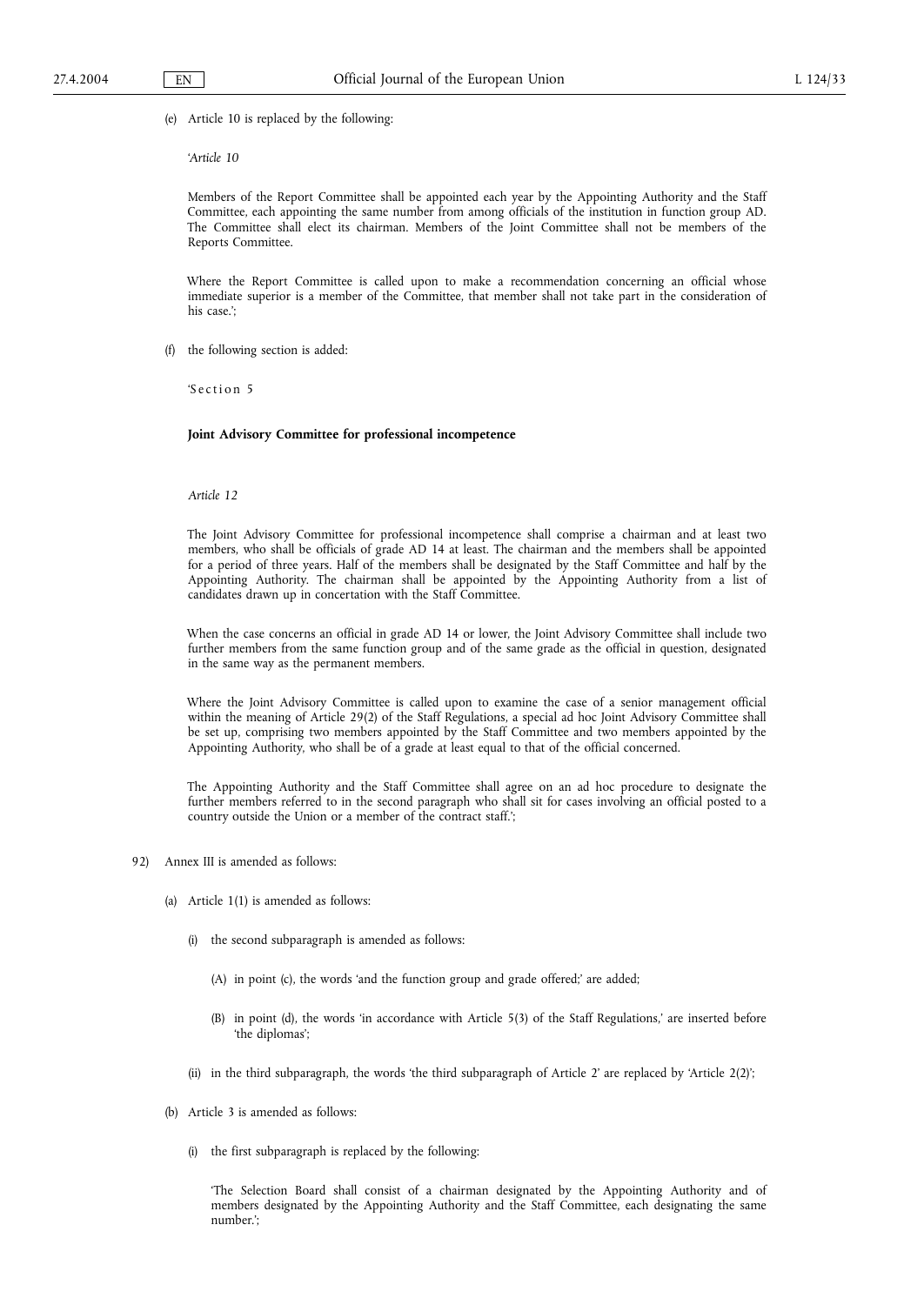(ii) in the second subparagraph, the words 'the third subparagraph of Article 2' are replaced by 'Article 2(2)';

- (iii) in the fourth paragraph, the words 'function group and' are inserted after 'whose';
- (iv) the following paragraph is added:

'If a selection board consists of more than four members, it shall comprise at least two members of each gender';

(c) the following Article is added:

'*Article 7*

1. The institutions shall, after consultation of the Staff Regulations Committee, entrust the European Communities Personnel Selection Office (hereinafter "the Office") with responsibility for taking the necessary measures to ensure that uniform standards are applied in the selection procedures for officials of the Communities and in the assessment and in the examination procedures referred to in Articles 45 and 45a of the Staff Regulations.

- 2. The Office's task shall be to:
- (a) organise, at the request of individual institutions, open competitions;
- (b) provide, at the request of individual institutions, technical support for internal competitions organised by them;
- (c) determine the contents of all examinations organised by the institutions in order to ensure that the requirements of Article 45a(1)(c) of the Staff Regulations are met in a harmonised and consistent manner;
- (d) assume general responsibility for the definition and organisation of the assessment of linguistic ability in order to ensure that the requirements of Article 45(2) of the Staff Regulations are met in a harmonised and consistent manner.

3. The Office may, at the request of individual institutions, perform other tasks linked to the selection of officials.

The Office shall, at their request, provide assistance to the different institutions with a view to the selection of temporary staff and contract staff, in particular by defining the contents of the tests and organising the selection procedures in the framework of Articles 12 and 82 of the Conditions of Employment of other servants.';

- 93) The sole Article of Annex IV is amended as follows:
	- (a) in paragraphs 1 and 1a, the number '60' is replaced by '63';
	- (b) paragraph 1a changes its place, becomes paragraph 4 and the first subparagraph is replaced by the following:

During the period of entitlement to the allowance, and for the first six months thereafter, the official referred to in Articles 41 and 50 of the Staff Regulations shall be entitled, in respect of himself and persons covered by his insurance, to benefits under the sickness insurance scheme provided for in Article 72 of the Staff Regulations, on condition that the official pays the appropriate contribution calculated by reference, as the case may be, either to his basic salary or to the percentage thereof specified in paragraph 1 of this Article and that he is not gainfully employed';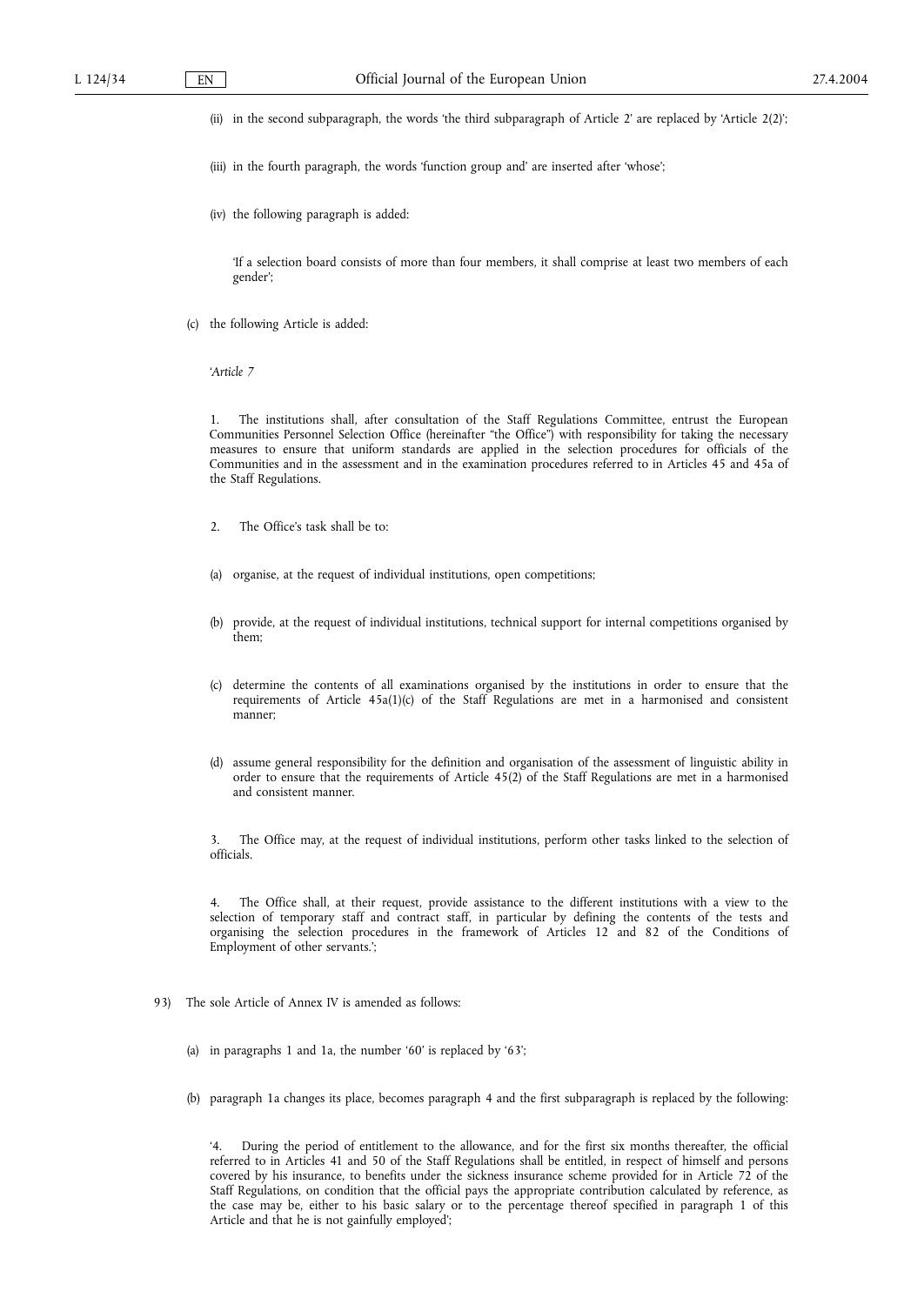94) Annex IVa is replaced by the following:

*'ANNEX IVa*

# **PART-TIME WORK**

*Article 1*

The request for authorisation to work part time shall be submitted by the official through the official's immediate superior at least two months before the requested date, except in duly justified urgent cases.

Authorisation may be granted for a minimum of one month and a maximum of three years, without prejudice to the cases referred to in Article 15 and Article 55a(2)(e).

The authorisation may be renewed on the same terms. Applications for renewal shall be made by the official concerned at least two months before expiry of the period for which the authorisation was granted. Part-time work may not be less than half the normal working time.

A period of part-time work shall start on the first day of a month, except in duly justified cases.

### *Article 2*

The Appointing Authority may, at the request of the official concerned, withdraw the authorisation before expiry of the period for which it is granted. The date of withdrawal may not be more than two months after the date proposed by the official or four months after that date if the part-time work was authorised for more than one year.

The Appointing Authority may, in exceptional cases and in the interests of the service, withdraw the authorisation before the expiry of a period for which it is granted, giving the official two months' notice.

#### *Article 3*

An official shall be entitled, during the period for which part-time work is authorised, to a percentage of his remuneration corresponding to the percentage of the normal time worked. However, the percentage shall not be applied to the dependent child allowance, the basic amount of the household allowance or the education allowance.

Contributions to the sickness insurance scheme shall be calculated by reference to the basic salary payable to an official working full time. Contributions to the pension scheme shall be calculated by reference to the basic salary received by an official working part time. The official may also request that contributions to the pension scheme be calculated by reference to the basic salary payable to an official working full time, in accordance with Article 83 of the Staff Regulations. Acquired pension rights, for the purposes of Articles 2, 3 and 5 of Annex VIII, shall be calculated in proportion to the percentage of contributions paid.

During the period of part-time work, the official may not work overtime or engage in any gainful activity, other than an activity in accordance with Article 15 of the Staff Regulations.

# *Article 4*

Notwithstanding the first sentence of the first paragraph of Article 3, officials aged over 55 authorised to work half time in preparation for retirement shall receive a reduced basic salary equal to the higher of the two amounts obtained by applying the following percentages to the full-time basic salary:

- (a) either 60 %;
- (b) or the percentage corresponding to years of service within the meaning of Articles 2, 3, 4, 5, 9 and 9a of Annex VIII at the beginning of the period of half-time work, plus 10 %.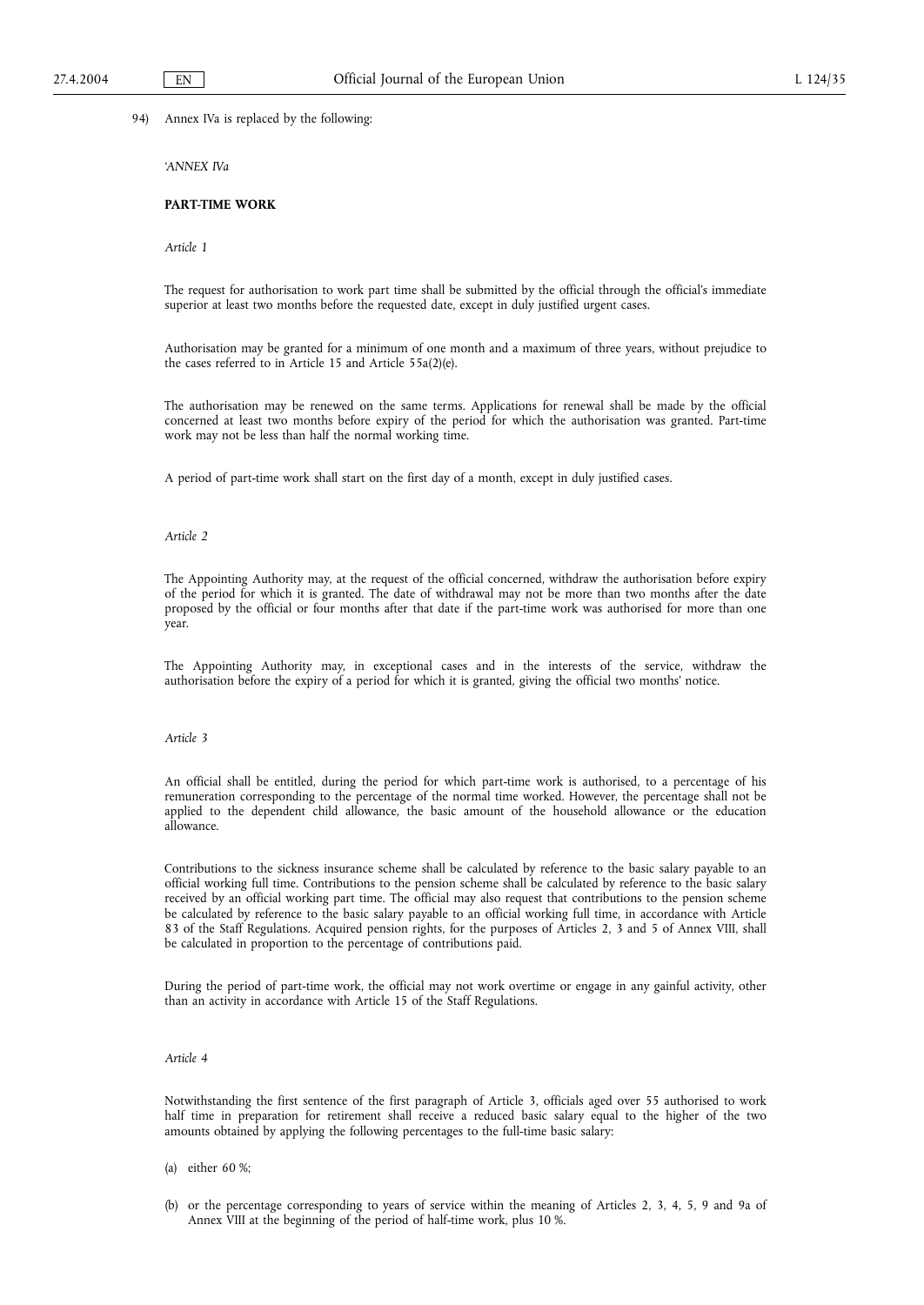Officials who make an application under this Article shall be required, when they cease to work half-time, either to retire or to repay the amount exceeding 50 % of the basic salary received during the period of half-time work.

*Article 5*

The Appointing Authority may lay down detailed rules for the application of these provisions.';

- 95) Annex V is amended as follows:
	- (a) Article 6 is amended as follows:
		- (i) the first paragraph is amended as follows:
			- (A) in the seventh indent, the words 'birth or' are deleted;
			- (B) the following indents are inserted after the existing seventh indent:
				- '— birth of a child: 10 days, to be taken during the fourteen weeks following birth,
				- death of the wife during maternity leave: a number of days corresponding to the remaining maternity leave; if the deceased wife is not an official, the remaining maternity leave is determined by applying the provisions of Article 58 of the Staff Regulations, by analogy.';
			- (C) the following indent is inserted after the existing eighth indent:
				- '— very serious illness of a child, as certified by a doctor, or hospitalisation of a child aged 12 or under: up to five days;';
			- (D) the following indents are inserted after the existing ninth indent:
				- '— adoption of a child: 20 weeks, rising to 24 weeks in the case of the adoption of a disabled child:

Every adopted child shall confer entitlement to only one period of special leave, which may be shared between the adoptive parents if both are officials. It shall be granted only if the official's spouse engages in a gainful activity at least half-time. If the spouse works outside the institutions of the Communities and benefits from comparable leave, a corresponding number of days shall be deducted from the official's entitlement.

The Appointing Authority may, in case of necessity, grant additional special leave in cases where the national legislation of the country in which the adoption procedure takes place and which is not the country of employment of the adopting official requires a stay of one or both adoptive parents.

- Special leave of 10 days shall be granted if the official does not benefit from the full special leave of 20 or 24 weeks by reason of the first sentence of this indent; this additional special leave shall be granted only once for each adopted child.';
- (ii) in the second paragraph the words 'third paragraph of Article 24 of the Staff Regulations' are replaced by 'Article 24a of the Staff Regulations.';
- (iii) the following paragraph is added:

'For the purposes of this Article, the unmarried partner of an official shall be treated as the spouse where the first three conditions in Article 1(2)(c) of Annex VII are met.';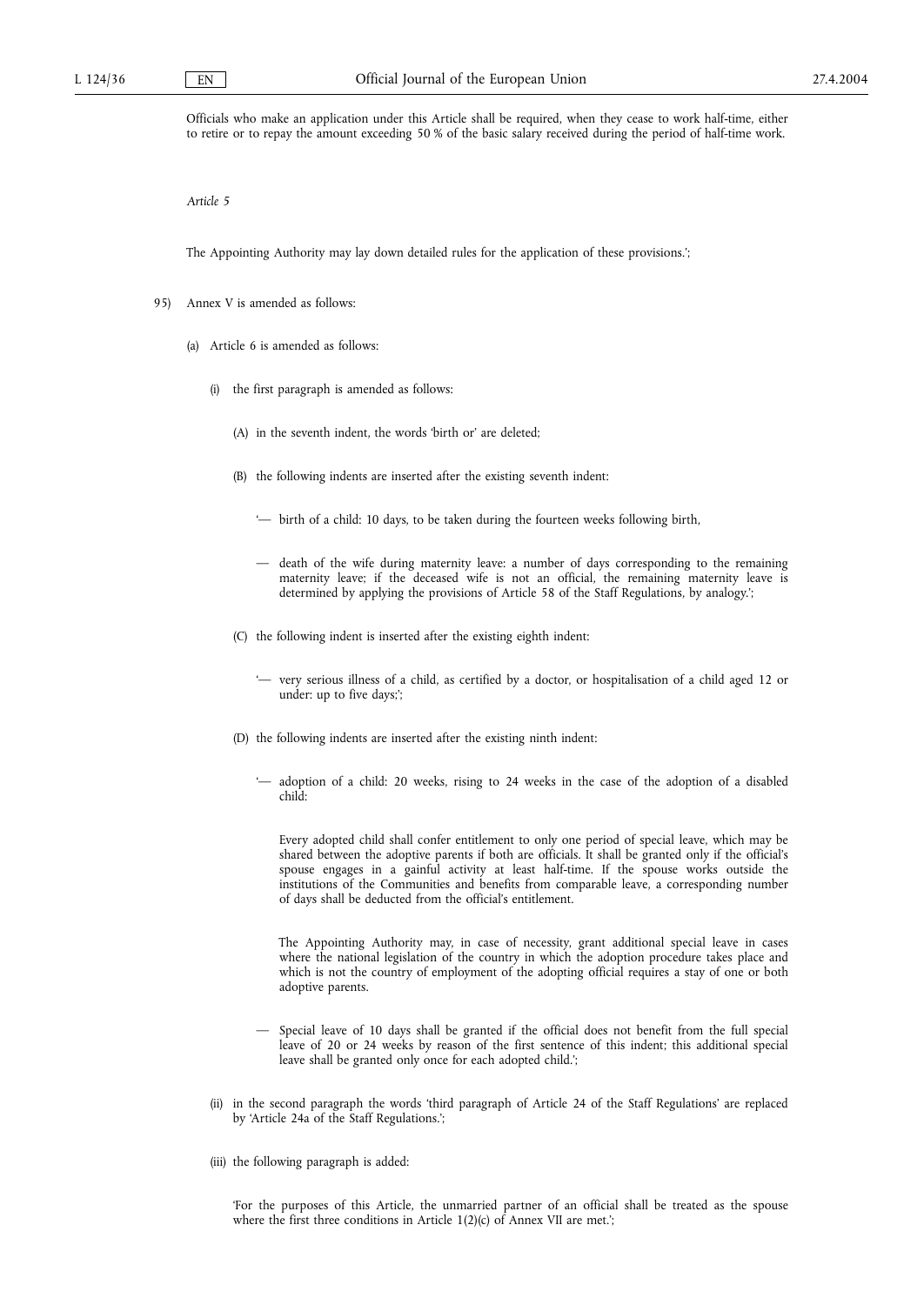- (b) Article 7 is amended as follows:
	- (i) the second and third paragraphs are deleted;
	- (ii) the existing fifth paragraph is replaced by the following:

'The preceding provisions shall apply to officials whose place of employment is within the territories of the Member States. If the place of employment is outside these territories, the travelling time shall be fixed by special decision taking into account particular needs.';

- 96) in Annex VI, in Articles 1 and 3, the words 'categories C and D' are replaced by 'grade AST 1 to AST 4';
- 97) Annex VII is amended as follows:
	- (a) Article 1 is amended as follows:
		- (i) paragraph 1 is replaced by the following:

'1. The household allowance shall be set at a basic amount of EUR 149,39, plus 2 % of an official's basic salary.';

- (ii) in paragraph 2, point (c) becomes (d) and a new point is inserted as follows:
	- '(c) an official who is registered as a stable non-marital partner, provided that:
		- (i) the couple produces a legal document recognised as such by a Member State, or any competent authority of a Member State, acknowledging their status as non-marital partners,
		- (ii) neither partner is in a marital relationship or in another non-marital partnership,
		- (iii) the partners are not related in any of the following ways: parent, child, grandparent, grandchild, brother, sister, aunt, uncle, nephew, niece, son-in-law, daughter-in-law;
		- (iv) the couple has no access to legal marriage in a Member State; a couple shall be considered to have access to legal marriage for the purposes of this point only where the members of the couple meet all the conditions laid down by the legislation of a Member State permitting marriage of such a couple';
- (iii) in new paragraph 2(d), the words 'laid down in (a) and (b)' are replaced by 'laid down in (a), (b) and (c)';
- (iv) in paragraph 3, first sentence, the words 'the third step of grade C 3' are replaced by 'the second step of grade 3';
- (b) Article 2 is amended as follows:
	- (i) in paragraph 1 the figure 'EUR 247,86' is replaced by 'EUR 326,44';
	- (ii) in paragraph 2, the following subparagraph is added:

'Any child whom the official has a responsibility to maintain under a judicial decision based on Member States' legislation on the protection of minors shall be treated as a dependant child.';

- (c) Article 3 is amended as follows:
	- (i) the existing text of the Article becomes paragraph 1 and is numbered accordingly;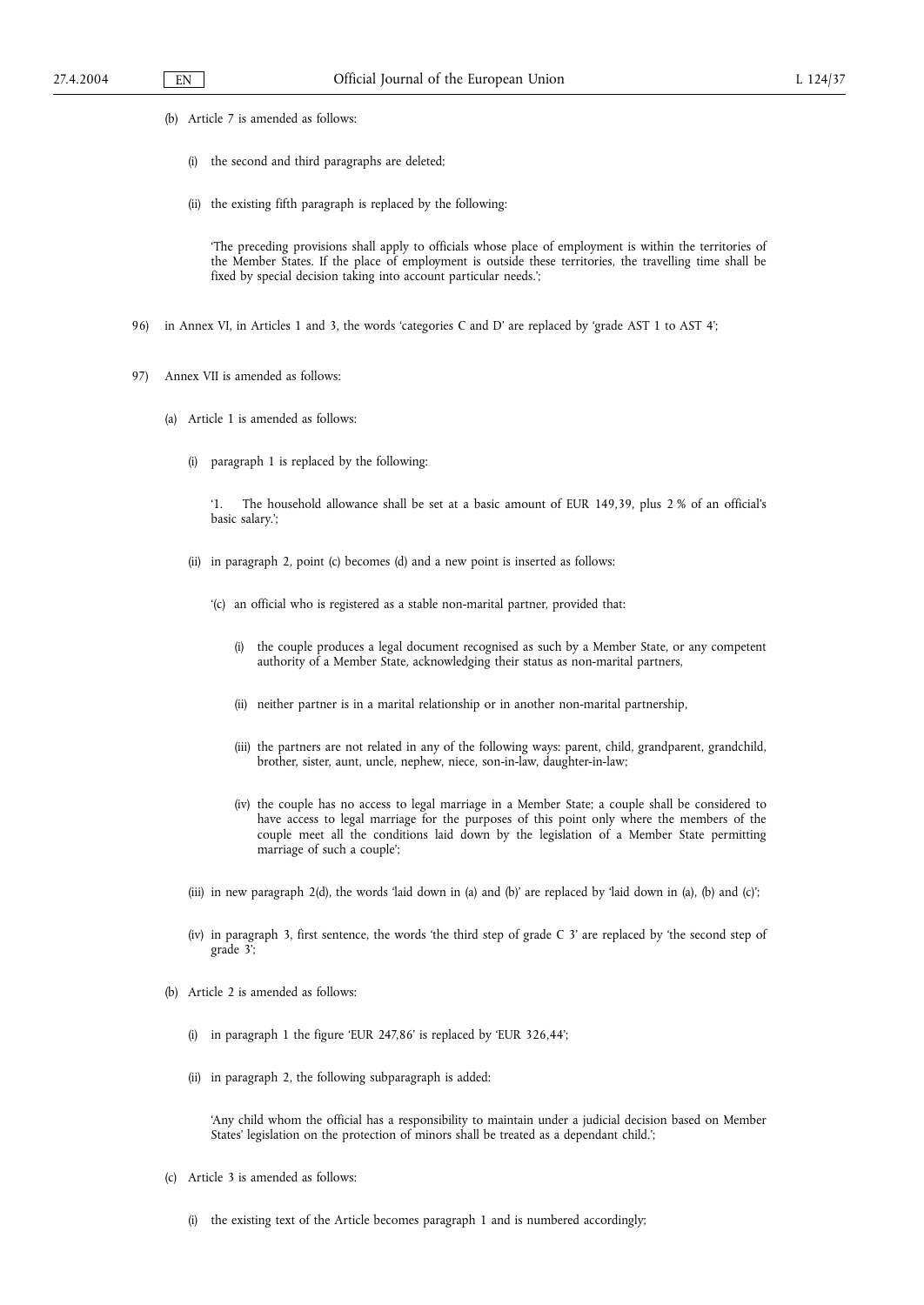(ii) in new paragraph 1, the first subparagraph is replaced by the following:

'1. Subject to the conditions laid down in the general implementing provisions, an official shall receive an education allowance equal to the actual education costs incurred by him up to a maximum of EUR 221,50 per month for each dependent child, within the meaning of Article 2(2) of this Annex, who is at least five years old and in regular full-time attendance at a primary or secondary school which charges fees or at an establishment of higher education. The requirement of attendance at a school which charges fees shall not apply to the reimbursement of the cost of school transport.';

- (iii) the third subparagraph is amended as follows:
	- (A) the first sentence is replaced by the following:

'The allowance paid shall be subject to a ceiling of twice the maximum prescribed in the first subparagraph for:';

(B) in the second indent, the following is added:

'or where the child attends a higher education establishment in a country other than that of the official's place of employment.';

- (C) the following indent is added after the second indent:
	- '— in the same condition as in the foregoing two indents, persons entitled to the allowance who are not in active service, taking account of the place of residence instead of the place of employment.';
- (iv) a new subparagraph is inserted after the third subparagraph as follows:

'The requirement of attendance at a school that charges fees shall not apply to payments under the third subparagraph.';

(v) the following paragraph is added:

For each dependent child within the meaning of Article 2(2) of this Annex who is less than five years old or is not yet in regular full-time attendance at a primary or secondary school, the amount of this allowance is fixed at EUR 79,74 a month. The first sentence of the last subparagraph of paragraph 1 shall apply.';

- (d) Sections 2a and 2b including Articles 4a and 4b are deleted;
- (e) Article 5(1) is amended as follows:
	- (i) the first subparagraph is replaced by the following:

"An installation allowance equal to two months" basic salary in the case of an official who is entitled to the household allowance, and equal to one month's basic salary in other cases shall be paid to an established official who furnishes evidence that a change in the place of residence was required in order to satisfy the requirements of Article 20 of the Staff Regulations.';

- (ii) in the second subparagraph, the words 'or other servants' are inserted after 'husband and wife who are officials' and the word 'settlement' is replaced by 'installation';
- (f) Article 6(1) is amended as follows:
	- (i) the first subparagraph is amended as follows:
		- (A) in the first sentence, the words 'who satisfies the requirements of Article 5(1)' are replaced by 'who provides evidence of a change of residence';
		- (B) in the second sentence, the words 'or other servants' are inserted after 'husband and wife who are officials';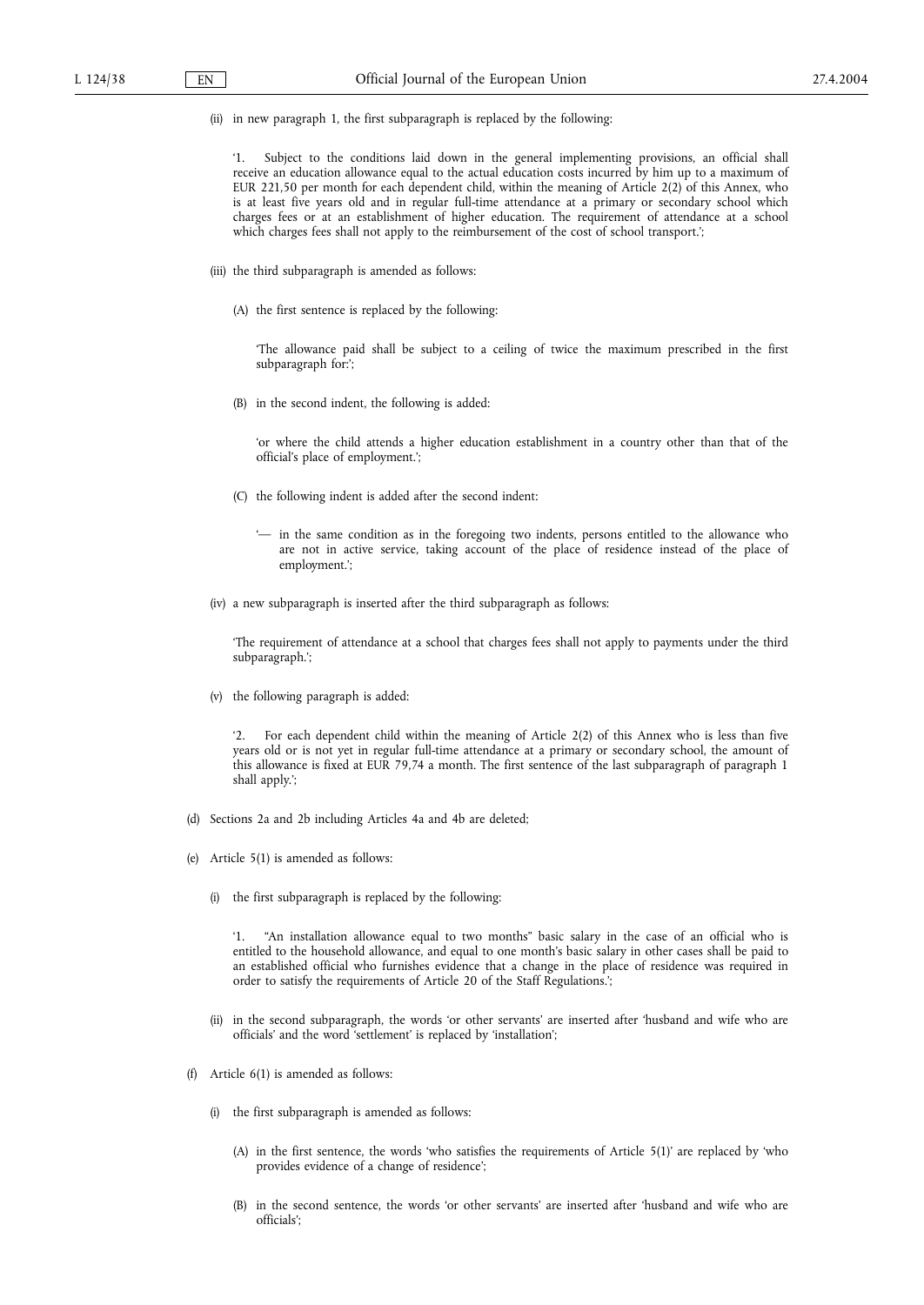(g) Article 7(2) is replaced by the following:

'1. The basis for calculating the reimbursement shall be the first-class rail fare on the shortest and most economical habitual route by rail between the place of employment and the place of recruitment or origin.

Where the route referred to in the first subparagraph exceeds 500 km and in cases where the usual route includes a sea crossing, the official concerned shall be entitled, on production of the tickets, to reimbursement of the cost of travel by air in business class or equivalent. Where a means of transport other than those mentioned above is used, calculation of reimbursement shall be based on the cost by rail, excluding sleeper accommodation. Where calculation on this basis is not possible, the terms of reimbursement shall be determined by special decision of the Appointing Authority.';

- (h) Article 8 is amended as follows:
	- (i) paragraphs 1 and 2 are replaced by the following:

'1. Officials shall be entitled to be paid in each calendar year a sum equivalent to the cost of travel from the place of employment to the place of origin as defined in Article 7 for themselves and, if they are entitled to the household allowance, for the spouse and dependants within the meaning of Article 2.

Where a husband and wife are both officials of the Communities, each has the right in respect of himself or herself and in respect of dependants to the flat-rate payment of travelling expenses, in accordance with the above provisions; each dependant shall be entitled to one payment only. The payment in respect of dependent children is fixed at the request of the husband or wife, on the basis of the place of origin of one or other of them.

Where an official marries during a given year and thereby becomes entitled to the household allowance, the travel expenses payable for the spouse shall be calculated in proportion to the period from the date of the marriage to the end of the year.

Any alteration to the basis of calculation which may arise from changes in family status after the date of payment of the sums in question shall not render the official concerned liable to make repayment.

Travel expenses for children aged two to ten years shall be calculated on the basis of half of the kilometric allowance and half the flat-rate supplement, the children being deemed for the purposes of calculation to have completed their second or tenth year on 1 January of the current year.

2. The flat-rate payment shall be based on an allowance per kilometre of distance between the official's place of employment and place of recruitment or origin; such distance to be calculated according to the method laid down in the first subparagraph of Article 7(2).

The kilometric allowance shall be:

| EUR 0 for every km from      | 0 to 200 km        |
|------------------------------|--------------------|
| EUR 0,3320 for every km from | 201 to 1 000 km    |
| EUR 0,5533 for every km from | 1 001 to 2 000 km  |
| EUR 0,3320 for every km from | 2 001 to 3 000 km  |
| EUR 0,1106 for every km from | 3 001 to 4 000 km  |
| EUR 0,0532 for every km from | 4 001 to 10 000 km |
| EUR 0 for every km over      | 10 000 km.         |

To the above kilometric allowance a flat-rate supplement shall be added, amounting to:

EUR 166 if the distance by train between the place of employment and the place of origin is between 725 km and 1 450 km,

EUR 331,99 if the distance by train between the place of employment and the place of origin is greater than 1 450 km,

The above kilometric allowances and flat-rate supplements shall be adapted every year in the same proportion as remuneration.';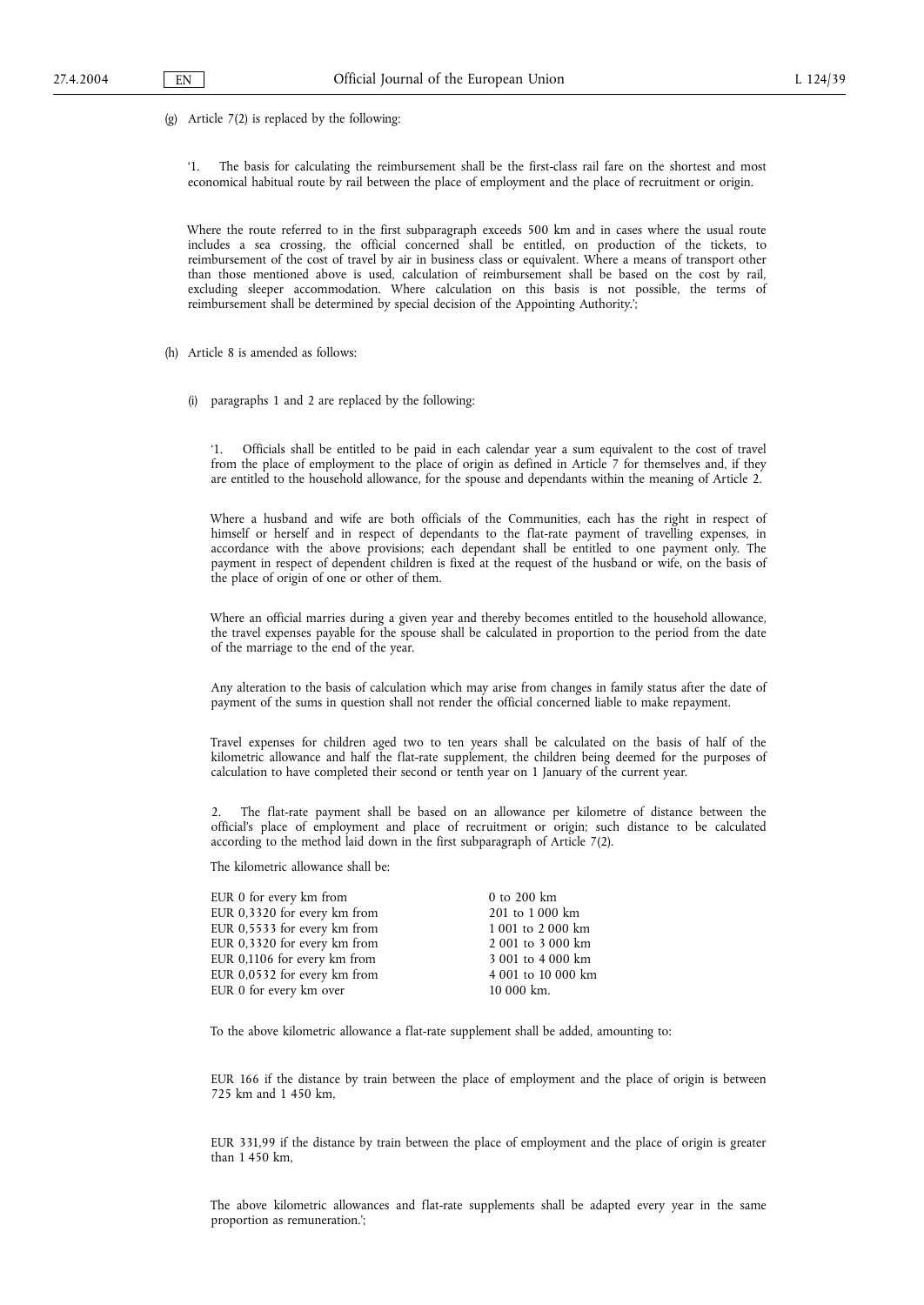(ii) paragraph 4 is replaced by the following:

'4. The preceding provisions shall apply to officials whose place of employment is within the territories of the Member States. Officials whose place of employment is outside the territory of the Member States shall be entitled for themselves and, if they are entitled to receive the household allowance, for their spouse and other dependants within the meaning of Article 2, in each calendar year, to repayment of travel expenses to their place of origin, or to repayment of travel expenses to another place not exceeding the expense of travel to the place of origin. However, if the spouse and the persons referred to in Article 2(2) do not live with the official at the place of employment, they shall be entitled each calendar year to reimbursement of travel expenses from the place of origin to the place of employment or to another place not exceeding the cost of the former journey.

These travel expenses shall be reimbursed in the form of a flat-rate payment based on the cost of air travel in the class immediately superior to economy class.';

- (i) Article 10 is amended as follows:
	- (i) paragraph 1 is replaced by the following:

'1. Where an official furnishes evidence that a change in the place of residence is required in order to comply with Article 20 of the Staff Regulations, such official shall be entitled for a period specified in paragraph 2 of this Article to a subsistence allowance per calendar day as follows:

Official entitled to receive household allowance: EUR 34,31.

Official not entitled to receive household allowance: EUR 27,67.

The above scale shall be reviewed each time remuneration are revised pursuant to Article 65 of the Staff Regulations.';

- (ii) in paragraph 2, second subparagraph, the words 'or other servants' are inserted after 'husband and wife who are officials';
- (iii) paragraph 3 is deleted;
- (j) Article 11 is amended as follows:
	- (i) in paragraph 1, the second subparagraph is deleted;
	- (ii) in paragraph 2, the first sentence is replaced by the following:

'The travel order shall state the probable duration of the mission, on the basis of which shall be calculated any advance which the official may draw against the daily subsistence allowance.';

(iii) the following paragraph is added:

'3. Save in special cases, to be determined by special decision and in particular where an official is called back from leave, the reimbursement of mission expenses shall be limited to the cost of the most economical journey between the place of employment and the place of mission which does not require the official on mission to extend his stay significantly.';

(k) Articles 12 and 13 are replaced by the following:

'*Article 12*

## 1. **Travel by rail**

Travel expenses for missions carried out by rail shall be reimbursed on presentation of supporting documents on the basis of the cost of transport in first class by the shortest route between the place of employment and the place of the mission.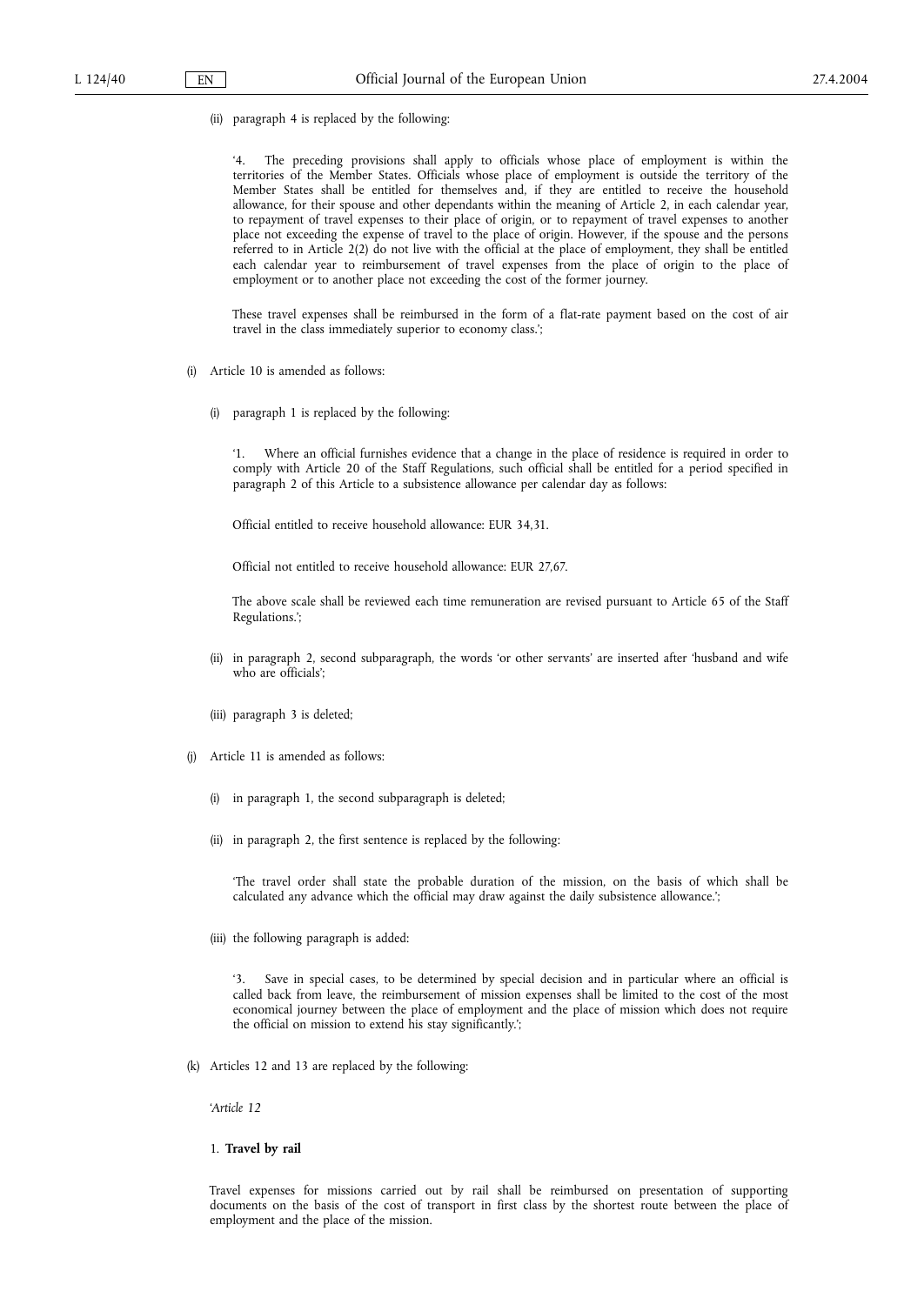*(in EUR)*

## 2. **Travel by air**

Officials shall be authorised to travel by air if the outward and return journeys by rail would total at least 800 kilometres.

## 3. **Travel by sea**

The Appointing Authority shall authorise in each case and on the basis of the length and cost of the journey the classes to be used and the cabin supplements which may be reimbursed.

### 4. **Travel by car**

Travel costs shall be reimbursed in the form of a lump sum based on the rail cost, in accordance with point 1; no other supplement shall be paid.

In the case of an official travelling on mission in special circumstances, however, the Appointing Authority may decide to grant that official an allowance per kilometre covered instead of the reimbursement of travel costs provided for above, if the use of public transport presents clear disadvantages.

#### *Article 13*

1. The daily subsistence allowance for missions shall comprise a flat-rate sum to cover all expenses incurred by the person on mission: breakfast, two main meals and incidental expenses, including local travel. Accommodation costs, including local taxes, shall be reimbursed up to a maximum fixed for each country, on production of supporting documents.

2. (a) The scale for the Member States is as follows:

Destinations Daily allowance Hotel Ceiling Belgium 84,06 117,08 Czech Republic 175,00 Denmark 148,07 Germany 97,03 Estonia 70,00 120,00 Greece 99,63 Spain 126,57 France 97,27 Ireland 80,94 139,32 Italy 60,34 114,33 Cyprus 50,00 110,00 Hungary 165,00 165,00 Latvia 165,00 165,00 165,00 Lithuania 80,00 170,00 Luxembourg 106,92 Malta 115,00 **115,00** Netherlands 78,26 131,76 Austria 128,58 Poland 210,00 210,00 Portugal 124,89 Slovenia 110,00 60,00 110,00 Slovakia 50,00 125,00 Finland 92,34 140,98 Sweden 141,77 United Kingdom 86,89 149,03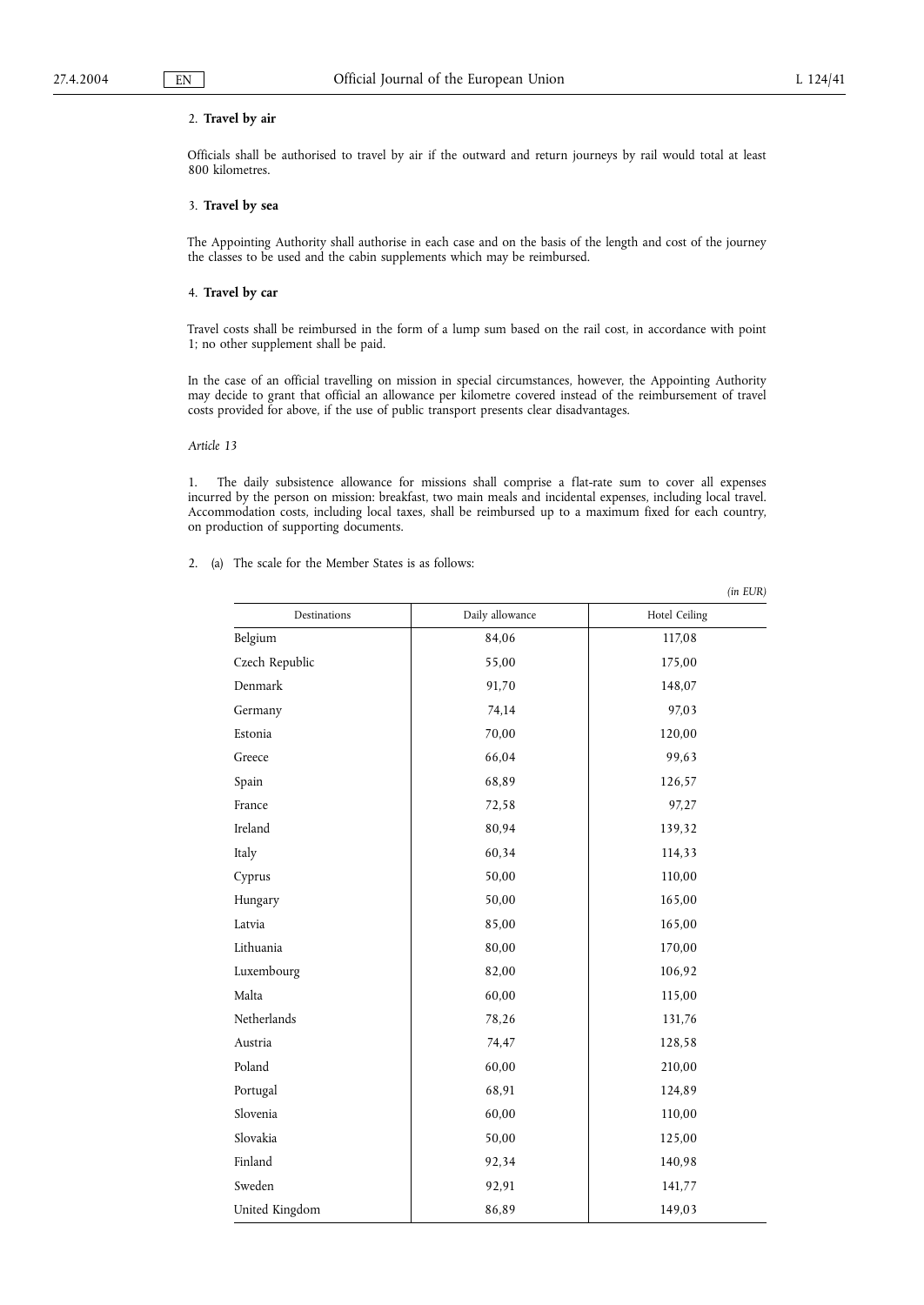Where an official on mission is provided with a meal or accommodation free of charge or reimbursed by one of the institutions of the Communities, an administration or outside body, this must be declared. A corresponding deduction will then be made.

(b) The scale for missions in countries outside the European territory of the Member States shall be fixed and adjusted periodically by the Appointing Authority.

The Council shall review every two years the rates set out in paragraph 2(a). This review shall take place in the light of a report by the Commission on the prices of hotels, restaurants and catering services, taking into account the indexes on the evolution of such prices. For the purpose of this review, the Council shall act on a proposal by the Commission by the qualified majority provided for in the first indent of the second subparagraph of Article 205(2) of the EC Treaty.';

(l) the following Article is inserted:

'*Article 13a*

Detailed rules for the application of Articles 11, 12 and 13 of this Annex shall be laid down by the various institutions under the general implementing provisions.';

(m) Articles 14a and 14b are deleted;

- (n) in Article 15, first paragraph, the words 'officials in Grades A1 and A2' are replaced by 'senior management staff within the meaning of Article 29(2) of the Staff Regulations';
- (o) Article 17 is amended as follows:
	- (i) paragraphs 2 and 3 are replaced by the following:

In the conditions laid down in rules fixed by the Community institutions by common consent after consulting the Staff Regulations Committee, officials may regularly have part of their remuneration transferred by their institution of employment to another Member State.

Under the preceding provision the following may be transferred, separately or in combination:

- (a) for children attending an education establishment in another Member State, a maximum amount per dependent child equal to the amount of the education allowance actually received for that child;
- (b) on production of valid supporting documents, regular payments to all other persons residing in the relevant Member State to whom the official provides evidence of having an obligation by virtue of a decision of the courts or the competent administrative authority.

The transfers referred to in point (b) may not exceed 5 % of the official's basic salary.

3. The transfers provided for in paragraph 2 shall be made at the exchange rate referred to in the second paragraph of Article 63 of the Staff Regulations. The amounts transferred shall be multiplied by a coefficient representing the difference between the correction coefficient for the country to which the transfer is made as defined in point (b) of Article 3(5) of Annex XI to the Staff Regulations and the correction coefficient applied to the remuneration of the official (referred to in point (a) of Article 3(5) of Annex XI to the Staff Regulations).';

(ii) the following paragraph is added:

Apart from the transfers referred to in paragraphs 1 to 3, an official may request a regular transfer to another Member State at the monthly exchange rate, without application of any coefficient. This transfer may not exceed 25 % of the official's basic salary.';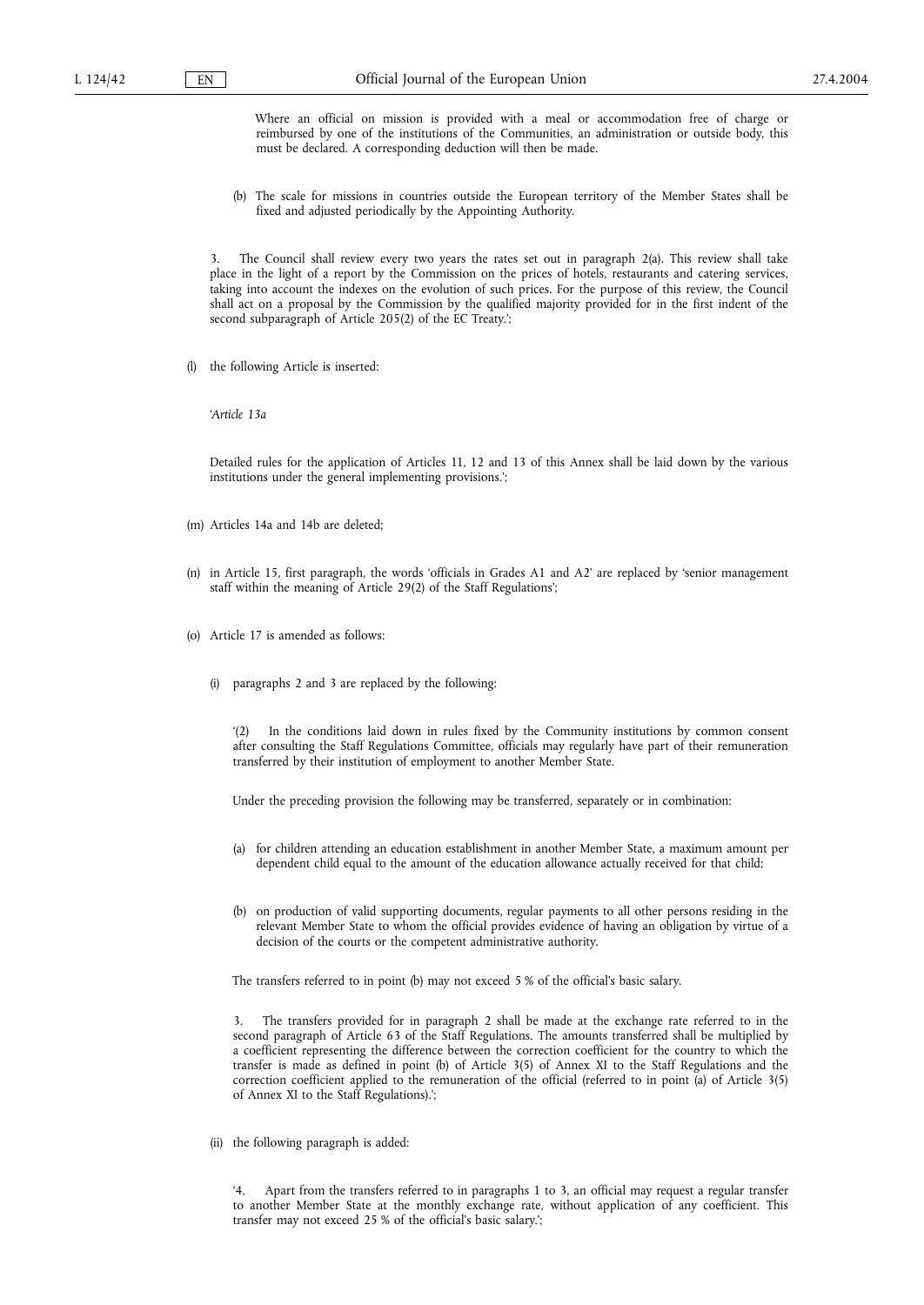- 98) Annex VIII is amended as follows:
	- in Article 2, second paragraph, the number '35' is replaced by 'the number necessary to achieve the maximum pension, within the meaning of the second paragraph of Article 77 of the Staff Regulations';
	- (b) Article 3 is replaced by the following:

'*Article 3*

Provided that the servants concerned have paid their shares of the pension contributions in respect of the periods of service concerned, the following shall be taken into account for the purpose of calculating years of pensionable service within the meaning of Article 2:

- (a) the period of service as an official of one of the institutions in one of the administrative statuses set out in Article 35(a), (b), (c), and (e) and (f) of the Staff Regulations. However, officials covered by Article 40 of the Staff Regulations shall be subject to the conditions laid down in the last sentence of the second subparagraph of paragraph 3 thereof;
- (b) periods of entitlement to the allowance under Articles 41 and 50 of the Staff Regulations, up to a maximum of five years.
- (c) periods of entitlement to an invalidity allowance;
- (d) periods of service in any other capacity in accordance with the Conditions of Employment of other servants. However, where members of the contract staff within the meaning of those Conditions of Employment become officials, the years of pensionable service they have acquired as members of the contract staff shall, up to the number of years of actual service, entitle them to a number of years of pensionable service as officials calculated on the basis of the ratio between the last basic salary received as a member of the contract staff and the first basic salary received as an official. The surplus contributions, if any, corresponding to the difference between the number of years of pensionable service calculated and the number of years of actual service, shall be reimbursed to the person concerned on the basis on the last basic salary received as a member of the contract staff. This provision shall, with the necessary changes, apply where officials become members of the contract staff.';
- (c) Article 4 is replaced by the following:

'*Article 4*

1. An official who having previously completed a period of activity in the service of one of the institutions either as an official, as a member of the temporary staff or as a member of the contract staff resumes active employment with a Community institution shall acquire further pension rights. He may request that, in accordance with Article 3 of this Annex, for the purpose of calculating his pension rights, the whole of the period of service as an official, a member of the temporary staff or a member of the contract staff for which contributions have been paid be taken into account, subject to:

- (a) repayment of the severance grant paid under Article 12, plus compound interest at a rate of 3,5 % per annum. Where Article 42 or 112 of the Conditions of Employment of other servants has been applied in the case of the official concerned, the latter shall also be required to repay the amount paid under that Article, plus compound interest at the abovementioned rate;
- (b) having an amount set aside for this purpose, before calculation of the credited contribution years provided for in Article 11(2) and providing the official has requested and obtained the application of that Article after resuming service, equal to the part of the amount transferred to the Community pension scheme that corresponds to the actuarial equivalent calculated and transferred to the scheme of origin pursuant to Article 11(1) or Article 12 (1) (b), plus compound interest at a rate of 3,5 % per annum.

Where Article 42 or 112 of the Conditions of Employment of other servants has been applied in the case of the official concerned, the calculation of the amount to be set aside shall also take account of the amount paid under those Articles, plus compound interest at 3,5 % per annum.

Where the amount transferred to the Community scheme is insufficient to make up the pension rights covering the previous period of employment in full, the official shall be authorised, on request, to make the amount up to that defined at point (b) of the first paragraph.

2. The interest rate specified in paragraph 1 may be revised in accordance with the rules laid down in Article 10 of Annex XII.';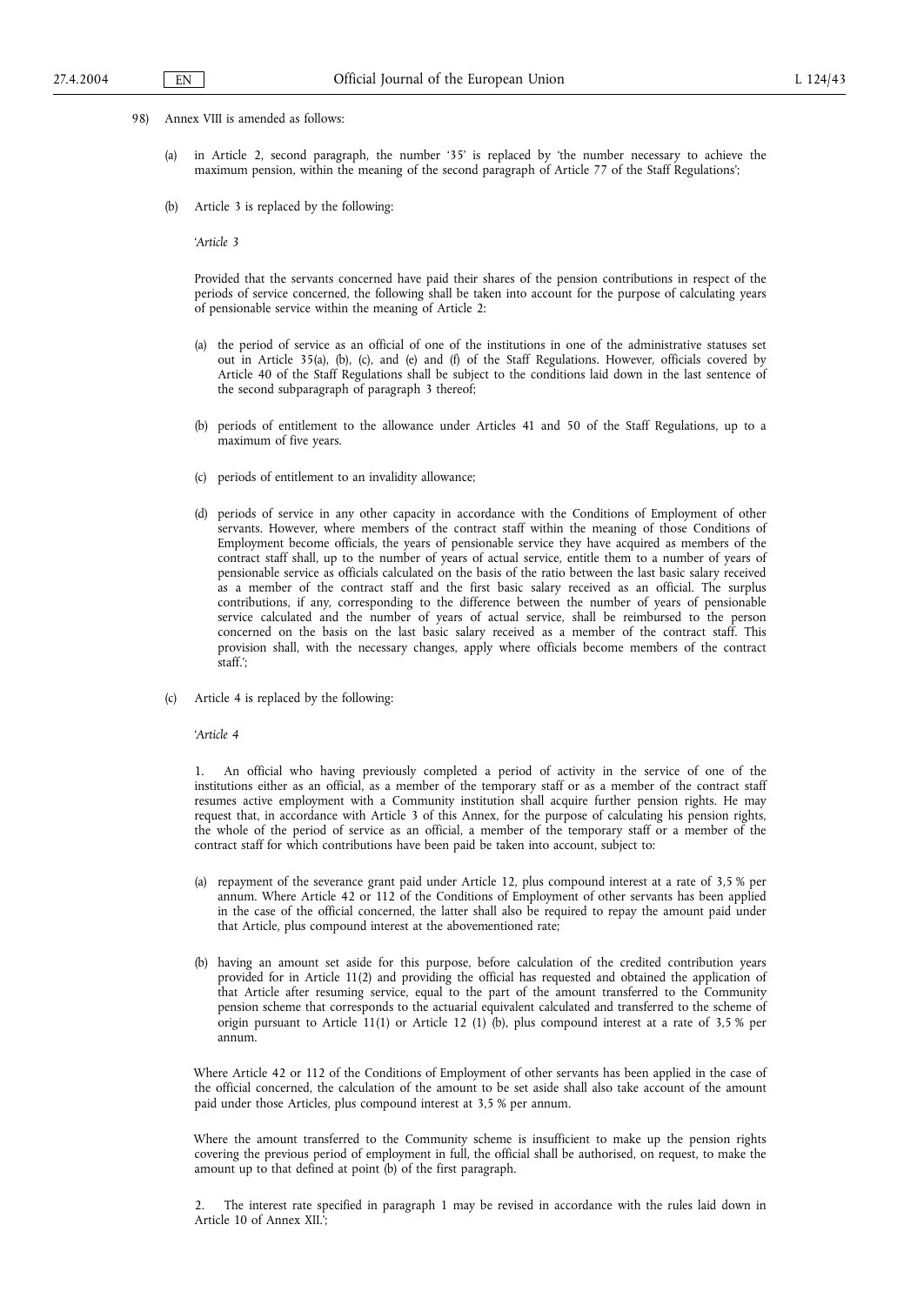- (d) Article 5 is amended as follows:
	- (i) the first paragraph is replaced by the following:

'Notwithstanding the provisions of Article 2 of this Annex, officials who remain in service after the age of 63 shall be entitled to an increase of their pension equal to 2 % of the basic salary taken into account for the calculation of their pension per year worked after that age, with the proviso that the total of their pension plus the increase does not exceed 70 % of their final basic salary as referred to in the second or third paragraph, as the case may be, of Article 77 of the Staff Regulations.';

- (ii) in the second paragraph, the number '60' is replaced by '63'
- (e) in Article 6, the words 'Grade D 4, step one' are replaced by 'at the first step of grade 1';
- (f) Article 7 is deleted;
- (g) Article 8 is replaced by the following:

'*Article 8*

Actuarial equivalent of the retirement pension means the capital value of the benefits accruing to the official by reference to the mortality table referred to in Article 9 of Annex XII and subject to 3,5 % interest per annum, which rate may be revised in accordance with the rules laid down in Article 10 of Annex XII.';

(h) Article 9 is replaced by the following:

'*Article 9*

1. An official leaving the service before reaching the age of 63 years may request that his retirement pension:

- (a) be deferred until the first day of the calendar month following that in which he reaches the age of 63; or
- (b) be paid immediately, provided that he is not less than 55 years of age. In this case, the retirement pension shall be reduced by an amount calculated by reference to the official's age when he starts to draw his pension.

The pension shall be reduced by 3,5 % for every year before the one in which officials would become entitled to a retirement pension within the meaning of Article 77 of the Staff Regulations. If between the age at which entitlement to a retirement pension is acquired within the meaning of Article 77 of the Staff Regulations and the age of the person concerned at the time, the difference exceeds an exact number of years, an extra year shall be added to the reduction.

2. The Appointing Authority may decide, in the interests of the service on the basis of objective criteria and transparent procedures introduced by means of general implementing provisions, not to apply the above reduction to the officials concerned. The total number of officials and temporary servants, who retire without any reduction of their pension each year, shall not be higher than 10 % of the officials in all institutions who retired the previous year. The annual percentage may vary from 8 % to 12 %, subject to a total of 20 % over two years and the principle of budget neutrality. Before five years have elapsed, the Commission shall submit to the European Parliament and the Council an evaluation report on the implementation of this measure. Where appropriate, the Commission shall submit a proposal to fix after five years the maximum annual percentage rate between 5 % and 10 % of all officials in all institutions who retired the previous year, on the basis of Article 283 of the EC Treaty.';

(i) the following Article is inserted:

#### '*Article 9a*

For the purposes of determining the reduced pension of officials who have acquired pension rights exceeding the equivalent of 70 % of their final basic salary and who request immediate payment of their retirement pension in accordance with Article 9, the reduction under Article 9 shall be applied to a notional figure corresponding to the years of pensionable service rather than to an amount capped at 70 % of the final basic salary. In no case, however, may the reduced pension thus calculated exceed 70 % of the last basic salary within the meaning of Article 77 of the Staff Regulations.';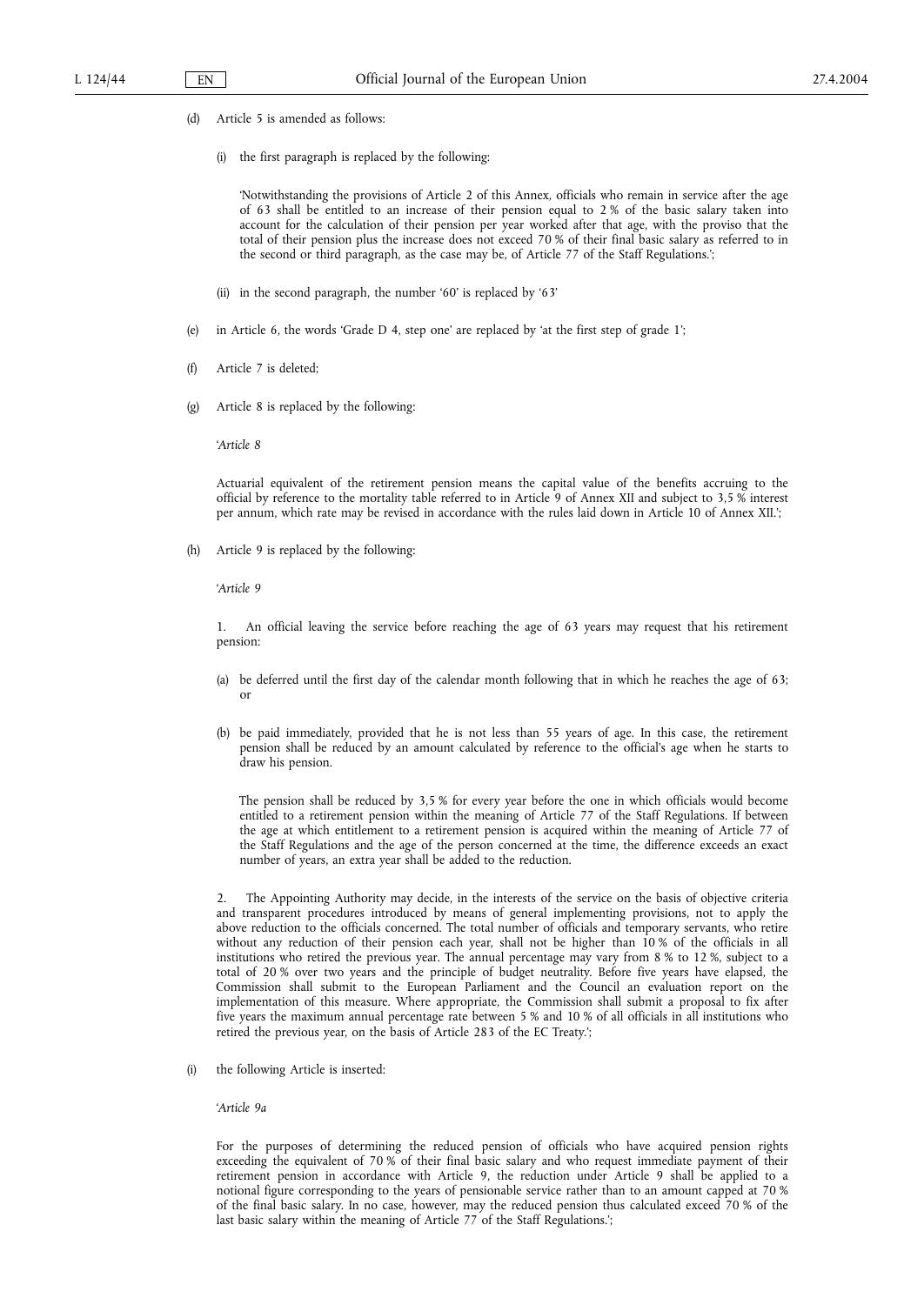- (j) Article 11 is amended as follows:
	- (i) in paragraph 1, the words, 'updated to the actual date of transfer,' are inserted after 'of his retirement pension rights';
	- (ii) in paragraph 2:
		- (A) in the first subparagraph, the words:

'shall be entitled upon establishment to have paid to the Communities either the actuarial equivalent or the flat-rate redemption value of retirement pension rights acquired by virtue of such services or activities.';

are replaced by:

'shall be entitled, after establishment but before becoming eligible for payment of a retirement pension within the meaning of Article 77 of the Staff Regulations, to have paid to the Communities the capital value, updated to the date of the actual transfer, of pension rights acquired by virtue of such service or activities.';

(B) the second subparagraph is replaced by the following:

'In such case the institution in which the official serves shall, taking into account the official's basic salary, age and exchange rate at the date of application for a transfer, determine by means of general implementing provisions the number of years of pensionable service with which he shall be credited under the Community pension scheme in respect of the former period of service, on the basis of the capital transferred, after deducting an amount representing capital appreciation between the date of the application for a transfer and the actual date of the transfer.';

(C) the following subparagraph is added:

'Officials may make use of this arrangement once only for each Member State and pension fund concerned';

(k) Article 12 is replaced by the following:

'*Article 12*

1. An official aged less than 63 years whose service terminates otherwise than by reason of death or invalidity and who is not entitled to an immediate or deferred retirement pension shall be entitled on leaving the service:

- (a) where he has completed less than one year's service and has not made use of the arrangement laid down in Article 11(2), to payment of a severance grant equal to three times the amounts withheld from his basic salary in respect of his pension contributions, after deduction of any amounts paid under Articles 42 and 112 of the Conditions of Employment of other servants;
- (b) in other cases, to the benefits provided under Article 11(1) or to the payment of the actuarial equivalent of such benefits to a private insurance company or pension fund of their choice, on condition such company or fund guarantees that:
	- (i) the capital will not be repaid;
	- (ii) a monthly income will be paid from age 60 at the earliest, and age 65 at the latest;
	- (iii) provisions are included for reversion or survivors' pensions;
	- (iv) transfer to another insurance company or other fund will be authorised only if such fund fulfils the conditions laid down in points (i), (ii) and (iii).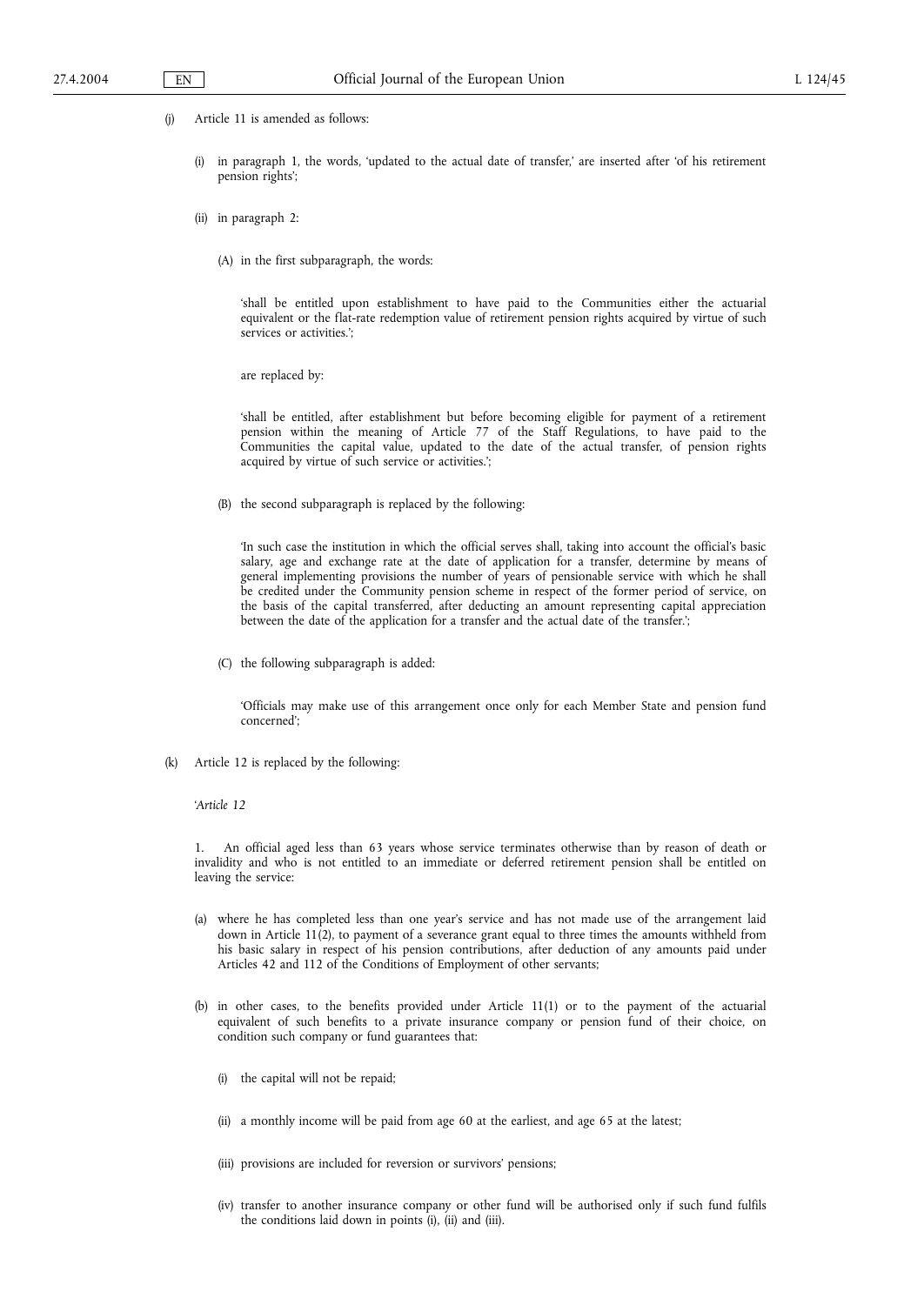By way of derogation from paragraph 1(b), officials under 63 years of age who, since taking up their duties, have, in order to establish or maintain pension rights, paid into a national pension scheme, a private insurance scheme or a pension fund of their choice which satisfies the requirements set out in paragraph 1, and whose service terminates for reasons other than death or invalidity without their qualifying for an immediate or deferred retirement pension, shall be entitled, on leaving the service, to a severance grant equal to the actuarial value of their pension rights acquired during service in the institutions. In these cases the payments made in order to establish or maintain their pension rights under the national pension scheme in application of Articles 42 or 112 of the Conditions of Employment of other servants shall be deducted from the severance grant.

3. Where an official's service has been terminated by removal from his post, the severance grant to be paid or, as the case may be, the actuarial equivalent to be transferred shall be determined by reference to the decision taken in accordance with Article 9(1)(h) of Annex IX.';

- (l) Article 12a is deleted;
- (m) the title of Chapter 3 is replaced by: 'Invalidity allowance';
- (n) Article 13 is amended as follows:
	- (i) the first subparagraph is numbered and becomes paragraph 1 and the words 'invalidity pension' are replaced by 'invalidity allowance';
	- (ii) the second subparagraph is deleted and replaced by the following paragraph:

'2. Persons in receipt of an invalidity allowance may not engage in gainful employment without the prior authorisation of the Appointing Authority. Any income from such gainful employment which, in combination with the invalidity allowance, exceeds the final total remuneration received while in active service as determined on the basis of the salary scale in force on the first day of the month in which the allowance is to be paid shall be deducted from the invalidity allowance.

The recipient of the allowance shall be required to provide on request any written proof which may be requested and to notify his or her institution of any factor that may affect entitlement to the allowance.';

- (o) Article 14 is amended as follows:
	- (i) where they appear in the text, the words 'invalidity pension' are replaced by 'invalidity allowance' and the word 'pension' is replaced by 'allowance';
	- (ii) in the second paragraph, the words 'in that case the provisions of Article 16 of Annex VIII shall apply' are deleted;
- (p) in Article 15, the word 'pension' is replaced by 'allowance' and the number '60' is replaced by '63';
- (q) Article 16 is deleted;
- (r) Article 17 is amended as follows:
	- (i) where they appear in the text, the words 'his widow' are replaced by 'the surviving spouse';
	- (ii) in the first paragraph, the words 'provided that she has been married to him' are replaced by 'provided that the couple were married' and the words 'widow's pension' are replaced by 'survivor's pension';
- (s) Article 17a is amended as follows:
	- (i) in the first and second paragraphs, where they appear in the text, the words 'widow's pension' are replaced by 'survivor's pension';
	- (ii) in the first and third paragraphs, where they appear in the text, the words 'the widow' are replaced by 'the surviving spouse';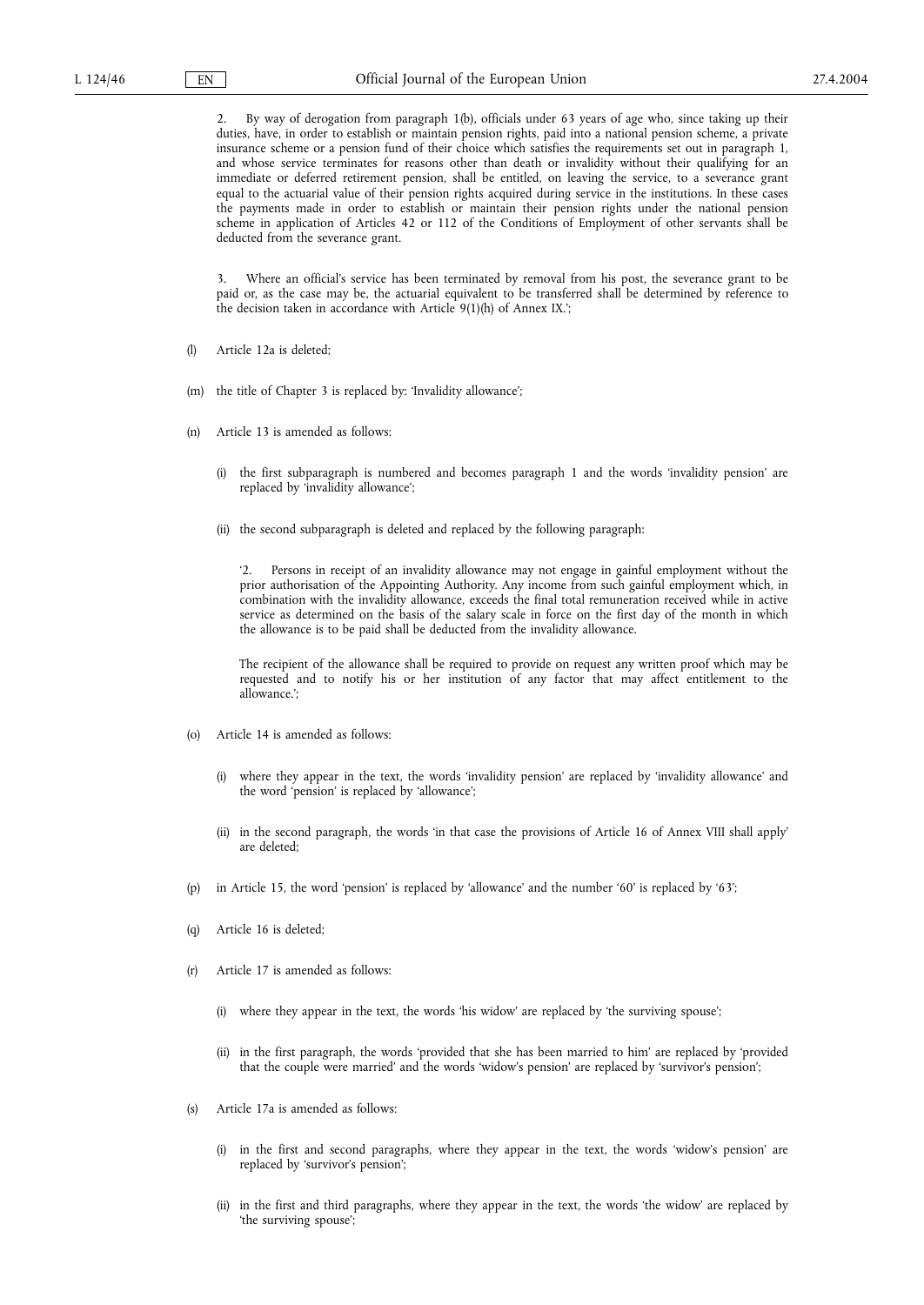- (iii) the first paragraph is further amended as follows:
	- (A) the words: 'provided that she had been married to him for at least one year when he left the service of an institution';

are replaced by:

'provided that the couple were already married before the official left the service of an institution and that the marriage had lasted at least one year';

- (B) the words 'her husband' are replaced by 'the spouse';
- (t) Article 18 is replaced by the following:

'*Article 18*

Where a former official was in receipt of retirement pension the surviving spouse shall be entitled, provided that the couple were already married before the official left the service of an institution and that the marriage had lasted at least one year, and subject to the provisions of Article 22, to a survivor's pension equal to 60 % of the retirement pension which he was receiving at the time of his death. The minimum survivor's pension shall be 35 % of the last basic salary; the amount of the survivor's pension shall in no case, however, exceed the amount of the retirement pension which the spouse was receiving at the time of death.

The duration of the marriage shall not be taken into account if there are one or more children of a marriage contracted by the official before he left the service, provided that the surviving spouse maintains or has maintained those children.';

- (u) Article 18a is amended as follows:
	- (i) where they appear in the text, the words 'the widow' are replaced by 'the surviving spouse' and the number '60' is replaced by '63';
	- (ii) the first paragraph is amended as follows:
		- (a) where they appear in the text, the words 'provided that she had been married to him for at least one year when he left the service of an institution'

are replaced by

'provided that the couple were already married before the official left the service of an institution and that the marriage had lasted at least one year.';

- (b) where they appear in the text, the words 'widow's pension' are replaced by 'survivor's pension';
- (c) where they appear in the text, the words 'her husband' is replaced by 'the spouse';
- (v) Article 19 is replaced by the following:
	- '*Article 19*

Where a former official was in receipt of invalidity allowance the surviving spouse shall be entitled, subject to the provisions of Article 22 of this Annex, provided that the couple were married when the official became eligible for the allowance, to a survivor's pension equal to 60 % of the invalidity allowance which the spouse was receiving at the time of death.

The minimum survivor's pension shall be 35 % of the final basic salary; the amount of the survivor's pension shall in no case, however, exceed the amount of the invalidity allowance which the spouse was receiving at the time of death.';

(w) in Article 21(1), where they appear in the text, the words 'the widow' are replaced by 'the surviving spouse' and the words 'a retirement or invalidity pension' are replaced by 'a retirement pension or invalidity allowance';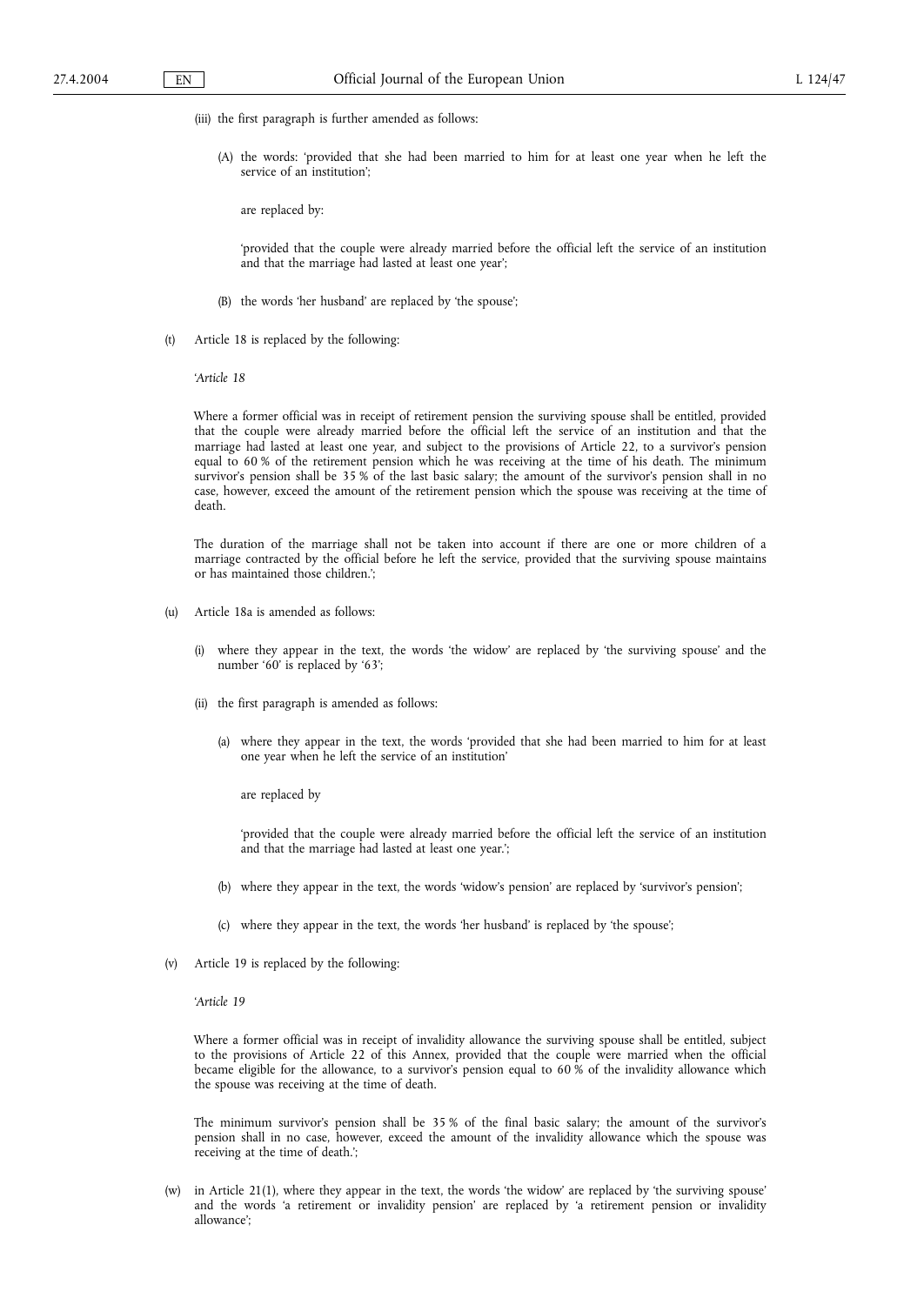- (x) Article 22 is amended as follows:
	- (i) in the first paragraph, the words 'a widow' are replaced by 'a surviving spouse';
	- (ii) in the third paragraph the word 'a retirement or invalidity pension' are replaced by 'a retirement pension or invalidity allowance';
- (y) Article 24 is amended as follows:
	- (i) in the first paragraph the words 'a retirement or invalidity pension' are replaced by 'a retirement pension or invalidity allowance';
	- (ii) in the second paragraph the following sentence is added:

'Similarly the right to an orphan's pension shall cease if the recipient ceases to be regarded as a dependent child within the meaning of Article 2 of Annex VII.';

- (z) in Article 25 the words 'a retirement or invalidity pension' are replaced by 'a retirement pension or invalidity allowance';
- (aa) in Article 26, the words 'A widow' are replaced by 'A surviving spouse' and the words 'She shall be entitled' are replaced by 'He or she shall be entitled'.
- (bb) Article 27 is replaced by the following:

'*Article 27*

The divorced spouse of an official or a former official shall be entitled to a survivor's pension, as defined in this Chapter, provided that, on the death of the former spouse, he/she can justify entitlement on his/her own account to receive maintenance from him by virtue of a court order or as a result of an officially registered settlement in force between himself/herself and his/her former spouse.

The survivor's pension may not, however, exceed the amount of maintenance paid at the time of death of the former spouse, the amount having been adjusted in accordance with the procedure laid down in Article 82 of the Staff Regulations.

The divorced spouse's entitlement shall cease if he or she remarries before the former spouse dies. Article 26 shall apply in the event of remarriage after the death of the former spouse';

- (cc) Article 28 is amended as follows:
	- (i) in the first paragraph, the words 'divorced wife' are replaced by 'divorced spouse', the words 'divorced wives' are replaced by 'divorced spouses' and the words 'a widow' are replaced by 'a surviving spouse.';
	- (ii) in the second paragraph, the words 'her share, her share' are replaced by 'his or her share, that share';
- (dd) in Article 29, the words 'the divorced wife' are replaced by 'the divorced spouse' and the words 'to the widow' are replaced by 'to the surviving spouse';
- (ee) in Article 31, the words 'retirement or invalidity pension' are replaced by 'retirement pension or invalidity allowance';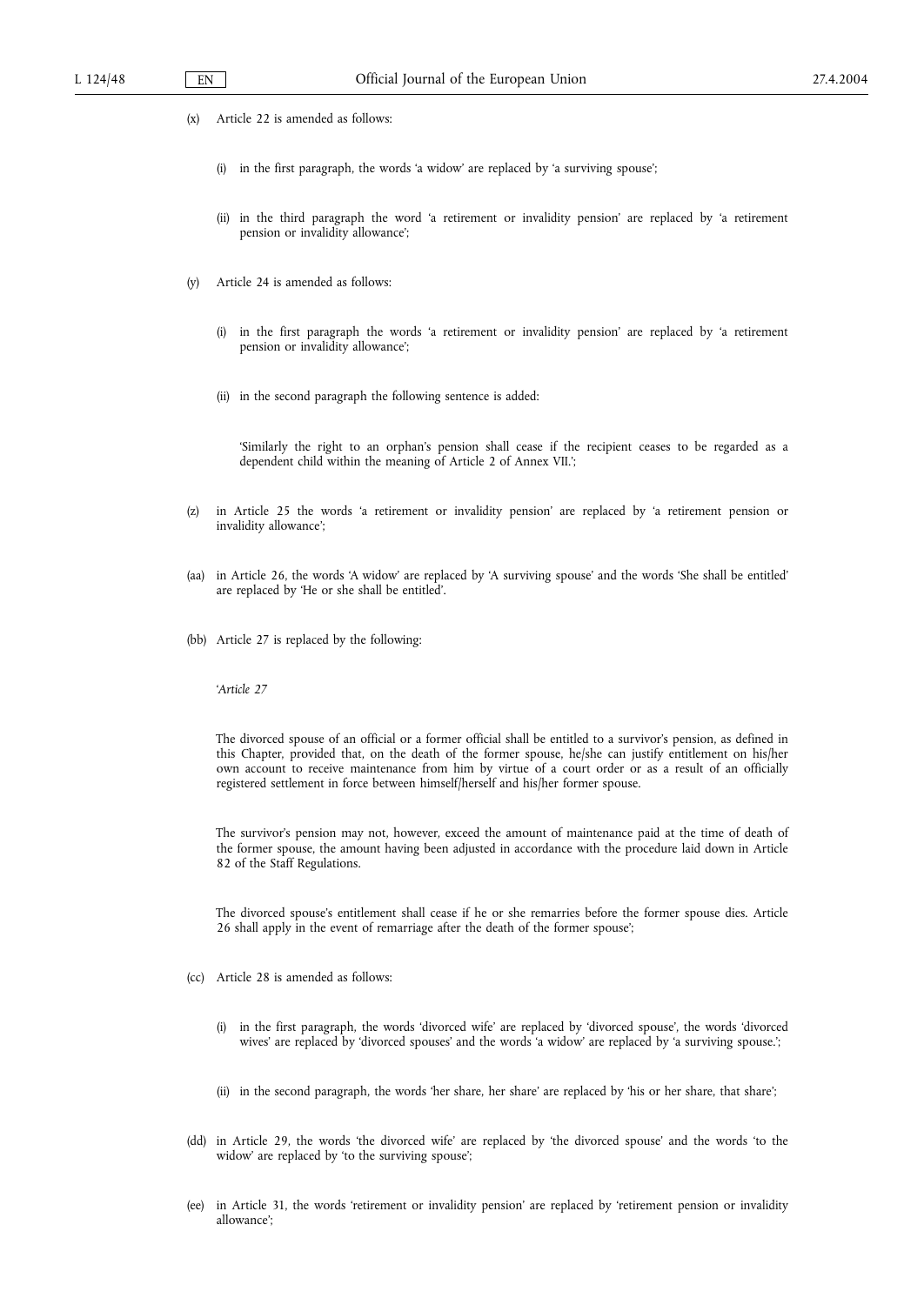(ff) in Article 31a, the following text:

'or under Regulations (EEC, Euratom, ECSC) No 259/68 or (Euratom, ECSC, EEC) No 2530/72 or (ECSC, EEC, Euratom) No 1543/73 or (ECSC, EEC, Euratom) No 2150/82 or (ECSC, EEC, Euratom) No 1679/85';

is replaced by:

'or under Regulation (EEC) No 1857/89 (\*), Regulation (EC, Euratom) No 1746/2002 (\*\*), Regulation (EC, Euratom) No 1747/2002 (\*\*\*) or Regulation (EC, Euratom) No 1748/2002 (\*\*\*\*).

(\*) OJ L 181, 28.6.1989, p. 2. Regulation as amended by Regulation (EC, ECSC, Euratom) No 2458/98

- (OJ L 307, 17.11.1998, p. 1).
- (\*\*) OJ L 264, 2.10.2002, p. 1.<br>(\*\*\*) OJ L 264, 2.10.2002, p. 5.
- $\overrightarrow{O}$ J L 264, 2.10.2002, p. 5. (\*\*\*\*) OJ L 264, 2.10.2002, p. 9.';
- (gg) in Article 34, the second paragraph is replaced by the following:

'Articles 80 and 81 of the Staff Regulations shall also apply to children born less than 300 days after the death of the official or former official in receipt of a retirement pension or invalidity allowance.';

- (hh) in Article 35, the words 'of a retirement, invalidity or survivor's pension' are replaced by 'of a retirement or survivor's pension or of an invalidity allowance';
- (ii) in Article 36, the words 'and invalidity allowances' are inserted after 'Salaries';
- (jj) Article 39 is deleted;
- (kk) Article 40 is amended as follows:
	- (i) in the first paragraph, the words 'retirement, invalidity, or survivor's or provisional pension' are replaced by 'retirement, or survivor's or provisional pension or invalidity allowance';
	- (ii) the second paragraph is replaced by the following:

'A retirement pension or invalidity allowance shall not be paid concurrently with the salary payable from the general budget of the European Union or by one of the agencies nor with the allowance payable under Articles 41 and 50 of the Staff Regulations. Similarly, they shall be incompatible with any remuneration derived from a post in one of the institutions or agencies.';

- (ll) Article 42 is amended as follows:
	- (i) the words 'a retirement or invalidity pension' are replaced by 'a retirement pension or invalidity allowance';
	- (ii) the words 'or allowance' are inserted between 'their pension' and 'within one year';
- (mm) in Article 44, the word 'temporarily' is inserted before 'deprived' and the words 'under Article 86 of the Staff Regulations' are replaced by 'under Article 9 of Annex IX';
- (nn) in Article 45, the third paragraph is replaced by the following:

'For pensioners residing in the European Union, benefits shall be paid in euro into a bank in the Member State of residence.

For pensioners residing outside the European Union, pensions shall be paid, in euro into a bank in the country of residence. The pension may by way of exception be paid in euro into a bank in the country where the institution has its headquarters, or in foreign currency in the country of residence of the pensioner, converted at the most up-to-date exchange rates used for the implementation of the general budget of the European Union.

This Article shall apply by analogy to the recipients of an invalidity allowance.';

(oo) in Article 46, the words 'of a retirement or invalidity pension' are replaced by 'of a retirement pension or invalidity allowance';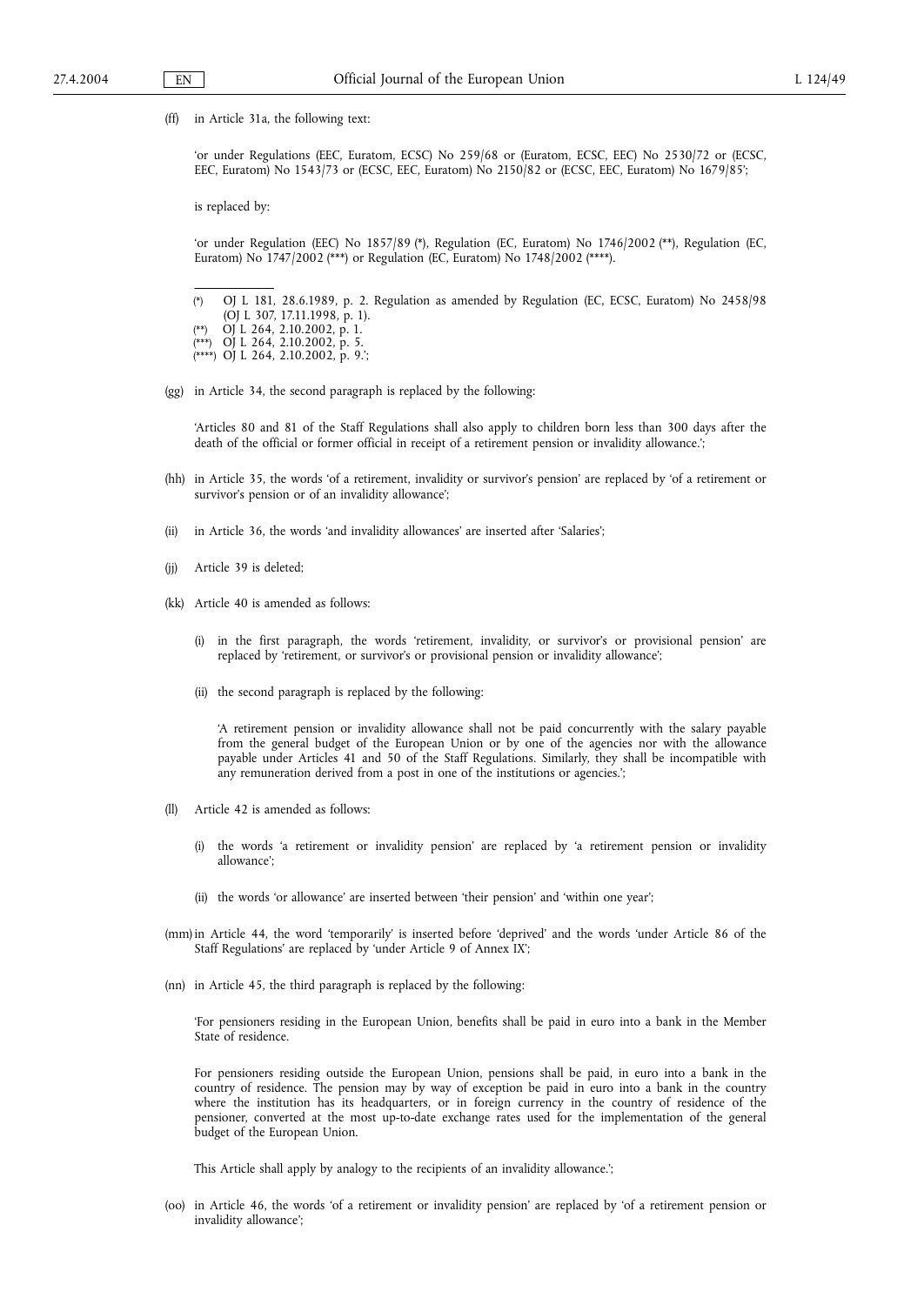### 99) Annex IX is replaced by the following:

*'ANNEX IX*

#### **DISCIPLINARY PROCEEDINGS**

Section 1

### **General provisions**

*Article 1*

1. Whenever an investigation by OLAF reveals the possibility of the personal involvement of an official, or a former official, of an institution, that person shall rapidly be informed, provided this is not harmful to the investigation. In any event, conclusions referring by name to an official may not be drawn once the investigation has been completed without that official concerned having been given the opportunity to comment on facts concerning him. The conclusions shall make reference to these comments.

2. In cases that demand absolute secrecy for the purposes of the investigation and requiring the use of investigative procedures falling within the remit of a national judicial authority, compliance with the obligation to invite the official to comment may, in agreement with the Appointing Authority, be deferred. In such cases, no disciplinary proceedings may be opened before the official has been given a chance to comment.

If, following an OLAF investigation, no case can be made against an official about whom allegations have been made, the investigation in question shall be closed, with no further action taken, by decision of the Director of OLAF, who shall inform the official and his institution in writing. The official may request that this decision be inserted in his personal file.

## *Article 2*

1. The rules set out in Article 1 of this Annex shall apply, with any necessary changes, to other administrative enquiries carried out by the Appointing Authority.

2. The Appointing Authority shall inform the person concerned when the investigation ends, and shall communicate to him the conclusions of the investigation report and, on request and subject to the protection of the legitimate interests of third parties, all documents directly related to the allegations made against him.

3. The institutions shall adopt implementing arrangements for this Article, in accordance with Article 110 of the Staff Regulations.

### *Article 3*

1. On the basis of the investigation report, after having notified the official concerned of all evidence in the files and after hearing the official concerned, the Appointing Authority may:

- (a) decide that no case can be made against the official, in which case the official shall be informed accordingly in writing; or
- (b) decide, even if there is or appears to have been a failure to comply with obligations, that no disciplinary measure shall be taken and, if appropriate, address a warning to the official; or
- (c) in the case of failure to comply with obligations within the meaning of Article 86 of the Staff Regulations:
	- (i) decide to initiate the disciplinary proceedings provided for in Section 4 of this Annex, or
	- (ii) decide to initiate disciplinary proceedings before the Disciplinary Board.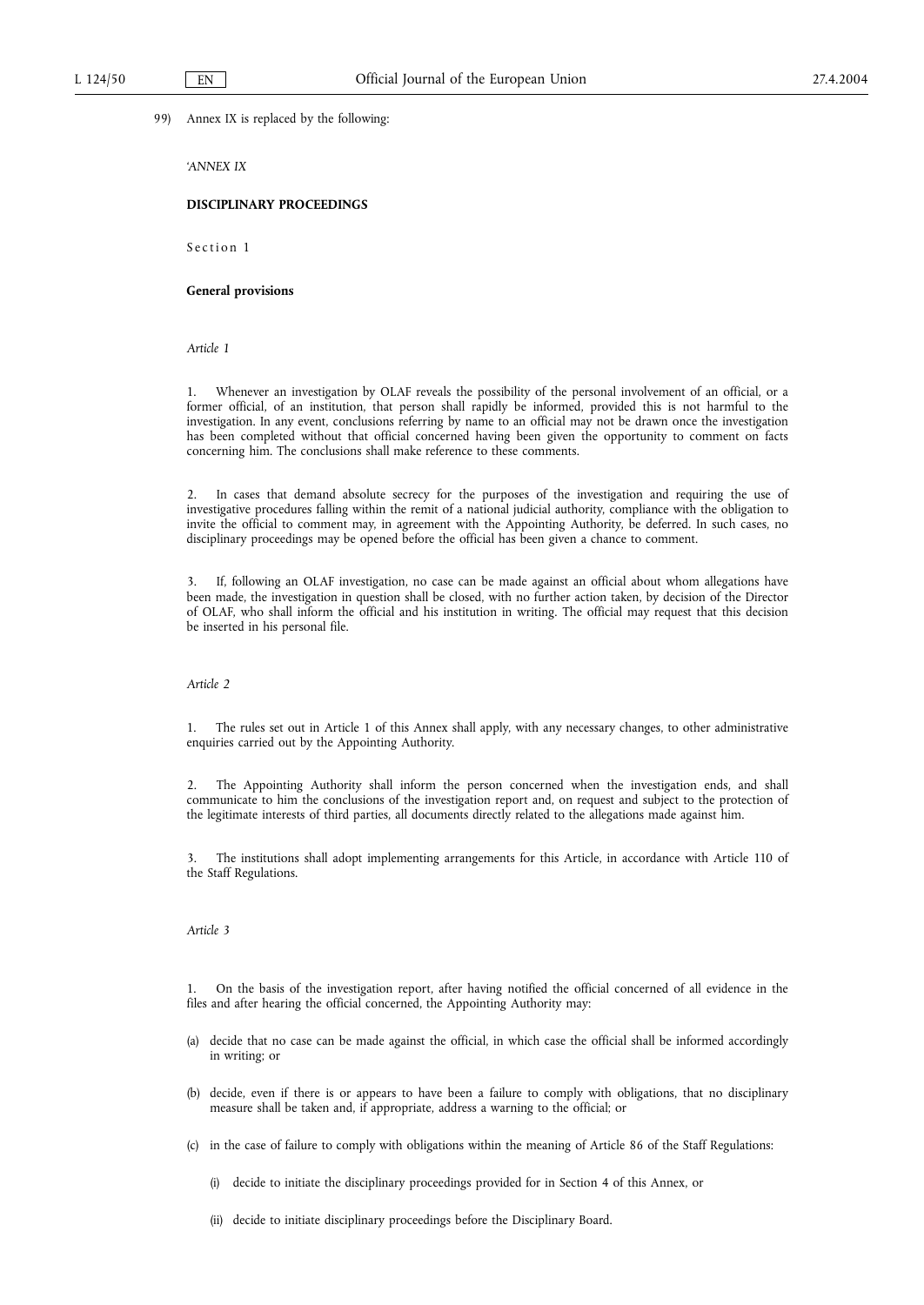#### *Article 4*

An official who, for objective reasons, cannot be heard under the provisions of this Annex may be asked to comment in writing or may be represented by a person of his choice.

Section 2

## **Disciplinary board**

*Article 5*

1. A Disciplinary Board, hereinafter referred to as 'the Board', shall be established in each institution. The Board shall include at least one member, who may be the chairman, chosen from outside the institution.

2. The Board shall consist of a chairman and four full members, who may be replaced by alternates, and, in cases involving an official in a grade up to AD 13, two additional members in the same function group and grade as the official subject to disciplinary proceedings.

3. The members and alternates of the Board shall be appointed from amongst the officials in grade AD 14 or above in active employment in respect of all cases other than those concerning officials in grades AD 16 or AD 15.

4. The members and alternates of the Board shall be appointed from amongst officials in grade AD 16 in active employment for cases involving officials in grades AD 16 or AD 15.

The Appointing Authority and the Staff Committee shall agree on an ad hoc procedure to designate the further members referred to in paragraph 2 who shall sit for cases involving an official posted to a third country.

#### *Article 6*

1. The Appointing Authority and the Staff Committee shall each appoint two members and two alternates at the same time.

2. The chairman and alternate for the chairman shall be appointed by the Appointing Authority.

3. The chairman, the members and the alternates shall be appointed for a period of three years. However, the institutions may provide for a shorter period for members and alternates, subject to a minimum of one year.

4. The two members of the Board as enlarged in accordance with Article 5(2) of this Annex shall be appointed in the following manner:

- (a) the Appointing Authority shall draw up a list containing, if possible, the names of two officials in each grade in each function group. At the same time, the Staff Committee shall send the Appointing Authority a list drawn up on the same basis;
- (b) within ten days of the notification of the report on which the decision to open disciplinary proceedings or the procedure laid down in Article 22 of the Staff Regulations is based, the chairman of the Board, in the presence of the person concerned, shall draw by lot from the abovementioned lists the names of the two Board members, one member being drawn from each list. The chairman may decide that the secretary is to replace him in this procedure. The chairman shall notify the official concerned and the individual members of the Board of its complete composition.

5. The official concerned shall be entitled to reject one of the Board members within five days of the Board's establishment. The institution shall also be entitled to reject one of the Board members.

Within the same time limit, Board members may ask to be excused from duty for legitimate reasons and shall withdraw if a conflict of interests exists.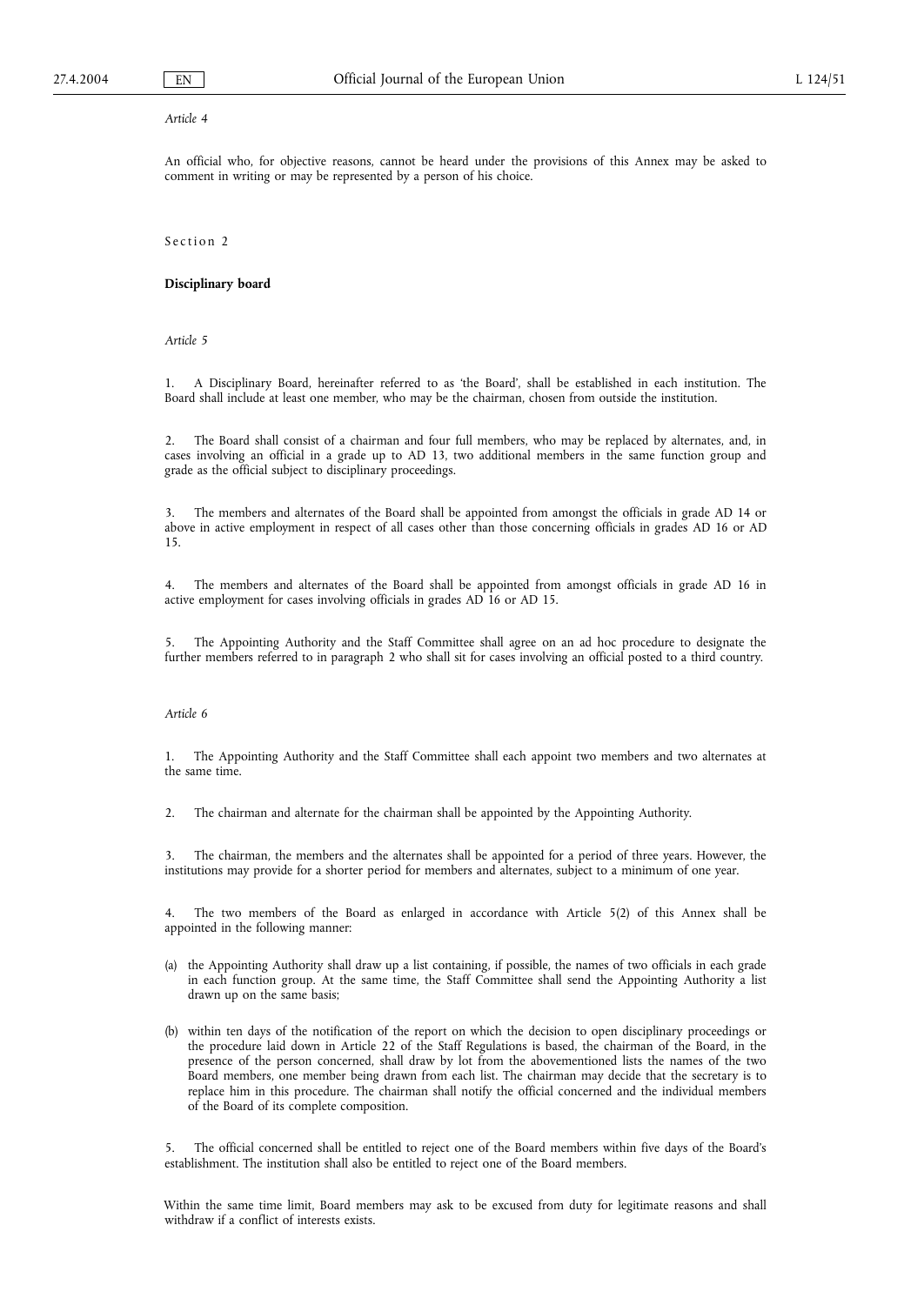If necessary, the chairman of the Board shall draw new lots to replace the members appointed in accordance with paragraph 4.

#### *Article 7*

The Board shall be assisted by a secretary appointed by the Appointing Authority.

#### *Article 8*

1. The chairman and members of the Board shall be completely independent in the performance of their duties.

2. The deliberations and proceedings of the Board shall be secret.

## Section 3

#### **Disciplinary measures**

#### *Article 9*

- 1. The Appointing Authority may impose one of the following penalties:
- (a) a written warning;
- (b) a reprimand;
- (c) deferment of advancement to a higher step for a period of between one and 23 months;
- (d) relegation in step;
- (e) temporary downgrading for a period of between 15 days and one year;
- (f) downgrading in the same function group;
- (g) classification in a lower function group, with or without downgrading;
- (h) removal from post and, where appropriate, reduction pro tempore of a pension or withholding, for a fixed period, of an amount from an invalidity allowance; the effects of this measure shall not extend to the official's dependants. In case of such reduction however, the former official's income may not be less than the minimum subsistence figure laid down in Article 6 of Annex VIII, with the addition of any family allowances payable.

2. Where the official is in receipt of a retirement pension or an invalidity allowance, the Appointing Authority may decide to withhold an amount from the pension or the invalidity allowance for a given period; the effects of this measure shall not extend to the official's dependants. The official's income may not, however, be less than the minimum subsistence figure laid down in Article 6 of Annex VIII, with the addition of any family allowances payable.

3. A single case of misconduct shall not give rise to more than one disciplinary penalty.

### *Article 10*

The severity of the disciplinary penalties imposed shall be commensurate with the seriousness of the misconduct. To determine the seriousness of the misconduct and to decide upon the disciplinary penalty to be imposed, account shall be taken in particular of:

- (a) the nature of the misconduct and the circumstances in which it occurred,
- (b) the extent to which the misconduct adversely affects the integrity, reputation or interests of the institutions,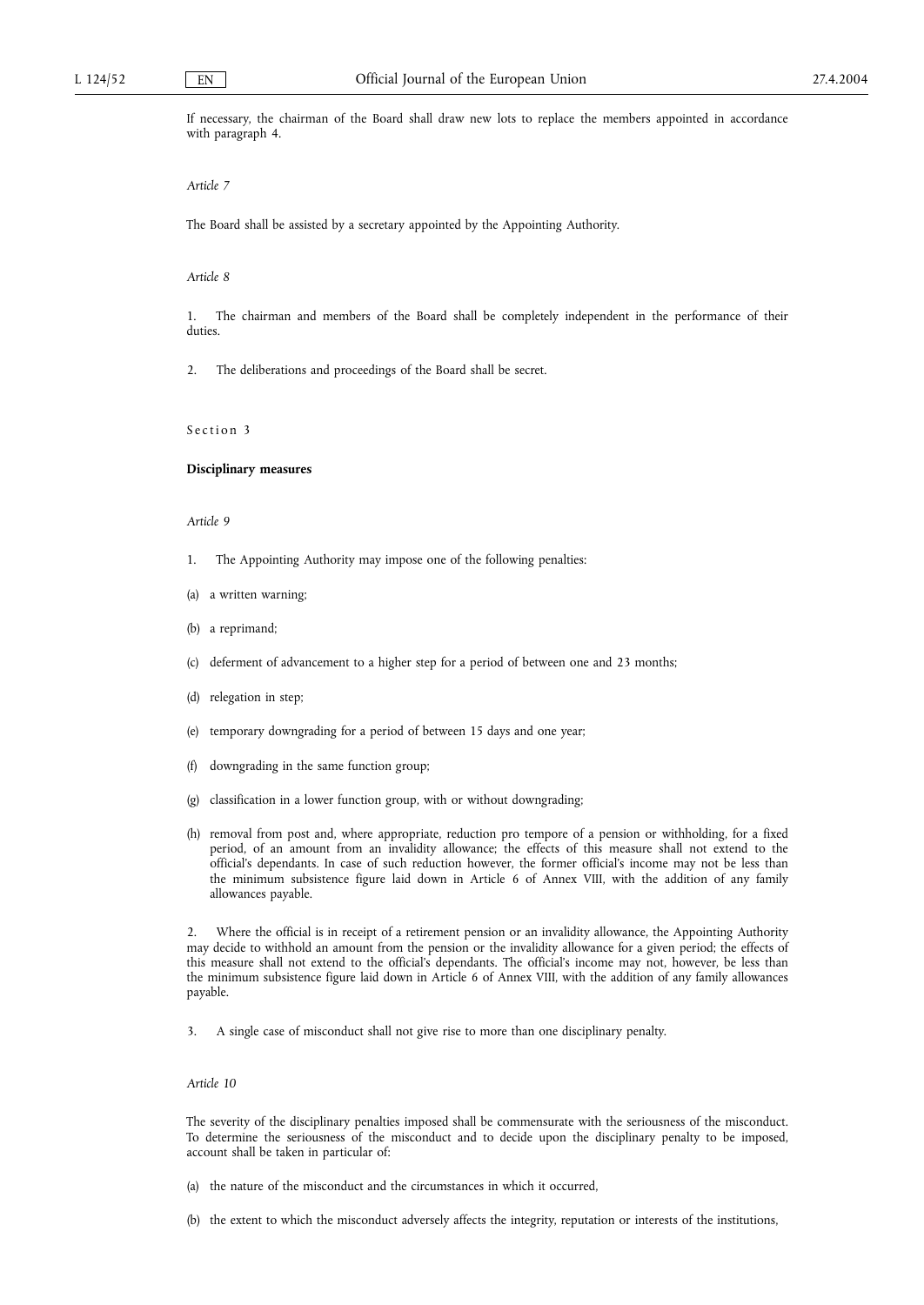(c) the extent to which the misconduct involves intentional actions or negligence,

- (d) the motives for the official's misconduct,
- (e) the official's grade and seniority,
- (f) the degree of the official's personal responsibility,
- (g) the level of the official's duties and responsibilities,
- (h) whether the misconduct involves repeated action or behaviour,
- (i) the conduct of the official throughout the course of his career.

## Section 4

### **Disciplinary proceedings not involving the disciplinary board**

#### *Article 11*

The Appointing Authority may decide on the penalty of a written warning or reprimand without consulting the Board. The official concerned shall be heard before such action is taken by the Appointing Authority.

#### Section 5

### **Disciplinary proceedings before the disciplinary board**

### *Article 12*

1. The Appointing Authority shall submit a report to the Board, stating clearly the facts complained of and, where appropriate, the circumstances in which they arose, including any aggravating or extenuating circumstances.

2. The report shall be communicated to the official concerned and to the chairman of the Board, who shall bring it to the attention of the members of the Board.

#### *Article 13*

1. On receipt of the report, the official concerned shall have the right to obtain his complete personal file and take copies of all documents relevant to the proceedings, including exonerating evidence.

2. The official concerned shall have not less than 15 days from the date of receipt of the report initiating the disciplinary proceedings to prepare a defence.

3. The official concerned may be assisted by a person of his or her choice.

### *Article 14*

If, in the presence of the Chairman of the Board, the official concerned acknowledges misconduct on his part and accepts unreservedly the report referred to in Article 12 of this Annex, the Appointing Authority may, in accordance with the principle of proportionality between the nature of the misconduct and the penalty being considered, withdraw the case from the Board. Where a case is withdrawn from the Board the Chairman shall deliver an opinion on the penalty considered.

Under this procedure the Appointing Authority may, by derogation from Article 11 of this Annex, impose one of the penalties provided for in Article 9(1) (a) to (d) of this Annex.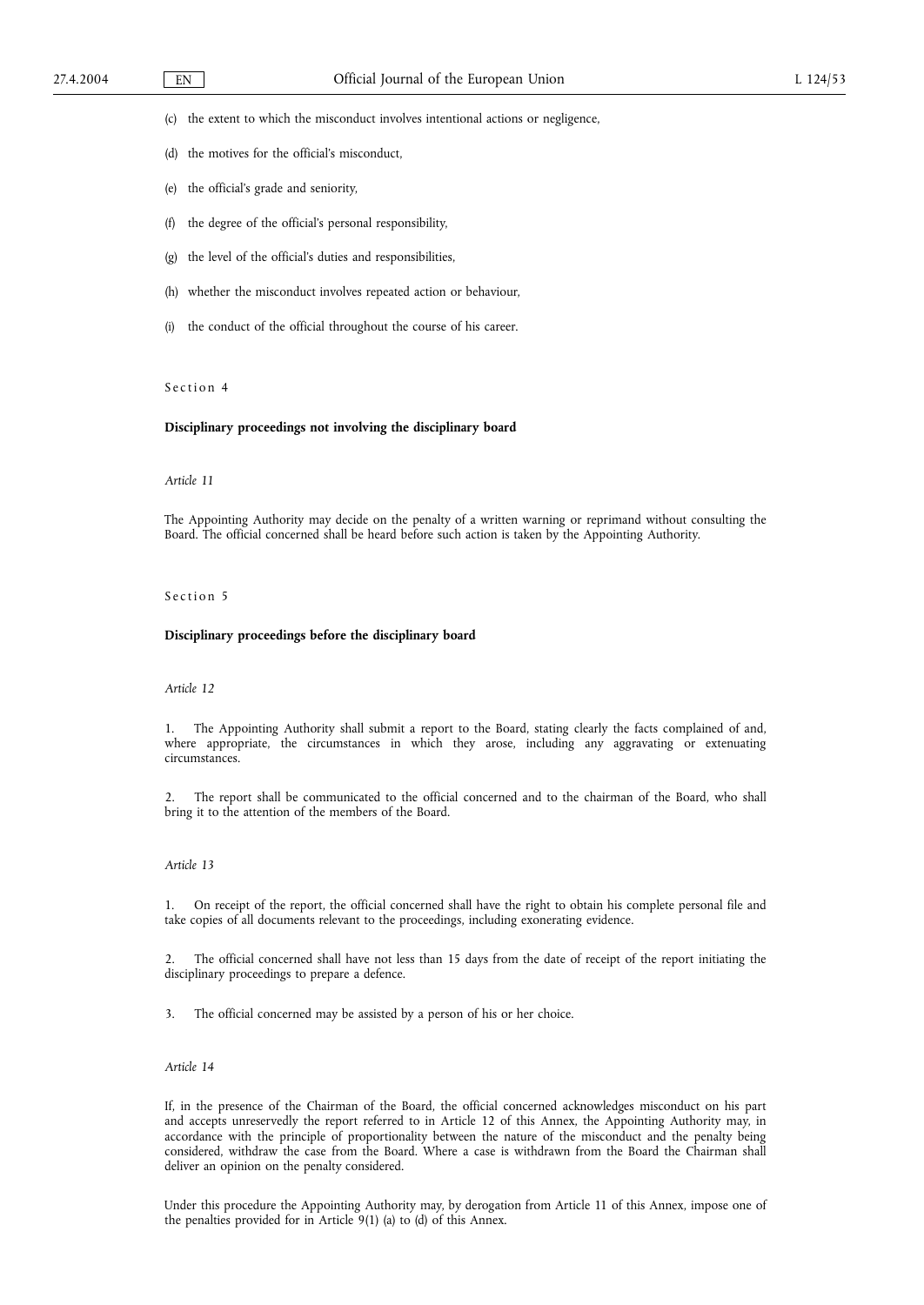The official concerned shall be informed before acknowledging his misconduct of the possible consequences of such acknowledgement.

#### *Article 15*

Before the first meeting of the Board, the chairman shall give one of its members the task of preparing a general report on the matter and shall inform the other members of the Board accordingly.

#### *Article 16*

1. The official concerned shall be heard by the Board; at the hearing, he may submit observations in writing or orally, whether in person or through a representative. He may call witnesses.

2. The institution shall be represented before the Board by an official mandated by the Appointing Authority to this effect and having rights equivalent to those of the official concerned.

3. The Board may hear investigating officials from OLAF in cases where an investigation was initiated by the Office.

#### *Article 17*

1. If the Board does not consider that it has sufficiently clear information on the facts complained of or the circumstances in which they arose, it shall order an investigation in which each side can submit its case and reply to the case of the other side.

2. The chairman or a member of the Board shall conduct the investigation on behalf of the Board. For the purposes of the investigation, the Board may call for any documents relating to the matter before it. The institution shall comply with any such request within the time limit, if any, set by the Board. Where such a request is addressed to the official, note shall be taken of any refusal to comply.

#### *Article 18*

After consideration of documents submitted and having regard to any statement made orally or in writing and to the results of any investigation undertaken, the Board shall, by majority vote, deliver a reasoned opinion as to whether the facts complained of are established and as to any penalty to which those facts should give rise. This opinion shall be signed by all the members of the Board. Each member may attach to the opinion a divergent view. The Board shall transmit the opinion to the Appointing Authority and to the official concerned within two months of the date of receipt of the report of the Appointing Authority, provided that this time limit is commensurate with the degree of complexity of the case. Where an investigation has been held at the Board's initiative, the time limit shall be four months, provided that this period is commensurate with the degree of complexity of the case.

### *Article 19*

1. The chairman of the Board shall not vote on matters before it, except as regards matters of procedure or where votes are tied.

2. The chairman shall ensure that the decisions of the Board are implemented and shall bring all information and documents relating to the case to the attention of each of its members.

### *Article 20*

The secretary shall draw up minutes of meetings of the Disciplinary Board. Witnesses shall sign the minutes recording their evidence.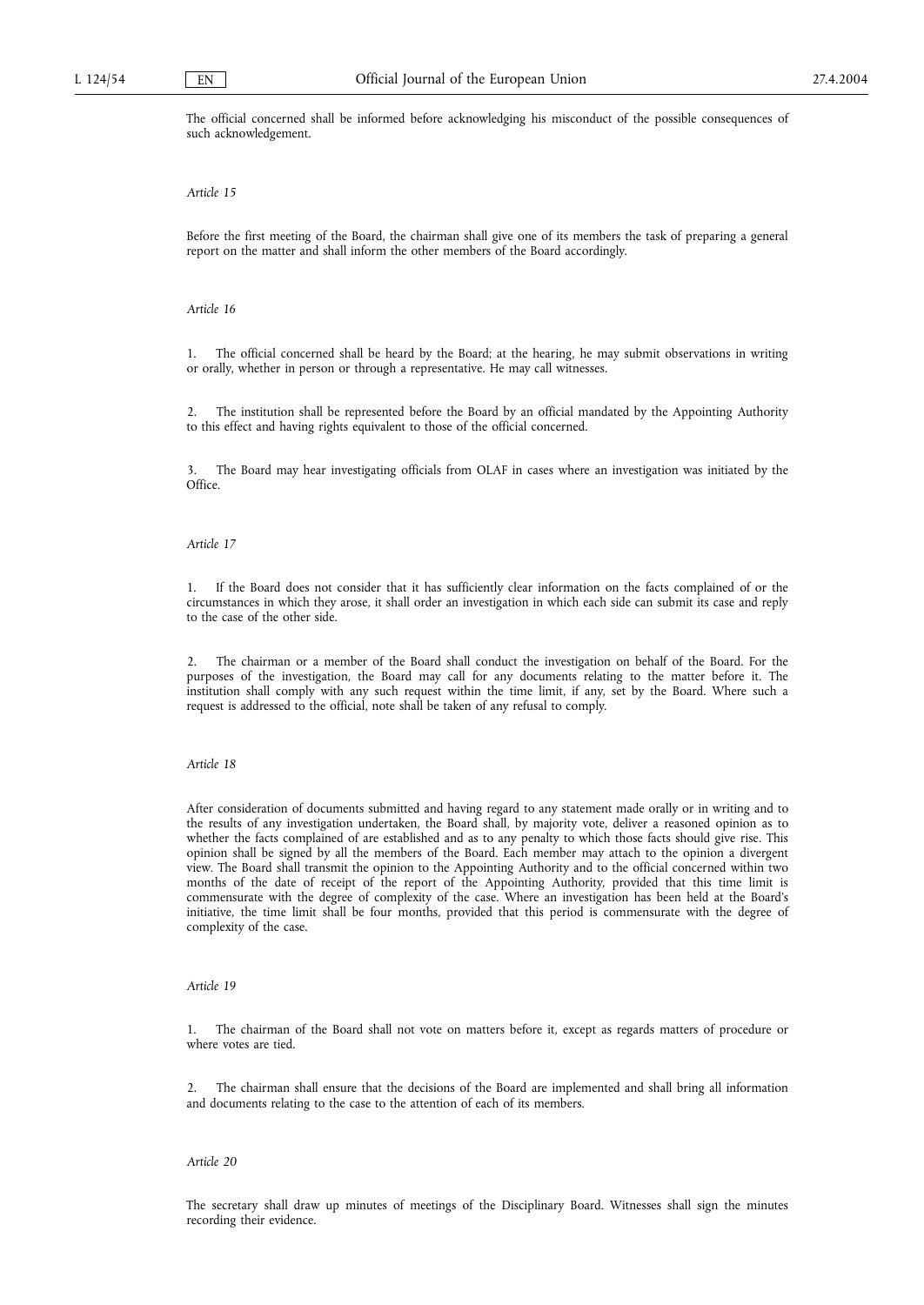### *Article 21*

1. Expenses incurred on the initiative of an official concerned in the course of disciplinary proceedings, and in particular fees paid to a person chosen to assist the official or for his defence, shall be borne by the official where the disciplinary proceedings result in the imposition of one of the penalties provided for in Article 9 of this Annex.

2. However, the Appointing Authority may decide otherwise in exceptional cases where the burden on the official concerned would be unfair.

*Article 22*

1. After hearing the official, the Appointing Authority shall take its decision as provided for in Articles 9 and 10 of this Annex within two months of receipt of the opinion of the Board. Reasons must be given for the decision.

2. If the Appointing Authority decides to close the case without imposing any disciplinary penalty, it shall so inform the official concerned in writing without delay. The official concerned may request that this decision be inserted in his personal file.

Section 6

#### **Suspension**

*Article 23*

1. If the Appointing Authority accuses an official of serious misconduct, whether through a failure to honour his professional obligations or through an infringement of the law, it may immediately suspend the person accused of that misconduct for a specified or indefinite period.

2. The Appointing Authority shall take this decision after hearing the official concerned, save in exceptional circumstances.

#### *Article 24*

1. The decision suspending an official shall state whether the official is to continue to receive his full remuneration during the period of suspension or what part thereof is to be withheld. The amount paid to the official shall not under any circumstances be less than the minimum subsistence figure laid down in Article 6 of Annex VIII to these Staff Regulations, with the addition of any family allowances payable.

2. The situation of a suspended official must be definitively settled within six months of the date on which the suspension takes effect. If no such decision is taken within six months, the official concerned shall be entitled to again receive full remuneration, subject to paragraph 3.

3. Remuneration may continue to be withheld in part after the six-month deadline referred to in paragraph 2 if the official concerned is the subject of criminal proceedings for the same acts and is in custody as a result of those proceedings. In such cases the official shall not receive full remuneration until the competent court has ordered his release.

4. Sums withheld under paragraph 1 shall be repaid to the official if the final decision imposes a disciplinary penalty no more severe than a written warning, reprimand or deferment of advancement to a higher step, or if no disciplinary penalty is imposed; in the latter case, the repayment shall be made with compound interest at the rate defined in Article 12 of Annex XII.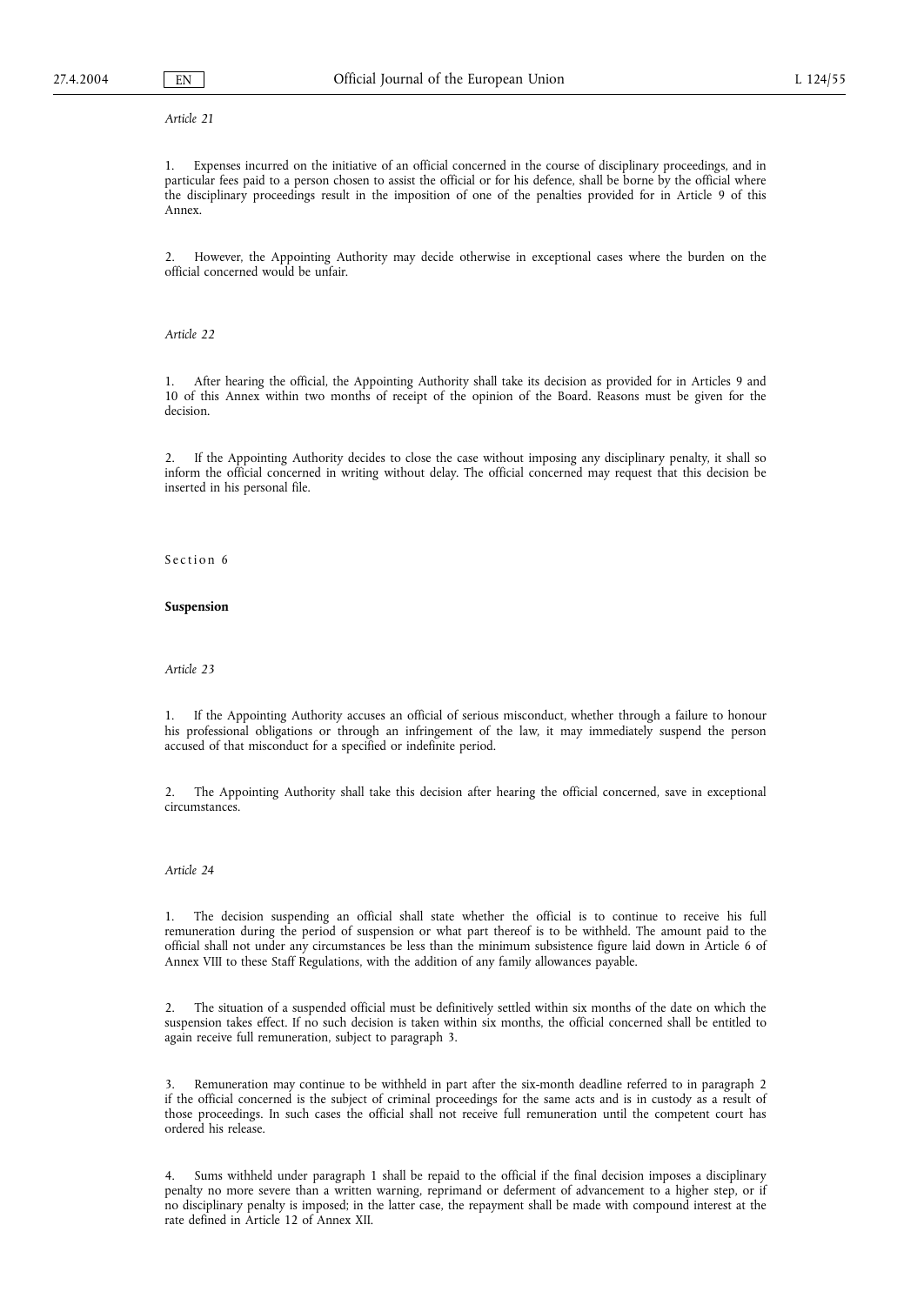## Section 7

### **Parallel criminal prosecution**

#### *Article 25*

Where the official is prosecuted for those same acts, a final decision shall be taken only after a final judgment has been handed down by the court hearing the case.

Section 8

#### **Final provisions**

#### *Article 26*

The decisions referred to under Articles 11, 14, 22 and 23 of this Annex shall be sent for information to OLAF in cases where an investigation was initiated by the Office.

#### *Article 27*

An official against whom a disciplinary penalty other than removal from post has been ordered may, after three years in the case of a written warning or reprimand or after six years in the case of any other penalty, submit a request for the deletion from his personal file of all reference to such measure. The Appointing Authority shall decide whether to grant this request.

#### *Article 28*

Where new facts supported by relevant evidence come to light, disciplinary proceedings may be reopened by the Appointing Authority on its own initiative or on application by the official concerned.

#### *Article 29*

If no case has been made against the official pursuant to Articles 1(3) and 22(2) of this Annex, the official shall be entitled to request that the damage suffered should be made good through suitable publicity for the decision of the Appointing Authority.

## *Article 30*

Without prejudice to Article 2(3), each institution shall, if it sees fit, adopt implementing arrangements for this Annex after consulting its Staff Committee.'

- 100) Annex X is amended as follows:
	- (a) in Article 2 the second paragraph is replaced by the following:

'The Appointing Authority shall make such transfers by a specific procedure referred to as the "mobility procedure", for which it shall lay down detailed implementing rules, after consulting the Staff Committee.';

(b) in Article 3 the first sentence is replaced by the following:

'Under the mobility procedure, an official assigned to a third country may, by decision of the Appointing Authority, be reassigned temporarily with his post to the seat of the institution or any other place of employment in the Community; such assignments, which shall not be preceded by a vacancy notice, may not be for more than four years.';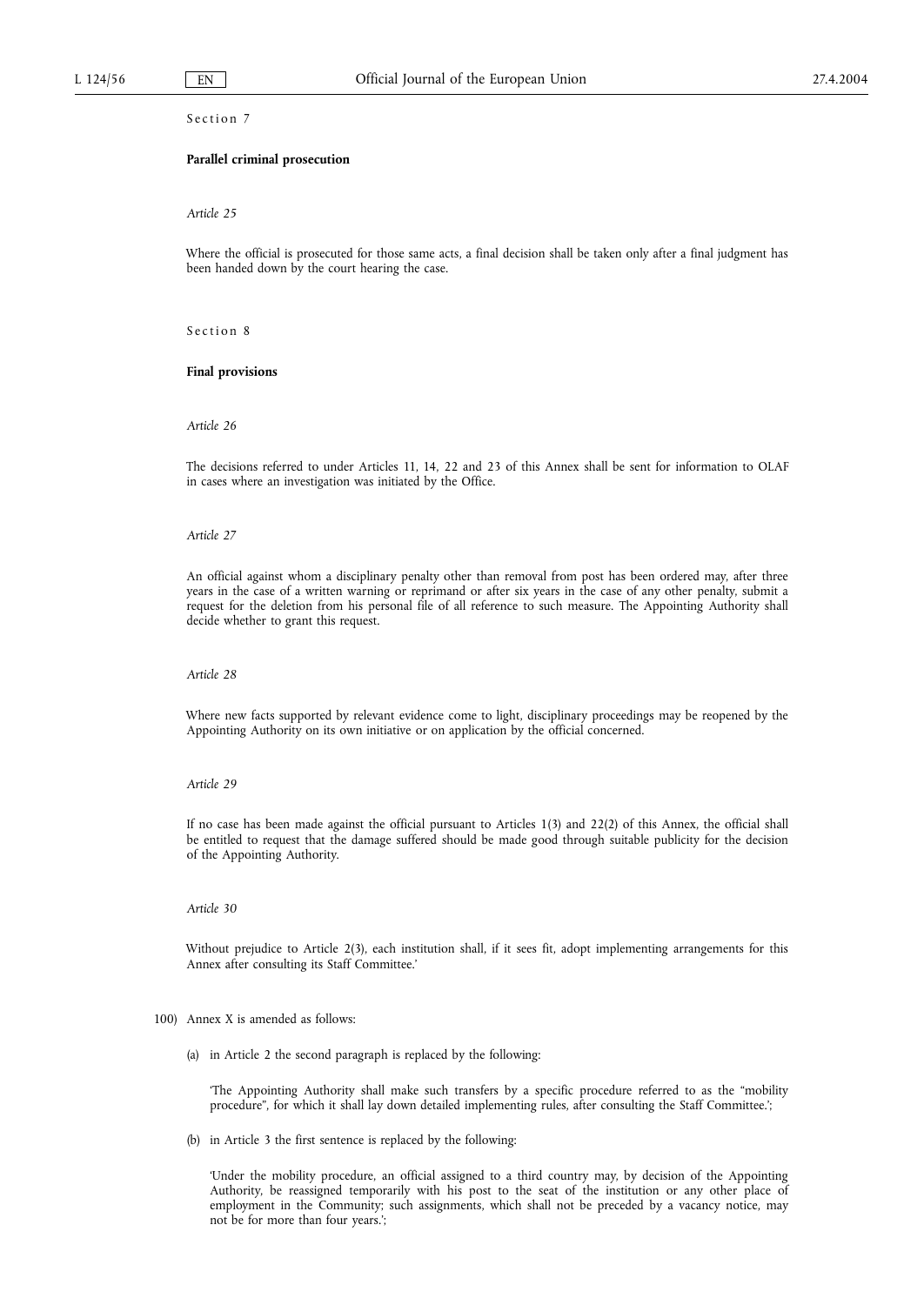(c) Article 5 is replaced by the following:

'*Article 5*

1. If the institution provides the official with accommodation which corresponds to the level of his duties and to the composition of his dependent family, he shall reside in it.

2. Detailed rules for the application of paragraph 1 shall be laid down by the Appointing Authority, after consultation of the Staff Committee. The Appointing Authority shall also decide on the entitlement to furniture and other fittings for accommodation, in line with the conditions applying at each place of employment.';

- (d) in Article 6, the words 'five calendar days' are replaced by 'three and a half working days';
- (e) Article 7 is amended as follows:
	- (i) in the first paragraph, the words 'five calendar days' are replaced by 'three and a half working days' and the words 'two and a half calendar days' are replaced by 'two working days';
	- (ii) in the second paragraph, the words '20 calendar days' are replaced by '14 working days';
- (f) Article 9 is amended as follows:
	- (i) in paragraph 1, the words '20 consecutive calendar days' are replaced by '14 working days';
	- (ii) in paragraph 2, the first subparagraph is amended as follows:
		- (a) the words 'calendar days' are replaced by 'working days';
		- (b) the second sentence is deleted;
- (g) Article 10(1) is amended as follows:
	- (i) the sixth subparagraph is amended as follows:
		- (a) in the fourth indent, the number '8' is replaced by '7';
		- (b) the following indent is inserted after the fourth indent:
			- '— 30 % where the value is greater than 7 but not greater than 9,';
		- (c) in the fifth indent, the number '8' is replaced by '9, but not greater than 11';
		- (d) the following indent is added:
			- '— 40 % where the value is greater than 11.';
	- (ii) the following subparagraphs are added:

'Officials who, in the course of their career, have been assigned to a place considered difficult or very difficult and where the allowance for living conditions corresponds to 30 %, 35 % or 40 % and who accept a transfer to another place where the allowance corresponds to 30 %, 35 % or 40 % shall receive, in addition to the allowance for living conditions for their new place of employment, a supplementary premium of 5 % of the reference amount referred to in the first subparagraph.

That premium shall be granted cumulatively on each assignment of the official to a place of employment considered difficult or very difficult; however, the sum of the allowance for living conditions and the premium may not exceed 45 % of the reference amount referred to in the first subparagraph.';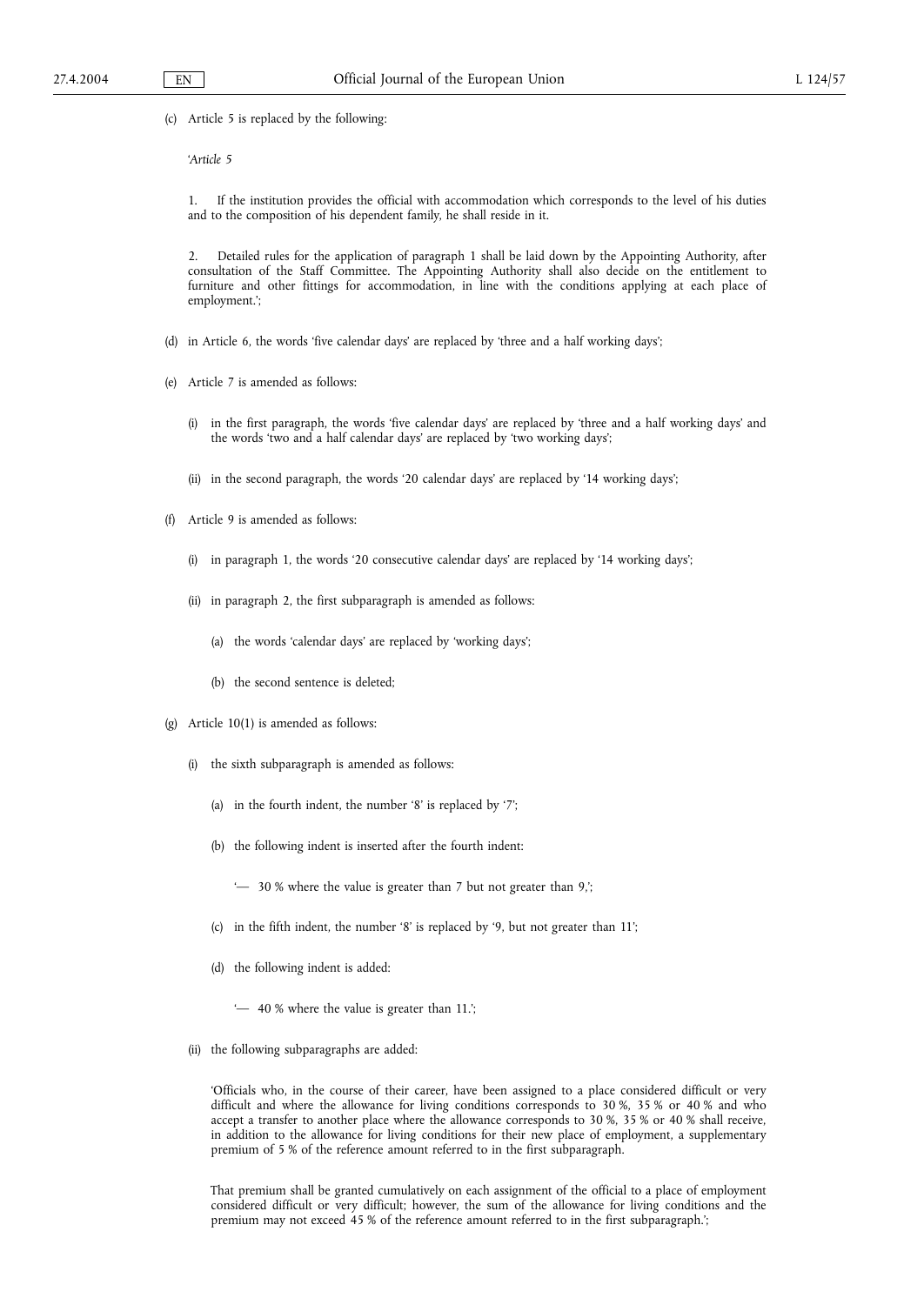- (h) in Article 13, first paragraph, first sentence, the words 'every six months' are replaced by 'once a year';
- (i) in Article 16, first paragraph, the words 'either euro or the currency of the country of employment' are replaced by 'euro, in the currency of the country of employment or in the currency in which the expenditure was incurred'.
- (j) Article 17 is amended as follows:
	- (i) the first paragraph is amended as follows:
		- (a) the words 'not in furnished accommodation provided by the institution' are replaced by 'provided accommodation pursuant to Article 5 or 23 of this Annex and';
		- (b) [not applicable to the English version]
	- (ii) in the second paragraph, the words 'his actual installation expenses' are replaced by 'the other expenses incurred by this change of residence'.
- (k) Article 18 is amended as follows:
	- (i) the second and third paragraphs are replaced by the following:

'The official shall also receive the daily allowance provided for in Article 10 of Annex VII, less 50 %, except in cases of force majeure to be determined by the Appointing Authority.';

- (ii) [not applicable to the English version].
- (l) Article 19 is replaced by the following:

'*Article 19*

An official who does not have access to a staff car for travel on official business directly connected with the performance of his duties shall receive a mileage allowance for the use of his own car. The amount of the allowance shall be fixed by the Appointing Authority';

(m) in Article 21, the first and second paragraphs are replaced by the following:

'Where an official is obliged to change his place of residence in order to comply with Article 20 of the Staff Regulations on taking up his appointment or on transfer, the institution shall, subject to the conditions laid down by the Appointing Authority and depending on the type of accommodation that can be provided for him at the place of employment, bear the cost of:

- (a) moving part or all of his furniture and personal effects from their location at the time to the place of employment and of transporting his personal effects, in the event that unfurnished accommodation is provided;
- (b) transporting his personal effects or of storage of his furniture and personal effects in the event that furnished accommodation is provided.';
- (n) In Article 23, the words 'the level of his duties' are replaced by 'his duties.';
- (o) Chapter 5, including Article 26, is deleted;
- (p) Chapter 6, including Article 27, is deleted.;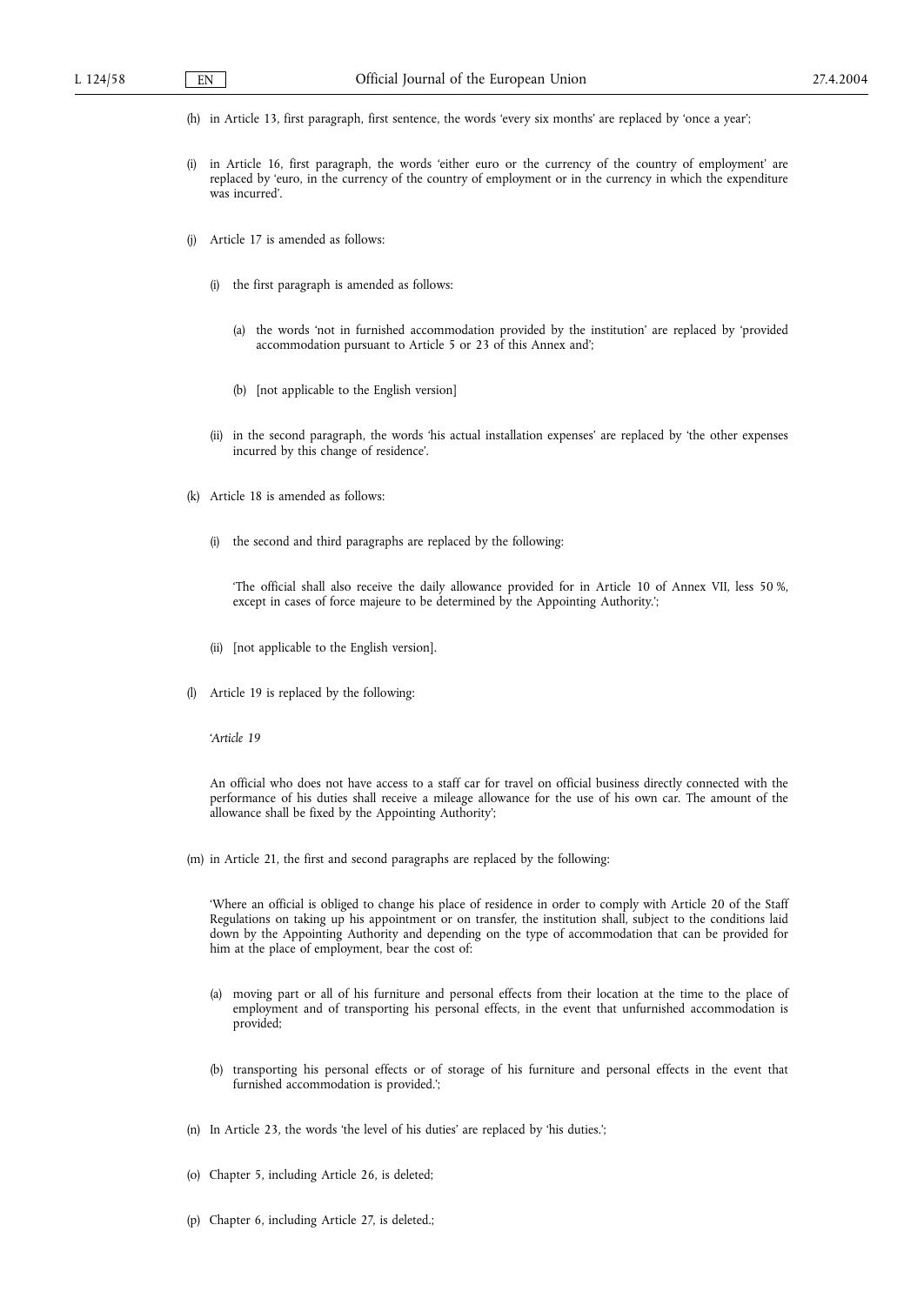101) Annex XI is replaced by the following:

### *'ANNEX XI*

## *RULES FOR IMPLEMENTING ARTICLES 64 AND 65 OF THE STAFF REGULATIONS*

CHAPTER 1

## **ANNUAL REVIEW OF REMUNERATION PROVIDED FOR IN ARTICLE 65(1) OF THE STAFF REGULATIONS**

Section 1

### **Factors determining annual adjustments**

*Article 1*

1. *Report from the Statistical Office of the European Communities (Eurostat)*

For the purposes of the review provided for in Article 65(1) of the Staff Regulations, Eurostat shall draw up every year before the end of October a report on changes in the cost of living in Brussels, the economic parities between Brussels and certain places in the Member States, and changes in the purchasing power of salaries in national civil services in central government.

2. *Changes in the cost of living for Brussels (Brussels International Index)*

Eurostat shall draw up an index, based on data provided by the Belgian authorities, to measure changes in the cost of living for officials of the Communities in Brussels. This index (hereinafter the "Brussels International Index") shall take into account the changes between June of the previous year and June of the current year and shall be based on the statistical methodology defined by the Working Group on Article 64 of the Staff Regulations referred to in Article 13.

- 3. *Changes in the cost of living outside Brussels (economic parities and implicit indices)*
- (a) Eurostat shall, in agreement with national statistical institutes or other appropriate authorities in the Member States, calculate the economic parities which establish the equivalence of purchasing power:
	- (i) of the salaries of officials of the Communities serving in the capitals of the Member States, except for the Netherlands where The Hague is used instead of Amsterdam, and in certain other places of employment with reference to Brussels,
	- (ii) of the pensions of officials paid in the Member States with reference to Belgium.
- (b) The economic parities shall refer to the month of June each year.
- (c) The economic parities shall be calculated in such a way that each basic component can be updated twice per year and checked by a direct survey at least once every five years. Eurostat shall update the economic parities using the most appropriate indices as defined by the Working Group on Article 64 of the Staff Regulations referred to in Article 13.
- (d) Outside Belgium and Luxembourg, changes in the cost of living during the reference period shall be measured by the implicit indices. These indices are calculated by multiplying the Brussels International Index by the change in the economic parity.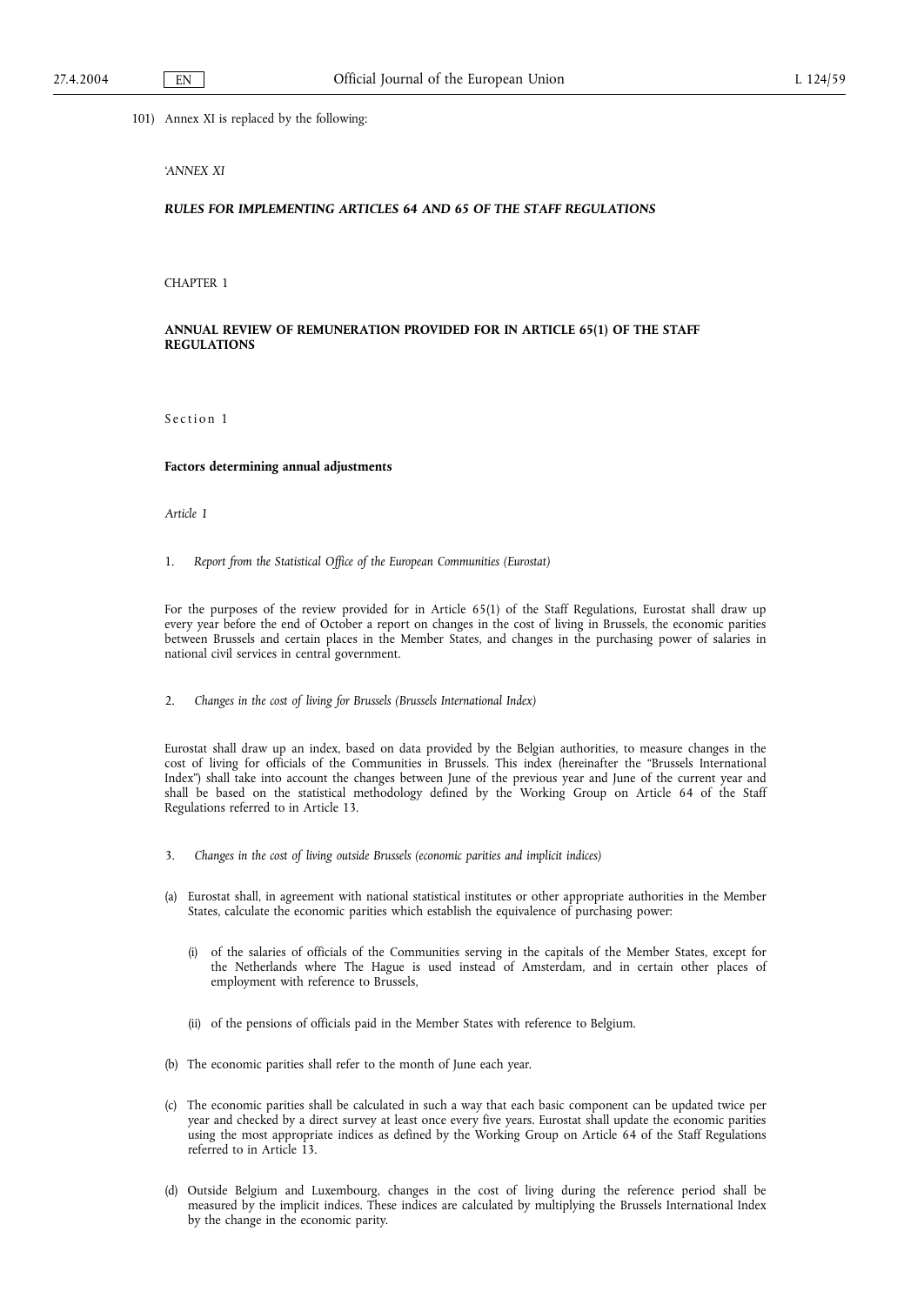- 4. *Changes in the purchasing power of salaries of national civil servants in central government (specific indicators).*
- (a) For the purpose of measuring the percentage change, either upward or downward, in the purchasing power of salaries in the national civil services, Eurostat shall, on the basis of information supplied before the end of September by the national authorities concerned, calculate specific indicators reflecting changes in the real remuneration of civil servants in central government, between the month of July of the previous year and the month of July of the current year. The two should include one twelfth of all annually-paid elements.

The specific indicators shall take two forms:

- (i) one indicator for each of the function groups, as defined in the Staff Regulations,
- (ii) an average indicator weighted to reflect the number of national civil servants corresponding to each function group.

Each of these indicators shall be established in real gross and real net terms. For the transition from gross to net, account shall be taken of statutory deductions and general taxation factors.

To establish the gross and net indicators for the European Union total, Eurostat shall use a sample composed by the following Member States: Belgium, Germany, Spain, France, Italy, Luxembourg, Netherlands and United Kingdom. The Council, acting on a Commission proposal under Article 65(3) of the Staff Regulations, may adopt a new sample which represents at least 75 % of the European Union GDP and which will apply from the year following its adoption. The results per country shall be weighted in proportion to its national GDP measured using purchasing power parities as shown in the most recent statistics published in accordance with the national accounts definitions in the European System of Accounts currently in force.

(b) At the request of Eurostat, the appropriate national authorities shall supply it with the additional information which it considers necessary in order to draw up a specific indicator accurately measuring changes in the purchasing power of national civil servants.

If, after further consultation of the national authorities concerned, Eurostat finds statistical anomalies in the information obtained or finds it impossible to draw up indicators which measure with statistical accuracy the changes in the real income of civil servants in a given Member State, it shall report to the Commission and provide it with all the material it needs to make an assessment.

(c) Besides the specific indicators, Eurostat shall calculate certain control indicators. One such indicator shall be in the form of data on real per capita emoluments in central government, drawn up in accordance with the national accounts definitions in the European System of Accounts currently in force.

The Eurostat report on the specific indicators shall be accompanied by comments on the differences between these indicators and the above-mentioned control indicators.

## *Article 2*

The Commission shall produce a comprehensive report every three years on the recruitment requirements of the institutions and transmit it to the European Parliament and the Council. On the basis of this report the Commission shall, if necessary, present proposals based on all relevant factors to the Council after consulting the other institutions within the framework of the Staff Regulations.

Section 2

#### **Arrangements for the annual adjustment of remuneration and pensions**

## *Article 3*

1. Under Article 65(3) of the Staff Regulations, the Council, acting on a Commission proposal and on the basis of the criteria set out in Section 1 of this Annex, shall take a decision before the end of each year adjusting remuneration and pensions, with effect from 1 July.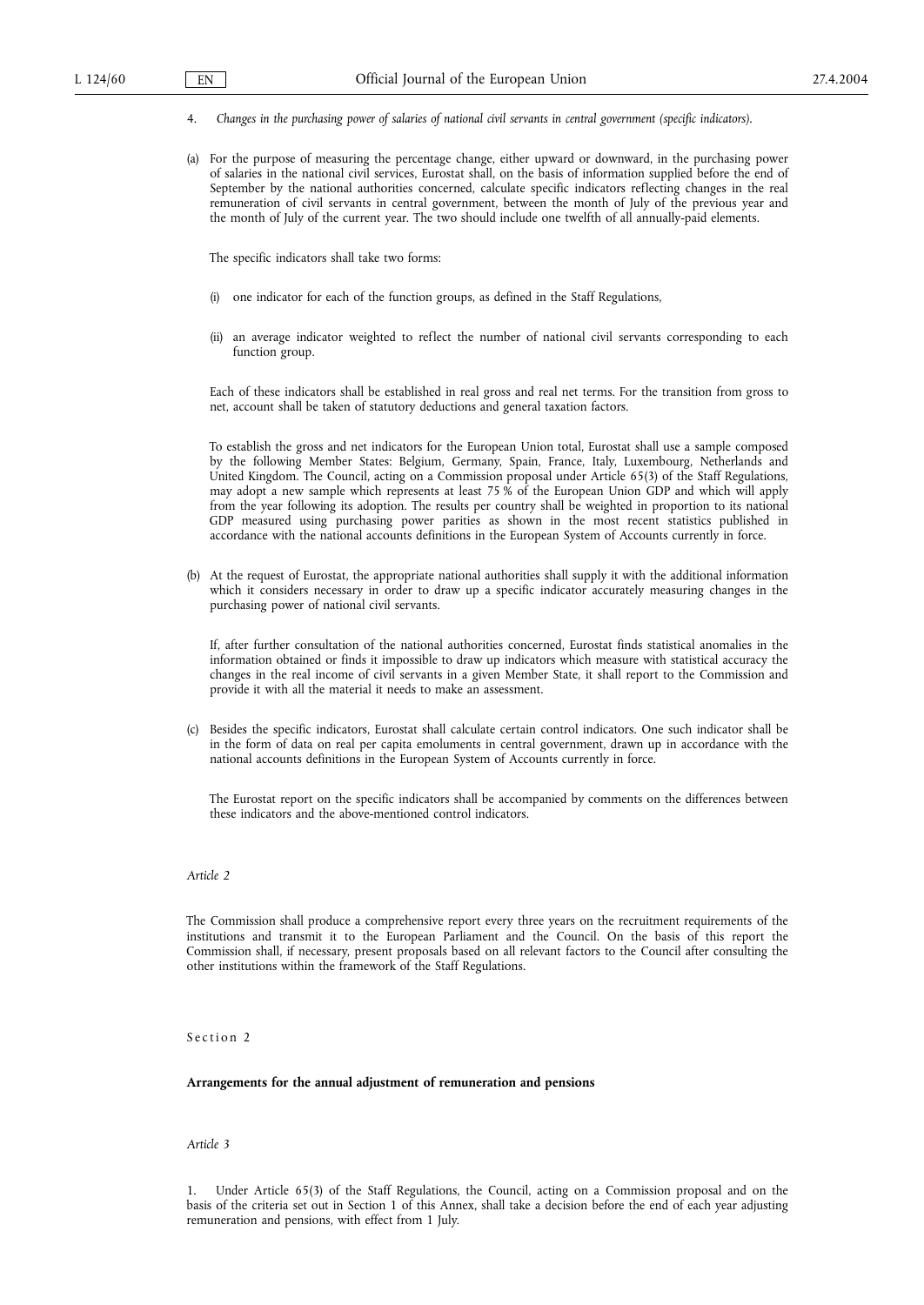2. The amount of the adjustment shall be obtained by multiplying the Brussels International Index by the specific indicator. The adjustment shall be in net terms as a uniform across-the-board percentage.

3. The amount of the adjustment thus fixed shall be incorporated, in accordance with the following method, in the basic salary tables appearing in Article 66 of the Staff Regulations and in Annex XIII to the Staff Regulations and in Articles 20, 63 and 93 of the Conditions of Employment of other servants:

- (a) the net remuneration and net pension without correction coefficient shall be increased or reduced by the annual adjustment referred to above,
- (b) the new table of basic salaries shall be drawn up by calculating the gross amount which, after deduction of tax having regard to paragraph 4 and compulsory deductions for social security and pension contributions, corresponds to the net amount,
- (c) the conversion of net amounts into gross amounts shall be based on the situation of an unmarried official who does not receive the allowances provided for in the Staff Regulations.

4. For the purposes of applying Regulation (EEC, Euratom, ECSC) No 260/68, the amounts in Article 4 of that Regulation shall be multiplied by a factor composed of:

(a) the factor resulting from the previous adjustment, and/or

(b) the rate of adjustment of remuneration referred to in paragraph 2.

5. No correction coefficient shall be applicable in Belgium and Luxembourg. The correction coefficients applicable:

- (a) to the salaries of officials of the Communities serving in the other Member States and in certain other places of employment,
- (b) by derogation from Article 82(1) of the Staff Regulations, to Community pensions paid in the other Member States for the part corresponding to the acquired rights acquired before 1 May 2004,

shall be determined on the basis of the ratios between the corresponding economic parities referred to in Article 1 of this Annex and the exchange rates specified in Article 63 of the Staff Regulations for the relevant countries.

The procedures laid down in Article 8 of this Annex concerning the retrospective application of correction coefficients in places of employment with a high rate of inflation shall apply.

6. The institutions shall make the corresponding positive or negative adjustment to the remuneration and pensions of the officials, former officials and other persons concerned with retroactive effect for the period between the effective date and the date of entry into force of the decision on the next adjustment.

If this retroactive adjustment necessitates the recovery of sums overpaid, such recovery may be spread over a period of not more than twelve months from the date of entry into force of the decision on the next annual adjustment.

CHAPTER 2

## **INTERMEDIATE ADJUSTMENTS OF REMUNERATION AND PENSIONS (ARTICLE 65(2) OF THE STAFF REGULATIONS)**

*Article 4*

1. Intermediate adjustments of remuneration and pensions pursuant to Article 65(2) of the Staff Regulations, taking effect on 1 January, shall be made in the event of a substantial change in the cost of living between June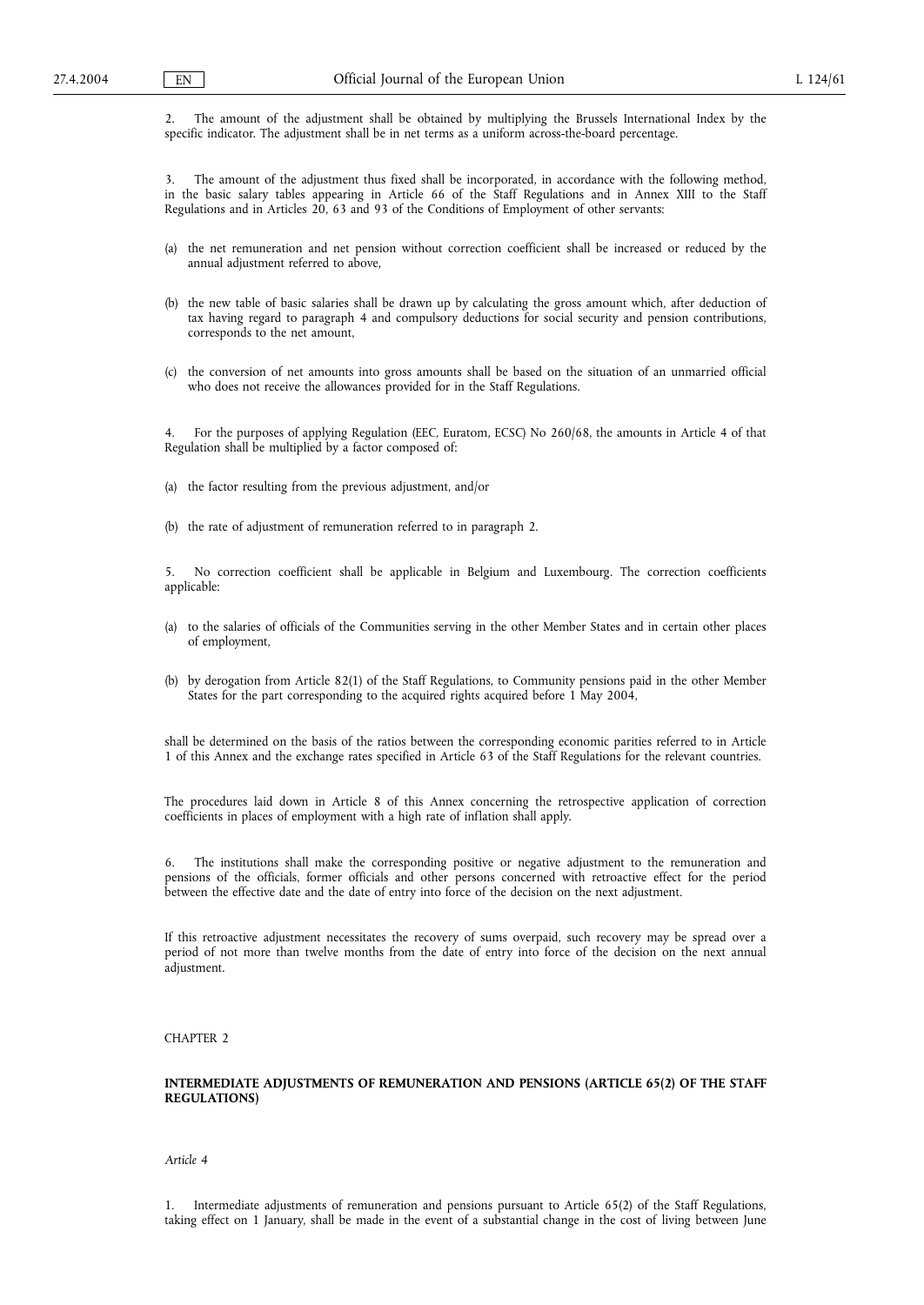and December (by reference to the sensitivity threshold defined in Article 6(1) of this Annex) and with due allowance being made for the forecast of the change in purchasing power during the current annual reference period.

2. The Commission proposal shall be sent to the Council not later than the second half of April.

3. These intermediate adjustments shall be taken into account in the annual salary adjustment.

*Article 5*

1. In March each year Eurostat shall make a forecast of changes in purchasing power over the period concerned on the basis of the information supplied at the meeting provided for in Article 12 of this Annex.

If this forecast produces a negative percentage, half of this percentage shall be taken into account in the calculation of the intermediate adjustment.

2. The change in the cost of living for Brussels shall be measured by the Brussels International Index for the period from June to December of the previous calendar year.

3. For each place for which a correction coefficient has been set (other than Belgium and Luxembourg), an estimate for December of the economic parities mentioned in Article 1(3) shall be calculated. The change in the cost of living shall be calculated according to the rules set out in Article 1(3).

### *Article 6*

1. The sensitivity threshold for the six-month period mentioned in Article 5(2) of this Annex shall be the percentage corresponding to 7 % for a 12 month period.

2. The threshold shall be applied in accordance with the following procedure, subject to application of the second subparagraph of Article 5(1) of this Annex:

- (a) if the sensitivity threshold is reached or exceeded in Brussels (as measured by the Brussels International Index between June and December), the remuneration for all places shall be adjusted following the annual adjustment procedure,
- (b) if the sensitivity threshold is not reached in Brussels, only the correction coefficients of places where the change in the cost of living (as measured by the implicit indices between June and December) \* has exceeded the threshold shall be adjusted.

#### *Article 7*

For the purposes of Article 6 of this Annex:

The amount of the adjustment shall be the Brussels International Index, multiplied, where appropriate, by half of the specific indicator forecast if this is negative.

Correction coefficients shall be the ratio between the relevant economic parity and the exchange rate provided for in Article 63 of the Staff Regulations, multiplied, if the adjustment threshold is not reached for Brussels, by the value of the adjustment.

## CHAPTER 3

### **DATE ON WHICH A CORRECTION COEFFICIENT COMES INTO EFFECT (PLACES OF EMPLOYMENT WITH A HIGH COST-OF-LIVING INCREASE)**

*Article 8*

1. For places with a high cost-of-living increase (as measured by the change in the implicit indices), the correction coefficient shall come into effect before 1 January in the case of the intermediate adjustment, or 1 July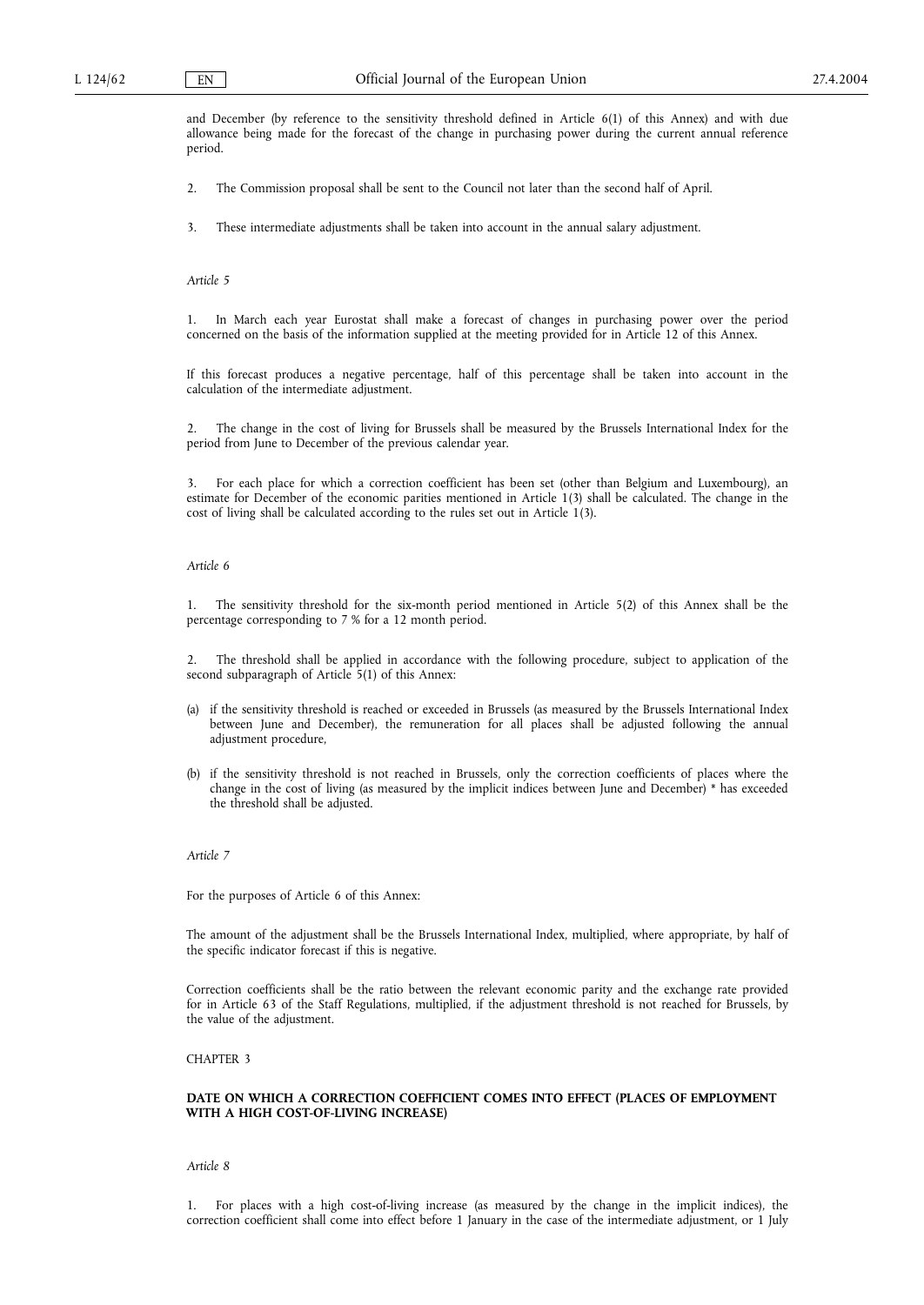in the case of the annual adjustment. This is so as to bring the loss in purchasing power into line with what it would be in a place of employment where the change in the cost of living corresponded to the sensitivity threshold.

- 2. The effective dates for the annual adjustment shall be as follows:
- (a) 16 May for places of employment having an implicit index higher than 6,3 %, and
- (b) 1 May for places of employment having an implicit index higher than 12,6 %.
- 3. The effective dates for the intermediate adjustment shall be as follows:
- (a) 16 November for places of employment having an implicit index higher than 6,3 %, and
- (b) 1 November for places of employment having an implicit index higher than 12,6 %.

#### CHAPTER 4

### **CREATION AND WITHDRAWAL OF CORRECTION COEFFICIENTS (ARTICLE 64 OF THE STAFF REGULATIONS)**

## *Article 9*

1. The appropriate authorities of the Member States concerned, the administration of an institution of the Communities or the representatives of officials of the Communties in a given place of employment can request the creation of a correction coefficient specific to that place.

This request should be supported by objective factors revealing an appreciable difference over some years in the cost of living between that place of employment and the capital of the Member State concerned (except for the Netherlands where The Hague is used instead of Amsterdam). If Eurostat confirms that the difference is appreciable (more than 5 %) and sustainable, the Commission should present a proposal to set a correction coefficient for that place.

2. Likewise the Council shall decide, on a proposal from the Commission, to withdraw the application of a correction coefficient specific to a certain place. In that case the proposal shall be based on one of the following:

- (a) a request by the appropriate authorities of the Member State concerned, the administration of an institution of the Communities or the representatives of officials of the Communities in a given place of employment showing that the cost of living in that place is no longer significantly different (less than 2 %) than that of the capital of the Member State concerned. This convergence should be sustainable and validated by Eurostat,
- (b) the fact that there are no longer any officials and temporary staff of the Communities employed in that place.

3. The Council shall decide on the proposal in accordance with the second paragraph of Article 64 of the Staff Regulations.

## CHAPTER 5

## **EXCEPTION CLAUSE**

*Article 10*

If there is a serious and sudden deterioration in the economic and social situation within the Community, assessed in the light of objective data supplied for this purpose by the Commission, the latter shall submit appropriate proposals on which the Council shall act in accordance with the procedure laid down in Article 283 of the EC Treaty.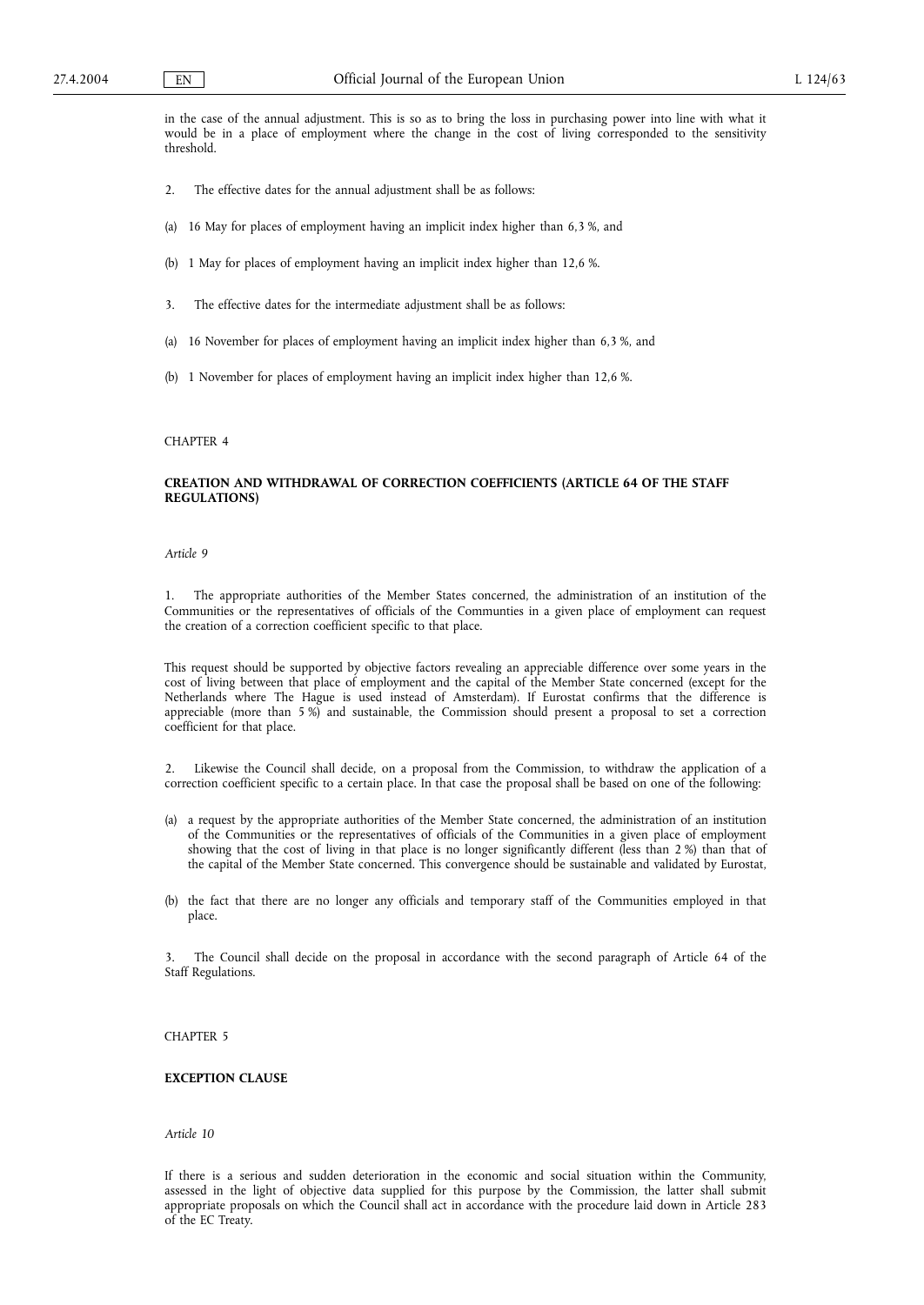## CHAPTER 6

## **ROLE OF EUROSTAT AND RELATIONS WITH THE APPROPRIATE AUTHORITIES IN THE MEMBER STATES**

*Article 11*

It shall be the task of Eurostat to monitor the quality of basic data and statistical methods used to work out the factors taken into account for the adjustment of remuneration. In particular, it shall make any assessments or carry out any studies required for such monitoring.

*Article 12*

In March each year Eurostat shall convene a working group composed of experts from the appropriate authorities in the Member States to be known as the "Working Group on Article 65 of the Staff Regulations".

At this meeting, the statistical methodology and its implementation concerning specific and control indicators shall be examined.

The information required to produce a forecast of changes in purchasing power for the purposes of the intermediate adjustment of remuneration shall also be provided, together with the data on working hours in central government departments.

*Article 13*

At least once a year and not later than September, Eurostat shall convene a working group composed of experts from the appropriate authorities in the Member States to be known as the "Working Group on Article 64 of the Staff Regulations".

At this meeting, the statistical methodology and its implementation concerning the establishment of the Brussels International Index and economic parities shall be examined.

## *Article 14*

At the request of Eurostat, Member States shall inform Eurostat of any factors having a direct or indirect impact on the composition and changes in the remuneration of central government civil servants.

### CHAPTER 7

### **FINAL PROVISION AND REVIEW CLAUSE**

*Article 15*

1. The provisions of this Annex shall apply from 1 July 2004 to 31 December 2012.

2. They shall be reviewed at the end of the fourth year particularly in the light of their budgetary implications. To this end, the Commission shall submit a report to the European Parliament and the Council and, where appropriate, a proposal to amend this Annex on the basis of Article 283 of the EC Treaty.'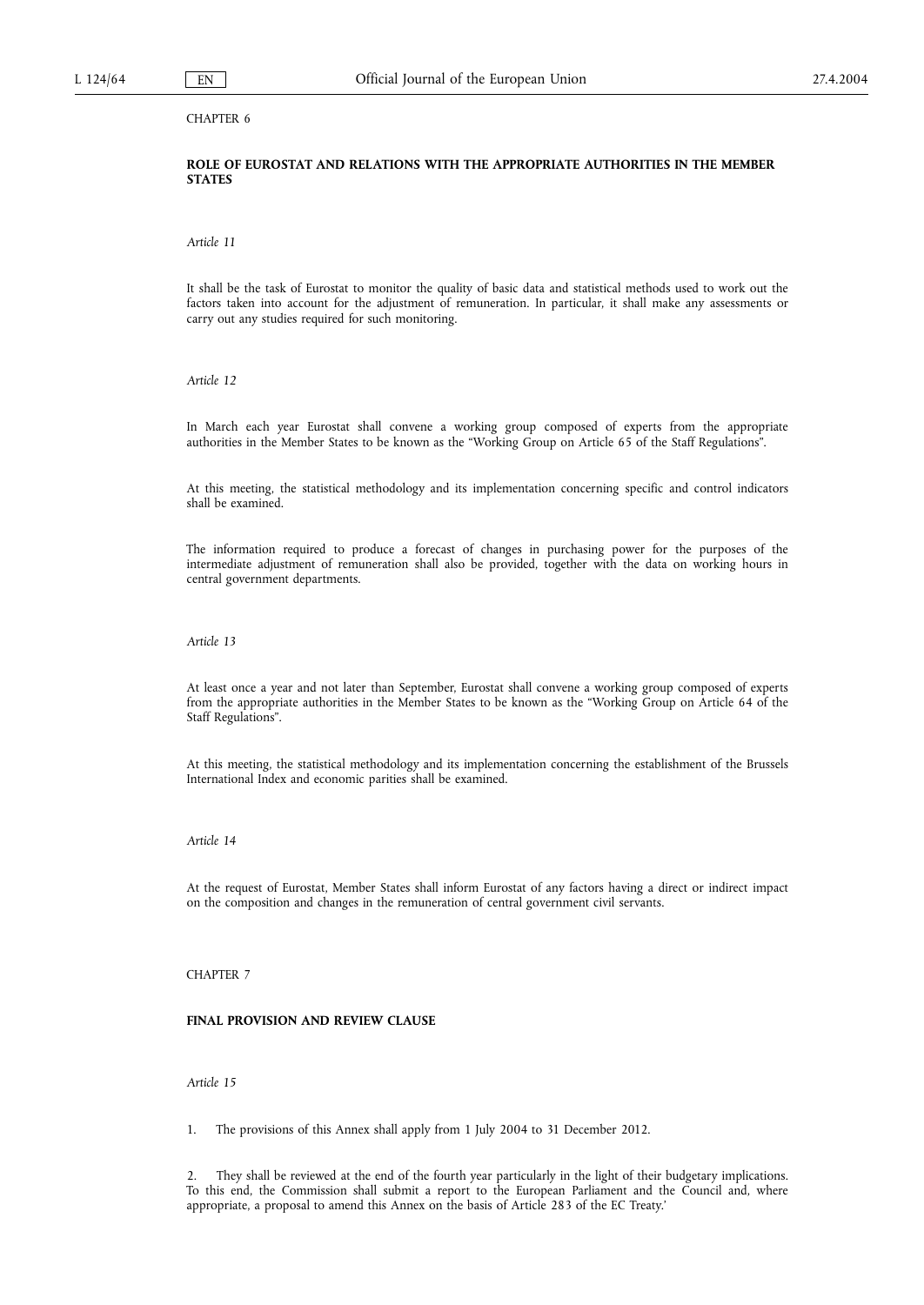102) The following Annexes are added:

## *'ANNEX XII*

## *RULES FOR IMPLEMENTING ARTICLE 83A OF THE STAFF REGULATIONS*

CHAPTER 1

## **GENERAL PRINCIPLES**

*Article 1*

1. In order to determine the contribution of officials to the pension scheme referred to in Article 83(2) of the Staff Regulations, the Commission shall, every five years starting in 2004, carry out the actuarial assessment of the balance of the pension scheme referred to in Article 83a(3) of the Staff Regulations. This assessment shall indicate whether the contribution of the officials is sufficient to finance one third of the cost under the pension scheme.

2. In preparation for the examination referred to in Article 83a(4) of the Staff Regulations, the Commission shall every year update this actuarial assessment, having regard to changes in the population as defined in Article 9 of this Annex, in the interest rate as defined in Article 10 of this Annex and in the rate of annual change in the salary scales of EC officials as defined in Article 11 of this Annex.

3. The assessment and updates shall be carried out in each year n, on the basis of the population of active members of the pension scheme at 31 December of the previous year (n–1).

## *Article 2*

1. Any adjustment of the contribution rate shall take effect on 1 July at the same time as the annual adjustment of remunerations under Article 65 of the Staff Regulations. Any adjustment shall not lead to a contribution being more than one percentage point above or below the valid rate of the previous year.

2. The adjustment taking effect on 1 July 2004 shall not lead to a contribution higher than 9,75 %. The adjustment taking effect on 1 July 2005 shall not lead to a contribution higher than 10,25 %.

3. The difference established between the adjustment of the contribution rate which would have resulted from the actuarial calculation and the adjustment resulting from the variation referred to in paragraph 2 shall not be recovered at any time, or, consequently, taken into account in subsequent actuarial calculations. The contribution rate which would have resulted from the actuarial calculation shall be mentioned in the assessment report provided for in Article 1 of this Annex.

### CHAPTER 2

### **ASSESSMENT OF THE ACTUARIAL BALANCE**

## *Article 3*

The five-yearly actuarial assessments shall lay down the conditions for balance by taking into account, as charges on the scheme, the retirement pension as defined in Article 77 of the Staff Regulations, the invalidity allowance as defined in Article 78 of the Staff Regulations, survivors' pensions as defined in Articles 79 and 80 of the Staff Regulations.

*Article 4*

1. The actuarial balance shall be assessed on the basis of the method for calculation set out in this chapter.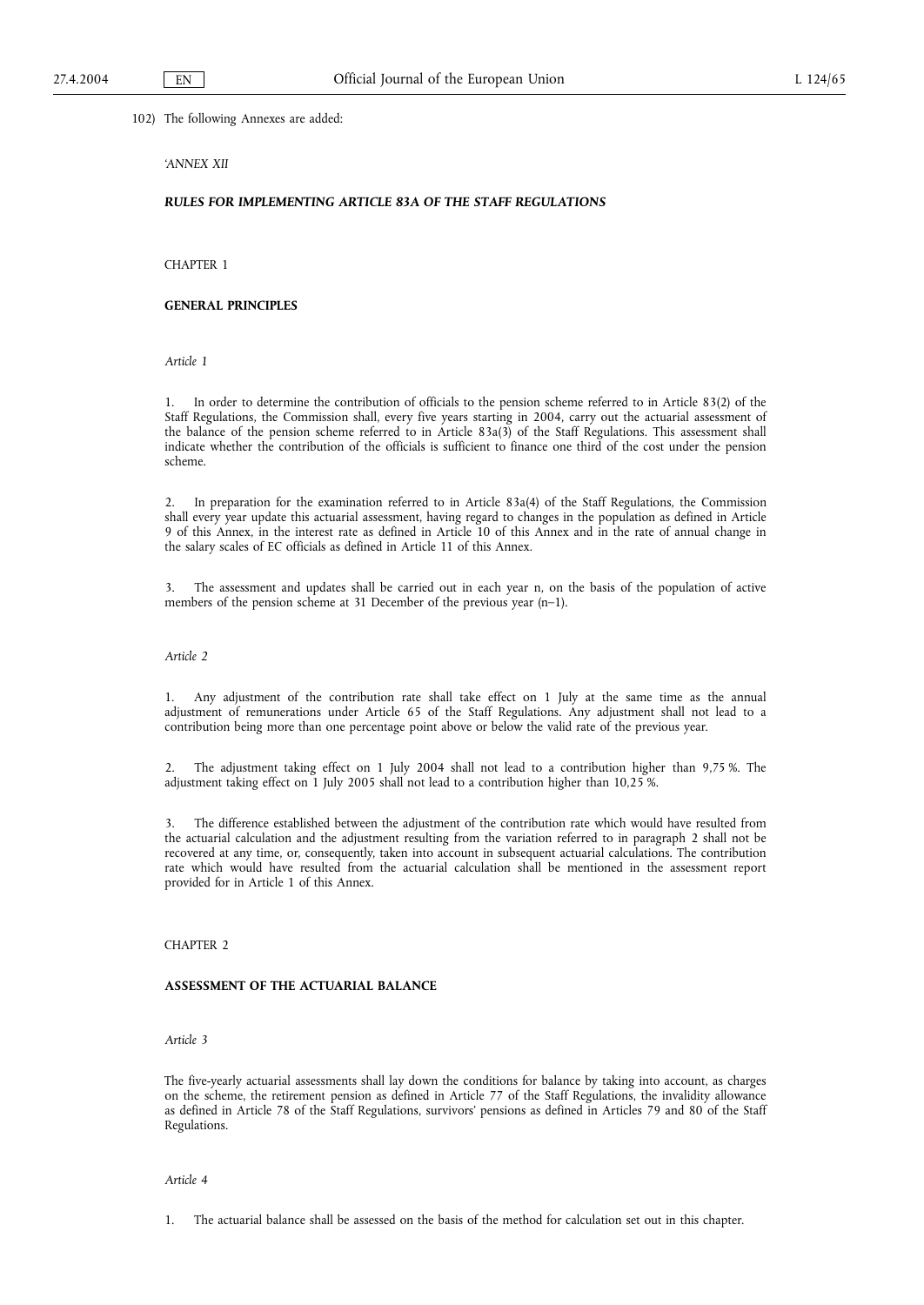2. Under the method, the "actuarial value" of the pension rights earned before the calculation date represents a past service liability, while the actuarial value of the pension rights that will be earned in the year of service beginning on the calculation date represents the "service cost".

3. It is assumed that all retirements (except for invalidity) will occur at a fixed average age (r). The average retirement age shall be updated only on the occasion of the five-yearly actuarial assessment referred to in Article 1 of this Annex and may be different for different groups of staff.

- 4. In determining the actuarial values:
- (a) the future changes in each official's basic salary between the calculation date and the assumed retirement age shall be taken into account;
- (b) the pension rights earned before the calculation date (the past service liability) shall not be taken into account.

5. All the relevant provisions provided for in these Staff Regulations (particularly in Annexes VIII and XIII) shall be taken into account in the actuarial evaluation of the service cost.

6. A smoothing process shall be applied to determine the real discount rate and the rate of annual change in the salary scales of officials of the Communities. The smoothing shall be obtained through a 12-year moving average for the interest rate and for the increase in the salary scales.

#### *Article 5*

1. The contribution formula is based on the equation:

year n contribution rate = year n service cost/total annual basic salaries

2. The contribution of officials to the cost of financing the pension scheme shall be calculated as one third of the ratio between the service cost of the current year (n) for all officials who are active members of the pension scheme and the total annual basic salaries for the same population of active members of the pension scheme at 31 December of the previous year (n–1).

- 3. The service cost shall be the sum of:
- (a) the retirement service cost (detailed in Article 6 of this Annex), i.e. the actuarial value of the pension rights that will be earned during year n, including the value of the portion of that pension that will become payable to the surviving spouse and/or dependent children upon the death of the official after retirement (reversion);
- (b) the invalidity service cost (detailed in Article 7 of this Annex), i.e. the actuarial value of the pension rights that will become payable to the active officials who are expected to become invalids during year n; and
- (c) the survivor's service cost (detailed in Article 8 of this Annex), i.e. the actuarial value of the pension rights that will become payable on behalf of active officials who are expected to die during year n.

The evaluation of the service cost shall be based on the pension rights and on the appropriate annuities, as detailed in Articles 6 to 8 of this Annex.

These annuities shall give the actuarial present value of EUR 1 per year, taking into account the interest rate, the rate of annual change in the salary scales and the probability to be still alive at the age of retirement.

The minimum subsistence figures mentioned in Chapter 2 of Title V of the Staff Regulations and in Annex VIII shall be taken into account.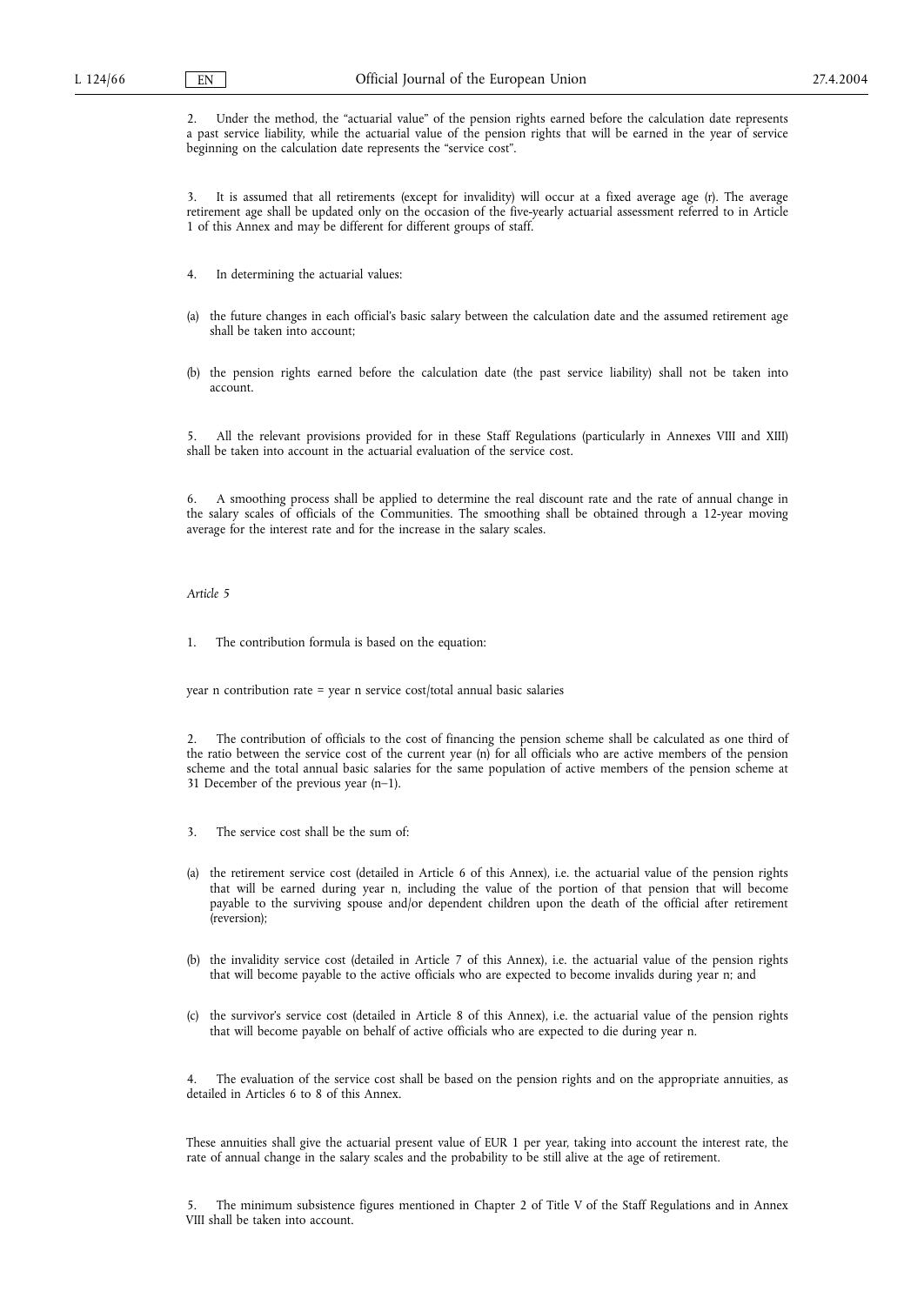*Article 6*

1. In order to calculate the value of retirement pensions, the pension rights earned during year n shall be calculated for each active official by multiplying his projected basic salary at retirement by his applicable accrual factor

If the cumulated pension rights (rights from the recruitment, including transfers) credited to the official at 31 December of year n-1 are at least 70 % he will deemed not to have acquired any right to pension during year n.

2. The projected basic salary (PS) at retirement shall be calculated starting from the basic salary at 31 December of the previous year and taking into account the rate of annual increase in the salary scales and the estimated annual rate of increase due to seniority and promotions as follows:

 $PS = SAL \times (1 + GSG + ISP)^{m}$ 

where:

- SAL = present salary
- GSG = estimated annual rate of General Salary Growth, (the rate of annual change in the salary scales)
- ISP = estimated annual rate of Increase due to Seniority and Promotions
- m = difference between the assumed age of retirement (r) and the official's present age (x)

Since the calculations shall be made in real terms, net of inflation, the rate of annual change in the salary scales and the annual rate of increase due to seniority and promotions shall be rates of increases net of inflation.

3. On the basis of the calculation of the pension rights earned by a given official, the actuarial value of those pension rights (and of the reversionary pensions linked to them) shall be calculated by multiplying the annual pension rights as defined above by the sum of:

(a) an immediate deferred annuity at age x, deferred m years:

$$
_{m|}\alpha_{x}=\sum\limits_{k\,=\,m\,+\,1}^{\omega\,-\,x\,+\,1}\left(\frac{1}{1+\tau}\right)^{k\,-\,0.5}\, \times\, {}_{k}p_{x}\,\times\,\left(1\,+\,GSG\right)^{k\,-\,m\,-\,0.5}
$$

where:

- $x =$  official's age at 31 December of year n-1
- τ = interest rate
- $k_{\text{F}}$  = probability of a person of age x still being alive in k years
- m = difference between the assumed age of retirement  $(r)$  and the official's present age  $(x)$
- GSG = estimated annual rate of General Salary Growth, (the rate of annual change in the salary scales)
- $ω =$  ceiling of the mortality table;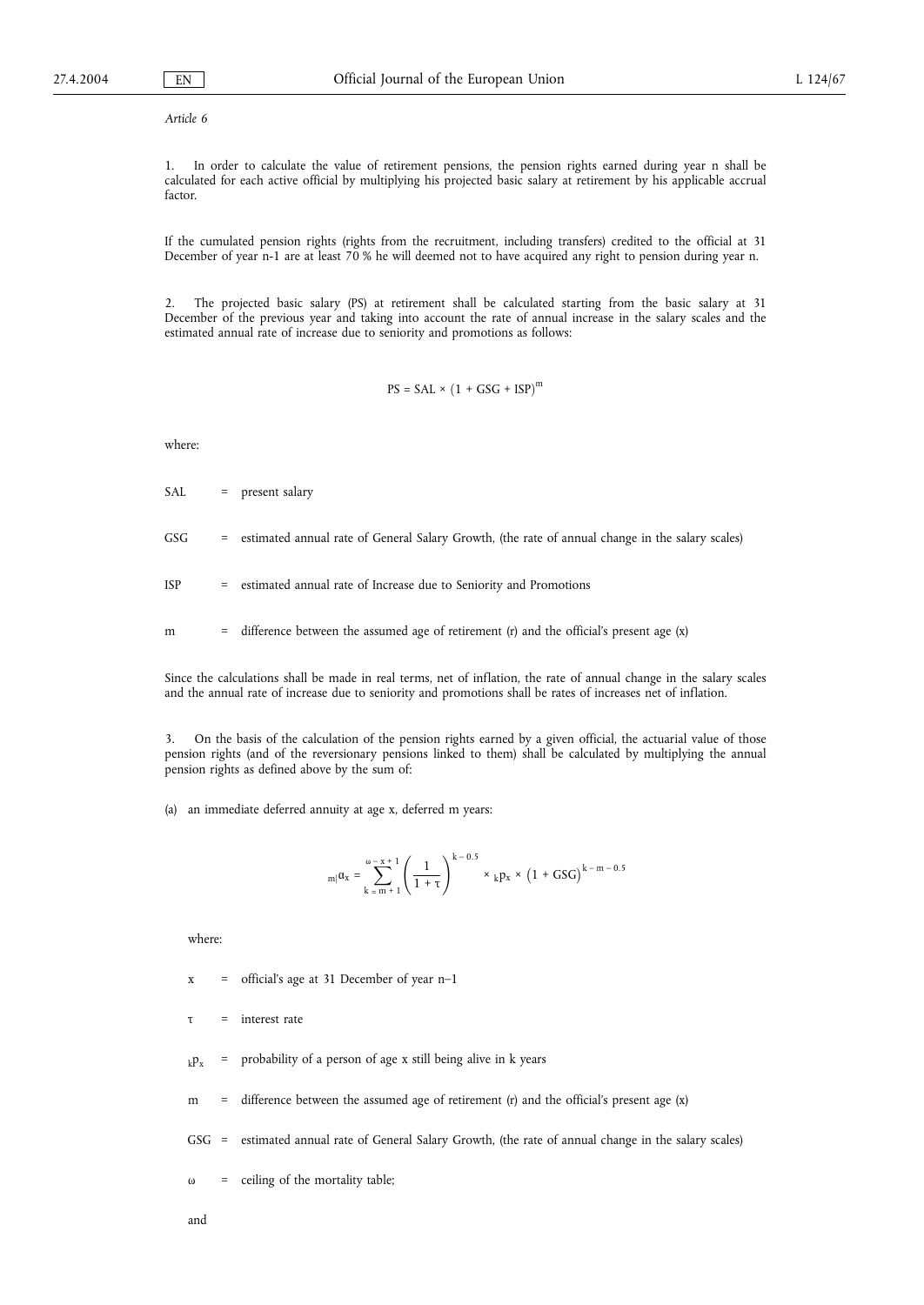(b) an immediate deferred reversionary annuity at ages x and y, where y is the assumed age of the spouse. This latter annuity shall be multiplied by the probability of the official of being married and by the applicable reversion rate established in accordance with Annex VIII:

$$
_{m|}a_{xy} = \sum_{k=m+1}^{\omega-x+1} \left( \frac{1}{1+\tau} \right)^{k-0.5} \times {}_{k}p_{y} \times (1-{}_{k}p_{x}) \times (1+GSG)^{k-m-0.5}
$$

where:

- x = official's age at 31 December of year n–1
- y = age of the official's spouse at 31 December of year n–1
- τ = interest rate
- $k_{k}$  = probability of an official of age x still being alive in k years
- $k_{\rm F}$  = probability of a person of age y (spouse of the official of age x) still being alive in k years
- m = difference between the assumed age of retirement  $(r)$  and the official's present age  $(x)$
- GSG = estimated annual rate of General Salary Growth, (the rate of annual change in the salary scales)
- ω = ceiling of the mortality table.
- 4. The calculation of the service cost for retirement shall take into account:
- (a) the accrual incentive for officials remaining in service after the pensionable age;
- (b) the reduction coefficient for officials leaving the service before the pensionable age.

## *Article 7*

1. In order to calculate the value of invalidity allowances, the number of such allowances expected to become payable during year n shall be measured by applying to each active official the probability that he could become an invalid during the year. That probability shall then be multiplied by the annual amount of the invalidity allowances to which the official should become entitled.

2. In calculating the actuarial value of the invalidity allowances first becoming payable in year n, the following annuities shall be used:

(a) an immediate temporary annuity at age x:

$$
\alpha_x = \sum_{k\;=\;1}^m \left(\frac{1}{1+\tau}\right)^{k\;-0.5} \; \times \;{}_kp_x \;\times\; \left(1\;+\;GSG\right)^{k\;-0.5}
$$

where:

- $x =$  official's age at 31 December of year n–1
- τ = interest rate
- $k_{k}$  = probability of a person of age x still being alive in k years
- m = difference between the assumed age of retirement (r) and the official's present age  $(x)$
- GSG = estimated annual rate of General Salary Growth, (the rate of annual change in the salary scales),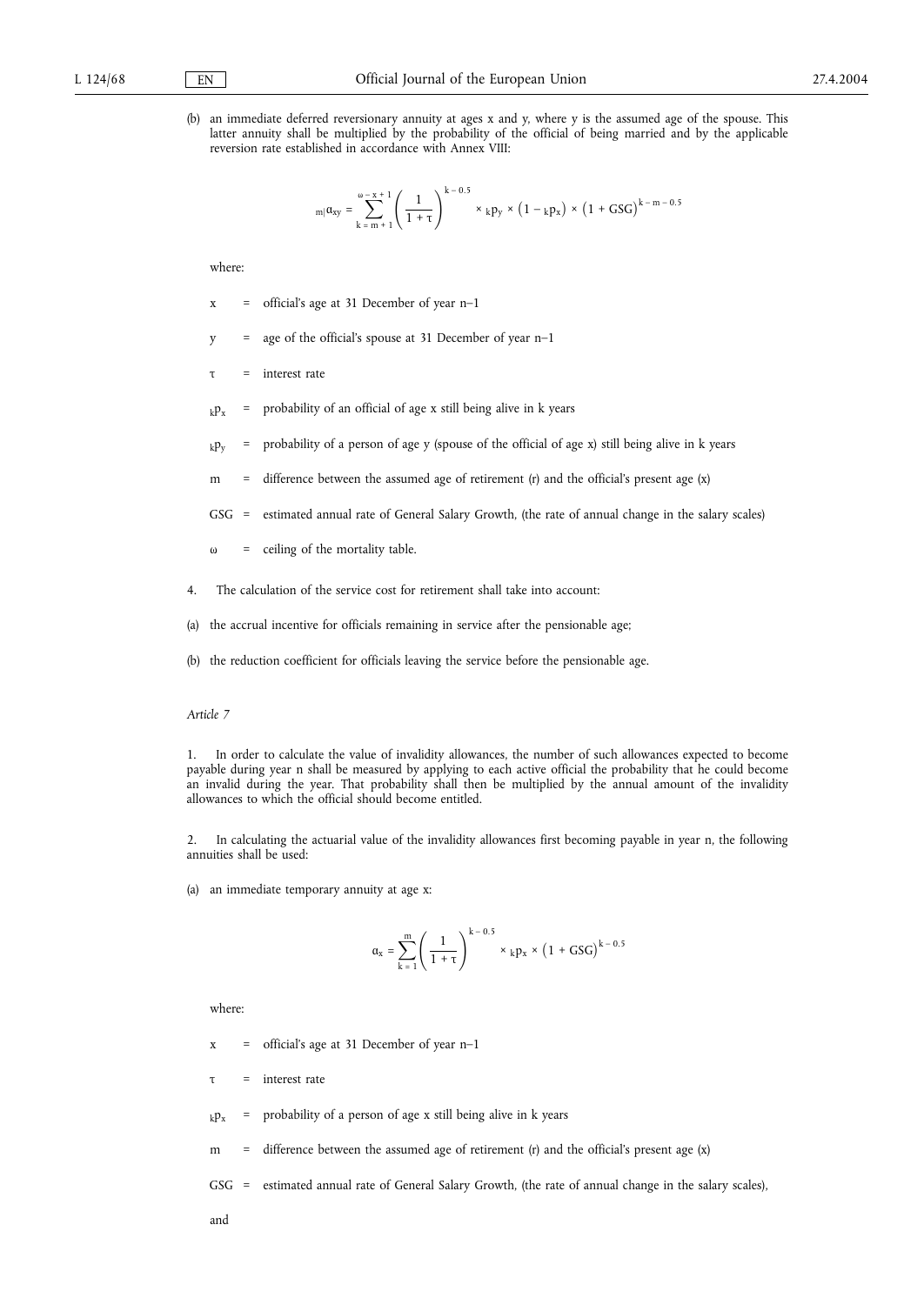(b) an immediate reversionary annuity. This latter annuity shall be multiplied by the probability of the official of being married and by the applicable reversion rate:

$$
\alpha_{xy}=\sum_{k=1}^m\left(\frac{1}{1+\tau}\right)^{k-0.5}\times \ _kp_y\times \left(1-\ _kp_x\right)\times \left(1+GSG\right)^{k-0.5}
$$

where:

- $x =$  official's age at 31 December of year n–1
- y = age of the official's spouse at 31 December of year n–1
- τ = interest rate
- $k_{k}$  = probability of a person of age x still being alive in k years
- m = difference between the assumed age of retirement (r) and the official's present age (x)
- $_k p_y$  = probability of a person of age y (spouse of the person of age x) still being alive in k year
- GSG = estimated annual rate of General Salary Growth, (the rate of annual change in the salary scales).

### *Article 8*

1. The value of the pension rights that will become payable to survivors during year n shall be measured by applying to each active official the probability that he might die during the year. That probability shall then be multiplied by the annual amount of spouse's pension that will become payable in the current year. The calculation shall take into account the possible orphans' pensions that might become payable.

2. In calculating the actuarial value of the pension rights that will become payable to survivors during year n, an immediate annuity shall be used. This annuity shall be multiplied by the probability that the official is married:

$$
\mathfrak{a}_y=\sum_{k=1}^{\omega-y+1}\left(\frac{1}{1+\tau}\right)^{k-0.5}\times \ _{k}p_y\times \left(1+\text{GSG}\right)^{k-0.5}
$$

where:

y = age of the official's spouse at 31 December of year n–1

 $\tau$  = interest rate

 $_k p_y$  = probability of a person of age y (spouse of the person of age x) still being alive in k years

GSG = estimated annual rate of General Salary Growth, (the rate of annual change in the salary scales)

ω = ceiling of the mortality table.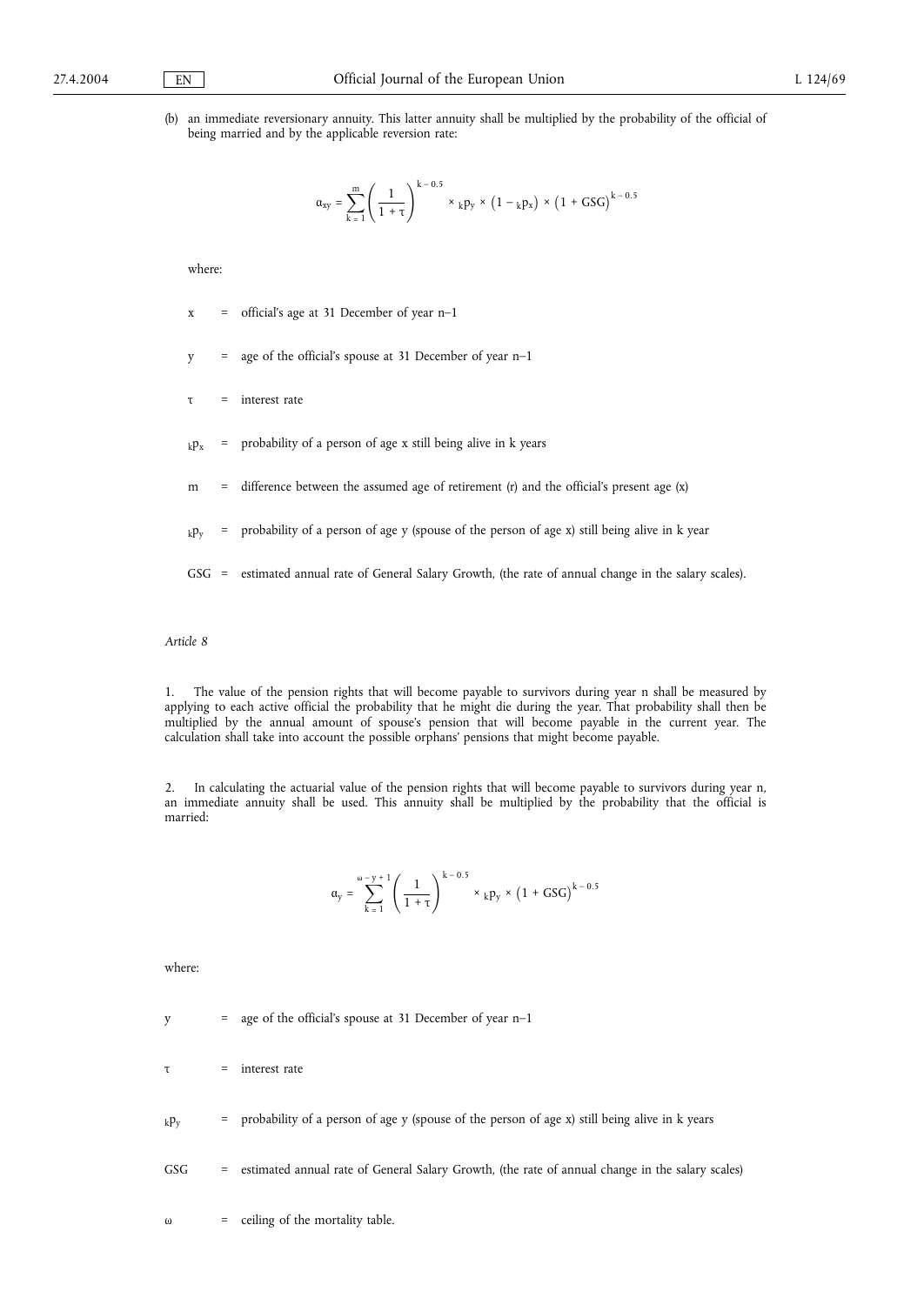CHAPTER 3

# **SYSTEM OF COMPUTATION**

*Article 9*

1. The demographic parameters to be taken into consideration for the actuarial assessment shall be based on observation of the population of participants in the scheme, comprising staff in active service and pensioners. This information shall be collected annually by the Commission using information received from the different institutions and agencies whose staff are members of the scheme.

From the observation of this population shall be deduced in particular the structure of the population, the average age of retirement and the invalidity table.

2. The mortality table shall relate to a population which has characteristics as close as possible to those of the population of members of the scheme. It shall be updated only on the occasion of the five-yearly actuarial assessment referred to in Article 1 of this Annex.

## *Article 10*

1. The interest rates to be taken into consideration for the actuarial calculations shall be based on the observed average annual interest rates on the long-term public debt of Member States as published by the Commission. An appropriate consumer price index shall be used to calculate the corresponding interest rate net of inflation as needed for the actuarial calculations.

2. The effective annual rate to be taken into consideration for the actuarial calculations shall be the average of the real average interest rates for the 12 years preceding the current year.

### *Article 11*

1. The annual change in the salary scales of officials to be taken into consideration for the actuarial calculations shall be based on the specific indicators referred to in Article 1(4) of Annex XI.

2. The effective annual rate to be taken into consideration for the actuarial calculations shall be the average of the net specific indicators for the European Union for the 12 years preceding the current year.

### *Article 12*

The rate in Articles 4 and 8 of Annex VIII for the calculation of compound interest shall be the effective rate referred to in Article 10 of this Annex and shall, if necessary, be revised on the occasion of the five-yearly actuarial assessments.

### CHAPTER 4

### **IMPLEMENTATION**

*Article 13*

1. Eurostat shall be the authority responsible for the technical implementation of this Annex.

2. Eurostat shall be assisted by one or more qualified independent experts in carrying out the actuarial assessments referred to in Article 1 of this Annex. Eurostat shall provide such experts with, in particular, the parameters referred to in Articles 9 to 11 of this Annex.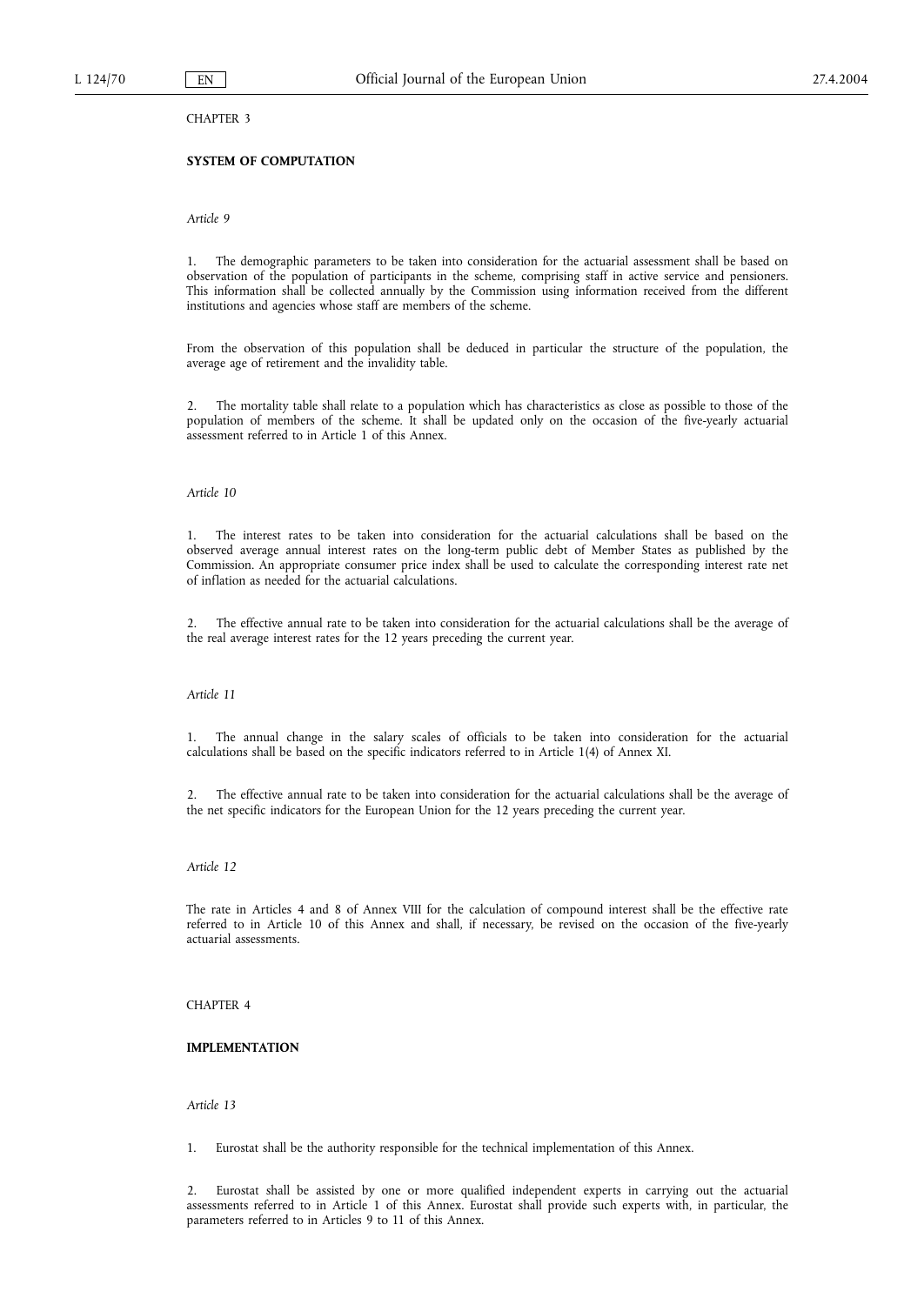3. Each year on 1 September Eurostat shall submit a report on the assessments and updatings referred to in Article 1 of this Annex.

4. Any questions of methodology raised by the implementation of this Annex shall be dealt with by Eurostat in cooperation with national experts from the relevant departments of the Member States and the qualified independent expert or experts. Eurostat shall convene a meeting of this group for that purpose at least each year. However, Eurostat may convene more frequent meetings if it feels it necessary.

CHAPTER 5

**REVISION CLAUSE**

*Article 14*

1. Articles 2(1) second sentence, and (3), 9, 10, 11 and 12 of this Annex shall apply from 1 July 2004 to 30 June 2013.

2. On the occasion of the five-yearly actuarial assessment, this Annex may be reconsidered by the Council, particularly in the light of its budgetary implications and actuarial balance, on the basis of a report together with, if appropriate, a proposal from the Commission made after securing the opinion of the Staff Regulations Committee. The Council shall act on this proposal by the qualified majority provided for in the first indent of Article 205(2) of the EC Treaty.

3. By way of derogation from Article 83a of the Staff Regulations and paragraph 2 of this Article, the second assessment, a report and, if necessary, a proposal from the Commission shall be submitted to the Council by the end of 2008.

*ANNEX XIII*

**Transitional measures applicable to officials of the Communities (Article 107a of the Staff Regulations)**

Section 1

*Article 1*

1. For the period from 1 May 2004 to 30 April 2006 Article 5(1) and (2) of the Staff Regulations are replaced by the following:

- '1. The posts covered by the Staff Regulations shall be classified, according to the nature and importance of the duties to which they relate, in four categories A\*, B\*, C\* and D\*, in descending order of rank.
- 2. Category A\* shall comprise twelve grades, category B\* shall comprise nine grades, category C\* shall comprise seven grades and category D\* shall contain five grades.'
- 2. Any reference to the date of recruitment shall be taken to refer to the date of entry into service.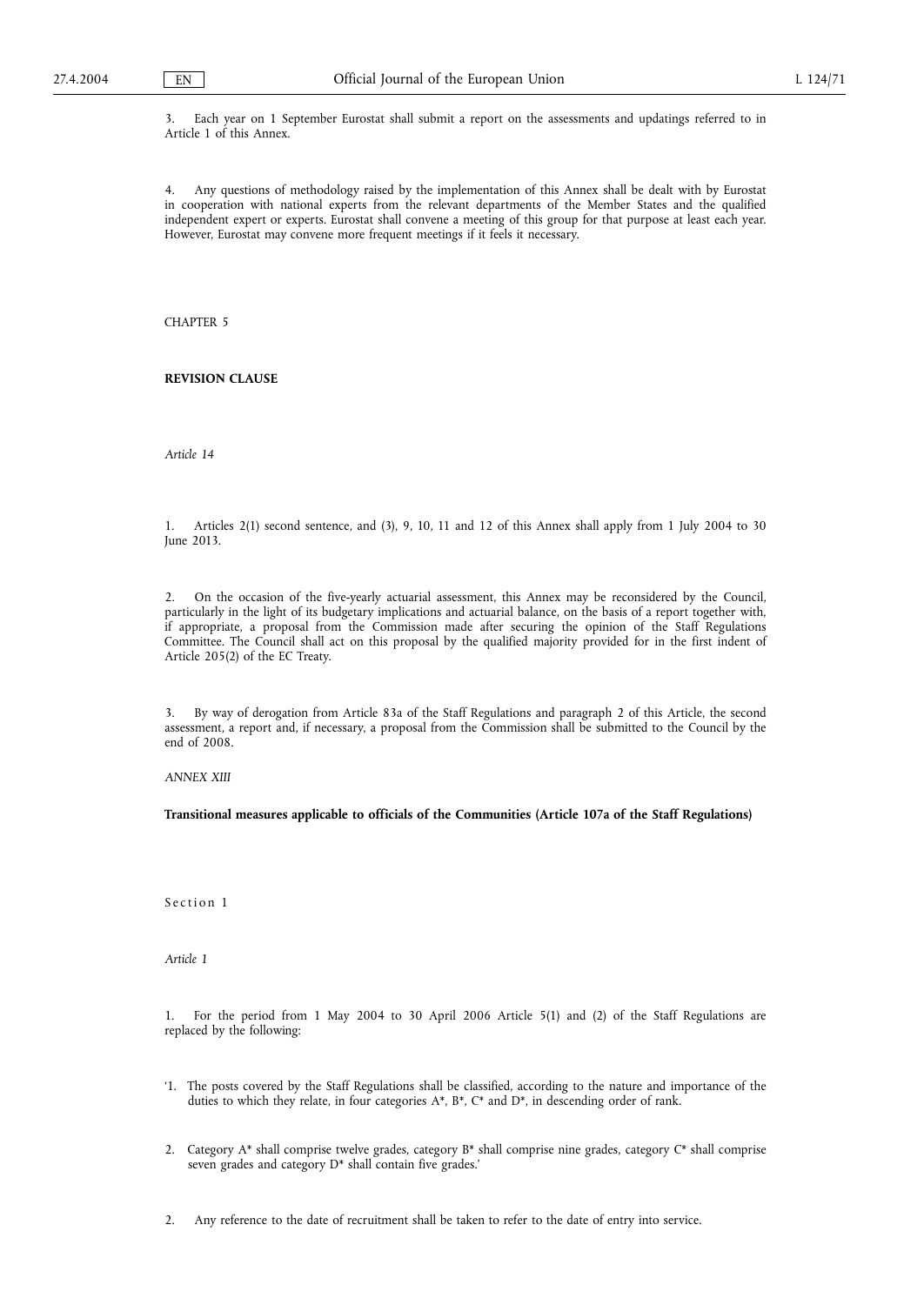# *Article 2*

1. On 1 May 2004, and subject to Article 8 of this Annex, the grades of officials having one of the administrative statuses set out in Article 35 of the Staff Regulations shall be renamed as follows:

| Former grade | New (inter-<br>mediate) grade | Former grade   | New (inter-<br>mediate) grade | Former grade   | New (inter-<br>mediate) grade | Former grade   | New (inter-<br>mediate) grade |
|--------------|-------------------------------|----------------|-------------------------------|----------------|-------------------------------|----------------|-------------------------------|
| A1           | $A*16$                        |                |                               |                |                               |                |                               |
| A2           | $A*15$                        |                |                               |                |                               |                |                               |
| A3/LA3       | $A*14$                        |                |                               |                |                               |                |                               |
| A4/LA4       | $A*12$                        |                |                               |                |                               |                |                               |
| A5/LA5       | $A*11$                        |                |                               |                |                               |                |                               |
| A6/LA6       | $A*10$                        | B1             | $B*10$                        |                |                               |                |                               |
| A7/LA7       | $A^*8$                        | B <sub>2</sub> | $B*8$                         |                |                               |                |                               |
| A8/LA8       | $A^*7$                        | B <sub>3</sub> | $B^*7$                        | C <sub>1</sub> | $C*6$                         |                |                               |
|              |                               | <b>B4</b>      | $B*6$                         | C <sub>2</sub> | $C*5$                         |                |                               |
|              |                               | B <sub>5</sub> | $B*5$                         | C <sub>3</sub> | $C^*4$                        | D1             | $D^*4$                        |
|              |                               |                |                               | C <sub>4</sub> | $C^*3$                        | D <sub>2</sub> | $D^*3$                        |
|              |                               |                |                               | C <sub>5</sub> | $C^*2$                        | D <sub>3</sub> | $D^*2$                        |
|              |                               |                |                               |                |                               | D <sub>4</sub> | $D^*1$                        |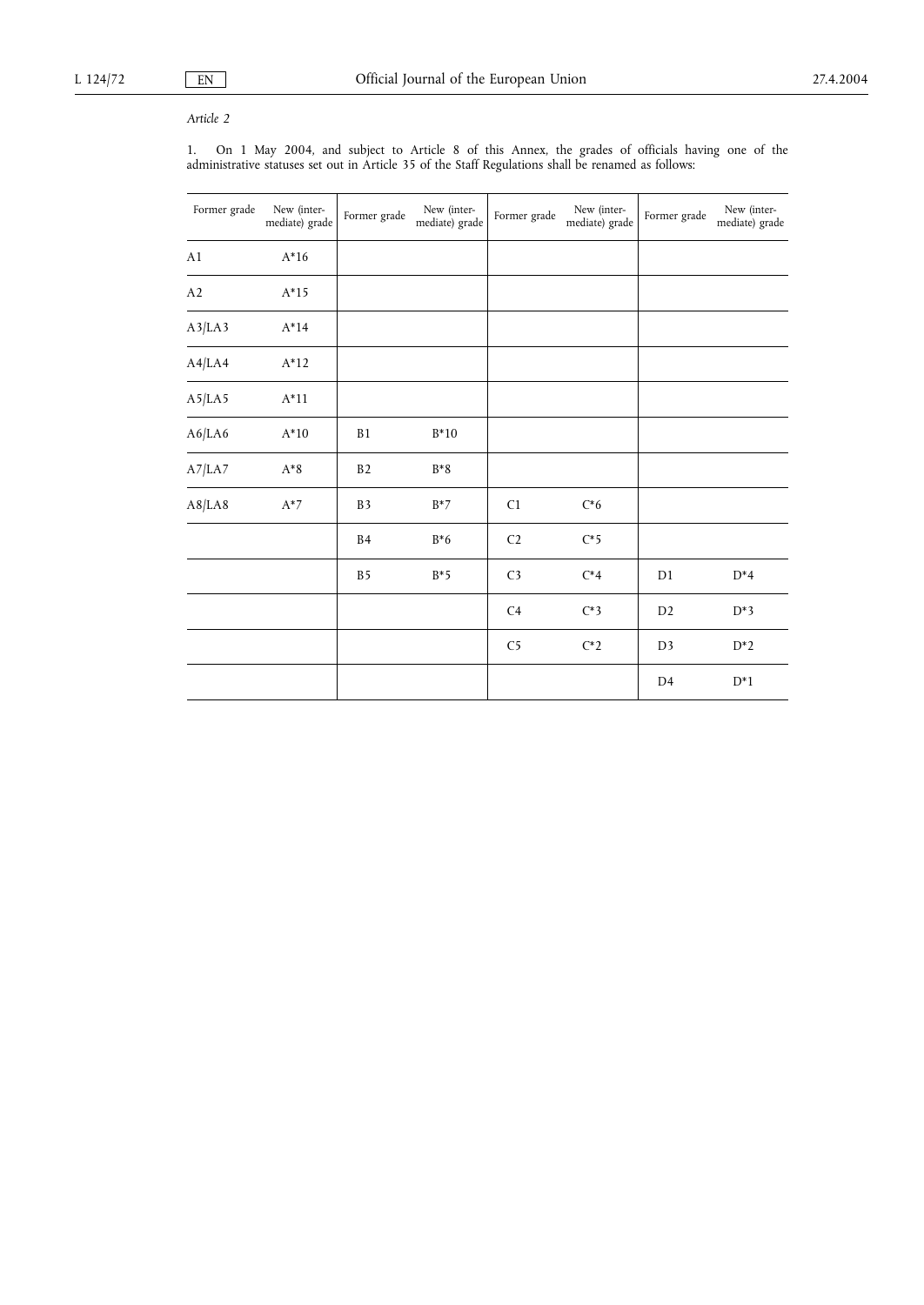2. Subject to the provisions of Article 7 of this Annex, basic monthly salaries shall be determined for each grade and step as provided for in the following tables (in euro):

|               |                             |               |                |                         | Category A $(^1)$ $(^2)$ |               |               |               |               |
|---------------|-----------------------------|---------------|----------------|-------------------------|--------------------------|---------------|---------------|---------------|---------------|
| Former grades | New intermedi-<br>ate grade | $\mathbf{1}$  | $\overline{2}$ | $\overline{\mathbf{3}}$ | $\overline{4}$           | 5             | 6             | 7             | $\,8\,$       |
| A1            | $A*16$                      | 14 822,86     | 15 445,74      | 16 094,79               | 16 094,79                | 16 094,79     | 16 094,79     |               |               |
|               |                             | 12 717.09     | 13 392,63      | 14 068,17               | 14 743,71                | 15 419,25     | 16 094,79     |               |               |
|               |                             | 0,8579377     | 0,8670760      | 0,8740822               | 0,9160548                | 0,9580274     | 1,0           |               |               |
| A2            | $A*15$                      | 13 100,93     | 13 651,45      | 14 225,11               | 14 620,87                | 14 822,86     | 15 445,74     |               |               |
|               |                             | 11 285,38     | 11 930,01      | 12 574,64               | 13 219,27                | 13 863,90     | 14 508,53     |               |               |
|               |                             | 0,8614182     | 0,8739006      | 0,8839749               | 0,9041370                | 0,9353053     | 0,9393224     |               |               |
| A3            | $A*14$                      | 11 579,04     | 12 065,60      | 12 572,62               | 12 922,41                | 13 100,93     | 13 651,45     | 14 225,11     | 14 822,86     |
|               |                             | 9 3 4 6 , 3 4 | 9 9 10, 20     | 10 474,06               | 11 037,92                | 11 601,78     | 12 165,64     | 12 729,50     | 13 293,36     |
|               |                             | 0,8071775     | 0,8213599      | 0,8330849               | 0,8541688                | 0,8855692     | 0,8911610     | 0,8948613     | 0,8968148     |
|               | $A*13$                      | 10 233,93     | 10 663,98      | 11 112,09               | 11 421,25                | 11 579,04     |               |               |               |
| A4            | $A*12$                      | 9 0 4 5 , 0 9 | 9 4 25, 17     | 9821,23                 | 10 094,47                | 10 233,93     | 10 663,98     | 11 112,09     | 11 579,04     |
|               |                             | 7851,92       | 8 292,03       | 8732,14                 | 9 172,25                 | 9 612,36      | 10 052,47     | 10 492,58     | 10 932,69     |
|               |                             | 0,8680864     | 0,8797751      | 0,8891086               | 0,9086411                | 0,9392638     | 0,9426565     | 0,9442490     | 0,9441793     |
| A5            | $A*11$                      | 7 9 9 4 , 3 5 | 8 3 3 0 , 2 8  | 8 6 8 0 , 3 3           | 8 9 21, 83               | 9 0 4 5 , 0 9 | 9 4 25, 17    | 9 821,23      | 10 233,93     |
|               |                             | 6 473,51      | 6 857,02       | 7 240,53                | 7624,04                  | 8 007,55      | 8 3 9 1 , 0 6 | 8 7 7 4 , 5 7 | 9 1 5 8 , 0 8 |
|               |                             | 0,8097606     | 0,8231440      | 0,8341307               | 0,8545377                | 0,8852925     | 0,8902821     | 0,8934288     | 0,8948742     |
| A6            | $A*10$                      | 7 065,67      | 7 3 6 2, 5 7   | 7671,96                 | 7 8 8 5 , 4 1            | 7 9 9 4 , 3 5 | 8 3 3 0 , 2 8 | 8 680,33      | 9 0 4 5 , 0 9 |
|               |                             | 5 5 9 4 , 3 2 | 5 899,56       | 6 204,80                | 6 510,04                 | 6 815,28      | 7 120,52      | 7425,76       | 7 731,00      |
|               |                             | 0,7917607     | 0,8012909      | 0,8087633               | 0,8255804                | 0,8525121     | 0,8547756     | 0,8554698     | 0,8547179     |
|               | $A*9$                       | 6 244,87      | 6 507,29       | 6780,73                 | 6 9 6 9, 38              | 7 065,67      |               |               |               |
| A7            | $\mathrm{A}^*\mathrm{8}$    | 5 5 19,42     | 5751,35        | 5 9 9 3 , 0 3           | 6 159,77                 | 6 244,87      | 6 507,29      |               |               |
|               |                             | 4 8 1 5 , 5 9 | 5 0 5 5 , 2 1  | 5 2 9 4 , 8 3           | 5 5 3 4 , 4 5            | 5 7 7 4 , 0 7 | 6 013,69      |               |               |
|               |                             | 0,8724812     | 0,8789606      | 0,8834980               | 0,8984832                | 0,9246101     | 0,9241466     |               |               |
| $\rm A8$      | $A*7$                       | 4 878,24      | 5 083,24       | 5 296,84                | 5 4 4 4 , 21             | 5 5 19,42     |               |               |               |
|               |                             | 4 2 5 8 , 9 5 | 4 4 3 0 , 7 1  |                         |                          |               |               |               |               |
|               |                             | 0,8730505     | 0,8716311      |                         |                          |               |               |               |               |
|               | $A*6$                       | 4 3 1 1 , 5 5 | 4 4 9 2, 7 3   | 4 681,52                | 4811,77                  | 4 878,24      |               |               |               |
|               | $A*5$                       | 3 8 10, 69    | 3 970,82       | 4 137,68                | 4 25 2,80                | 4 3 1 1,55    |               |               |               |

( 1) The figures in italics in the tables refer to the former salaries as set out in Article 66 of the Staff Regulations before 1 May 2004. They are included in these tables merely for explanatory reasons and do not have any legal implication.

( 2) The figure on the third line corresponding to each step is a coefficient representing the ratio between the basic salary before and after 1 May 2004.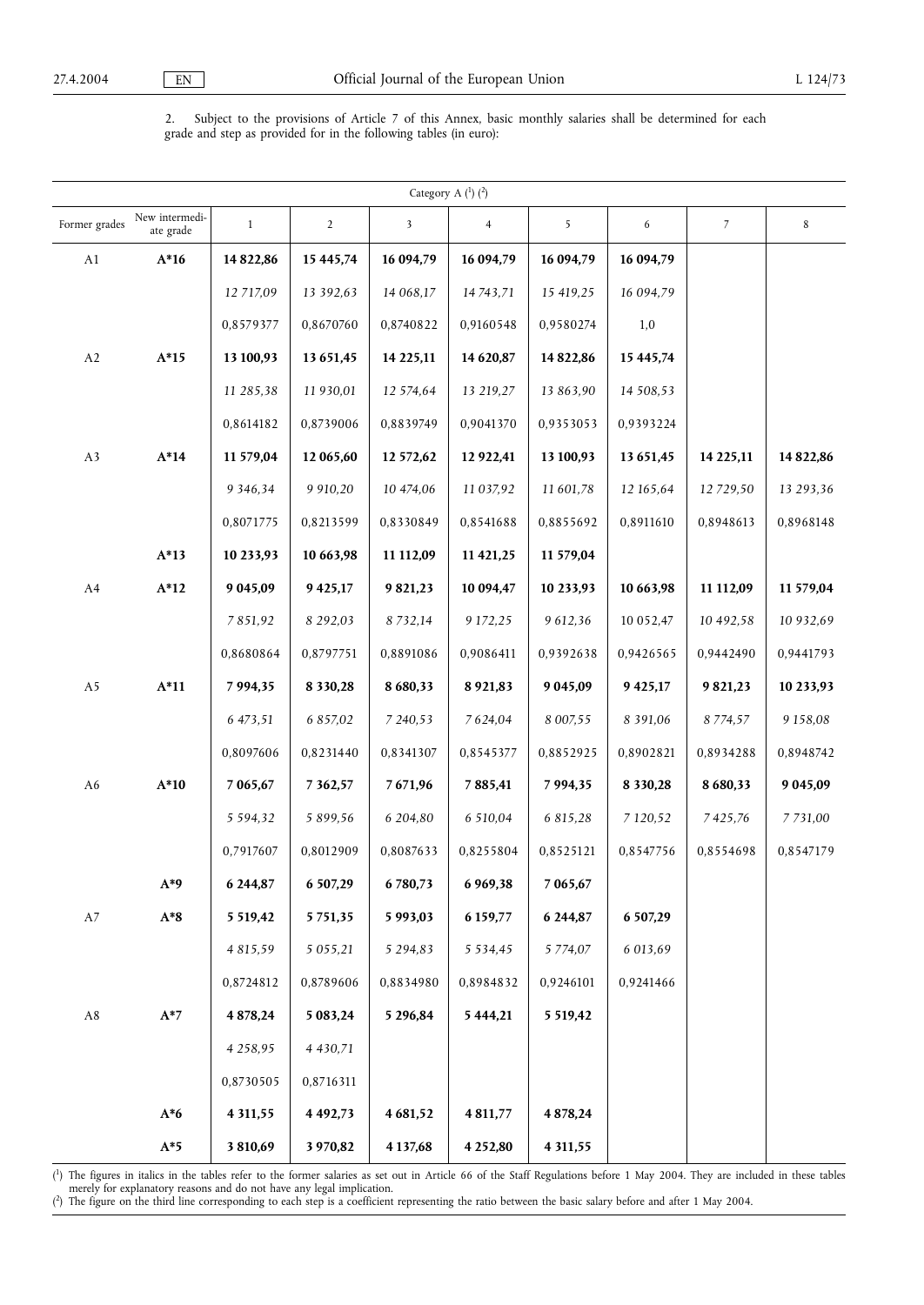|                |                             |               |                | Category B (1) (2)      |                |             |               |                |               |
|----------------|-----------------------------|---------------|----------------|-------------------------|----------------|-------------|---------------|----------------|---------------|
| Former grades  | New intermedi-<br>ate grade | $\mathbf{1}$  | $\overline{2}$ | $\overline{\mathbf{3}}$ | $\overline{4}$ | 5           | 6             | $\overline{7}$ | 8             |
|                | $B*11$                      | 7 9 9 4 , 3 5 | 8 3 3 0 , 2 8  | 8 680,33                | 8921,83        | 9 0 45,09   |               |                |               |
| B1             | $B*10$                      | 7 065,67      | 7 3 6 2, 5 7   | 7671,96                 | 7885,41        | 7994,35     | 8 3 3 0 , 2 8 | 8 680,33       | 9 0 4 5, 0 9  |
|                |                             | 5 5 9 4 , 3 2 | 5 8 9 9 , 5 6  | 6 204,80                | 6 510,04       | 6 815,28    | 7 120,52      | 7425,76        | 7 7 3 1,00    |
|                |                             | 0,7917607     | 0,8012909      | 0,8087633               | 0,8255804      | 0,8525121   | 0,8547756     | 0,8554698      | 0,8547179     |
|                | $B*9$                       | 6 244,87      | 6 507,29       | 6780,73                 | 6 9 69, 38     | 7 065,67    |               |                |               |
| B2             | $B*8$                       | 5 5 19,42     | 5751,35        | 5 9 9 3 , 0 3           | 6 159,77       | 6 244,87    | 6 507,29      | 6780,73        | 7 065,67      |
|                |                             | 4 8 4 7,05    | 5 0 74, 29     | 5 301,53                | 5 5 28, 77     | 5 7 5 6,01  | 5 983,25      | 6 210,49       | 6 437,73      |
|                |                             | 0,8781810     | 0,8822781      | 0,8846160               | 0,8975611      | 0,9217181   | 0,9194688     | 0,9159029      | 0,9111280     |
| B <sub>3</sub> | $B*7$                       | 4878,24       | 5 083,24       | 5 296,84                | 5 4 4 4 , 21   | 5 5 19,42   | 5751,35       | 5 9 9 3 , 0 3  | 6 244,87      |
|                |                             | 4 0 6 5 , 6 7 | 4 2 5 4 , 6 2  | 4 4 4 3 , 5 7           | 4 6 3 2 , 5 2  | 4 8 2 1, 47 | 5 010,42      | 5 199,37       | 5 3 8 8 , 3 2 |
|                |                             | 0,8334297     | 0,8369898      | 0,8389096               | 0,8509077      | 0,8735465   | 0,8711729     | 0,8675695      | 0,8628394     |
| <b>B4</b>      | $B*6$                       | 4 3 1 1,55    | 4 4 9 2, 7 3   | 4681,52                 | 4 8 1 1,77     | 4878,24     | 5 083,24      | 5 296,84       | 5 5 19,42     |
|                |                             | 3 516,44      | 3 680,31       | 3 844,18                | 4 008,05       | 4 171,92    | 4 3 3 5 , 7 9 | 4 499,66       | 4 6 6 3 , 5 3 |
|                |                             | 0,8155860     | 0,8191701      | 0,8211393               | 0,8329679      | 0,8552101   | 0,8529580     | 0,8494989      | 0,8449312     |
| $_{\rm B5}$    | $B*5$                       | 3810,69       | 3 970,82       | 4 137,68                | 4 252,80       | 4 3 1 1,55  | 4 4 9 2, 7 3  | 4681,52        | 4878,24       |
|                |                             | 3 143,24      | 3 275,85       | 3 408,46                | 3 541,07       | 3 673,68    | 3 806,29      | 3 938,90       | 4 0 7 1 , 5 1 |
|                |                             | 0,8248480     | 0,8249807      | 0,8237611               | 0,8326444      | 0,8520555   | 0,8472109     | 0,8413720      | 0,8346268     |
|                | $B^*4$                      | 3 3 68,02     | 3 509,54       | 3657,02                 | 3758,76        | 3810,69     |               |                |               |
|                | $B*3$                       | 2976,76       | 3 101,85       | 3 232,19                | 3 3 2 2, 1 2   | 3 3 68,02   |               |                |               |

( 1) The figures in italics in the tables refer to the former salaries as set out in Article 66 of the Staff Regulations before 1 May 2004. They are included in these tables merely for explanatory reasons and do not have any legal implication.

( 2) The figure on the third line corresponding to each step is a coefficient representing the ratio between the basic salary before and after 1 May 2004.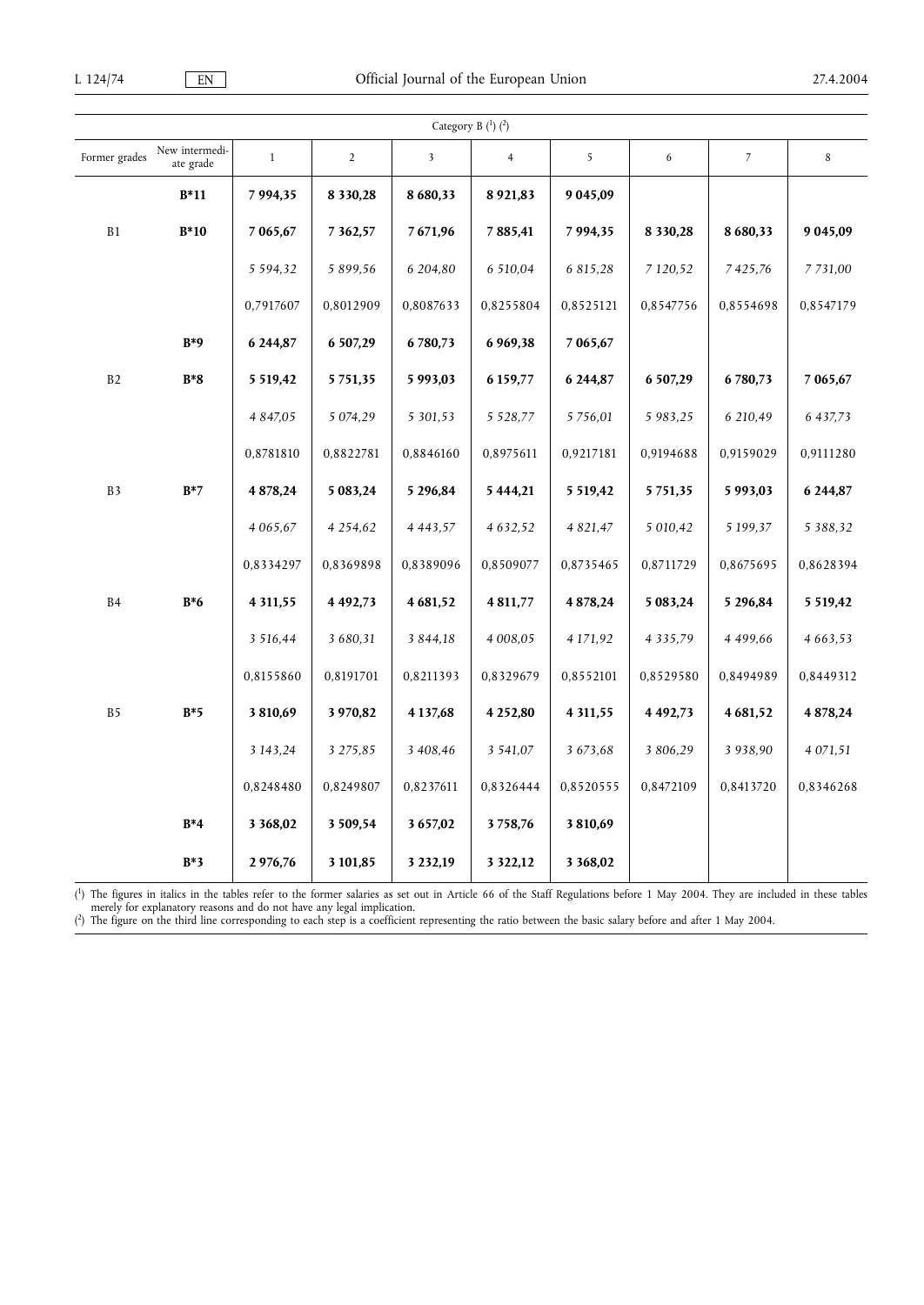| Category C $(^1)$ $(^2)$ |                             |               |                |               |                |               |              |               |               |
|--------------------------|-----------------------------|---------------|----------------|---------------|----------------|---------------|--------------|---------------|---------------|
| Former grades            | New intermedi-<br>ate grade | $\mathbf{1}$  | $\overline{2}$ | 3             | $\overline{4}$ | 5             | 6            | 7             | 8             |
|                          | $C^*7$                      | 4 878,24      | 5 083,24       | 5 296,84      | 5 444,21       | 5 5 19,42     |              |               |               |
| C1                       | $C*6$                       | 4 3 1 1,55    | 4 4 9 2, 7 3   | 4 681,52      | 4 8 1 1,77     | 4878,24       | 5 083,24     | 5 296,84      | 5 5 19,42     |
|                          |                             | 3 5 8 6 , 6 3 | 3731,26        | 3 875,89      | 4 0 20, 52     | 4 1 6 5 , 1 5 | 4 3 0 9 .78  | 4 4 5 4 , 4 1 | 4 5 9 9 .04   |
|                          |                             | 0,8318656     | 0.8305106      | 0.8279127     | 0,8355595      | 0,8538223     | 0.8478411    | 0.8409561     | 0,8332470     |
| C <sub>2</sub>           | $C*5$                       | 3810,69       | 3 970,82       | 4 137,68      | 4 252,80       | 4 3 1 1,55    | 4 4 9 2, 7 3 | 4 681,52      | 4 878,24      |
|                          |                             | 3 119,61      | 3 2 5 2 , 1 5  | 3 3 8 4 . 6 9 | 3 517,23       | 3 649,77      | 3782,31      | 3 914,85      | 4 0 4 7, 3 9  |
|                          |                             | 0,8186470     | 0,8190122      | 0,8180164     | 0,8270387      | 0,8465100     | 0,8418734    | 0,8362348     | 0,8296824     |
| C <sub>3</sub>           | $C^*4$                      | 3 3 68,02     | 3 509,54       | 3 657,02      | 3758,76        | 3810,69       | 3 970,82     | 4 137,68      | 4 3 1 1 , 5 5 |
|                          |                             | 2 910,01      | 3 0 2 3 , 5 6  | 3 137,11      | 3 250,66       | 3 3 6 4 , 2 1 | 3 477,76     | 3 5 9 1 , 3 1 | 3704,86       |
|                          |                             | 0,8640121     | 0,8615260      | 0,8578323     | 0,8648224      | 0,8828349     | 0,8758292    | 0,8679526     | 0,8592873     |
| C <sub>4</sub>           | $C*3$                       | 2 976,76      | 3 101,85       | 3 2 3 2, 19   | 3 3 2 2, 1 2   | 3 3 68,02     | 3 509,54     | 3657,02       | 3810,69       |
|                          |                             | 2 6 2 9 , 4 2 | 2735,93        | 2 842,44      | 2 948,95       | 3 0 5 5 , 4 6 | 3 161,97     | 3 268,48      | 3 3 7 4 9 9   |
|                          |                             | 0,8833161     | 0.8820317      | 0,8794161     | 0.8876711      | 0,9071977     | 0.9009642    | 0,8937550     | 0,8856638     |
| C <sub>5</sub>           | $C^*2$                      | 2630,96       | 2741,52        | 2856,72       | 2936,20        | 2976,76       |              |               |               |
|                          |                             | 2 4 2 4 , 4 8 | 2 5 2 3 , 8 3  | 2 623,18      | 2 7 2 2 , 5 3  |               |              |               |               |
|                          |                             | 0,9215191     | 0,9205951      | 0.9182489     | 0,9272291      |               |              |               |               |
|                          | $C^*1$                      | 2 3 2 5 , 3 3 | 2423,04        | 2 5 2 4 8 6   | 2 5 9 5 , 1 1  | 2630,96       |              |               |               |

( 1) The figures in italics in the tables refer to the former salaries as set out in Article 66 of the Staff Regulations before 1 May 2004. They are included in these tables merely for explanatory reasons and do not have any legal implication.

( 2) The figure on the third line corresponding to each step is a coefficient representing the ratio between the basic salary before and after 1 May 2004.

| Category D $(1)$ $(2)$ |                             |               |                |               |                |               |               |               |               |
|------------------------|-----------------------------|---------------|----------------|---------------|----------------|---------------|---------------|---------------|---------------|
| Former grades          | New intermedi-<br>ate grade | 1             | $\overline{2}$ | 3             | $\overline{4}$ | 5             | 6             | 7             | 8             |
|                        | $D*5$                       | 3 810,69      | 3970,82        | 4 137,68      | 4 2 5 2,8      | 4 3 1 1 , 5 5 |               |               |               |
| D <sub>1</sub>         | $D^*4$                      | 3 3 6 8 , 0 2 | 3 509,54       | 3 657,02      | 3758,76        | 3 810,69      | 3 970,82      | 4 137,68      | 4 3 1 1,55    |
|                        |                             | 2 740,03      | 2859,83        | 2 979,63      | 3 0 9 9 , 4 3  | 3 219,23      | 3 3 3 9 , 0 3 | 3 4 5 8 , 8 3 | 3 578,63      |
|                        |                             | 0,8135433     | 0,8148732      | 0,8147699     | 0,8245884      | 0,8447893     | 0.8408918     | 0,8359346     | 0.8300101     |
| D <sub>2</sub>         | $D*3$                       | 2 976,76      | 3 101,85       | 3 232,19      | 3 3 2 2, 1 2   | 3 3 6 8 , 0 2 | 3 509,54      | 3657,02       | 3 810,69      |
|                        |                             | 2498,38       | 2 604,79       | 2 711,20      | 2 817,61       | 2 9 24,02     | 3 0 3 0 , 4 3 | 3 1 3 6 , 8 4 | 3 243,25      |
|                        |                             | 0,8392951     | 0,8397537      | 0,8388121     | 0,8481361      | 0,8681718     | 0,8634835     | 0,8577585     | 0,8510926     |
| D <sub>3</sub>         | $D^*2$                      | 2630,96       | 2741,52        | 2856,72       | 2 9 3 6, 20    | 2 976,76      | 3 101,85      | 3 2 3 2, 19   | 3 3 6 8 , 0 2 |
|                        |                             | 2 3 2 5 , 3 3 | 2424,85        | 2 5 2 4 , 3 7 | 2623,89        | 2 7 2 3 , 4 1 | 2 8 2 2 , 9 3 | 2 9 2 2,45    | 3 0 2 1, 9 7  |
|                        |                             | 0,8838333     | 0.8844911      | 0,8836603     | 0,8936346      | 0,9148907     | 0,9100795     | 0,9041702     | 0,8972542     |
| D <sub>4</sub>         | $D^*1$                      | 2 3 2 5 , 3 3 | 2423,04        | 2 5 2 4, 8 6  | 2 5 9 5 , 1 1  | 2 630,96      |               |               |               |
|                        |                             | 2 192,47      | 2 2 8 2 , 3 8  | 2 3 7 2 , 2 9 | 2462,20        |               |               |               |               |
|                        |                             | 0,9428640     | 0,9419476      | 0,9395718     | 0,9487849      |               |               |               |               |

( 1) The figures in italics in the tables refer to the former salaries as set out in Article 66 of the Staff Regulations before 1 May 2004. They are included in these tables merely for explanatory reasons and do not have any legal implication.

( 2) The figure on the third line corresponding to each step is a coefficient representing the ratio between the basic salary before and after 1 May 2004.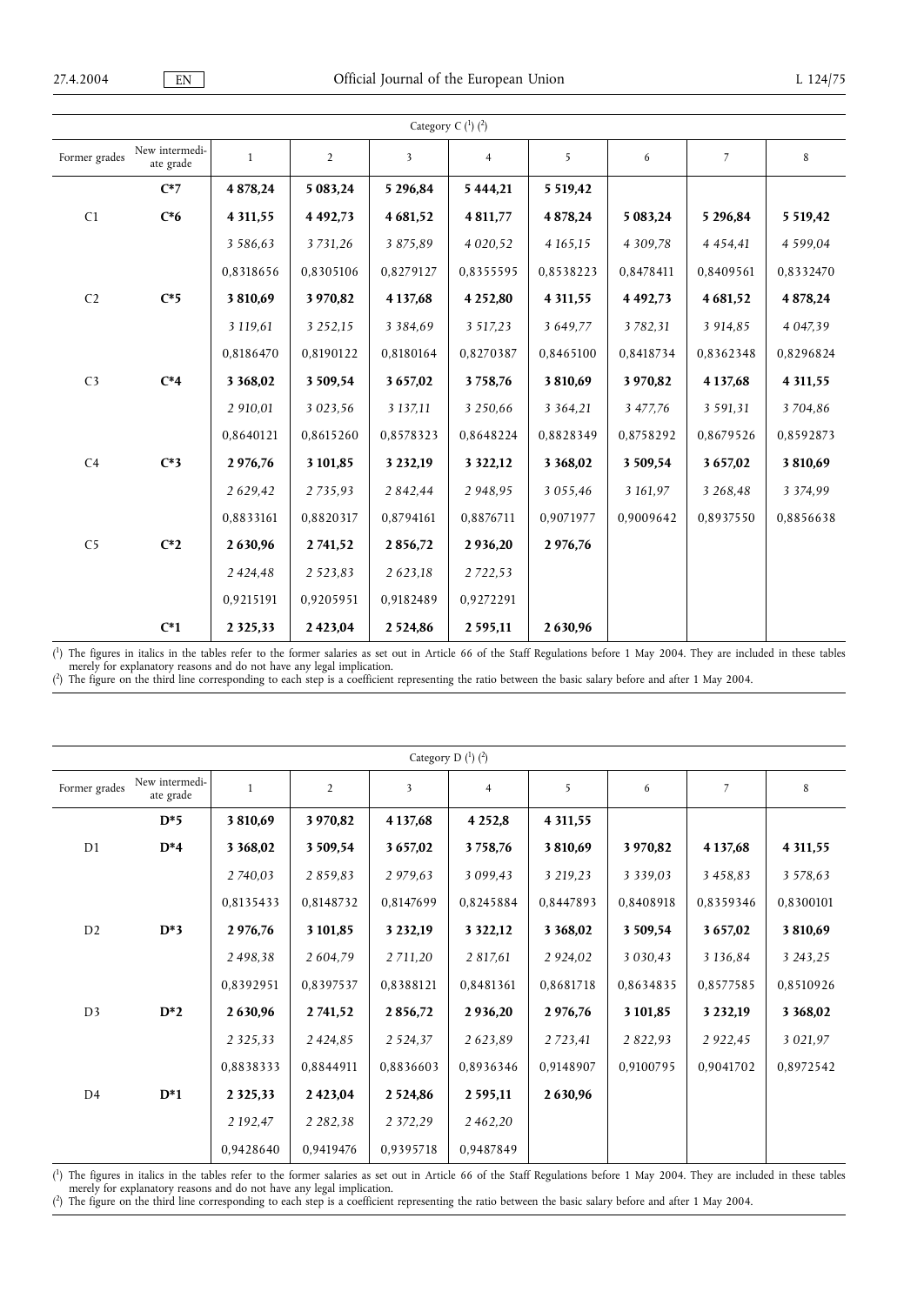3. The salaries for the new intermediate grades shall be used as the applicable amounts within the meaning of Article 7 of this Annex.

## *Article 3*

The step occupied by an official and the seniority acquired in grade and step shall not be affected by the procedure described in Article 2(1) of this Annex. Salaries shall be determined in accordance with Article 7 of this Annex.

## *Article 4*

For the purposes of these provisions and for the period specified in the introductory sentence of Article 1 of this Annex:

(a) the words 'function group' shall be replaced by 'category':

- (i) in the Staff Regulations in:
	- $-$  Article 5(5),
	- $-$  Article  $6(1)$ ,
	- Article 7(2),
	- Article 31(1),
	- the third paragraph of Article 32,
	- Article 39, point (f),
	- Article 40(4),
	- Article 41(3),
	- Article 51(1), (2), (8) and (9),
	- the first paragraph of Article 78;
- (ii) in Annex II to the Staff Regulations in the fourth paragraph of Article 1;
- (iii) in Annex III to the Staff Regulations in:
	- Article 1(1), point (c),
	- the fourth paragraph of Article 3;
- (iv) in Annex IX to the Staff Regulations in:
	- Article 5,
	- Article 9(1), points (f) and (g);
- (b) the word 'function group AD' shall be replaced by 'category A\*':
	- (i) in the Staff Regulations in:
		- $-$  Article 5(3), point (c);
		- the third paragraph of Article 48;
		- the second paragraph of Article 56;
	- (ii) in Annex II to the Staff Regulations in the first paragraph of Article 10;
- (c) the words 'function group AST' shall be replaced by 'categories  $B^*$ ,  $C^*$  and  $D^*$ ':
	- (i) in the Staff Regulations in:
		- the second paragraph of Article 43;
		- the third paragraph of Article 48;
	- (ii) in Annex VI to the Staff Regulations in Articles 1 and 3;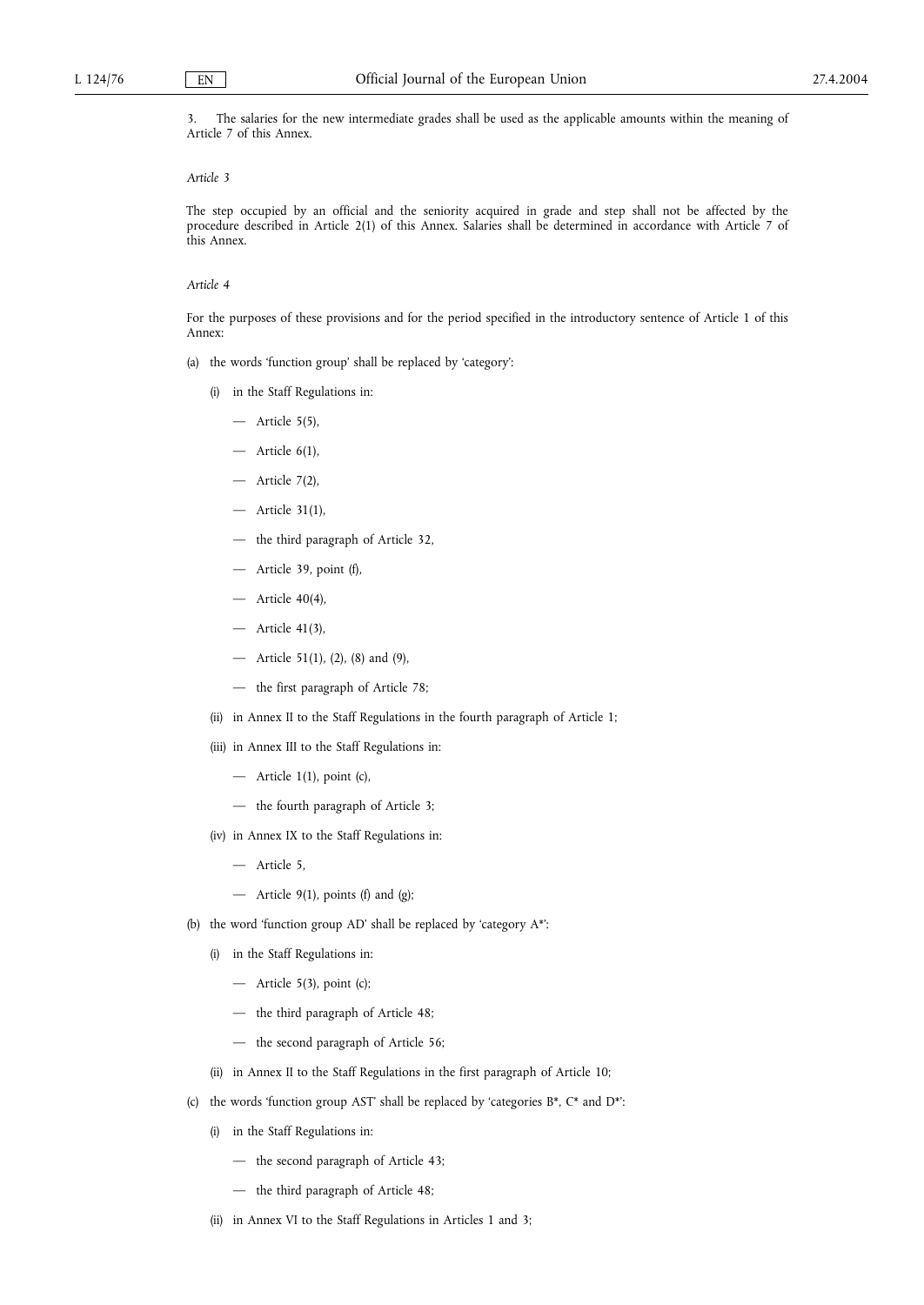- (d) the words 'grade AST 1 to AST 4' shall be replaced by 'categories  $C^*$  and  $D^*$  grades 1 to 4' in the Staff Regulations in the third paragraph of Article 56;
- (e) in Article 5(3)(a) of the Staff Regulations the words 'function group AST' are replaced by 'categories B\* and C\*';
- (f) Article 29(4) of the Staff Regulations is replaced by: 'The European Parliament shall organise at least one competition for category  $C^*$ ,  $B^*$  and  $A^*$  before 1 May 2006.';
- (g) in the second paragraph of Article 43 of the Staff Regulations the words 'an administrator's function' are replaced by 'a function in the next higher category';
- (h) in Article 45a(1) of the Staff Regulations, the words 'function group AST may' are replaced by 'category  $B^*$ may' and the words 'function group AD' are replaced by 'a post in category A\*';
- (i) in Article 46 of the Staff Regulations, the words 'AD 9 to AD 14' are replaced by 'A \*9 to A \*14'.;
- (j) in paragraph 2 of Article 29 of the Staff Regulations, the words 'grades AD 16 or AD 15' are replaced by 'grades A\*16 orA\*15' and the words 'grades AD 15 or 14' by 'grades A\*15 or A\*14';
- (k) in the first paragraph of Article 12 of Annex II to the Staff Regulations, the words 'AD 14' are replaced by 'A\*14';
- (l) in Article 5 of Annex IX to the Staff Regulations:
	- (i) in paragraph 2, the words 'AD 13' are replaced by 'A\*13';
	- (ii) in paragraph 3, the words 'AD 14' are replaced by 'A\*14 or higher' and the words 'AD 16 or AD 15' by  $A*16$  or  $A*15$ ;
	- (iii) in paragraph 4, the words 'AD 16' are replaced by 'A\*16' and the words 'AD 15' by 'A\*15';
- (m) in the second paragraph of Article 43 of the Staff Regulations, the words 'As of grade 4,' are deleted;
- (n) in Article 5(4) of the Staff Regulations, the reference to 'Annex I, point A' are replaced by a reference to 'Annex XIII.1';
- (o) where in the text of the Staff Regulations reference is made to the basic monthly salary of an official in grade AST 1, this shall be replaced by a reference to the basic monthly salary of an official in grade D\*1.

### *Article 5*

1. Notwithstanding Article 45 of the Staff Regulations, officials eligible for promotion on 1 May 2004 shall continue to be eligible even if they have not completed a minimum of two years in their grade.

Officials whose names appear before 1 May 2006 on the list of candidates suitable for transfer from one category to another shall, if transfer takes place as from 1 May 2004 be placed in the grade and step they occupied in the former category, or failing this at the first step in the starting grade of the new category.

3. Articles 1 to 11 of this Annex shall apply to temporary servants engaged before 1 May 2004 who are subsequently recruited as officials in accordance with paragraph 4.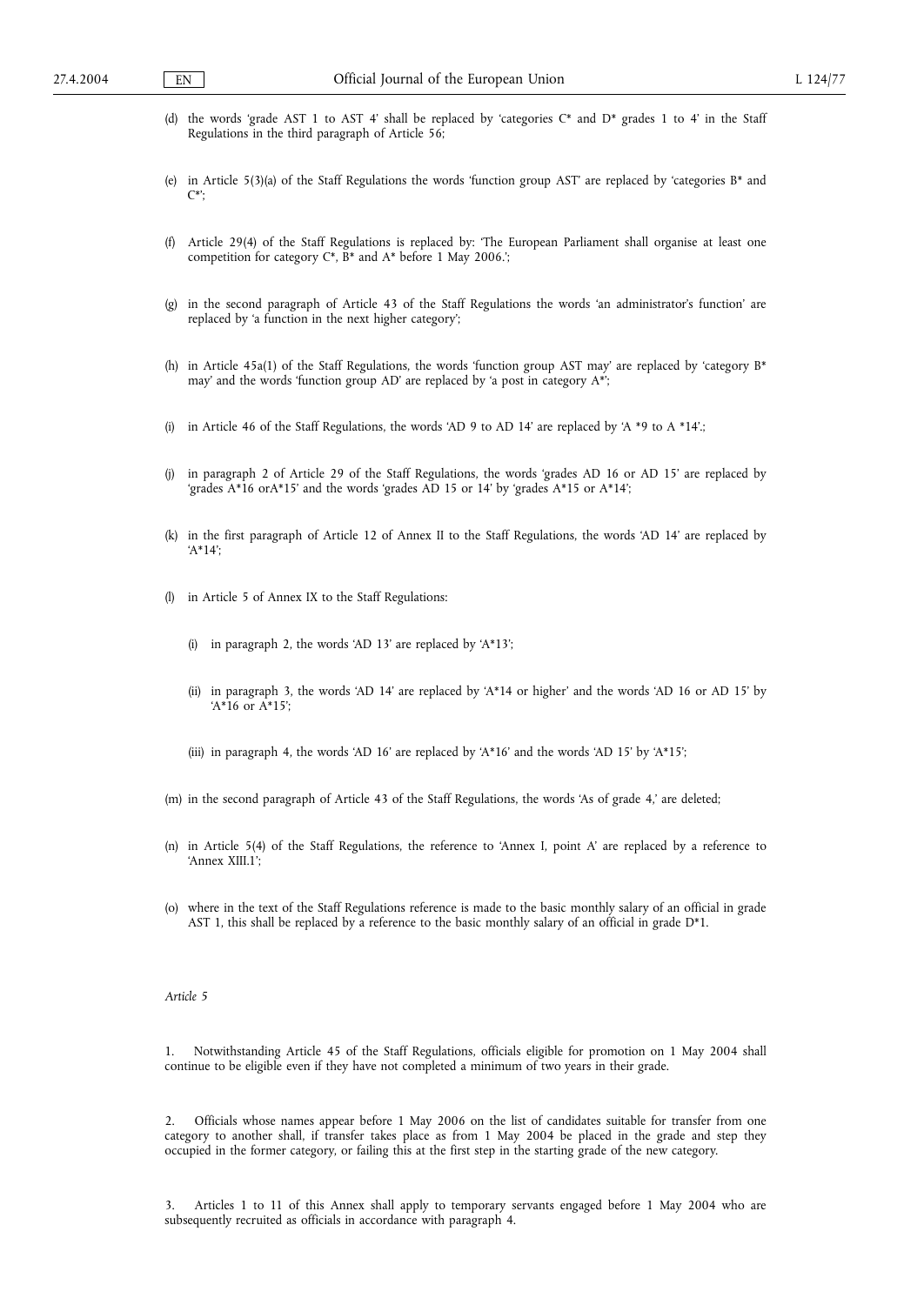Temporary servants whose names appear before 1 May 2006 on the list of candidates suitable for transfer from one category to another or on the list of successful candidates of an internal competition shall, if recruitment takes place as from 1 May 2004, be placed in the grade and step they occupied as a temporary servant in the former category, or failing this at the first step in the starting grade of the new category.

5. An official in grade A3 on 30 April 2004 shall, upon appointment after that date as Director, be promoted to the next higher grade, in accordance with Article 7(5) of this Annex. The last sentence of Article 46 of the Staff Regulations shall not apply.

### *Article 6*

Without prejudice to Articles 9 and 10 of this Annex, for the first promotion of officials recruited before 1 May 2004, the percentages referred to in Article 6(2) of the Staff Regulations and in Annex I, point B to the Staff Regulations shall be adapted to comply with the arrangements in force in each institution prior to that date.

Where the promotion of an official takes effect prior to 1 May 2004, it shall be governed by the provisions of the Staff Regulations in force at the date on which the promotion takes effect.

### *Article 7*

Basic monthly salaries of officials recruited before 1 May 2004 shall be determined in accordance with the following rules:

- 1. The renaming of grades pursuant to Article 2(1) of this Annex shall not lead to any changes in the basic monthly salary paid to each official.
- 2. For each official, a multiplication factor shall be calculated at 1 May 2004. This multiplication factor shall be equal to the ratio between the basic monthly salary paid to an official before 1 May 2004 and the applicable amount defined in Article 2(2) of this Annex.

The basic monthly salary paid to the official on 1 May 2004 shall be equal to the product of the applicable amount and the multiplication factor.

The multiplication factor shall be applied in order to determine the official's basic monthly salary following advancement in step or adjustment of remunerations.

- 3. Notwithstanding the foregoing provisions, for periods after 1 May 2004 the basic monthly salary paid to an official shall be not less than that he would have received under the system in force before that date through automatic advancement in step in the grade formerly occupied by him. For each grade and step, the former basic salary to be taken into account is equal to the applicable amount after 1 May 2004 multiplied by the coefficient defined in Article 2(2) of this Annex.
- 4. An official in grades A\*10 to A\*16 and AD 10 to 16 respectively who is on 30 April 2004 head of unit, director or director-general, or is subsequently appointed head of unit, director or director general and has performed his new duties satisfactorily during the first nine months, shall be entitled to an increase in the basic monthly salary corresponding to the percentage between the first and the second step in each grade as set out in the tables in Article 2(1) and Article 8(1) of this Annex.
- 5. Without prejudice to paragraph 3, for each official, the first promotion after 1 May 2004 shall, depending on the category occupied before 1 May 2004 and the step occupied at the time the promotion takes effect, lead to an increase in basic monthly salary to be determined on the basis of the following table:

| Step  |        |        |       |                |       |       |       |       |  |
|-------|--------|--------|-------|----------------|-------|-------|-------|-------|--|
| Grade |        | 2      | 3     | $\overline{4}$ | 5     | 6     | 7     | 8     |  |
| A     | 13,1 % | 11,0 % | 6.8%  | 5,7 %          | 5.5 % | 5,2%  | 5,2%  | 4,9 % |  |
| B     | 11,9 % | 10.5 % | 6,4 % | 4,9 %          | 4,8%  | 4,7 % | 4,5 % | 4,3 % |  |
| C     | 8.5%   | 6.3%   | 4,6 % | 4,0 %          | 3.9%  | 3,7%  | 3.6 % | 3,5%  |  |
| D     | 6.1 %  | 4,6 %  | 4,3%  | 4,1 %          | 4,0 % | 3,9%  | 3,7 % | 3,6 % |  |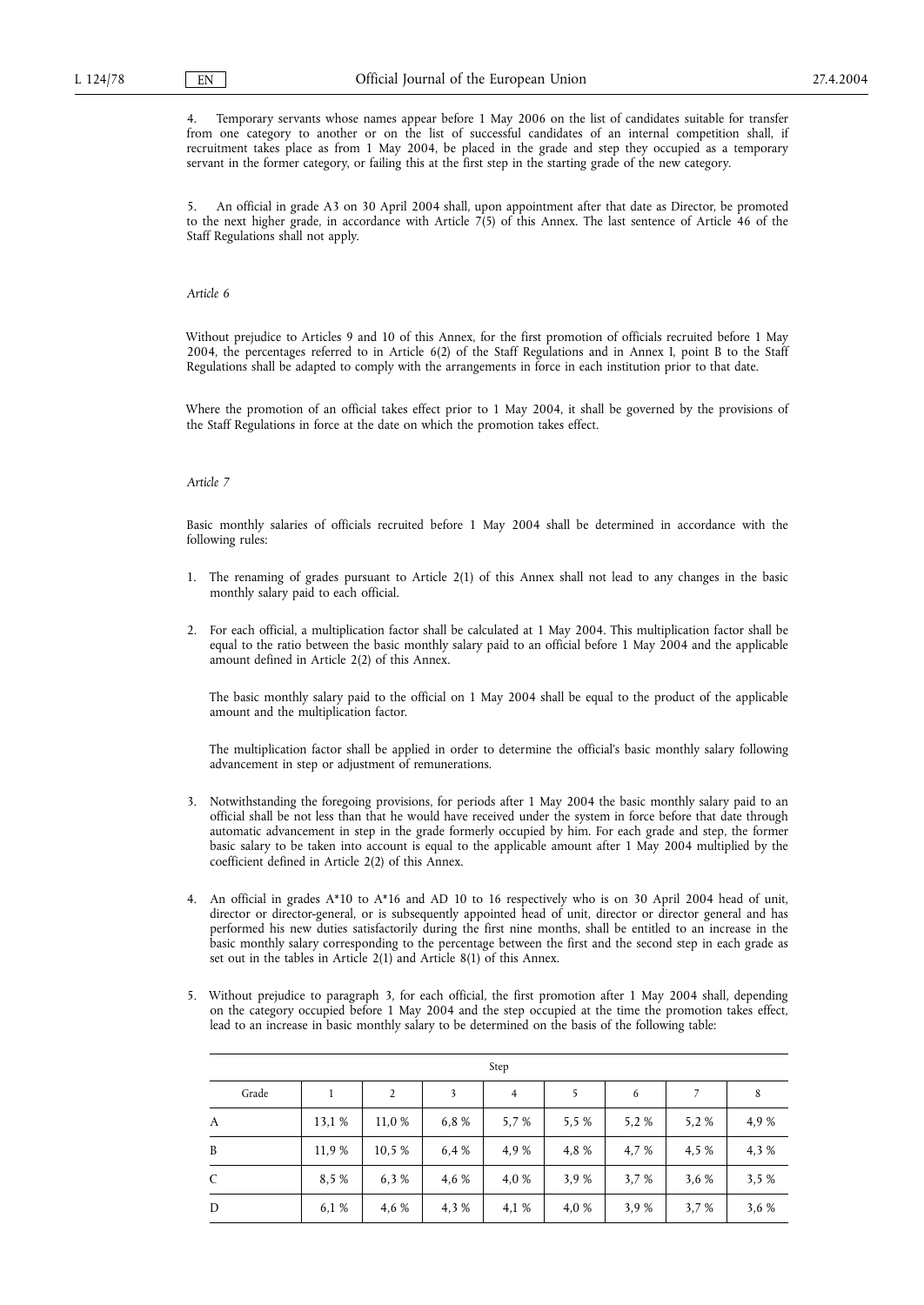For the purpose of determining the applicable percentage, each grade shall be divided into notional steps corresponding to two months of service and into notional percentages reduced by one twelfth of the difference between the percentage for the step in question and that for the next higher step with each notional step.

For the purposes of calculating the salary before promotion of an official who is not in the last step of his grade, the value of the notional step shall be taken into account. For the purposes of this provision, each grade shall also be divided into notional salaries rising by one twelfth of the two-yearly increment for that grade throughout the span of the actual steps.

- 6. A new multiplication factor shall be determined upon this first promotion. That multiplication factor shall be equal to the ratio between the new basic salaries resulting from the application of paragraph 5 and the applicable amount in Article 2(2) of this Annex. Subject to paragraph 7, this multiplication factor shall be applied to the salary after advancement in step and adaptation of remunerations.
- 7. If, after promotion, the multiplication factor is less than 1, the official shall, by derogation from Article 44 of the Staff Regulations, remain in the first step of his new grade for as long as the multiplication factor remains below 1 or until he is promoted. A new multiplication factor shall be calculated to take account of the value of the advancement in step to which he or she would have been entitled under that Article. Once the factor rises to 1, the official shall start to advance in step in accordance with Article 44 of the Staff Regulations. If the multiplication factor is higher than one, any balance shall be converted into seniority in the step.
- 8. The multiplication factor shall be applied upon subsequent promotions.

### *Article 8*

| Former (intermediate)<br>grade | New grade       | Former (intermediate)<br>grade | New grade        |
|--------------------------------|-----------------|--------------------------------|------------------|
| $A*16$                         | AD 16           |                                |                  |
| $A*15$                         | AD 15           |                                |                  |
| $A*14$                         | AD 14           |                                |                  |
| $A*13$                         | AD 13           |                                |                  |
| $A*12$                         | AD 12           |                                |                  |
| $A*11$                         | AD 11           | $B*11$                         | AST 11           |
| $A*10$                         | AD 10           | $B*10$                         | AST 10           |
| $A^*9$                         | AD <sub>9</sub> | $B*9$                          | AST 9            |
| $\mathrm{A}^*8$                | AD <sub>8</sub> | $B*8$                          | AST 8            |
| $A^*7$                         | AD 7            | $B*7/C*7$                      | AST 7            |
| $A*6$                          | AD 6            | $B*6/C*6$                      | AST 6            |
| $A*5$                          | AD <sub>5</sub> | $B*5/C*5/D*5$                  | AST 5            |
|                                |                 | $B^*4/C^*4/D^*4$               | AST 4            |
|                                |                 | $B*3/C*3/D*3$                  | AST <sub>3</sub> |
|                                |                 | $C^*2/D^*2$                    | AST <sub>2</sub> |
|                                |                 | $C^*1/D^*1$                    | AST <sub>1</sub> |

1. With effect from 1 May 2006, the grades introduced by Article 2(1) shall be renamed as follows: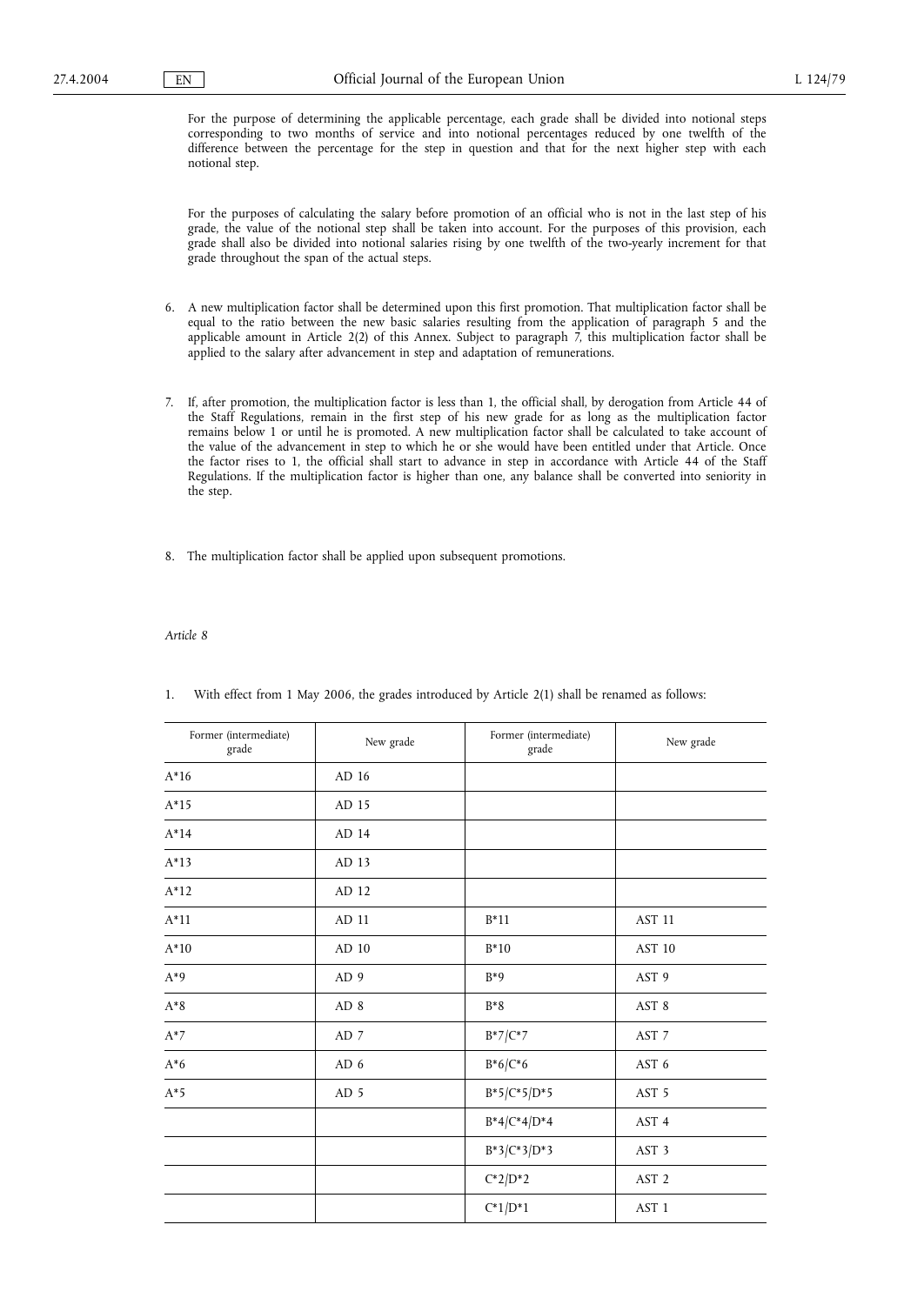2. Without prejudice to the provisions of Article 7 of this Annex, basic monthly salaries shall be determined for each grade and step on the basis of the table in Article 66 of the Staff Regulations. For officials who have been recruited before 1 May 2004 and until their first promotion comes into effect after that date, the table shall be as follows:

|                |               |                | Step          | Transition steps |               |               |                |               |
|----------------|---------------|----------------|---------------|------------------|---------------|---------------|----------------|---------------|
| Grade          | $\mathbf{1}$  | $\overline{2}$ | 3             | $\overline{4}$   | 5             | 6             | $\overline{7}$ | 8             |
| 16             | 14 822,86     | 15 445,74      | 16 094,79     | 16 094,79        | 16 094,79     | 16 094,79     |                |               |
| 15             | 13 100,93     | 13 651,45      | 14 225,11     | 14 620,87        | 14 822,86     | 15 445,74     |                |               |
| 14             | 11 579,04     | 12 065,60      | 12 572,62     | 12 922,41        | 13 100,93     | 13 651,45     | 14 225,11      | 14 822,86     |
| 13             | 10 233,93     | 10 663,98      | 11 112,09     | 11 421,25        | 11 579,04     |               |                |               |
| 12             | 9 0 4 5 , 0 9 | 9 4 2 5 , 1 7  | 9 821,23      | 10 094,47        | 10 233,93     | 10 663,98     | 11 112,09      | 11 579,04     |
| 11             | 7 9 9 4 , 3 5 | 8 3 3 0 , 2 8  | 8 6 8 0 , 3 3 | 8 9 2 1, 8 3     | 9 0 4 5 , 0 9 | 9 4 2 5 , 1 7 | 9 821,23       | 10 233,93     |
| 10             | 7 065,67      | 7 3 6 2, 5 7   | 7671,96       | 7885,41          | 7 9 9 4 , 3 5 | 8 3 3 0 , 2 8 | 8 680,33       | 9 0 4 5 , 0 9 |
| 9              | 6 244,87      | 6 507,29       | 6 780,73      | 6 9 6 9 , 3 8    | 7 065,67      |               |                |               |
| 8              | 5 5 19,42     | 5 7 5 1 , 3 5  | 5 9 9 3 . 0 3 | 6 159,77         | 6 244,87      | 6 507,29      | 6780,73        | 7 065,67      |
| $\overline{7}$ | 4 878,24      | 5 083,24       | 5 296,84      | 5 444,21         | 5 5 19,42     | 5 7 5 1 , 3 5 | 5 9 9 3 , 0 3  | 6 244,87      |
| 6              | 4 3 1 1 , 5 5 | 4 4 9 2 , 7 3  | 4 681,52      | 4 811,77         | 4 878,24      | 5 083,24      | 5 296,84       | 5 5 19,42     |
| 5              | 3 810,69      | 3 970,82       | 4 1 3 7 . 6 8 | 4 2 5 2 , 8 0    | 4 3 1 1 , 5 5 | 4 4 9 2 , 7 3 | 4 681,52       | 4 878,24      |
| $\overline{4}$ | 3 3 6 8 , 0 2 | 3 509,54       | 3 6 5 7, 0 2  | 3758,76          | 3 810,69      | 3 970,82      | 4 137,68       | 4 3 1 1 , 5 5 |
| 3              | 2 976,76      | 3 101,85       | 3 2 3 2 , 19  | 3 3 2 2 , 1 2    | 3 3 6 8 , 0 2 | 3 509,54      | 3 657,02       | 3 810,69      |
| $\overline{2}$ | 2 630,96      | 2 741,52       | 2856,72       | 2 9 3 6, 20      | 2 976,76      | 3 101,85      | 3 2 3 2, 19    | 3 3 6 8 , 0 2 |
| $\mathbf{1}$   | 2 3 2 5 , 3 3 | 2423,04        | 2 5 2 4 .86   | 2 5 9 5 , 1 1    | 2 630,96      |               |                |               |

### *Article 9*

From 1 May 2004 to 30 April 2011 and by derogation from Annex I, point B, to the Staff Regulations, with regard to officials in grades AD 12 and 13 and AST 10 the percentages referred to in Article 6(2) of the Staff Regulations shall be as follows:

| Grade         |           | 1 May 2004 until  |           |           |           |           |           |  |  |  |
|---------------|-----------|-------------------|-----------|-----------|-----------|-----------|-----------|--|--|--|
|               | 30.4.2005 | 30.4.2006         | 30.4.2007 | 30.4.2008 | 30.4.2009 | 30.4.2010 | 30.4.2011 |  |  |  |
| $A^*$ $AD$ 13 |           | $\qquad \qquad -$ | 5 %       | 10 %      | 15 %      | 20 %      | 20 %      |  |  |  |
| $A^*$ AD 12   | 5 %       | 5 %               | 5 %       | 10 %      | 15 %      | 20 %      | 25 %      |  |  |  |
| $B^*$ AST 10  | 5 %       | 5 %               | 5 %       | 10 %      | 15 %      | 20 %      | 20 %      |  |  |  |

# *Article 10*

1. Officials in service before 1 May 2004 categories C or D shall be assigned as of 1 May 2006 to career streams allowing for promotions:

(a) in former category C up to grade AST 7;

(b) in former category D up to grade AST 5;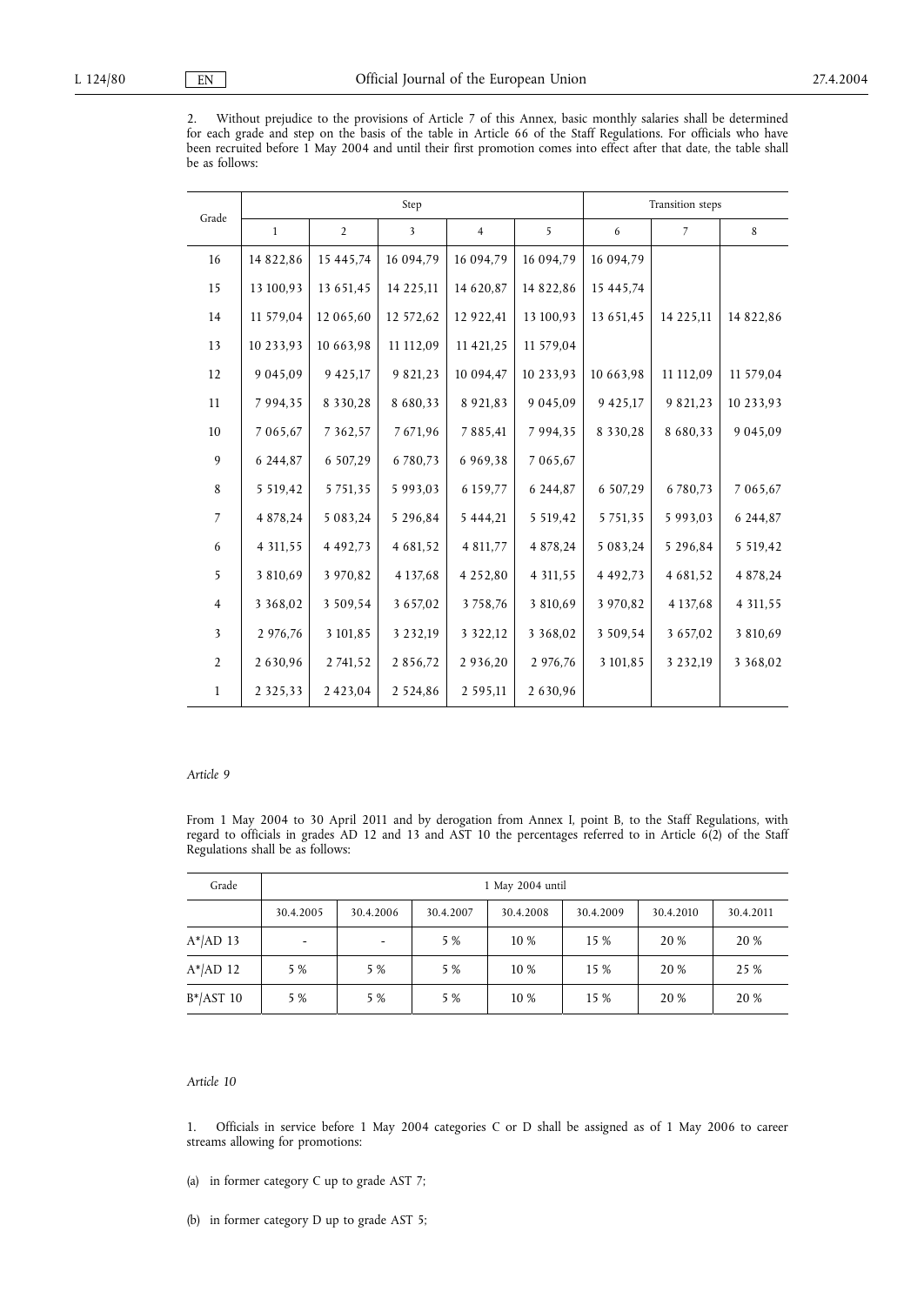2. For those officials, as of 1 May 2004 and by derogation from Annex I, Section B, to the Staff Regulations, the percentages referred to in Article 6(2) of the Staff Regulations shall be as follows:

|             | Career stream C |           |           |           |           |           |           |  |  |  |
|-------------|-----------------|-----------|-----------|-----------|-----------|-----------|-----------|--|--|--|
| Grade       |                 |           | After     |           |           |           |           |  |  |  |
|             | 30.4.2005       | 30.4.2006 | 30.4.2007 | 30.4.2008 | 30.4.2009 | 30.4.2010 | 30.4.2010 |  |  |  |
| $C^*$ AST 7 |                 |           |           |           |           |           |           |  |  |  |
| $C^*$ AST 6 | 5 %             | 5 %       | 5 %       | 10 %      | 15 %      | 20 %      | 20 %      |  |  |  |
| $C^*$ AST 5 | 22 %            | 22 %      | 22 %      | 22 %      | 22 %      | 22 %      | 22 %      |  |  |  |
| $C^*$ AST 4 | 22 %            | 22 %      | 22 %      | 22 %      | 22 %      | 22 %      | 22 %      |  |  |  |
| $C^*$ AST 3 | 25 %            | 25 %      | 25 %      | 25 %      | 25 %      | 25 %      | 25 %      |  |  |  |
| $C^*$ AST 2 | 25 %            | 25 %      | 25 %      | 25 %      | 25 %      | 25 %      | 25 %      |  |  |  |
| $C^*$ AST 1 | 25 %            | 25 %      | 25 %      | 25 %      | 25 %      | 25 %      | 25 %      |  |  |  |

| Career stream D            |           |           |           |           |                          |           |           |  |
|----------------------------|-----------|-----------|-----------|-----------|--------------------------|-----------|-----------|--|
| Grade<br>1 May 2004 until: |           |           |           |           |                          |           |           |  |
|                            | 30.4.2005 | 30.4.2006 | 30.4.2007 | 30.4.2008 | 30.4.2009                | 30.4.2010 | 30.4.2010 |  |
| $D^*$ AST 5                | ۰         |           |           |           | $\overline{\phantom{a}}$ |           |           |  |
| $D^*$ AST 4                | 5 %       | 5 %       | 5 %       | 10 %      | 10 %                     | 10 %      | 10 %      |  |
| $D^*$ AST 3                | 22 %      | 22 %      | 22 %      | 22 %      | 22 %                     | 22 %      | 22 %      |  |
| $D^*$ AST 2                | 22 %      | 22 %      | 22 %      | 22 %      | 22 %                     | 22 %      | 22 %      |  |
| $D^*$ AST 1                |           |           |           |           |                          |           |           |  |

3. An official to whom paragraph 1 applies may become a member of the assistants' function group without restriction if he passes an open competition or on the basis of an attestation procedure. The attestation procedure shall be based on the seniority, experience, merit and level of training of officials and the availability of posts in the function group AST. A joint committee shall examine the candidatures of officials for the attestation. The institutions shall adopt rules implementing this procedure before 1 May 2004. Where necessary, specific provision shall be made by the institutions to take account of such change leading to a change in the applicable promotion rates.

4. With the report provided by the Commission under Article 6(3) of the Staff Regulations, the Commission shall also provide information on the financial implications of the promotion percentages provided for in this Annex and the integration of officials in service before 1 May 2004 into the new career system, including the application of the attestation procedure.

5. This Article shall not apply to officials who have changed category after 1 May 2004.

*Article 11*

Article 45(2) shall not apply to promotions that take effect prior to 1 May 2006.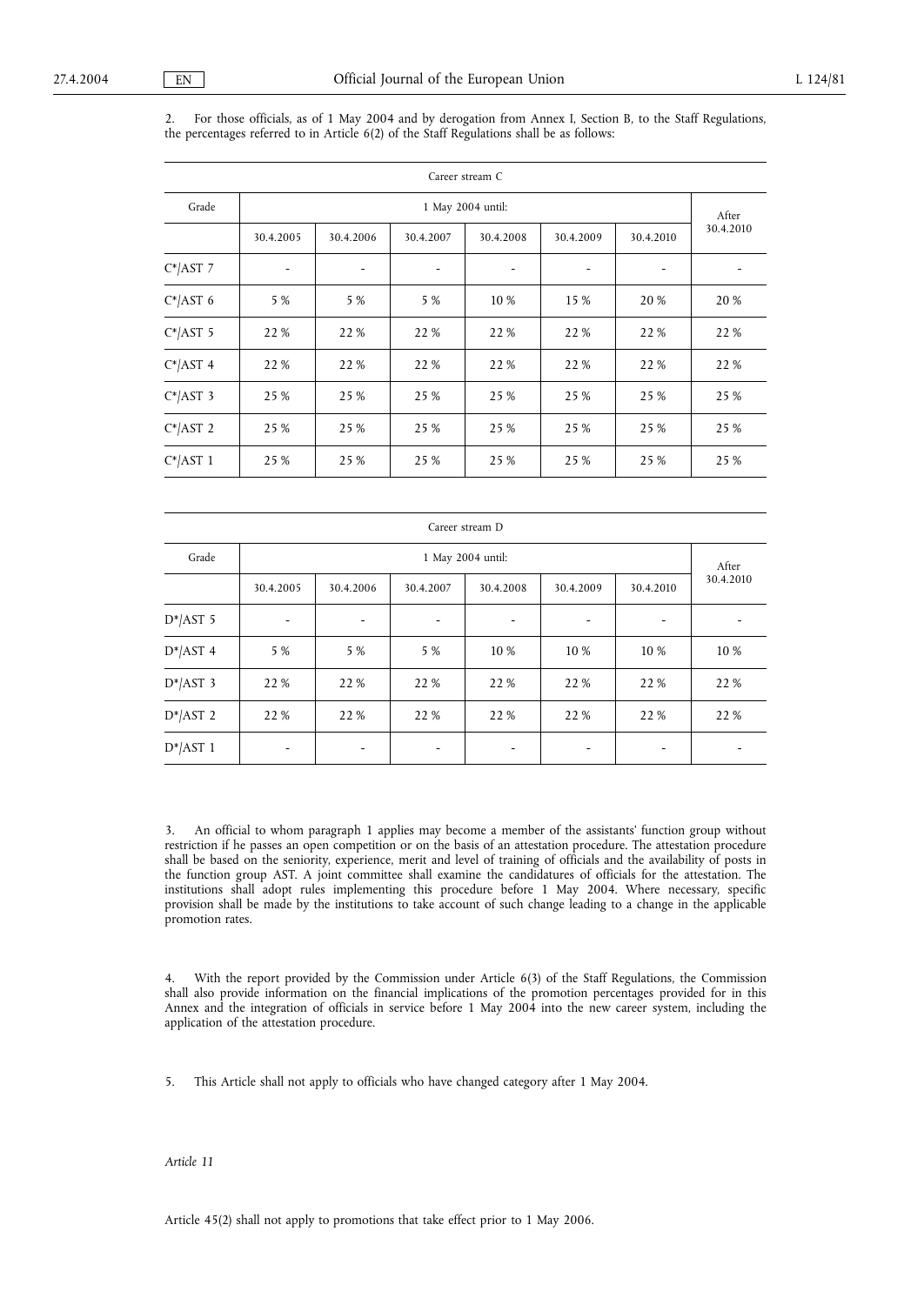Section 2

## *Article 12*

1. Between 1 May 2004 and 30 April 2006, reference to grades in function groups AST and AD in paragraph 2 and 3 of Article 31 of the Staff Regulations shall be made as follows:

- AST 1 to AST 4:  $C*1$  to  $C*2$  and  $B*3$  to  $B*4$ ,
- AD 5 to AD 8: A\*5 to A\*8,
- AD 9, AD 10, AD 11, AD 12: A\*9, A\*10, A\*11, A\*12.

2. In the case of officials recruited from lists of suitable candidates resulting from competitions published before 1 May 2004 Article 5(3) of the Staff Regulations shall not apply.

3. Officials who have been included in a list of suitable candidates before 1 May 2006 and are recruited between 1 May 2004 and 30 April 2006 shall:

- if the list was drawn up for category  $A^*$ ,  $B^*$  or  $C^*$ , be graded in the grade published in the competition;
- if the list was drawn up for category A, LA, B or C, be graded in accordance with the following table:

| Grade of recruitment |  |  |  |  |
|----------------------|--|--|--|--|
| $A*5$                |  |  |  |  |
| $A*6$                |  |  |  |  |
| $A^*9$               |  |  |  |  |
| $A*12$               |  |  |  |  |
| $A*14$               |  |  |  |  |
| $A*15$               |  |  |  |  |
|                      |  |  |  |  |
| $B*3$                |  |  |  |  |
| $B^*4$               |  |  |  |  |
|                      |  |  |  |  |
| $C^*1$               |  |  |  |  |
| $C^*2$               |  |  |  |  |
|                      |  |  |  |  |

### *Article 13*

1. Officials who have been included in a list of suitable candidates before 1 May 2006 and are recruited after that date shall be graded in accordance with the following table:

| Grade of competition | Grade of recruitment |                 |  |
|----------------------|----------------------|-----------------|--|
| A8/LA8               | $A*5$                | AD 5            |  |
| A7/LA7 and A6/LA6    | $A*6$                | AD 6            |  |
|                      | $A^*7$               | AD 7            |  |
|                      | $A^*8$               | AD <sub>8</sub> |  |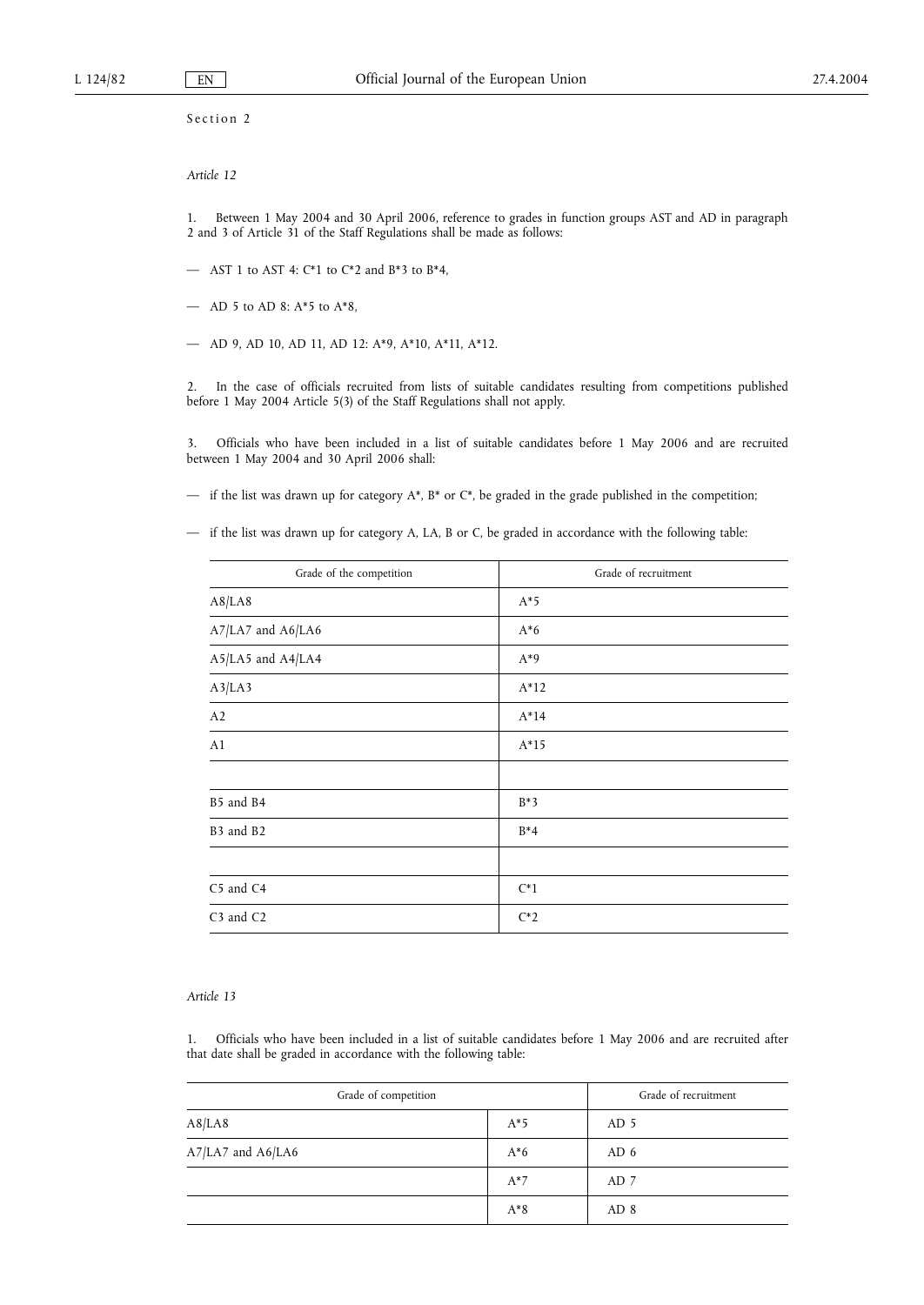| A5/LA5 and A4/LA4                 | $A^*9$ | AD 9             |
|-----------------------------------|--------|------------------|
|                                   | $A*10$ | AD 10            |
|                                   | $A*11$ | AD 11            |
| A3/LA3                            | $A*12$ | AD 12            |
| A2                                | $A*14$ | AD 14            |
| A1                                | $A*15$ | AD 15            |
|                                   |        |                  |
| B5 and B4                         | $B*3$  | AST <sub>3</sub> |
| B3 and B2                         | $B^*4$ | AST 4            |
| C5 and C4                         | $C^*1$ | AST <sub>1</sub> |
| C <sub>3</sub> and C <sub>2</sub> | $C^*2$ | AST <sub>2</sub> |

2. By way of derogation from Article 12(3) and paragraph (1) of this Article, the institutions may recruit officials entrusted with lawyer-linguist duties at grade A\*7 or AD 7 respectively who have been included in a list of suitable candidates resulting from a competition at LA 7 and LA 6 level or A\*7 level before 1 May 2006. However, the Appointing Authority may, taking into account the training and special experience for the post of the person concerned, allow additional seniority in his/her grade; this shall not exceed 48 months.

# Section 3

### *Article 14*

Notwithstanding Article 2(1) of Annex VII to the Staff Regulations, the dependent child allowance is replaced by the following amounts:

| 1 May $-$ 31 December 2004:     | EUR 260,96  |
|---------------------------------|-------------|
| 1 January $-$ 31 December 2005: | EUR 274,05  |
| 1 January $-$ 31 December 2006: | EUR 287,15  |
| 1 January $-$ 31 December 2007: | EUR 300,25  |
| 1 January $-$ 31 December 2008: | EUR 313,34. |

These amounts shall be adjusted each year by the same percentage as the annual adjustment specified in Annex XI to the Staff Regulations.

# *Article 15*

Notwithstanding Article 3(2) of Annex VII to the Staff Regulations, the allowance for each dependant child who is less than five years old or is not yet in regular full-time attendance at a primary or secondary school is replaced by the following amounts:

| 1 May 2004 - 31 August 2005:         | <b>EUR 15.95</b> |
|--------------------------------------|------------------|
| 1 September 2005 $-$ 31 August 2006: | EUR 31.90        |
| 1 September 2006 $-$ 31 August 2007: | EUR 47.84        |
| 1 September 2007 $-$ 31 August 2008: | EUR 63,79        |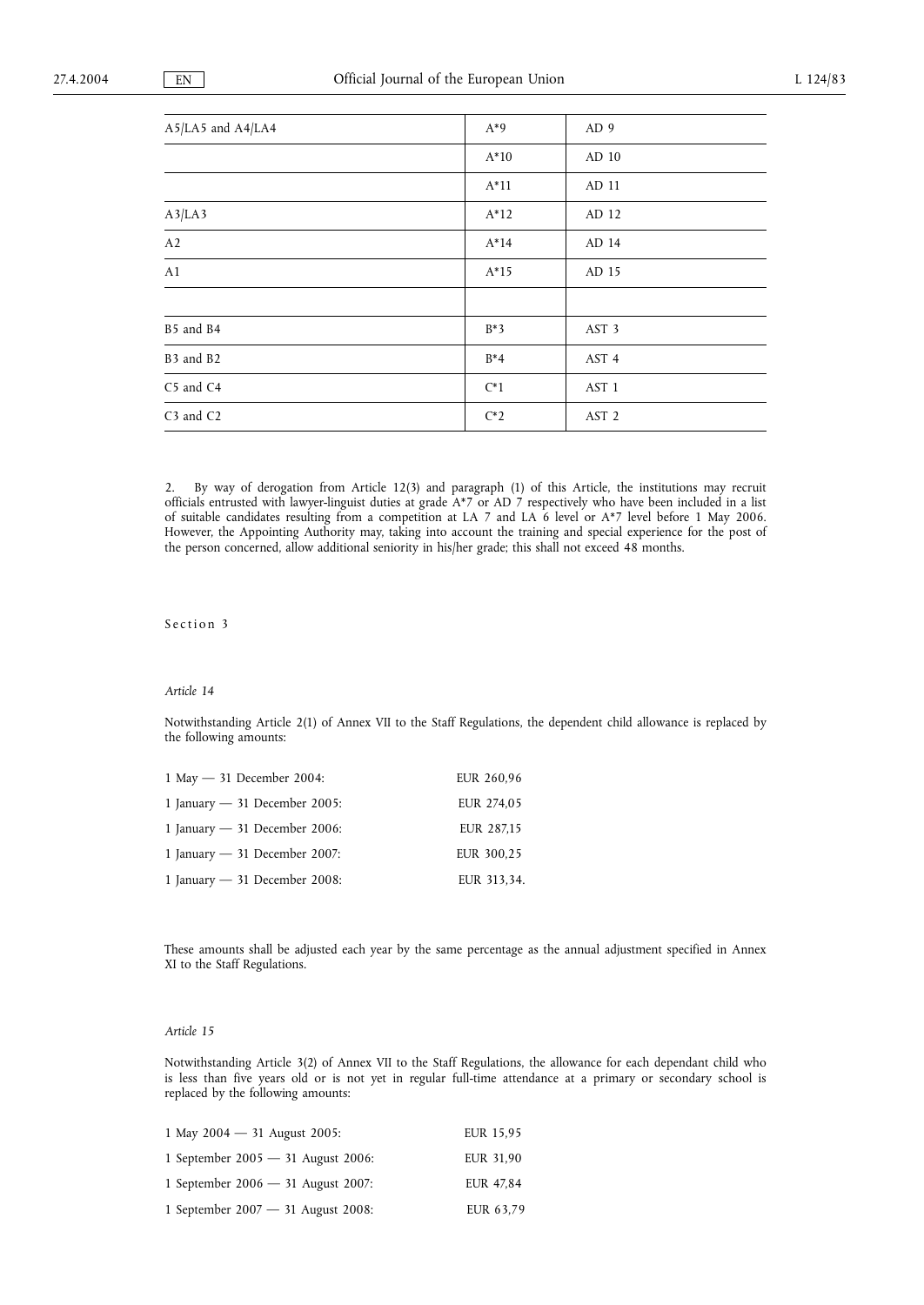These amounts shall be adjusted each year by the same percentage as the annual adjustment specified in Annex XI to the Staff Regulations.

### *Article 16*

Notwithstanding Article 3 of Annex VII to the Staff Regulations, an official in receipt of a lump-sum payment of education allowance will continue to receive such payment as long as the conditions under which it was granted are fulfilled and at the latest until 31 August 2008. The amounts of the lump-sum payments will, however, be reduced to 80 % of their value of 30 April 2004 on 1 September 2004, to 60 % on 1 September 2005, to 40 % on 1 September 2006, and to 20 % on 1 September 2007.

### *Article 17*

From 1 May 2004 to 31 December 2008, notwithstanding Article 17(2) of Annex VII to the Staff Regulations, an additional amount may be transferred, subject to the following conditions:

- (a) that amount must have been transferred regularly prior to 1 May 2004 and the conditions required for its authorisation must continue to be satisfied;
- that additional amount must not be such as to bring the total amount transferred each month above the following maximums, expressed as a percentage of the total amount transferred each month prior to 1 May  $2004$

| 1 May $-$ 31 December 2004:     | 100 % |
|---------------------------------|-------|
| 1 January $-$ 31 December 2005: | 80 %  |
| 1 January $-$ 31 December 2006: | 60 %  |
| 1 January $-$ 31 December 2007: | 40 %  |
| 1 January $-$ 31 December 2008: | 20 %. |

### *Article 18*

1. Beneficiaries who were entitled in the month before 1 May 2004 to the fixed allowance mentioned in the former Article 4a of Annex VII to the Staff Regulations shall keep it ad personam up to grade 6. The amounts of the allowance shall be adjusted every year by the same percentage as the annual pay adjustment referred to in Annex XI of the Staff Regulations. When the net remuneration of an official who has been promoted to grade 7, as a consequence of the abolition of the fixed allowance, is lower than the net remuneration he received, all other conditions being unchanged, in the last month before the promotion, he shall be entitled to a compensatory allowance equal to the difference until his advancement to the next higher step in grade.

2. Officials in Categories C and D before 1 May 2004 who have not become members of the assistants' function group AST without restriction in accordance with Article 10(3) of this Annex shall continue to be entitled either to compensatory leave or to remuneration, where the requirements of the service do not allow compensatory leave during the month following that in which the overtime was worked, as provided for in Annex VI.

### *Article 19*

If, during the transition period from 1 May 2004 to 31 December 2008, an official's net monthly remuneration, before application of any correction coefficient, is lower than the net remuneration he would have received under the same personal conditions in the month before 1 May 2004, he shall be entitled to a compensatory allowance equal to the difference. This provision shall not apply where the reduction of the net remuneration results from the annual pay adjustment referred to in Annex XI to the Staff Regulations. This net income guarantee shall not cover the effect of the special levy, the changes in the pension contribution rate or the changes in the arrangements for transferring part of the salary.

## Section 4

### *Article 20*

1. The pensions of officials who retire before 1 May 2004 shall be subject to the correction coefficient referred to in point (b) of Article 3(5) of Annex XI to the Staff Regulations for Member States in which they have established proven main residence.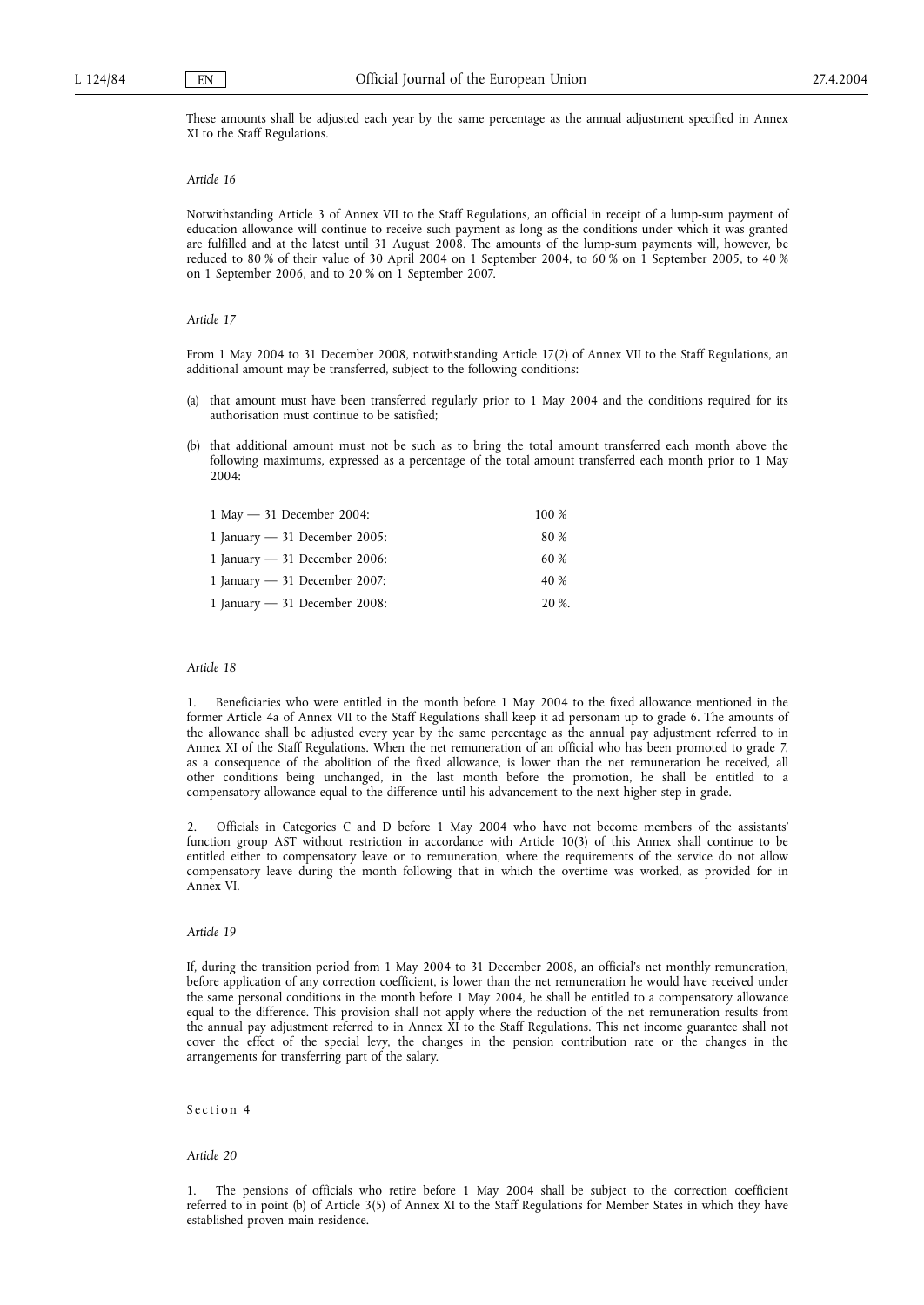The minimum applicable correction coefficient shall be 100.

If they establish their residence in a third country, the applicable correction coefficient shall be 100.

By way of derogation from Article 45 of Annex VIII, the pension of beneficiaries who reside in a Member State shall be paid in the currency of the Member State of residence under the conditions laid down in the second paragraph of Article 63 of the Staff Regulations.

2. By derogation from the first subparagraph of paragraph 1, from 1 May 2004 until 1 May 2009, pensions determined before 1 May 2004 shall be adjusted by applying the average of the correction coefficients referred to in points (a) and (b) of Article 3(5) of Annex XI to the Staff Regulations, used for the Member State in which the pension recipient has established proven main residence. That average shall be calculated on the basis of the correction coefficient shown in the following table:

| From | 1.5.2004                             | 1.5.2005                             | 1.5.2006                              | 1.5.2007                           | 1.5.2008          |
|------|--------------------------------------|--------------------------------------|---------------------------------------|------------------------------------|-------------------|
| %    | $80\%$ point (a)<br>$20\%$ point (b) | $60\%$ point (a)<br>$40\%$ point (b) | 40 $\%$ point (a)<br>$60\%$ point (b) | $20\%$ point (a)<br>80 % point (b) | $100\%$ point (b) |

Where at least one of the coefficients in Article 3(5) of Annex XI is amended, so is the average with effect from the same date.

3. For officials recruited before 1 May 2004 not receiving a pension as at 1 May 2004, the method of calculation of the preceding paragraphs shall apply at the time when pension rights are determined:

- (a) to years of pensionable service within the meaning of Article 3 of Annex VIII acquired before 1 May 2004, and
- (b) to years of pensionable service resulting from a transfer under Article 11 of Annex VIII concerning the pension rights acquired under the system of origin before 1 May 2004 by the official in service before 1 May 2004.

Their pensions shall be subject to the correction coefficient only if the residence of the official coincides with the country of their place of origin within the meaning of Article  $7(3)$  of Annex VII. However, for family or medical reasons, officials receiving a pension may exceptionally request the Appointing Authority to change their place of origin. This decision shall be taken on production by the official concerned of appropriate supporting evidence.

By way of derogation from Article 45 of Annex VIII, the pension of beneficiaries who reside in a Member State shall be paid in the currency of the Member State of residence under the conditions laid down in the second paragraph of Article 63 of the Staff Regulations.

4. This Article shall apply by analogy to invalidity allowances and to allowances under Articles 41 and 50 of the Staff Regulations and Regulations (EEC) No 1857/89 (EC, Euratom, ECSC) 2688/95 (1), (EC Euratom, ECSC) 2689/95 (2), (EC, Euratom) No 1746/2002, (EC, Euratom) No 1747/2002 or (EC, Euratom) No 1748/2002. However, this Article shall not apply to the beneficiaries of the allowance referred to in Article 41 of the Staff Regulations who reside in the country of their last place of employment.

### *Article 21*

Notwithstanding the second sentence of the second paragraph of Article 77, officials who entered the service before 1 May 2004 shall be entitled to 2 % of the salary referred to therein for every year of pensionable service calculated in accordance with Article 3 of Annex VIII.

<sup>(</sup> 1) OJ L 280, 23.11.1995, p. 1. Regulation as amended by Regulation (EC, ECSC, Euratom) No 2458/98 (OJ L 307, 17.11.1998, p. 1).

<sup>(</sup> 2) OJ L 280, 23.11.1995, p. 4. Regulation as amended by Regulation (EC, ECSC, Euratom) No 2458/98.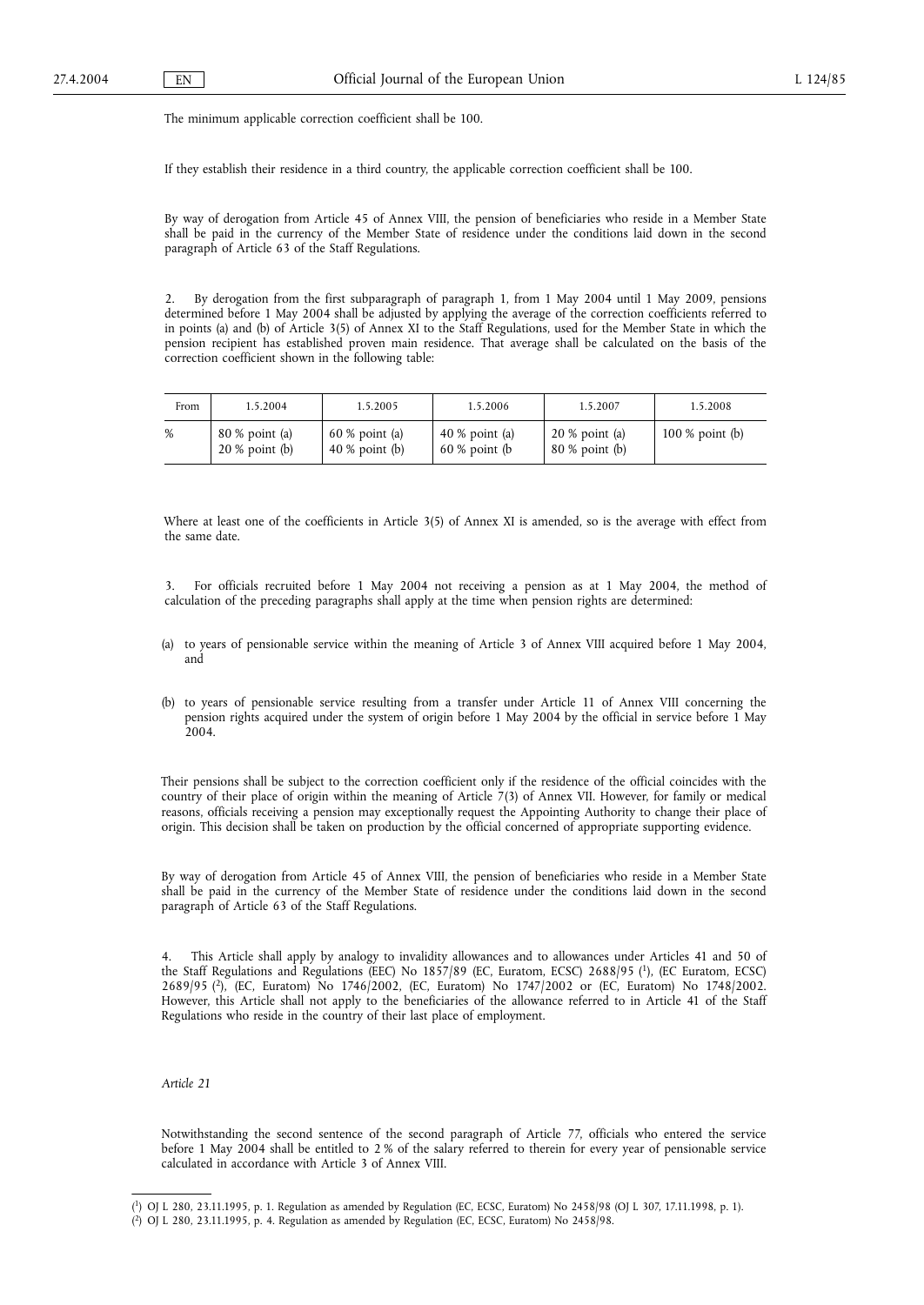# *Article 22*

1. Officials aged 50 or over or with 20 or more years' service on 1 May 2004 shall become entitled to a retirement pension when they reach the age of 60.

Officials aged between 30 and 49 years on 1 May 2004 shall become entitled to a retirement pension at the age shown in the table below:

| Age on 1 May 2004 | Pensionable age       |
|-------------------|-----------------------|
| 49 years          | 60 years<br>2 months  |
| 48 years          | 60 years<br>4 months  |
| 47 years          | 60 years<br>6 months  |
| 46 years          | 60 years<br>8 months  |
| 45 years          | 60 years<br>10 months |
| 44 years          | 61 years<br>0 months  |
| 43 years          | 61 years<br>2 months  |
| 42 years          | 61 years<br>4 months  |
| 41 years          | 61 years<br>6 months  |
| 40 years          | 61 years<br>8 months  |
| 39 years          | 61 years<br>10 months |
| 38 years          | 61 years<br>11 months |
| 37 years          | 62 years<br>0 months  |
| 36 years          | 62 years<br>1 months  |
| 35 years          | 62 years<br>2 months  |
| 34 years          | 62 years<br>4 months  |
| 33 years          | 62 years<br>5 months  |
| 32 years          | 62 years<br>6 months  |
| 31 years          | 62 years<br>7 months  |
| 30 years          | 62 years<br>8 months  |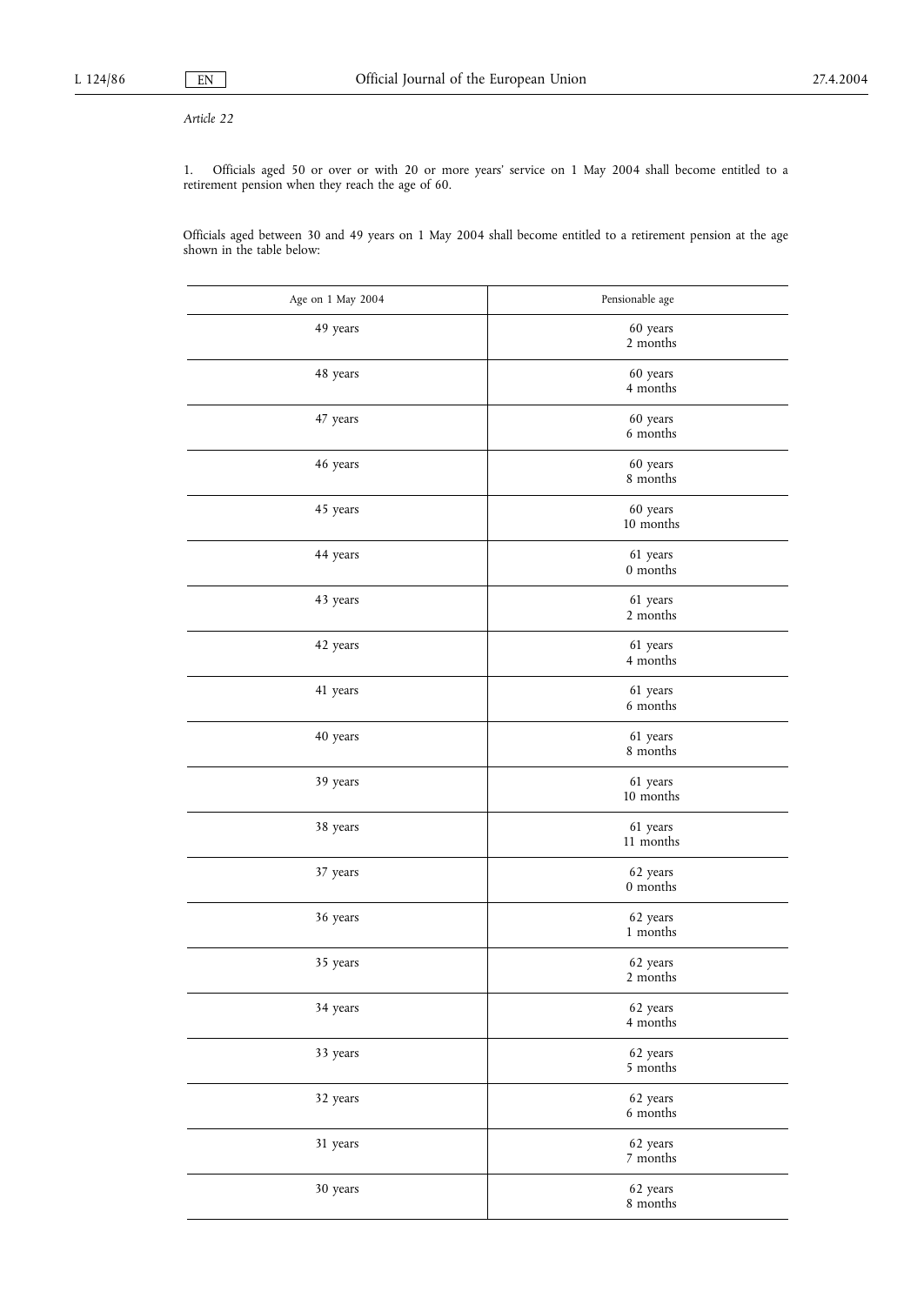Officials aged less than 30 years on 1 May 2004 shall become entitled to a retirement pension at the age of 63 years.

For officials in service before 1 May 2004 the pensionable age to be taken into consideration for all references to the pensionable age in these Staff Regulations shall be determined in accordance with the above provisions, save as otherwise provided in these Staff Regulations.

2. Notwithstanding Article 2 of Annex VIII, officials who enter the service before 1 May 2004 \* and remain in service after the age at which they would have become entitled to a retirement pension shall be entitled to an increase in the percentage of their basic pension for each year worked after that age, provided that their total pension does not exceed 70 % of final basic salary within the meaning of the second or third paragraph of Article 77 of the Staff Regulations, as the case may be.

The increase shall also be granted in the event of death, if the official has remained in service beyond the age at which he became entitled to a retirement pension.

If, pursuant to Annex IVa, an official who enters the service before 1 May 2004 and working part-time contributes to the pension scheme in proportion to the time worked, the increase in pension entitlements provided for in this Article shall be applied only in the same proportion.

For officials aged 50 years or over or with 20 or more years' service, the increase in pension provided for in the previous subparagraph shall be equal to 5 % of the amount of the pension rights acquired at the age of 60. For officials aged between 40 and 49, the maximum increase in pension shall be 3,0 % of the salary taken into account for calculating the pension, but shall not exceed 4,5 % of the pension rights acquired by those officials at the age of 60. For officials aged between 35 and 39, the maximum increase in the pension shall be 2,75 % of the salary taken into account for calculating the pension, but shall not exceed 4,0 % of the pension rights acquired by those officials at the age of 60. For officials aged between 30 and 34, the maximum pension bonus shall be 2,5 % of the salary taken into account for calculating pension, but shall not exceed 3,5 % of the pension rights acquired by those officials at the age of 60. For officials aged less than 30, the maximum increase in the pension shall be set at 2,0 % of the salary taken into account for calculating the pension.

3. If in individual exceptional cases the introduction of the new pension provisions leads to an inequitable effect on the pension rights of certain officials to an extent that significantly departs from the average reductions, the Commission shall propose appropriate compensation measures to the Council. The Council shall act on this proposal by the qualified majority provided for in the first indent of Article 205(2) of the EC Treaty.

4. Officials who entered service before 1 May 2004 and who, after Articles 2, 3 and 11 of Annex VIII have been applied to them, cannot attain at the age of 65 the maximum retirement pension provided for in the second paragraph of Article 77 of the Staff Regulations, may acquire additional pension rights subject to that maximum limit.

The contributions payable by the officials concerned shall be equivalent to the entire amount of their and their employer's contributions under Article 83(2) of the Staff Regulations. The Commission shall, by means of general implementing provisions, lay down the method for calculating the contributions to be paid by the officials concerned in such a way as to ensure that such acquisition guarantees actuarial balance and the method is applied without financial subsidies from the pension scheme of the European institutions. The Commission shall adopt these general implementing provisions before 1 January 2005.

The officials concerned may qualify under this arrangement for five years after 1 May 2004, subject to a maximum period of contributions of: three months in the case of officials aged 45 to 49 on 1 May 2004; nine months in the case of officials aged 38 to 44 on that date; fifteen months in the case of officials aged 30 to 37 on that date; and two years in the case of officials aged less than 30 on that date.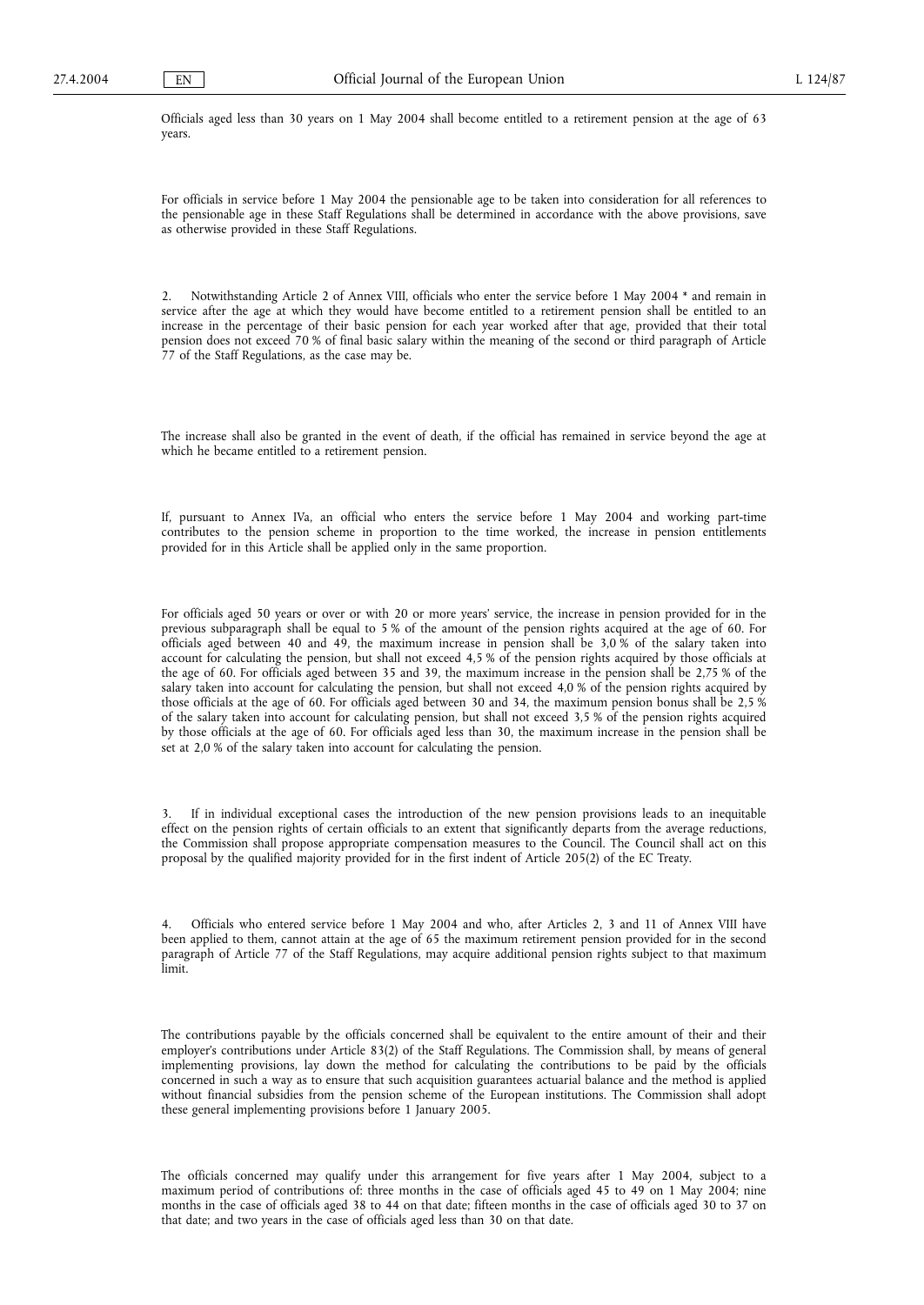# *Article 23*

1. Notwithstanding Article 52 of the Staff Regulations, application of the second indent of Article 9 of Annex VIII may be requested by officials who enter the service before 1 May 2004 and who leave the service before the age at which they would have become entitled to a retirement pension in accordance with Article 22 of this Annex:

- (a) from the age of 50 for those aged at least 45 or with 20 or more years' service on 1 May 2004;
- (b) from the age determined in accordance with the table below for officials aged up to 45 years on 1 May 2004:

| Age on 1 May 2004    | Age when drawing an immediate pension |  |  |
|----------------------|---------------------------------------|--|--|
| 45 years and older   | 50 years<br>0 months                  |  |  |
| 44 years             | 50 years<br>6 months                  |  |  |
| 43 years             | 51 years<br>0 months                  |  |  |
| 42 years             | 51 years<br>6 months                  |  |  |
| 41 years             | 52 years<br>0 months                  |  |  |
| 40 years             | 52 years<br>6 months                  |  |  |
| 39 years             | 53 years<br>0 months                  |  |  |
| 38 years             | 53 years<br>6 months                  |  |  |
| 37 years             | 54 years<br>0 months                  |  |  |
| 36 years             | 54 years<br>6 months                  |  |  |
| 35 years and younger | 55 years<br>0 months                  |  |  |

<sup>2.</sup> In such cases, in addition to the reduction in retirement pension rights referred to in Article 9 of Annex VIII for officials who leave the service at the age of at least 55 years, acquired pension rights shall be further reduced by 4,483 % if receipt of pension commences at the age of 54 years; by 8,573 % if receipt commences at the age of 53 years; by 12,316 % if receipt commences at the age of 52 years; by 15,778 % if receipt commences at the age of 51 years; and by 18,934 % if receipt of retirement pension commences at the age of 50 years.

### *Article 24*

1. In the case of a pension determined before 1 May 2004, the recipient's pension entitlement shall continue to be determined after that date in accordance with the rules applied when the entitlement was initially determined. The same holds true as regards cover under the joint sickness insurance scheme. However, the rules on family allowances and correction coefficients in force as from 1 May 2004 shall apply immediately without prejudice to the application of Article 20 of this Annex.

Notwithstanding the first subparagraph, recipients of an invalidity pension or a survivor's pension may ask to be covered by the provisions applicable as from 1 May 2004.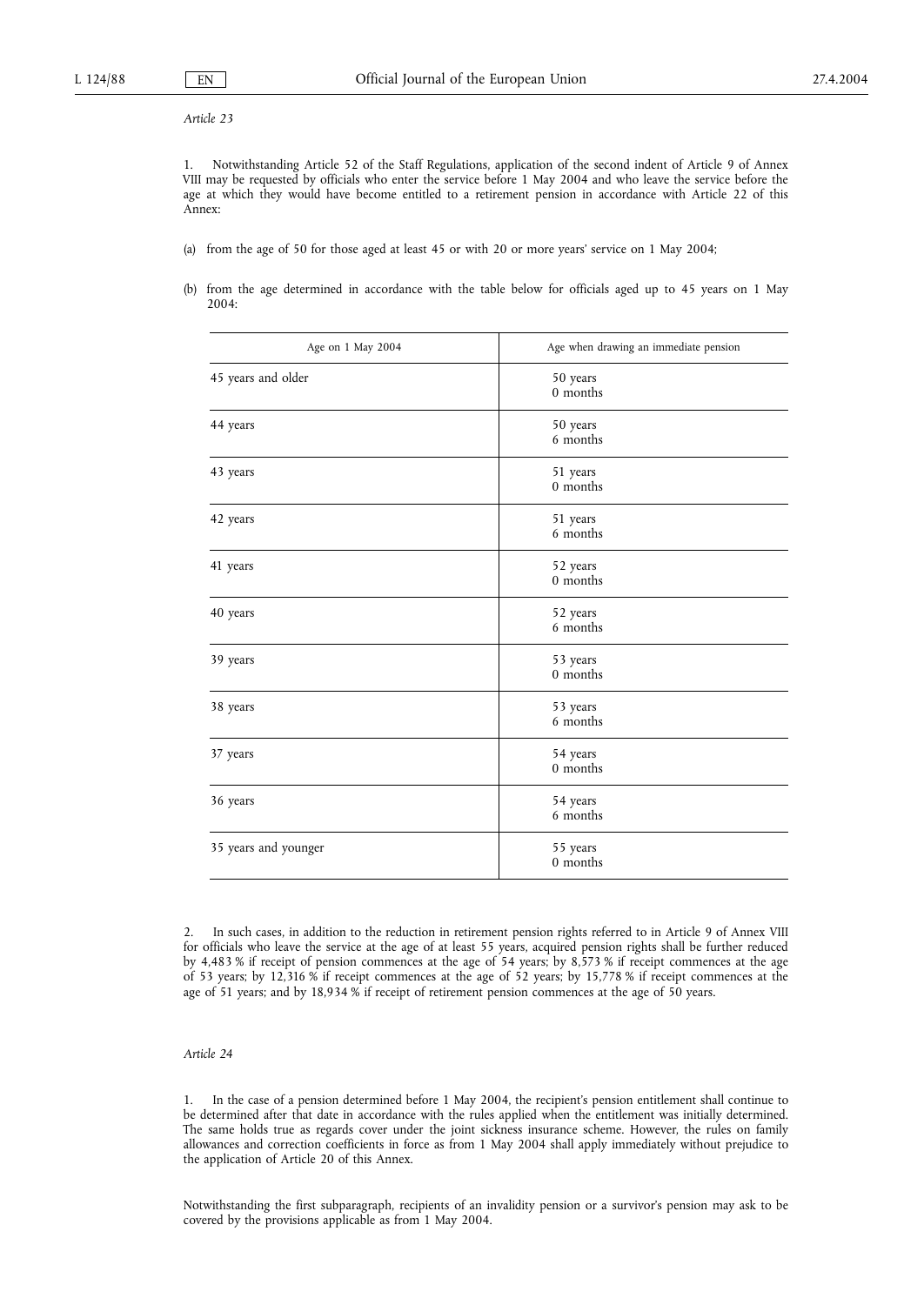2. When these provisions enter into force, the nominal amount of net pension received before 1 May 2004 shall be guaranteed. That guaranteed amount shall nevertheless be adjusted if the recipient's family situation or country of residence changes. For persons who retire between 1 May 2004 and 31 December 2007, the nominal amount of net pension received on retirement shall be guaranteed with reference to the Staff Regulations provisions in force on the date of their retirement.

For the purposes of applying the first subparagraph, if the pension calculated on the basis of the provisions in force is less than the nominal pension as defined below, a compensatory amount equal to the difference shall be granted.

For recipients of a pension before 1 May 2004, the nominal pension shall be calculated each month taking into account the family situation and the country of residence at the time of calculation, and the Staff Regulations rules in force on the date preceding 1 May 2004.

For officials who retire between 1 May 2004 and 31 December 2007, the nominal pension shall be calculated each month taking into account family situation and country of residence at the time of calculation, and the Staff Regulations rules in force on the date when they retire.

In the event of the death after 1 May 2004 of a recipient of a pension determined before that date, the survivor's pension shall be determined taking into account the guaranteed nominal pension which the deceased was receiving.

3. Provided that recipients of an invalidity pension have not asked to be covered by the provisions applicable as from 1 May 2004, and have not been declared fit to resume their duties, their invalidity pensions thus maintained shall be considered retirement pensions when the recipients reach the age of 65 years.

4. Paragraphs 1 and 2 shall apply to recipients of one of the allowances paid under Articles 41 or 50 of the Staff Regulations or under Regulation (EEC) No 1857/89, Regulation (EC, Euratom, ECSC) 2688/1995, Regulation (EC Euratom, ECSC) No 2689/1995, Regulation (EC, Euratom) No 1746/2002, Regulation (EC, Euratom) No 1747/2002 or Regulation (EC, Euratom) No 1748/2002. However, their retirement pensions shall be determined in accordance with the rules in force on the date on which their payment commences.

### *Article 25*

1. For pensions determined before 1 May 2004, the grade used for calculating pension shall be determined in accordance with the tables in Articles 2(1) and 8(1) of this Annex.

The basic salary taken into account for determining the recipient's pension shall be equivalent to the salary in the table in Article 66 of the Staff Regulations for the new grade thus determined, at the same step, weighted by a percentage equivalent to the ratio of basic salary under the old scale to that under the scale in Article 66 of the Staff Regulations for the same step.

For steps under the old scale without correspondence in the scale in Article 66 of the Staff Regulations, the last step of the same grade shall be used as the reference for calculating the percentage referred to in the second subparagraph.

For steps in grade D4 under the old scale, the first step in the first grade shall be used as the reference for calculating the percentage referred to in the second subparagraph.

2. On a transitional basis, the basic salary within the meaning of Articles 77 and 78 of the Staff Regulations and of Annex VIII shall be determined by applying the corresponding multiplication factor laid down in Article 7 to the salary which corresponds to the recipient's grading taken into account to determine entitlement to retirement pension or invalidity benefit, in accordance with the table in Article 66 of the Staff Regulations.

For steps under the old scale without correspondence in the scale in Article 66 of the Staff Regulations, the last step in the same grade shall be used as the reference for calculating the multiplication factor.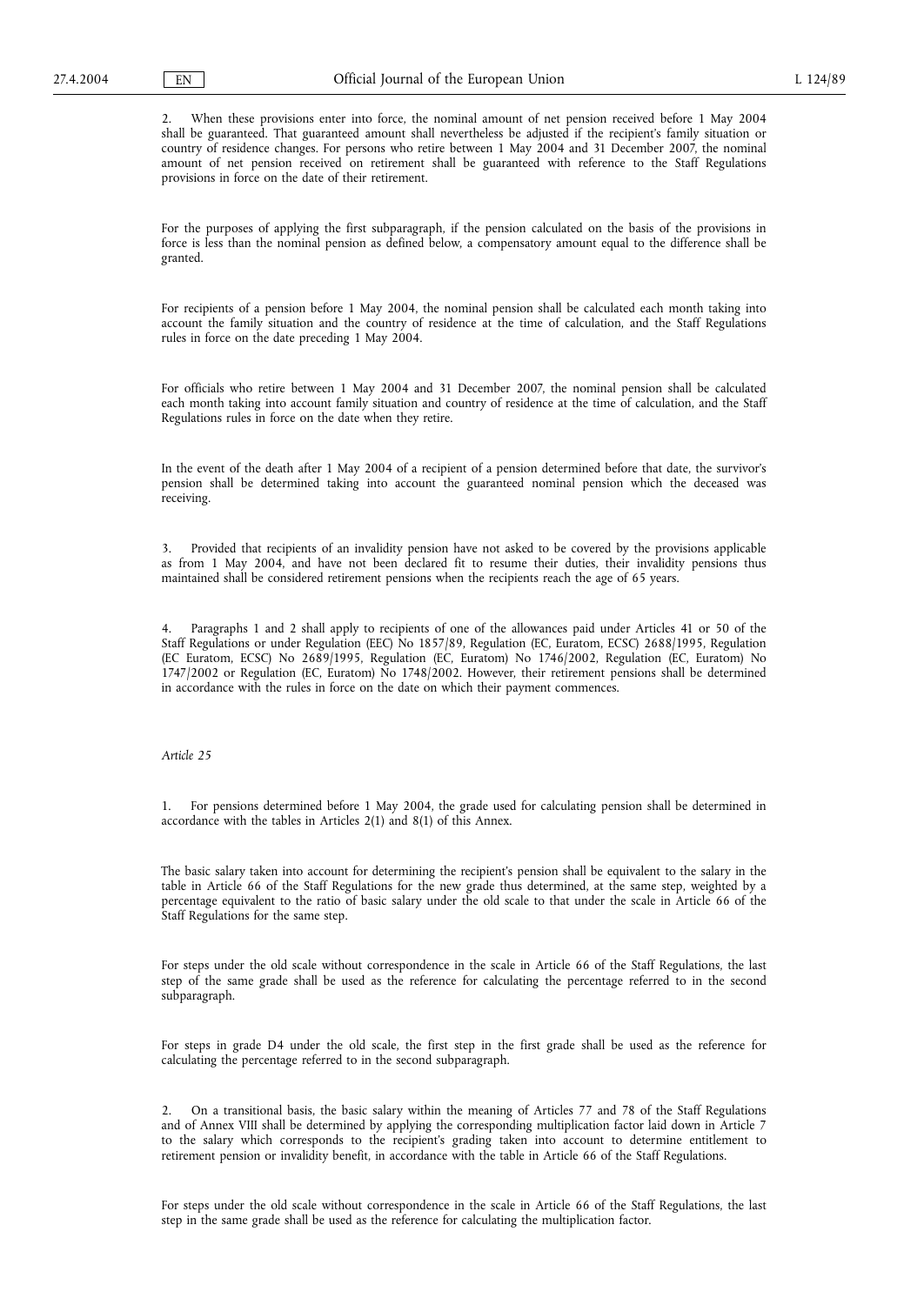For retirement pensions and invalidity benefits determined between 1 May 2004 and 30 April 2006, Article 8(1) shall apply.

3. For recipients of a survivor's pension, paragraphs 1 and 2 of this Article shall apply by reference to the deceased official or former official.

Paragraphs 1 and 2 of this Article shall apply by analogy to recipients of one of the allowances paid under Articles 41 or 50 of the Staff Regulations or under Regulation (EEC) No 1857/89, Regulation (EC, Euratom, ECSC) 2688/1995, Regulation (EC Euratom, ECSC) No 2689/1995, Regulation (EC, Euratom) No 1746/2002, Regulation (EC, Euratom) No 1747/2002 or Regulation (EC, Euratom) No 1748/2002.

### *Article 26*

1. Requests to qualify for the facilities for transfer of pension rights under Article 11(2) of Annex VIII submitted before 1 May 2004 shall be considered in accordance with the rules in force at the time of their submission.

2. In so far as the time limit stipulated in Article 11(2) of Annex VIII has not yet been exceeded on 1 May 2004, the officials concerned who did not submit such a request within the time limits previously stipulated, or whose request has been rejected for having been submitted after those time limits, shall still be able to submit or resubmit a request for transfer under Article 11(2) of Annex VIII.

3. Officials who submitted a request for transfer within the time limits but rejected the offer made to them, who did not submit a transfer request within the time limits previously stipulated, or whose request was rejected for having been submitted after those time limits, may still submit or resubmit such a request by 31 October 2004 at the latest.

4. In the cases provided for in paragraphs 2 and 3 of this Article, the institution where the official is working shall determine the number of pensionable years to be taken into account under its own scheme pursuant to the general implementing provisions adopted in respect of Article 11(2) of Annex VIII, which shall take into account the provisions of this Annex. However, for the purposes of paragraph 3 of this Article the official's age and grade to be taken into account shall be those at the time of establishment.

5. Officials who agreed to transfer their pension rights pursuant to Article 11(2) of Annex VIII before 1 May 2004 may request recalculation of the bonus already obtained under the Community institutions' pension scheme pursuant to that Article. Recalculation shall be based on the parameters in force at the time when the bonus was obtained, adjusted in accordance with Article 22 of this Annex.

6. Officials who obtain a bonus pursuant to paragraph 1 may, from notification of the bonus under the Community institutions' pension scheme, request application of paragraph 5.

## *Article 27*

1. When the actuarial equivalent referred to in Article 11(1) and Article 12(1)(b) of Annex VIII to the Staff Regulations is calculated, officials and temporary staff shall be covered, for the portion of their rights relating to periods of service before 1 May 2004, by the provisions set out below.

The retirement pension actuarial equivalent may not be less than the sum of:

- (a) the amount of the sums deducted from basic salary as pension contributions, plus compound interest at the rate of 3,5 % a year;
- (b) a severance grant proportional to the length of service actually completed, calculated on the basis of one and a half months of final basic salary subject to deduction per year of service;
- (c) the total sum paid to the Communities in accordance with Article 11(2) of Annex VIII to the Staff Regulations, plus compound interest at the rate of 3,5 % a year.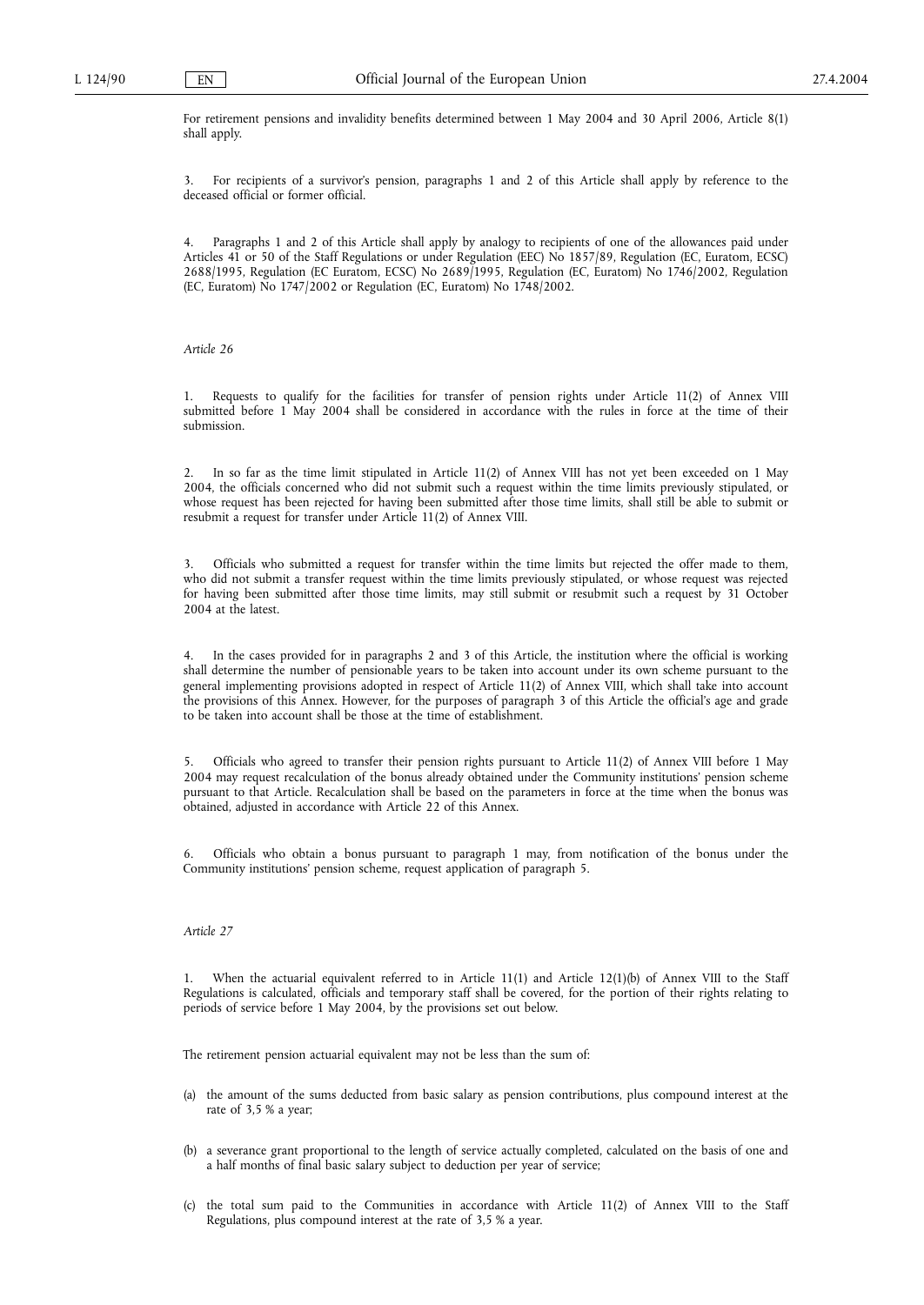2. However, where officials or temporary servants leave because their contracts are revoked or terminated, the severance grant to be paid or actuarial equivalent to be transferred shall be determined in the light of the decision taken on the basis of Article 9(1)(h) of Annex IX to the Staff Regulations.

3. Unless they have benefited from Article 11(2) or (3) of Annex VIII to the Staff Regulations, officials in service on 1 May 2004 and who would, for lack of a transfer option under Article 11(1), have been entitled to payment of a severance grant in accordance with the Staff Regulations rules in force before 1 May 2004, shall retain the right to payment of a severance grant calculated in accordance with the rules in force before that date.

### *Article 28*

The servants referred to in Article 2 of the Conditions of Employment of other servants who are under contract on 1 May 2004 and are appointed as officials after that date shall, on retirement, be entitled to an actuarial adjustment of the pension rights they acquired as temporary servants which takes into account the change in their pensionable age within the meaning of Article 77 of the Staff Regulations.

### *Article 29*

For temporary servants engaged before 1 May 2004, in accordance with Article 2(c) of the Conditions of Employment of Other Servants, to assist a political group in the European Parliament the requirement laid down in Article 29(3) and (4) of the Staff Regulations that the temporary servant has passed a selection procedure in conformity with Article 12(4) of the Conditions of Employment shall not apply.

### *ANNEX XIII.1*

### **Types of posts during the transitional period**

Types of posts in each category, as provided for in Article 4(n) of this Annex.

- Research Administrator/ C\*2 Secretary/office clerk Linguistic Administrator C\*3 Secretary/office clerk
- A\*6 Administrator/ C\*4 Secretary/office clerk Research Administrator/  $C*5$  Secretary/office clerk Linguistic Administrator C\*6 Secretary/office clerk
- A\*7 Administrator/ C\*7 Secretary/office clerk Research Administrator/ Linguistic Administrator
- A\*8 Administrator/ Research Administrator/ Linguistic Administrator
- A\*9 Head of unit/ Administrator/ Research Administrator/ Linguistic Administrator
- A\*10 Head of unit Administrator/ Research Administrator/ Linguistic Administrator

### **Category A Category C**

- A\*5 Administrator/ C\*1 Secretary/office clerk
	-
	-
	-
	-
	-
	-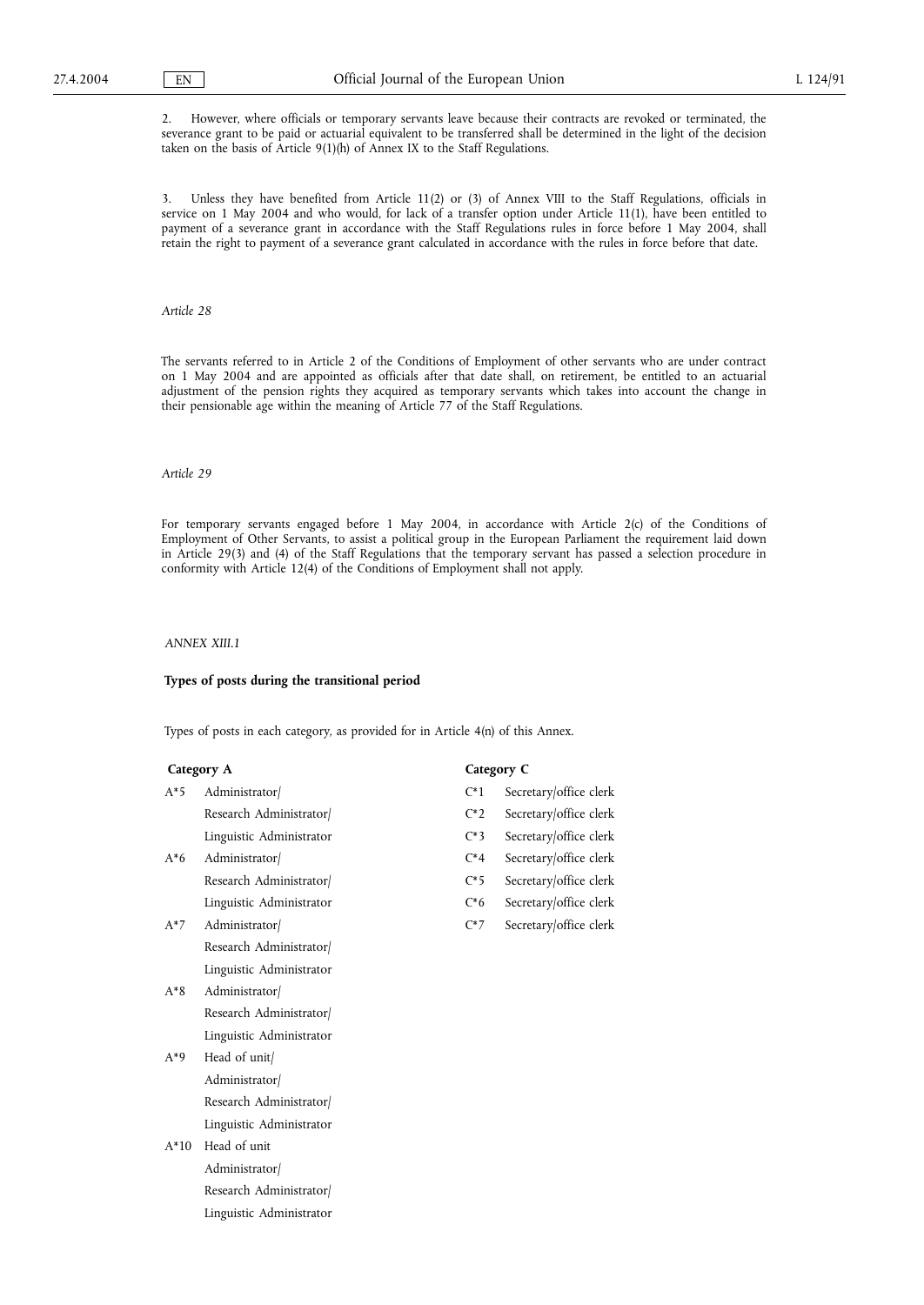| A*11 Head of unit           |
|-----------------------------|
| Administrator/              |
| Research Administrator/     |
| Linguistic Administrator    |
| A*12 Head of unit           |
| Administrator/              |
| Research Administrator/     |
| Linguistic Administrator    |
| A*13 Head of unit           |
| Administrator/              |
| Research Administrator      |
| Linguistic Administrator    |
| A*14 Research Administrator |

- Linguistic Administrator Administrator/Head of unit Director
- A\*15 Director/Director-General
- A\*16 Director-General

# **Category B Category D**

| B*3    | Assistant/Research assistant |
|--------|------------------------------|
| $R^*4$ | Assistant/Research assistant |
| $B*5$  | Assistant/Research assistant |
| $B*6$  | Assistant/Research assistant |
| $B*7$  | Assistant/Research assistant |
| $B*8$  | Assistant/Research assistant |
| $B*9$  | Assistant/Research assistant |
| $B*10$ | Assistant/Research assistant |
| $B*11$ | Assistant/Research assistant |

- ch assistant  $D^*1$  Employee
	- D\*2 Employee
	- D\*3 Employee
	- D\*4 Employee
	- D\*5 Employee'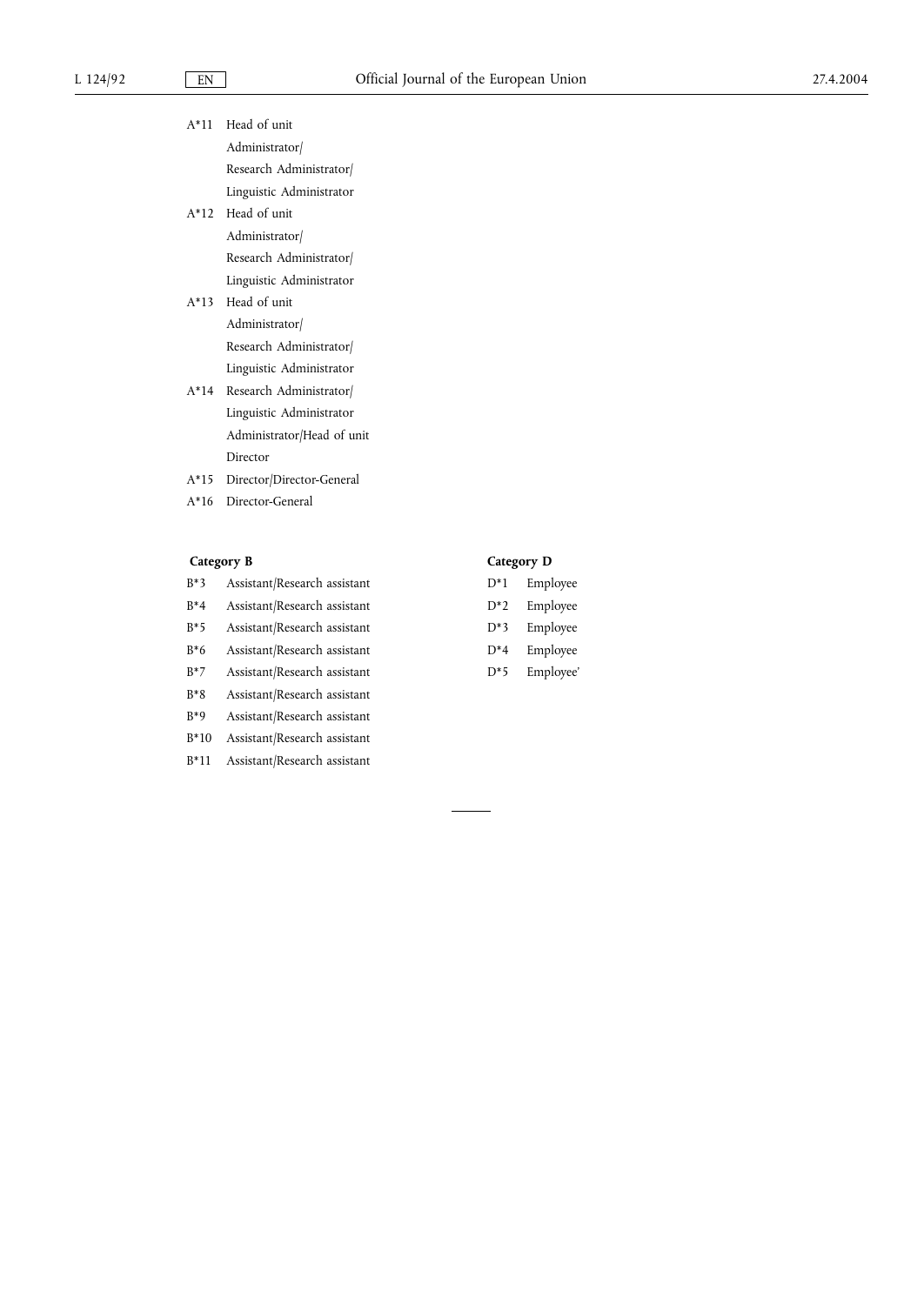### *ANNEX II*

### **AMENDMENTS TO THE CONDITIONS OF EMPLOYMENT OF OTHER SERVANTS OF THE EUROPEAN COMMUNITIES**

The Conditions of Employment of other servants of the European Communities are hereby amended as follows:

- 1) Article 1 is amended as follows:
	- (a) in the second indent, the following words are added after 'auxiliary staff':

'until the date set out in Article 52.';

(b) the following indent is inserted after the indent  $-$  auxiliary staff:

'— contract staff';

(c) the following paragraph is added:

'Any reference in these Conditions of Employment to a person of the male sex shall be deemed also to constitute a reference to a person of the female sex, and vice-versa, unless the context clearly indicates otherwise.';

2) in Article 2(c), the words:

'or the elected President of one of the institutions or organs of the Communities or the Elected Chairman of one of the political groups in the European Parliament';

are replaced by:

'or the elected President of one of the institutions or organs of the Communities, or one of the political groups in the European Parliament or the Committee of the Regions, or a group in the European Economic and Social Committee'.

- 3) Article 3(b) is amended as follows:
	- (a) in the first indent, the words 'Category B, C, or D or in the Language Service' are replaced by 'the assistants' function group (AST);
	- (b) in the second indent, the words 'Category A, other than those in Grade A1 or A2' are replaced by:

'the administrators function group (AD), other than senior staff (Directors-General or their equivalent in grades AD 16 or AD 15 and Directors or their equivalent in grades AD 15 or AD 14)';

4) the following Articles are inserted after Article 3:

'*Article 3a*

1. For the purposes of these Conditions of Employment, "contract staff" means staff not assigned to a post included in the list of posts appended to the section of the budget relating to the institution concerned and engaged for the performance of full-time or part-time duties:

(a) in an institution to carry out manual or administrative support service tasks,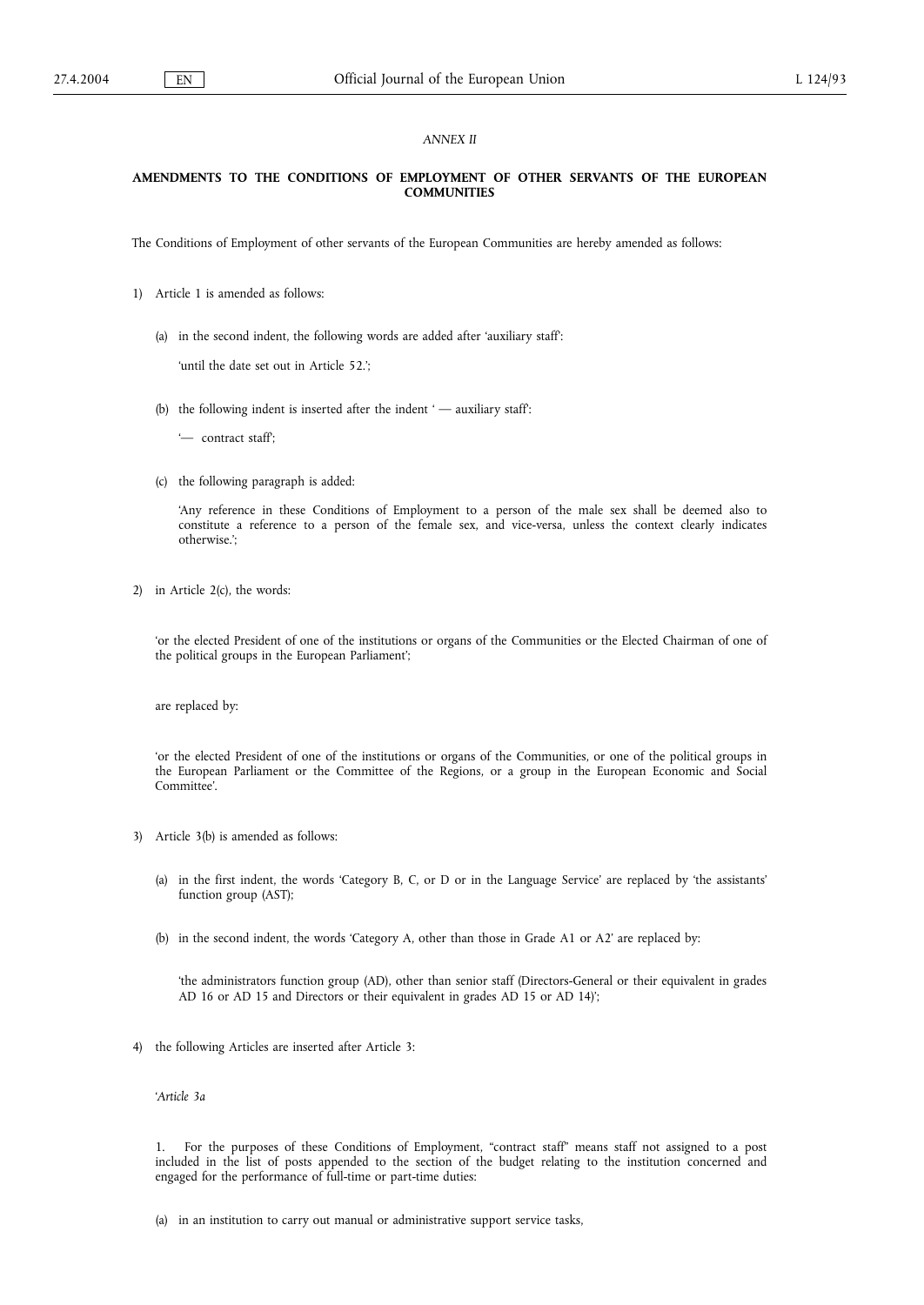(b) in the agencies referred to in Article 1a(2) of the Staff Regulations,

- (c) in other entities inside the European Union created, after consultation of the Staff Regulations Committee, by specific legal act issued by one or more institutions allowing for the use of such staff,
- (d) in Representations and Delegations of Community institutions,
- (e) in other entities situated outside the European Union.

2. The Commission shall, on the basis of information provided by all institutions, submit a report to the budgetary authority each year on the employment of contract staff, which shall state whether the overall number of such members of the contract staff has remained within a limit of 75 % of all employees in agencies, in other entities inside the European Union, in Representations and Delegations of Community institutions and in other entities situated outside the European Union respectively. If this limit has not been respected, the Commission shall propose to the agencies, the other entities inside the European Union, Representations and Delegations of Community institutions or other entities situated outside the European Union respectively, to take the appropriate corrective measures.

### *Article 3b*

For the purposes of these Conditions of Employment, "contract staff for auxiliary tasks" means staff engaged in an institution within the time limits set in Article 88 in one of the function groups referred to in Article 89a:

- (a) to perform full-time or part-time duties others than those referred to in Article  $3a(1)(a)$ , without being assigned to a post included in the list of posts appended to the section of the budget relating to the institution concerned,
- (b) to replace, after the possibilities of temporary posting of officials within the institution have been examined, certain persons who are unable for the time being to perform their duties, namely:
	- (i) officials or temporary staff in the function group AST;
	- (ii) exceptionally, officials or temporary staff in the function group AD occupying a highly specialised post, except Heads of Unit, Directors, Directors General and equivalent functions.

The use of contract staff for auxiliary tasks is excluded where Article 3a applies.';

5) Article 4 is replaced by the following:

### '*Article 4*

For the purposes of these Conditions of Employment, "local staff" means staff engaged in places outside the European Union according to local practice for manual or service duties, assigned to a post not included in the list of posts appended to the section of the budget relating to each institution and paid from the total appropriations for the purpose under that section of the budget. Staff engaged in places of employment situated outside the European Union for duties other than those mentioned above which, in the interests of the service, could not be assigned to an official or servant having another capacity within the meaning of Article 1, shall also be regarded as local staff.';

- 6) in Article 6, in the second paragraph, the words 'the provisions of the second paragraph of Article 1' are replaced by 'Article 1a(2), Article 1b', and the words 'of the second paragraph of Article 2' are replaced by 'Article 2(2)';
- 7) in Article 7a the figure '24a' is replaced by '24b';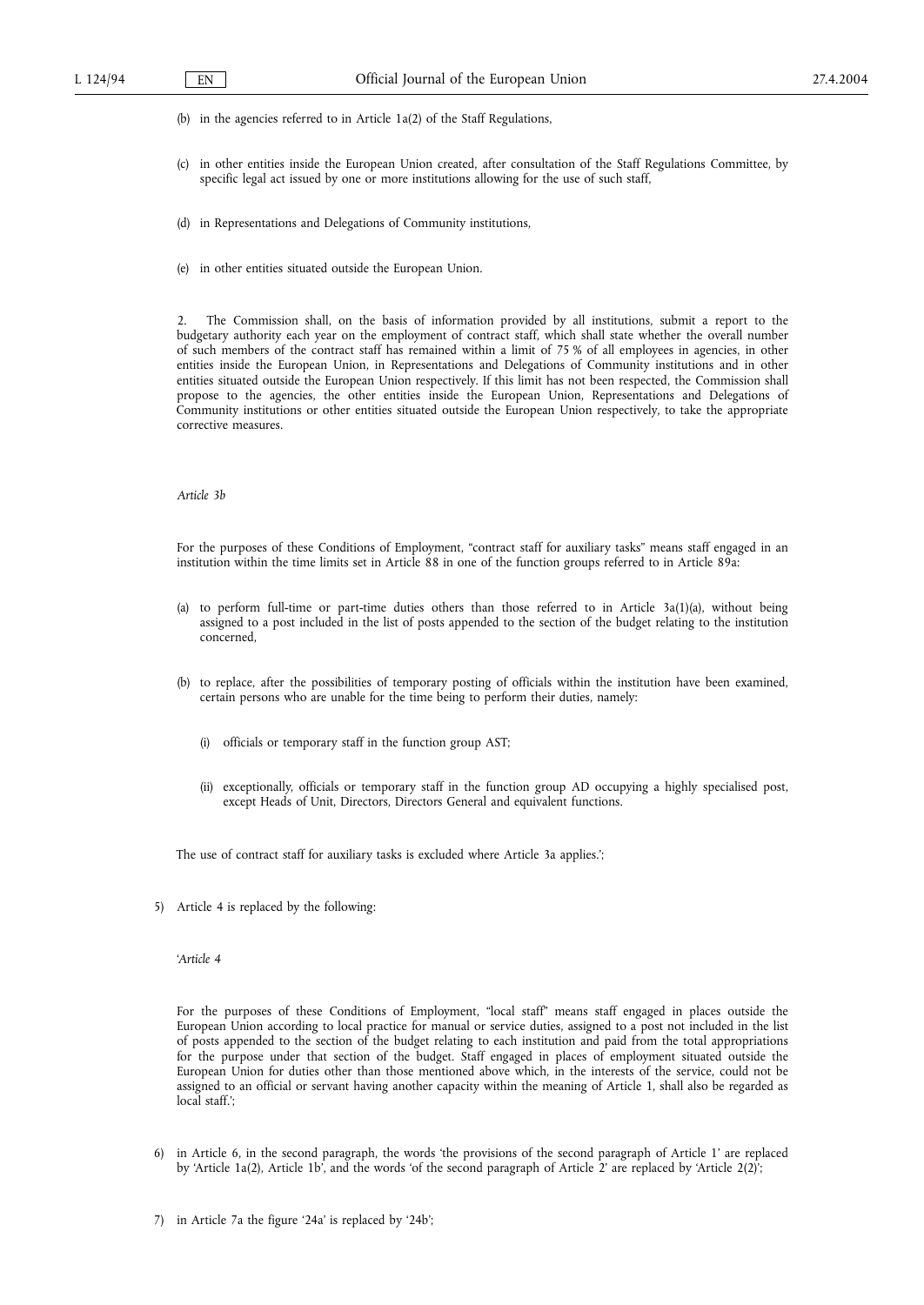8) Article 8 is replaced by the following:

### '*Article 8*

Temporary staff to whom Article 2(a) applies may be engaged for a fixed or indefinite period. The contracts of such staff who are engaged for a fixed period may be renewed not more than once for a fixed period. Any further renewal shall be for an indefinite period.

Temporary staff to whom Article 2(b) or (d) applies shall not be engaged for more than four years but their engagement may be limited to any shorter duration. Their contracts may be renewed not more than once for a maximum period of two years if the possibility of renewal has been provided for in the initial contract and within the limits provided for in that contract. At the end of that time, they shall no longer be employed as temporary staff under these provisions. On the expiry of their contracts, such servants may be assigned to established posts in the institutions only if they are appointed as officials in accordance with the Staff Regulations.

Temporary staff to whom Article 2(c) applies shall be engaged for an indefinite period.';

9) the following Article is inserted after Article 9:

'*Article 9a*

The Commission shall provide a yearly report on the use of temporary staff including numbers of staff, level and type of posts, geographical balance and budgetary resources per function group.';

10) Article 10 is replaced by the following:

'*Article 10*

Articles 1d, 1e, 5(1), (2), (3) and (4), and Article 7 of the Staff Regulations shall apply by analogy.

The grade and step at which temporary staff are engaged shall be stated in their contract.

Assignment of temporary staff to a post carrying a higher grade than that at which they were engaged shall be recorded in an agreement supplementary to their contract of service.

Title VIII of the Staff Regulations shall apply by analogy to temporary staff paid from appropriations for research and investment in the general budget of the European Union. Title VIIIa of the Staff Regulations shall apply by analogy to temporary staff serving in a third country.';

11) In Article 12 the following paragraphs are added:

'3. The European Communities Personnel Selection Office (hereinafter "the Office") shall, at their request, provide assistance to the different institutions with a view to the selection of temporary staff, in particular by defining the contents of the tests and organising the selection procedures. The Office shall ensure the transparency of selection procedures for temporary staff engaged under Article 2(a), (b) and (d).

4. At the request of an institution the Office shall, in selection procedures organised for the engagement of temporary staff, ensure the application of the same standards as for the selection of officials.

5. Each institution shall adopt general provisions on the procedures for recruitment of temporary staff in accordance with Article 110 of the Staff Regulations, as necessary.';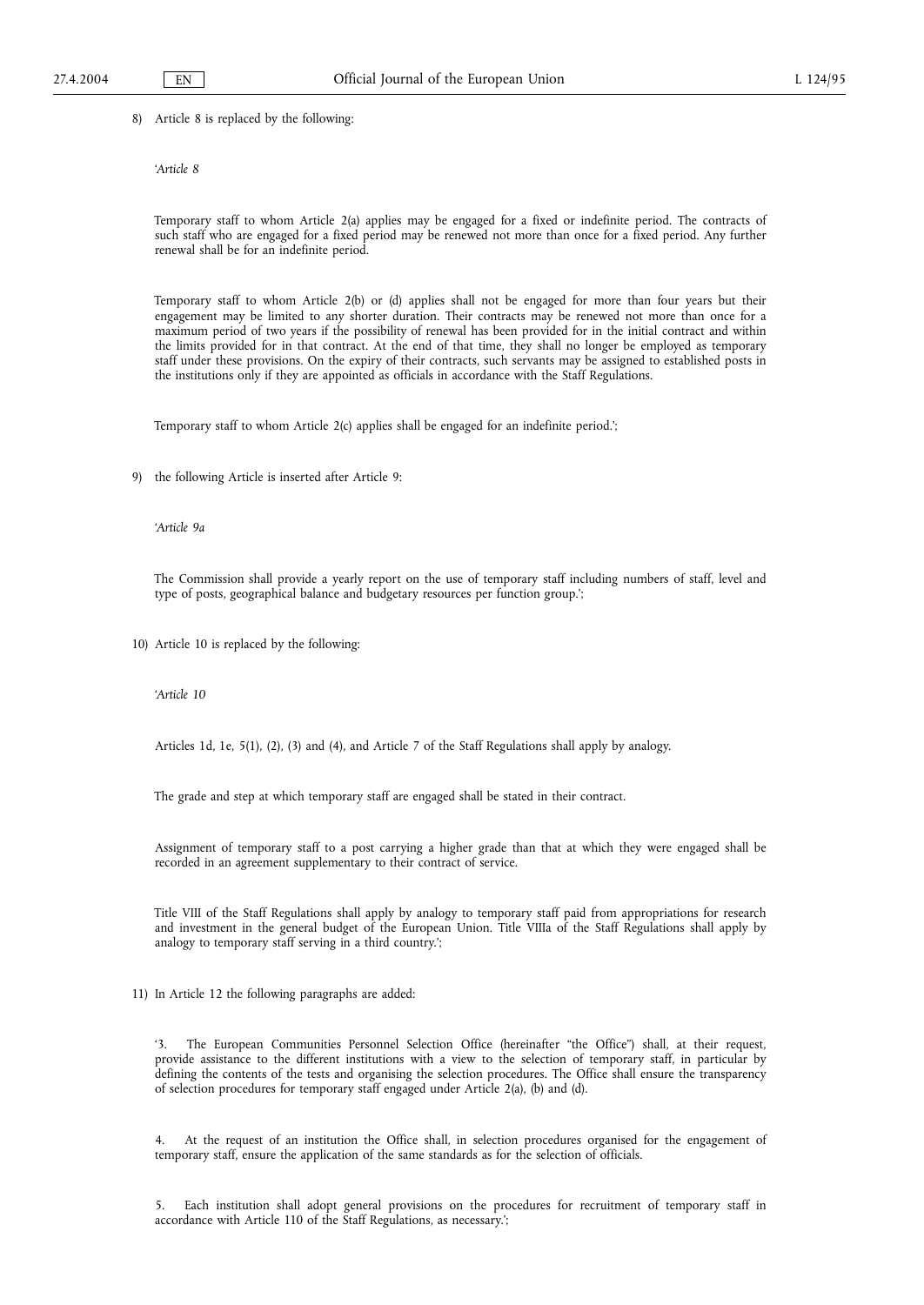- 12) Article 14 is amended as follows:
	- (a) the third paragraph is replaced by the following:

'Not less than one month before the expiry of the probationary period, a report shall be made on the ability of the member of the temporary staff to perform the duties pertaining to his post and also on his conduct and efficiency in the service. The report shall be communicated to the person concerned, who shall have the right to submit his comments in writing. A member of the temporary staff whose work has not proved adequate to justify retention in his post shall be dismissed. However, the authority referred to in the first paragraph of Article 6 may, in exceptional circumstances, extend the probationary period for a maximum of six months, and possibly assign the member of the temporary staff to another department.';

- (b) in the fourth paragraph, the words; the period of service may not, however, exceed the normal probationary period are deleted;
- 13) in Article 15(2), the words 'to servants within the meaning of Article 2(a), (c) and (d)' are deleted;
- 14) in Article 16, the first paragraph is replaced by the following:

'Articles 42a, 42b and 55 to 61 of the Staff Regulations, concerning leave, hours of work, overtime, shiftwork, standby duty at place of work or at home and public holidays, shall apply by analogy. Special leave and parental and family leave shall not extend beyond the term of the contract.';

- 15) Article 17 is amended as follows:
	- (a) in the first paragraph, second indent, the figure 'six' is replaced by 'twelve';
	- (b) in the fourth paragraph,
		- (i) the words 'who provides evidence that he cannot be covered by any other public scheme of insurance against the risks referred to in Article 28' are replaced by 'who is not gainfully employed',
		- (ii) the words 'in accordance with that Article' are replaced by 'against the risks referred to in Article 28', and
		- (iii) the words 'required to cover the risks referred to in Article 28' are replaced by 'provided for in that Article';
- 16) Article 20 is replaced by the following:

'*Article 20*

1. Articles 63, 64, 65 and 65a of the Staff Regulations, concerning the currency in which remuneration is to be expressed and adjustments to such remuneration, shall apply by analogy.

2. Articles 66, 67, 69 and 70 of the Staff Regulations, concerning basic salaries, family allowances, expatriation allowance and payment in the event of death, shall apply by analogy.

3. The provisions of Article 66a of the Staff Regulations on the special levy shall apply by analogy to temporary staff.

4. A member of temporary staff who has been at one step in his grade for two years shall automatically advance to the next step in that grade'.

17) In Article 21, the words '3, 4 and 4a' are replaced by '3 and 4', and the words 'family allowances, expatriation allowance and temporary fixed allowances' are replaced by 'family allowances and expatriation allowance';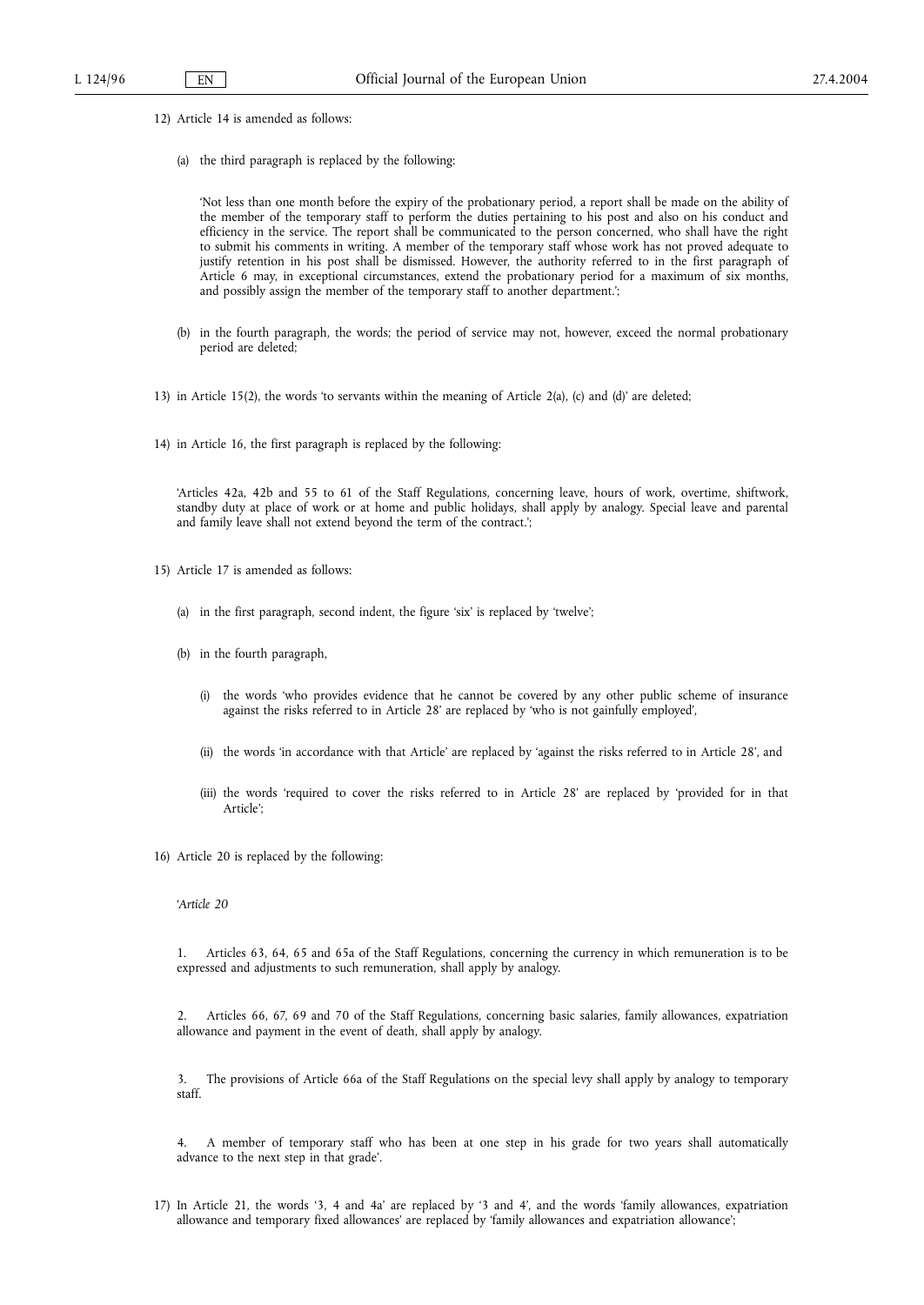18) Article 24(3) is replaced by the following:

'3. However, the installation allowance provided for in paragraph 1 and the resettlement allowance provided for in paragraph 2 shall not be less than:

- (a) EUR 976,85 for a servant who is entitled to the household allowance; and
- (b) EUR 580,83 for a servant who is not entitled to the household allowance.

In cases where a husband and wife who are officials or other servants of the Communities are both entitled to the settlement allowance or resettlement allowance, this shall be payable only to the person whose basic salary is the higher.';

- 19) in Article 28, first paragraph, the words 'invalidity pension' are replaced by 'invalidity allowance';
- 20) Article 28a is amended as follows:
	- (a) paragraphs 3 and 4 are replaced by the following:

'3. The unemployment allowance shall be set by reference to the basic salary attained by the former member of the temporary staff at the time of the termination of his service. The allowance shall be set at:

- (a) 60 % of the basic salary for an initial period of 12 months,
- (b) 45 % of the basic salary for the 13th to the 24th month,
- (c) 30 % of the basic salary for the 25th to the 36th month.

Other than during an initial six-month period, in which the lower limit specified below is applicable but the upper limit is not, the amounts thus calculated may neither be less than EUR 1 171,52 nor exceed EUR 2 343,04. These limits shall be adjusted, in the same way as the salary scales set out in Article 66 of the Staff Regulations, in accordance with Article 65 of the Staff Regulations.

The period during which the unemployment allowance is payable to a former member of the temporary staff may not be more than 36 months from the date of termination of service and shall in no case exceed the equivalent of one third of the actual length of service completed. However, if, during that period, the former member of the temporary staff ceases to fulfil the conditions laid down in paragraphs 1 and 2, payment of the unemployment allowance shall be suspended. Payment shall resume if, before the expiry of that period, the former member of the temporary staff again fulfils the said conditions and is not entitled to national unemployment benefit.';

(b) paragraphs 6 and 7 are replaced by the following:

The unemployment allowance and the family allowances shall be paid by the Commission in euro. No correction coefficient shall be applicable.

7. Members of the temporary staff shall contribute one third of the financing of the unemployment insurance scheme. That contribution shall be set at 0,81 % of the basic salary of the person concerned after deducting a standard allowance of EUR 1 065,02 and without taking account of the correction coefficients provided for in Article 64 of the Staff Regulations. The contribution shall be deducted each month from the salary of the person concerned and paid, together with the remaining two thirds to be borne by the institution, into a Special Unemployment Fund. This Fund shall be common to the institutions and the latter shall pay their contributions to the Commission each month, no later than eight days after the payment of remunerations. All expenditure under this Article shall be authorised and paid by the Commission in accordance with the provisions of the Financial Regulation governing the general budget of the European Union.';

(c) paragraph 11 is replaced by the following:

'11. One year after the introduction of this unemployment insurance scheme and every two years thereafter, the Commission shall present the Council with a report on the financial situation of the scheme. Independently of this report, the Commission may present to the Council proposals for adjusting the contributions provided for in paragraph 7 if this is necessary in the interests of the balance of the scheme. The Council shall act on the proposals in accordance with paragraph 3.';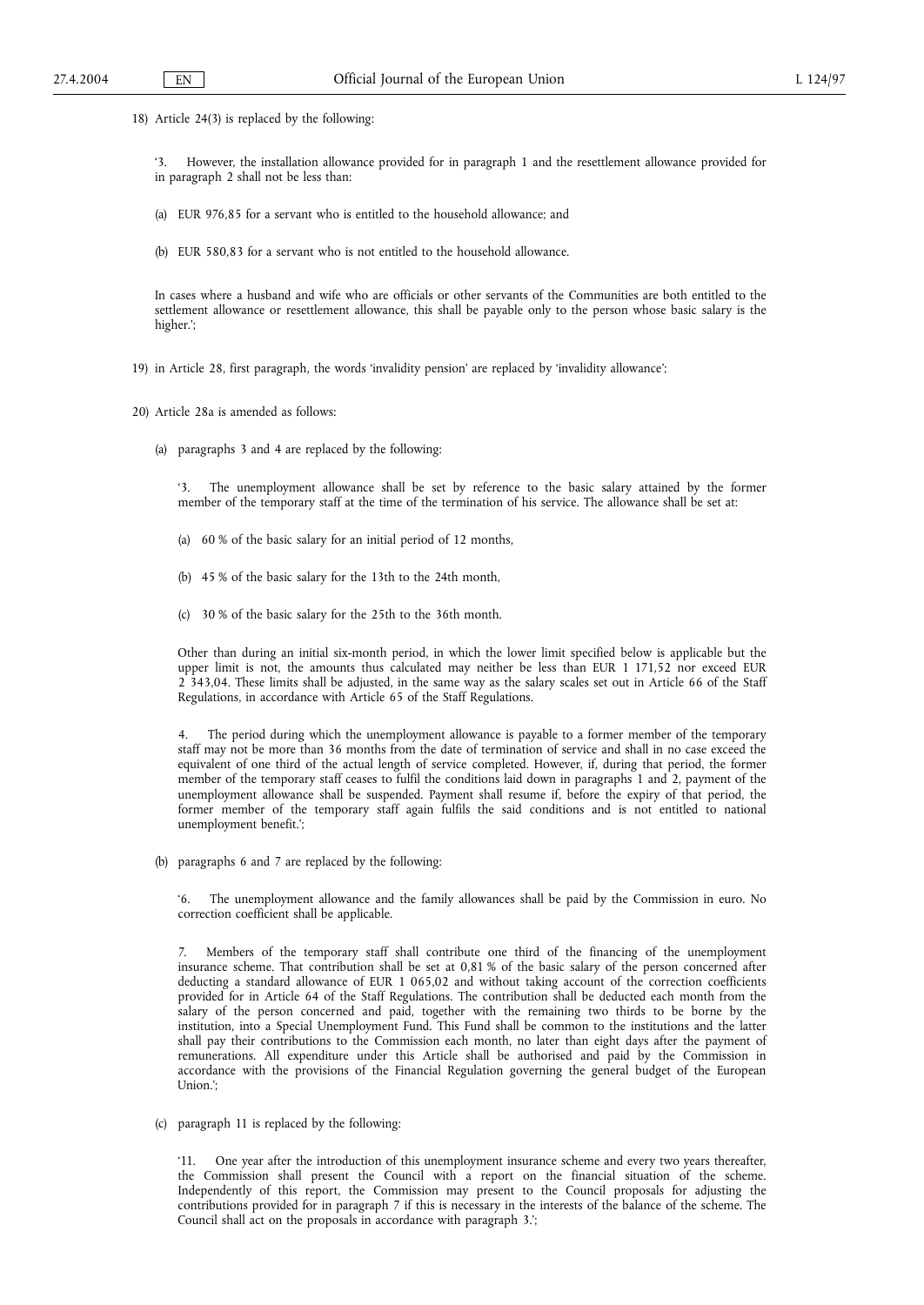21) in Article 30 the words 'or a disability,' are inserted after 'illness contracted,';

22) Article 33 is replaced by the following:

'*Article 33*

1. A servant who is suffering from total invalidity and who, for that reason, is obliged to suspend employment with the institution shall be entitled, for as long as the invalidity lasts, to an invalidity allowance, the amount of which shall be determined as follows.

Article 52 of the Staff Regulations shall apply by analogy to recipients of an invalidity allowance. If the recipient of an invalidity allowance retires before the age of 65 without having reached the maximum pension entitlement, the general rules on retirement pensions shall be applied. The amount of the retirement pension shall be based on the salary for the grade and step occupied by the servant when he became an invalid.

The invalidity allowance shall be 70 % of the final basic salary of the member of the temporary staff. However, it shall not be less than the minimum subsistence figure, as defined in Article 6 of Annex VIII to the Staff Regulations. The invalidity allowance shall be subject to contributions to the pension scheme, calculated on the basis of that allowance.

Where the invalidity of the servant arises from an accident in the course of or in connection with the performance of his duties, from an occupational disease, from a public-spirited act or from risking life and limb to save another human being, the invalidity allowance shall not be less than 120 % of the minimum subsistence figure. In such cases the pension contributions shall be borne by the budget of the former employer.

In the case of invalidity deliberately brought about by the servant, the authority referred to in the first paragraph of Article 6 may decide that he should receive only the grant provided for in Article 39.

Persons entitled to an invalidity allowance shall also be entitled to the family allowances provided for in Article 67 of the Staff Regulations in accordance with Annex VII to the Staff Regulations; the household allowance shall be determined on the basis of the recipient's allowance.

2. Invalidity shall be established by the Invalidity Committee provided for in Article 9 of the Staff Regulations.

3. The institution referred to in Article 40 of Annex VIII to the Staff Regulations may require periodic examinations of the recipient of an invalidity allowance to establish that he still fulfils the conditions for payment of that allowance. If the Invalidity Committee finds that these conditions are no longer fulfilled, the servant shall resume service with the institution, providing his contract has not expired.

However, if it proves impossible to employ the person concerned in the service of the Communities, the contract may be terminated subject to payment of an amount corresponding to the remuneration that would have been paid during the period of notice and, where applicable, to the compensation for termination of contract provided for in Article 47. Article 39 shall also apply.';

23) Article 34 is amended as follows:

- (a) in the second paragraph, the words 'invalidity pension' are replaced by 'invalidity allowance' and the figure '60' is replaced by '63';
- (b) in the third paragraph, the word 'allowance' is inserted after the word 'invalidity' and '60' is replaced by '63';

24) in Article 35, the word 'widow' is replaced by 'surviving spouse';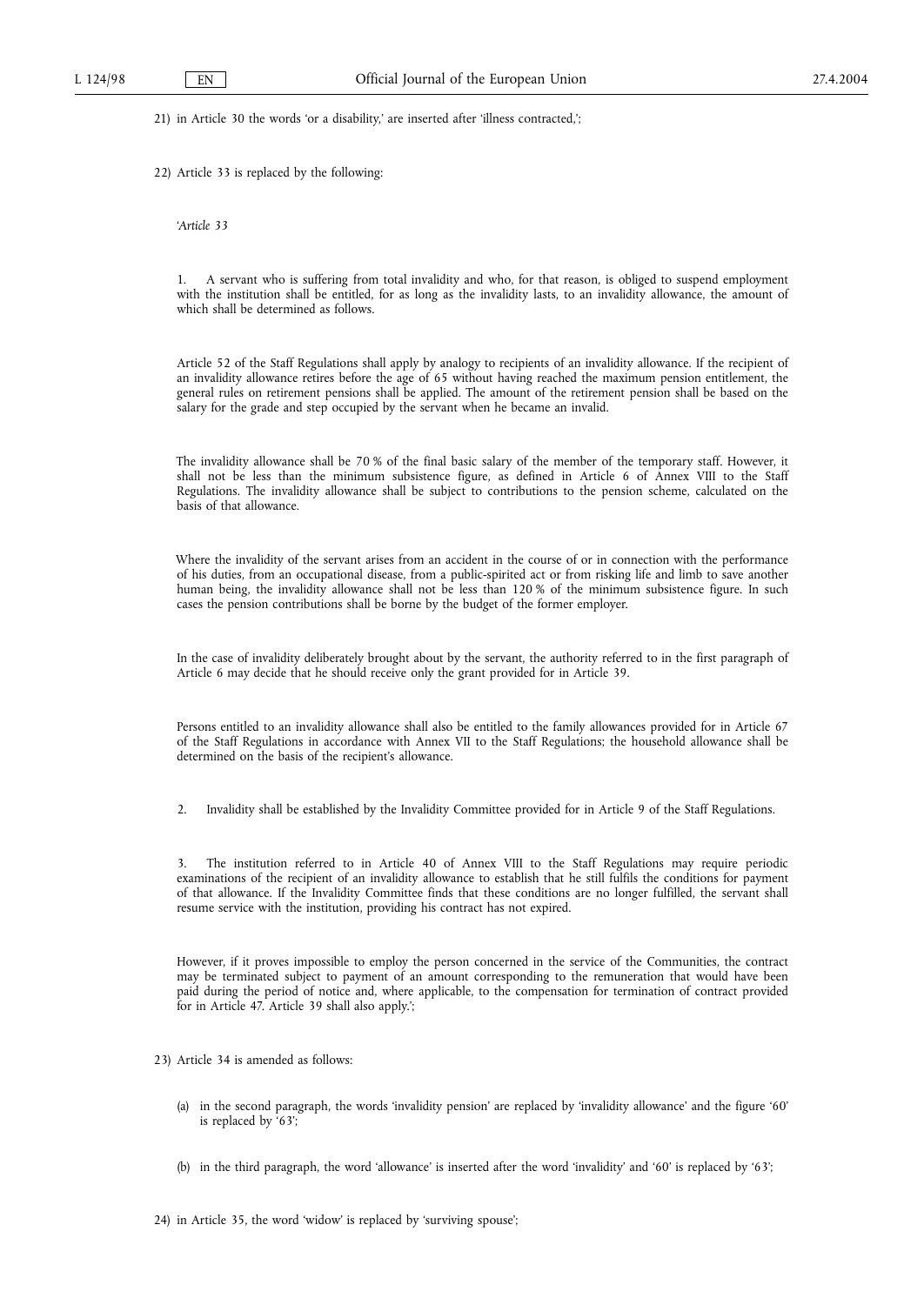25) Article 36 is amended as follows:

- (a) in the first paragraph, the word 'widow' is replaced by 'surviving spouse' and the words 'widow's pension' are replaced by 'survivor's pension';
- (b) in the second paragraph, the words 'widow's pension' are replaced by 'survivor's pension';

26) Article 37 is replaced by the following:

'*Article 37*

Where a servant or person entitled to a retirement pension or invalidity allowance dies leaving no spouse entitled to a survivor's pension, the children deemed to be dependent on him at the time of death shall be entitled to an orphan's pension in accordance with Article 80 of the Staff Regulations.

The same entitlement shall apply to children who fulfil the foregoing conditions in the event of death or remarriage of a spouse who is entitled to a survivor's pension.

Where a servant or a person entitled to a retirement pension or invalidity allowance dies but the conditions set out in the first paragraph are not satisfied, the provisions of the third paragraph of Article 80 of the Staff Regulations shall apply.

In the event of the death of a former member of the temporary staff within the meaning of Article 2(a), (c) or (d) who leaves the service before reaching 63 years of age and requests that his retirement pension be deferred until the first day of the calendar month following that in which he reaches 63 years of age, children deemed to be his dependants in accordance with Article 2 of Annex VII to the Staff Regulations shall be entitled to an orphan's pension on the same terms as those set out in the preceding paragraphs.

The orphan's pension of a person treated as a dependent child as defined in Article 2(4) of Annex VII to the Staff Regulations may not exceed twice the dependent child allowance.

No orphan's pension shall be payable where a natural parent who has been replaced by an adoptive parent dies.

Orphans shall be entitled to an education allowance in accordance with Article 3 of Annex VII to the Staff Regulations.';

27) Article 39 is replaced by the following:

'*Article 39*

1. On leaving the service, a servant within the meaning of Article 2 shall be entitled to a retirement pension, transfer of the actuarial equivalent or the payment of the severance grant in accordance with Chapter 3 of Title V of, and Annex VIII to, the Staff Regulations. Where the servant is entitled to a retirement pension his pension rights shall be reduced in proportion to the amounts paid under Article 42.

Article 9(2) of Annex VIII to the Staff Regulations shall apply under the following conditions:

the Appointing Authority may decide, in the interests of the service on the basis of objective criteria and transparent procedures introduced by means of general implementing provisions, not to apply any reduction to the pension of a temporary servant, up to a maximum of eight temporary servants in all institutions in any one year. The annual number may vary, subject to an average of ten every two years and the principle of budget neutrality. Before five years have elapsed, the Commission shall submit to the European Parliament and the Council an evaluation report on the implementation of this measure. Where appropriate, the Commission shall submit a proposal to change after five years the maximum annual number on the basis of Article 283 of the EC Treaty.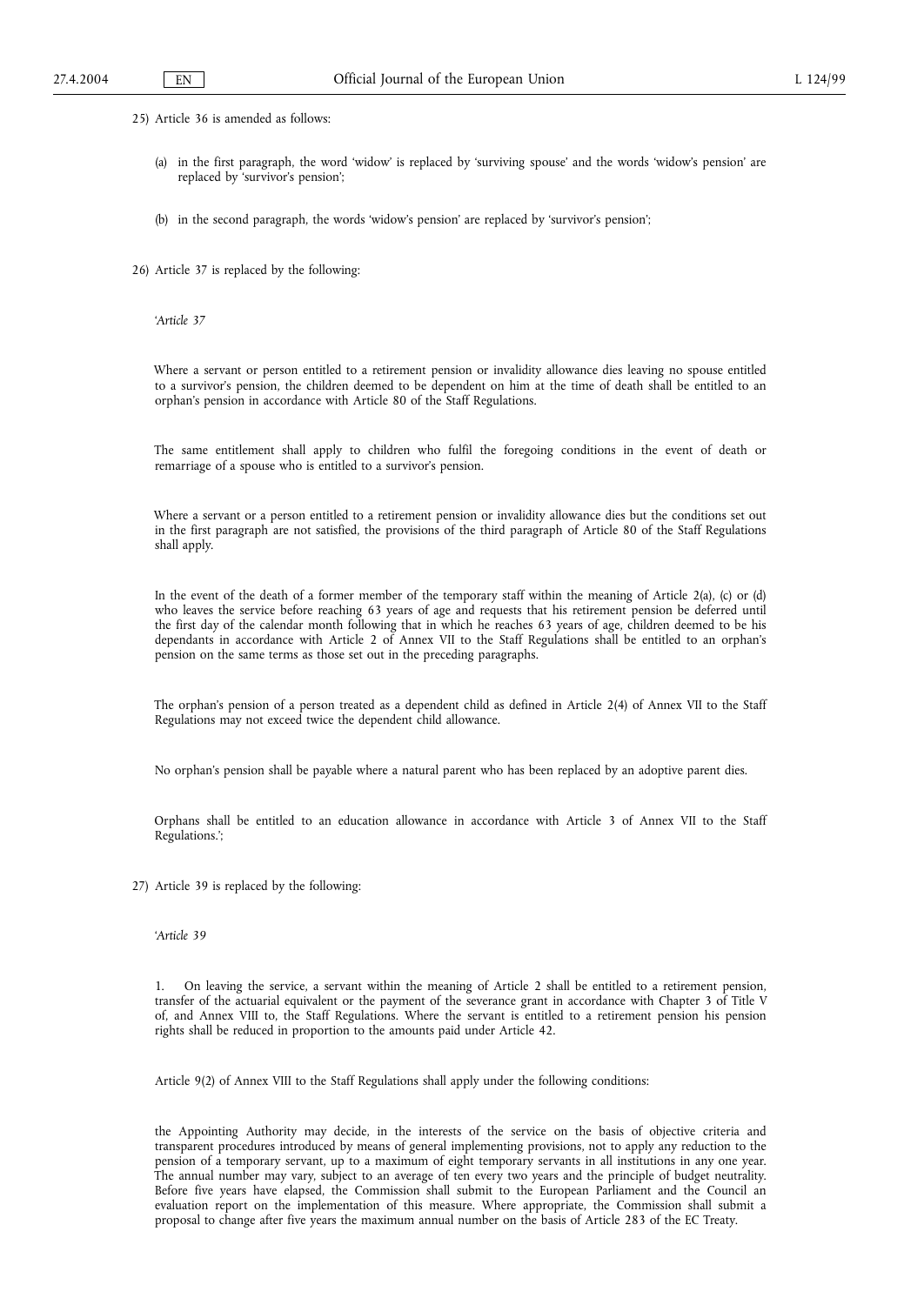2. Article 11(2) and (3) of Annex VIII of the Staff Regulations shall be applied by analogy to servants within the meaning of Article 2 of these Conditions of Employment.

3. A person who becomes entitled to a retirement pension shall be entitled to the family allowances provided for in Article 67 of the Staff Regulations. The percentage component of the household allowance shall be calculated on the basis of the recipient's pension.';

28) in Article 40, the fourth paragraph is replaced by the following:

'The preceding paragraph shall not apply to a servant who, in the three months following application of the Staff Regulations to him, asks to be allowed to repay such sums plus compound interest at the rate of 3,5 % per year, which may be revised following the procedure laid down in Article 12 of Annex XII to the Staff Regulations.';

29) in Article 41, the words 'and Article 83a' are inserted after 'Article 83';

- 30) in Article 42, the words '16,5 % of his basic salary' are replaced by 'twice the rate provided for in Article 83(2) of the Staff Regulations';
- 31) Article 47 is replaced by the following:

'*Article 47*

Apart from cessation on death, the employment of temporary staff shall cease:

- (a) at the end of the month in which the servant reaches the age of 65 years; or
- (b) where the contract is for a fixed period:
	- (i) on the date stated in the contract;
	- (ii) at the end of the period of notice specified in the contract giving the servant or the institution the option to terminate earlier. The period of notice shall not be less than one month per year of service, subject to a minimum of one month and a maximum of three months. For temporary staff whose contracts have been renewed the maximum shall be six months. The period of notice shall not, however, commence to run during maternity leave or sick leave, provided such sick leave does not exceed three months. It shall, moreover, be suspended during maternity or sick leave subject to the limits aforesaid. If the institution terminates the contract, the servant shall be entitled to compensation equal to one third of his basic salary for the period between the date when his duties end and the date when his contract expires;
	- (iii) where the servant no longer satisfies the conditions laid down in Article 12(2), point (a), subject to the possibility of authorising an exception under that provision. Should the exception not be authorised, the period of notice referred to in subpoint (ii) of this point (b) shall apply; or
- (c) where the contract is for an indefinite period:
	- (i) at the end of the period of notice stipulated in the contract; the length of the period of notice shall not be less than one month for each completed year of service, subject to a minimum of three months and a maximum of 10 months. The period of notice shall not, however, commence to run during maternity leave or sick leave, provided such sick leave does not exceed three months. It shall, moreover, be suspended during maternity or sick leave subject to the limits aforesaid; or
	- (ii) where the servant no longer satisfies the conditions laid down in Article 12(2), point (a), subject to the possibility of authorising an exception under that provision. Should the exception not be authorised, the period of notice referred to in subpoint (i) of this point (c) shall apply.';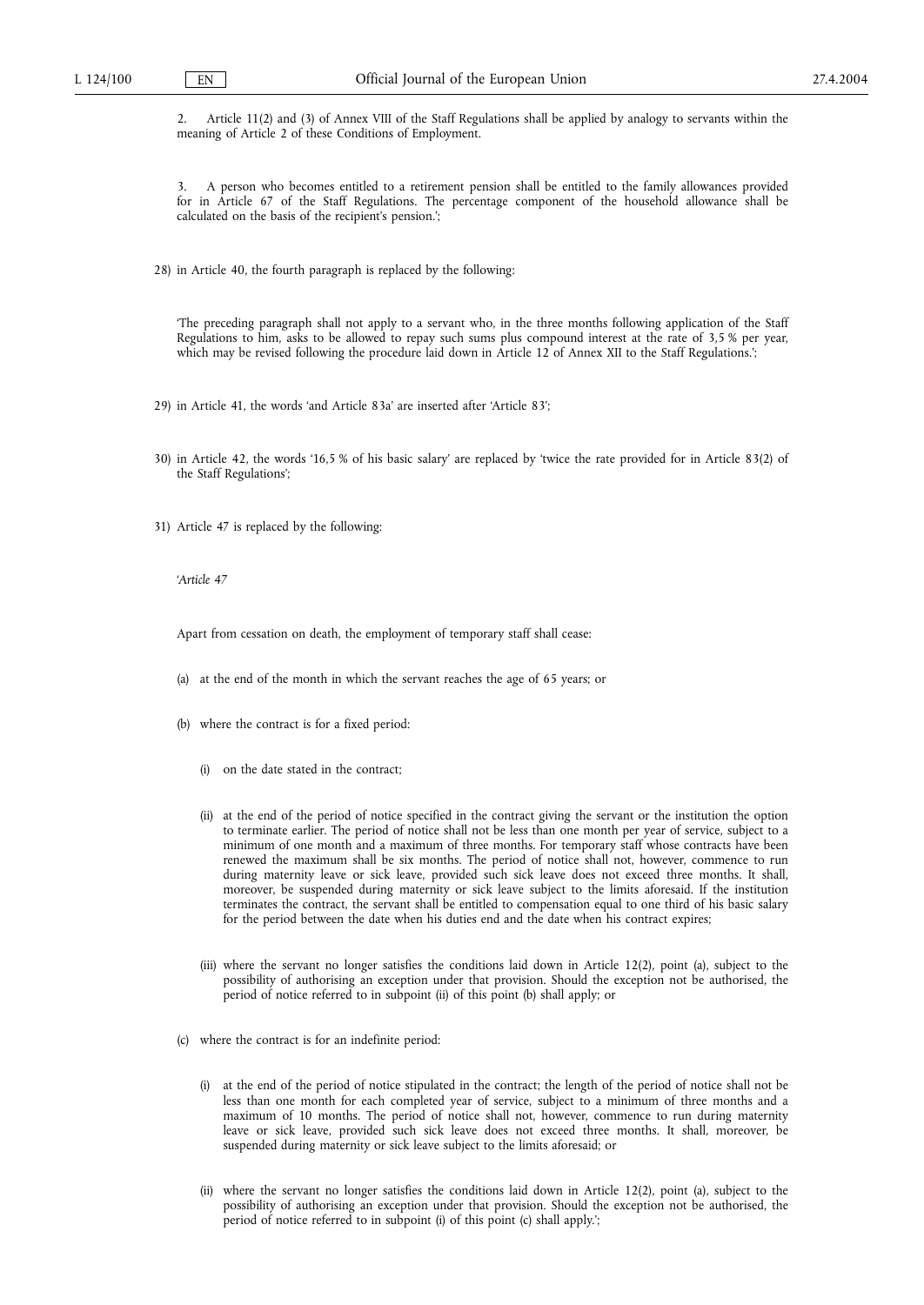32) Point (b) of Article 48 is deleted, and point (c) is renumbered point (b);

- 33) in Article 49(1), second subparagraph, the words 'Article 88 of' are replaced by 'Articles 23 and 24 of Annex IX to';
- 34) in Article 50(2), second subparagraph, the words 'Article 88 of' are replaced by 'Articles 23 and 24 of Annex IX to';
- 35) Articles 51 and 52 are replaced by the following:

'*Article 51*

The contracts of auxiliary staff shall be concluded for a fixed period; they shall be renewable.

*Article 52*

The actual period of employment of auxiliary staff, including any period of renewal, shall not exceed three years or extend beyond 31 December 2007. No new auxiliary staff may be engaged after 31 December 2006.';

36) in Article 53, fourth subparagraph, the words 'Article 1a' are replaced by 'Article 1d';

37) in Article 57, the words 'except Article 55a(2)(d) and (e)' are added;

38) Article 65 is replaced by the following:

'*Article 65*

With the exception of Article 67(1)(c), Article 67 and Article 69 of the Staff Regulations and Articles 1, 2 and 4 of Annex VII to the Staff Regulations, concerning the payment of family and expatriation allowances, shall apply by analogy.';

39) Article 66 is replaced by the following:

'*Article 66*

Where a servant is paid by the day, the remuneration due for each day's work payable shall be one twentieth of the monthly remuneration. Remuneration shall be paid at the end of the current week.';

40) Articles 67 and 68 are replaced by the following:

'*Article 67*

Articles 7, 11, 12, 13 and 13a of Annex VII to the Staff Regulations, concerning the reimbursement of travel expenses and mission expenses, and the granting of housing and transport allowances, shall apply by analogy.

*Article 68*

In the case of servants paid by the month, the remuneration shall be paid no later than the last working day of the month.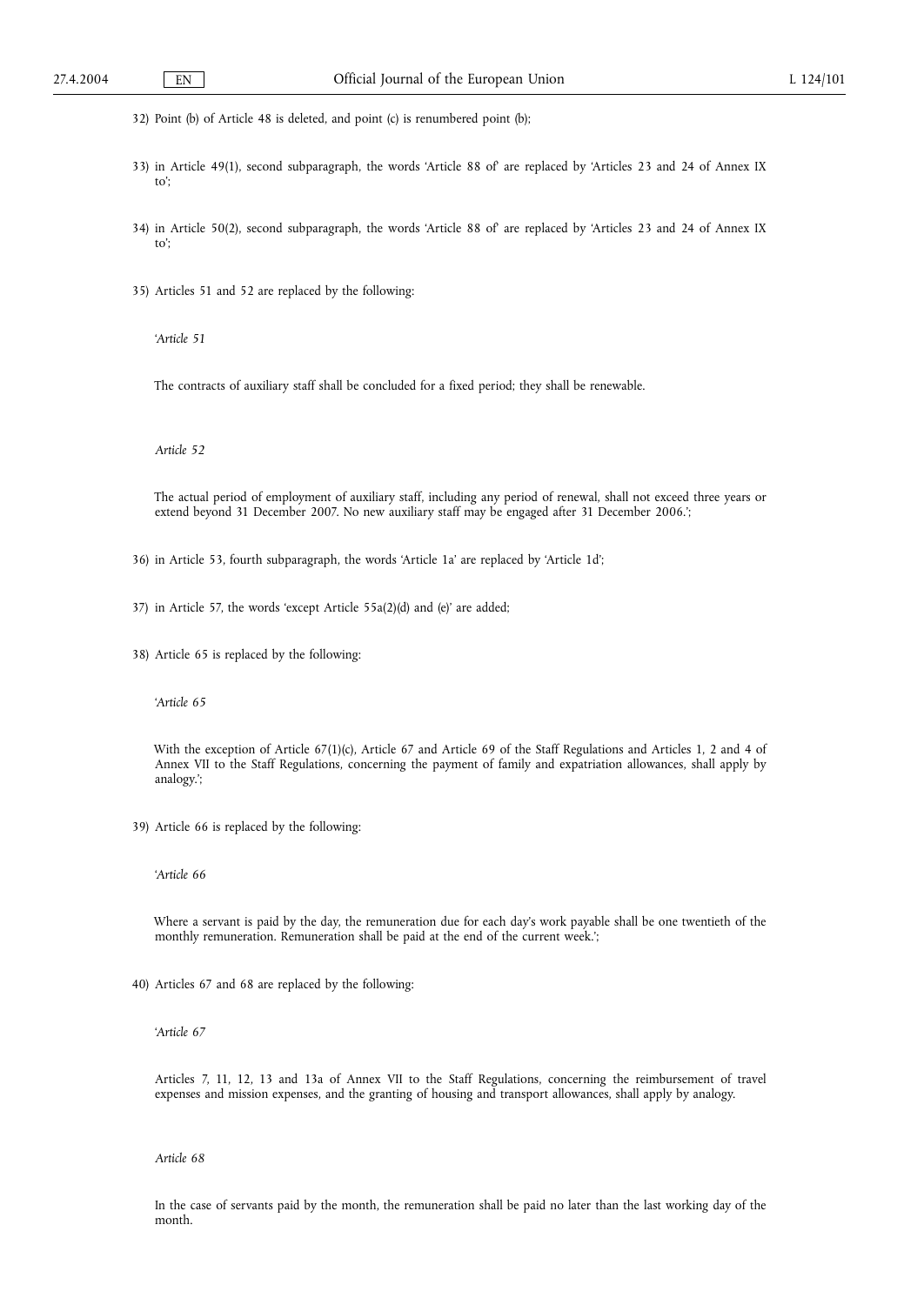Where remuneration is not due in respect of a complete month, the amount shall be divided into 30ths, and

- (a) where the actual number of days payable is 15 or less, the number of 30ths due shall equal the actual number of days payable;
- (b) where the actual number of days payable is more than 15, the number of 30ths due shall equal the difference between the actual number of days not payable and 30.

Where entitlement to family allowances and the expatriation allowance commences after the date of entering the service, servants shall receive them from the first day of the month in which such entitlement commences. On cessation of such entitlement, servants shall receive them up to the last day of the month in which entitlement ceases.';

- 41) Article 70(1) is amended as follows:
	- (a) in the first subparagraph the words 'unemployment,' is inserted after 'invalidity';
	- (b) in the second subparagraph, the words 'or unemployment insurance' are inserted between 'such a social security' and 'scheme';

42) Article 74 is replaced by the following:

'*Article 74*

Apart from cessation on death, the employment of auxiliary staff shall cease:

- (a) on the date stated in the contract;
- (b) at the end of the month in which the servant reaches the age of 65 years;
- (c) at the end of the period of notice specified in the contract giving the servant or the institution the option to terminate earlier. The period of notice shall not be less than one month per year of service, subject to a minimum of one month and a maximum of three months. The period of notice shall not, however, commence to run during maternity leave or sick leave, provided such sick leave does not exceed three months. It shall, moreover, be suspended during maternity or sick leave subject to the limits aforesaid. If the institution terminates the contract, the servant shall be entitled to compensation equal to one third of his basic salary for the period between the date when his duties end and the date when his contract expires;
- (d) where the servant no longer satisfies the conditions laid down in Article 55(1), point (a), subject to the possibility of authorising an exception under that provision. Should the exception not be authorised, the period of notice referred to in point (c) of this Article shall apply.';

43) Article 75 is amended as follows:

- (a) in the introductory wording, the words 'whether for a fixed or for an indefinite period' are deleted;
- (b) point (c) is replaced by the following:
	- '(c) if the servant ceases to satisfy the requirements of Article 55(1)(d). However, his contract may be terminated only if he is entitled to an invalidity allowance;';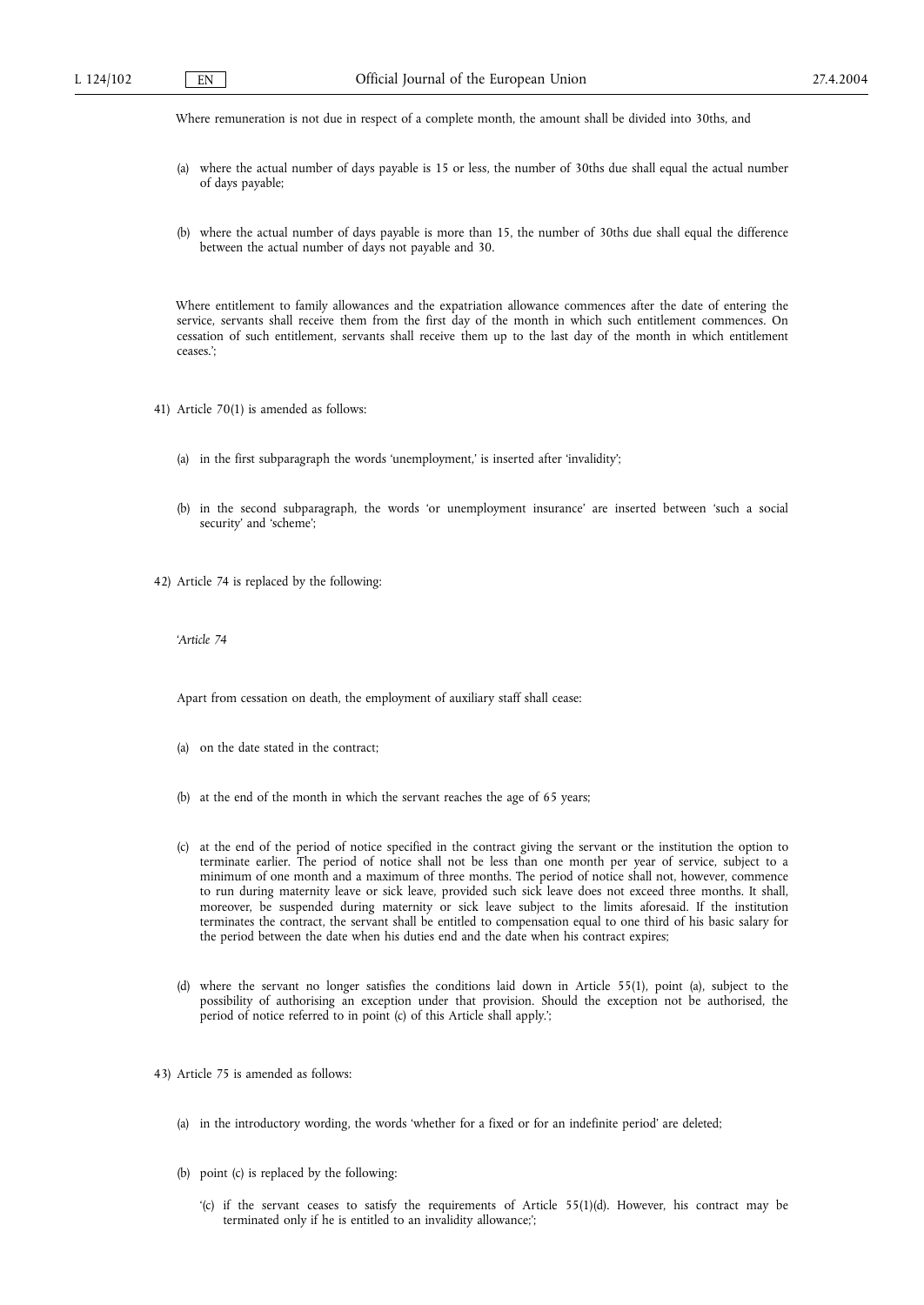44) in Article 78 the following subparagraph is added:

'The provisions of this Article shall apply until 31 December 2006, the date from which the staff concerned shall be subject to the conditions laid down according to the procedure referred to in Article 90.';

45) the existing Title IV becomes Title V and the following Title is inserted:

'TITLE IV

# **CONTRACT STAFF**

CHAPTER 1

# **GENERAL PROVISIONS**

*Article 79*

1. Contract staff shall be paid from the total appropriations for the purpose under the section of the budget relating to the institution.

2. Each institution shall adopt general implementing provisions governing the use of contract staff in accordance with Article 110 of the Staff Regulations, as necessary.

3. The Commission shall provide a yearly report on the use of contract staff including numbers of staff, level and type of posts, geographical balance and budgetary resources per function group.

4. The institutions, agencies and other entities using contract staff shall provide indicative yearly forecasts for the use of contract staff per function group in the context of the budget procedure.

*Article 80*

1. Contract staff shall be subdivided into four function groups corresponding to the duties to be performed. Each function group shall be subdivided into grades and steps.

2. The types of duties and corresponding function groups shall be as shown in the following table:

| Function group | Grades     | Duties                                                                                                                                               |
|----------------|------------|------------------------------------------------------------------------------------------------------------------------------------------------------|
| IV             | 13 to 18   | Administrative, advisory, linguistic and equivalent technical tasks,<br>performed under the supervision of officials or temporary staff.             |
| Ш              | 8 to 12    | Executive tasks, drafting, accountancy and other equivalent<br>technical tasks, performed under the supervision of officials or<br>temporary staff.  |
| $\mathbf{I}$   | 4 to 7     | Clerical and secretarial tasks, office management and other<br>equivalent tasks, performed under the supervision of officials or<br>temporary staff. |
|                | $1$ to $3$ | Manual and administrative support service tasks, performed under<br>the supervision of officials or temporary staff.                                 |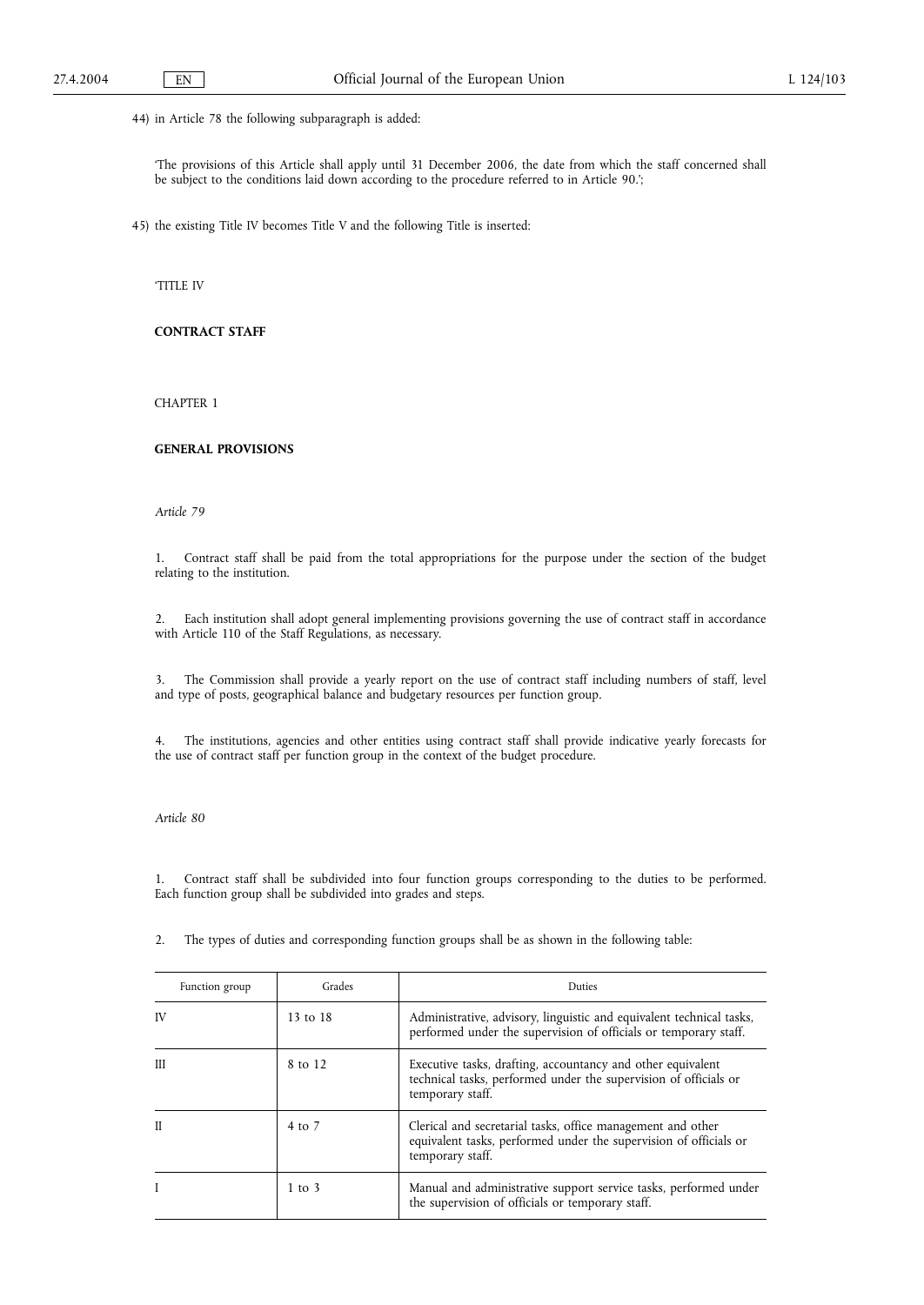3. Based on this table each institution or body referred to in Article 3a shall, after consulting the Staff Regulations Committee, define the powers attaching to each type of duties.

4. Article 1e of the Staff Regulations, on measures of a social nature and working conditions shall apply by analogy.

CHAPTER 2

## **RIGHTS AND OBLIGATIONS**

*Article 81*

Article 11 shall apply by analogy.

# CHAPTER 3

# **CONDITIONS OF ENGAGEMENT**

*Article 82*

1. Contract staff shall be selected on the broadest possible geographical basis from among nationals of Member States and without distinction as to racial or ethnic origin, political, philosophical or religious beliefs, age or disability, gender or sexual orientation and without reference to their marital status or family situation.

- 2. Recruitment as a member of the contract staff shall require at least:
- (a) in function group I, successful completion of compulsory education;
- (b) in function groups II and III:
	- (i) a level of post-secondary education attested by a diploma, or
	- (ii) a level of secondary education attested by a diploma giving access to post-secondary education, and appropriate professional experience of at least three years, or
	- (iii) where justified in the interest of the service, professional training or professional experience of an equivalent level;
- (c) in function group IV:
	- (i) a level of education which corresponds to completed university studies of at least three years attested by a diploma, or
	- (ii) where justified in the interest of the service, professional training of an equivalent level.
- 3. A member of the contract staff may be engaged only on condition that he:
- (a) is a national of one of the Member States, unless an exception is authorised by the authority referred to in the first paragraph of Article 6, and enjoys his full rights as a citizen;
- (b) has fulfilled any obligations imposed on him by the laws concerning military service;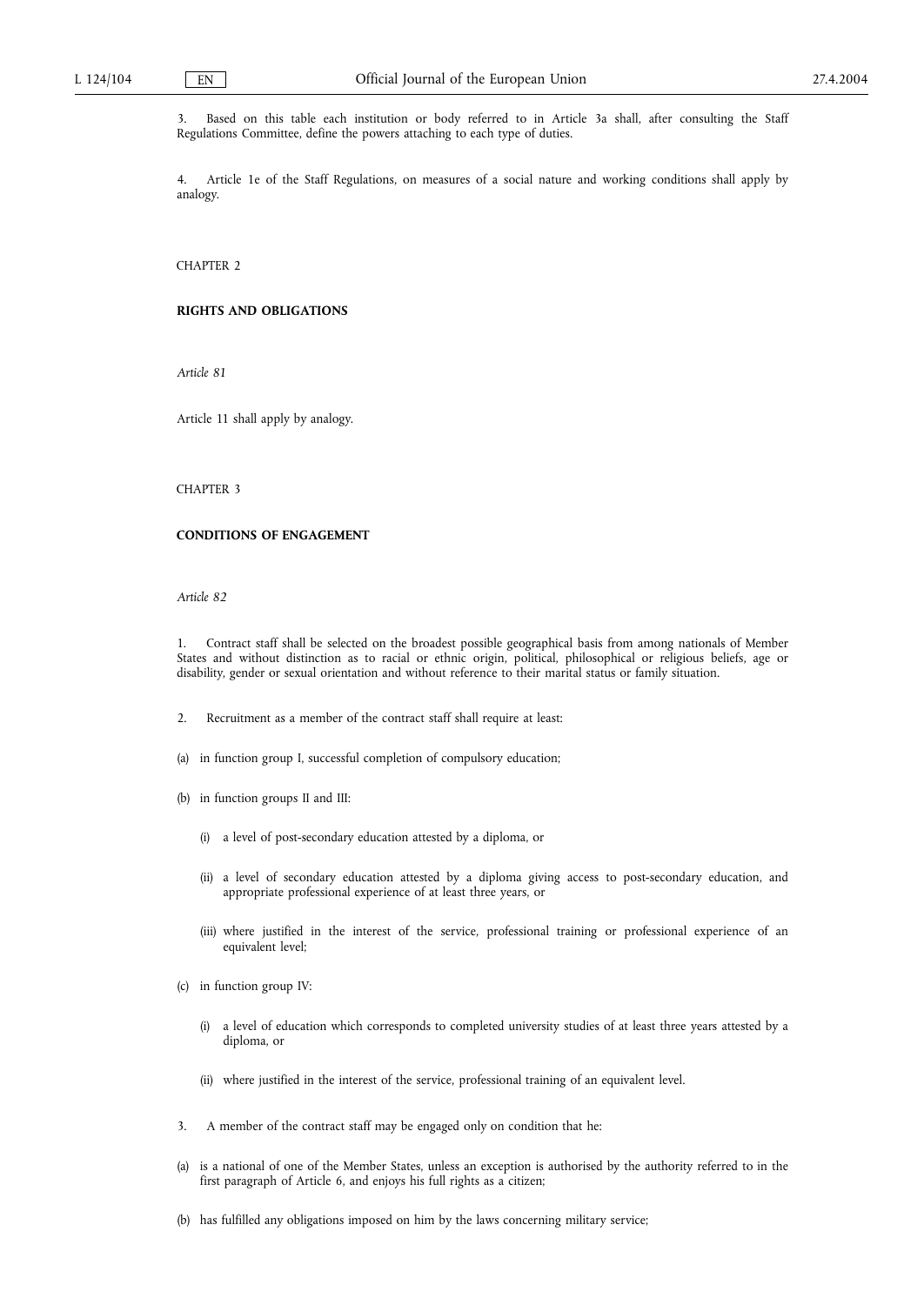(c) produces the appropriate character references as to his suitability for the performance of his duties;

(d) is physically fit to perform his duties; and

(e) produces evidence of a thorough knowledge of one of the languages of the Community and of a satisfactory knowledge of another language of the Community to the extent necessary for the performance of his duties.

4. In the initial contract, the authority referred to in the first paragraph of Article 6 may waive the requirement that the person concerned should produce documentary evidence that he fulfils the conditions in points (a), (b) and (c) of paragraphs 2 and 3 where his engagement is for not more than three months.

5. The European Communities Personnel Selection Office shall, at their request, provide assistance to the different institutions with a view to the selection of contract staff, in particular by defining the contents of the tests and organising the selection procedures. The Office shall ensure the transparency of selection procedures for contract staff.

6. Each institution shall adopt general provisions on the procedures for engagement of contract staff in accordance with Article 110 of the Staff Regulations, as necessary.

*Article 83*

Before being engaged, a member of the contract staff shall be medically examined by one of the institution's medical officers in order that the institution may be satisfied that he fulfils the requirements of Article 82(3)(d).

Article 33 of the Staff Regulations shall apply by analogy.

*Article 84*

1. A member of the contract staff whose contract is concluded for a duration of at least one year shall serve a probationary period for the first six months of his period of employment if he is in function group I and the first nine months if he is in any other function group.

2. Where during his probationary period a member of the contract staff is prevented by sickness or accident from performing his duties for one month or more, the authority referred to in the first paragraph of Article 6 may extend his probationary period by the corresponding length of time.

Not less than one month before the expiry of the probationary period, a report shall be made on the ability of the member of the contract staff to perform the duties pertaining to his post and also on his conduct and efficiency in the service. The report shall be communicated to the person concerned, who shall have the right to submit his comments in writing. A member of the contract staff whose work has not proved adequate to justify retention in his function shall be dismissed. However, the authority referred to in the first paragraph of Article 6 may, in exceptional circumstances, extend the probationary period for a maximum of six months, and possibly assign the member of the contract staff to another department.

4. A report on the probationary member of the contract staff may be made at any time during the probationary period if his work is proving obviously inadequate. The report shall be communicated to the person concerned, who shall have the right to submit his comments in writing. On the basis of the report, the authority referred to in the first paragraph of Article 6 may decide to dismiss the member of the contract staff before the end of the probationary period by giving him one month's notice.

5. A dismissed member of the contract staff shall be entitled to compensation equal to one third of his basic salary per month of probation completed.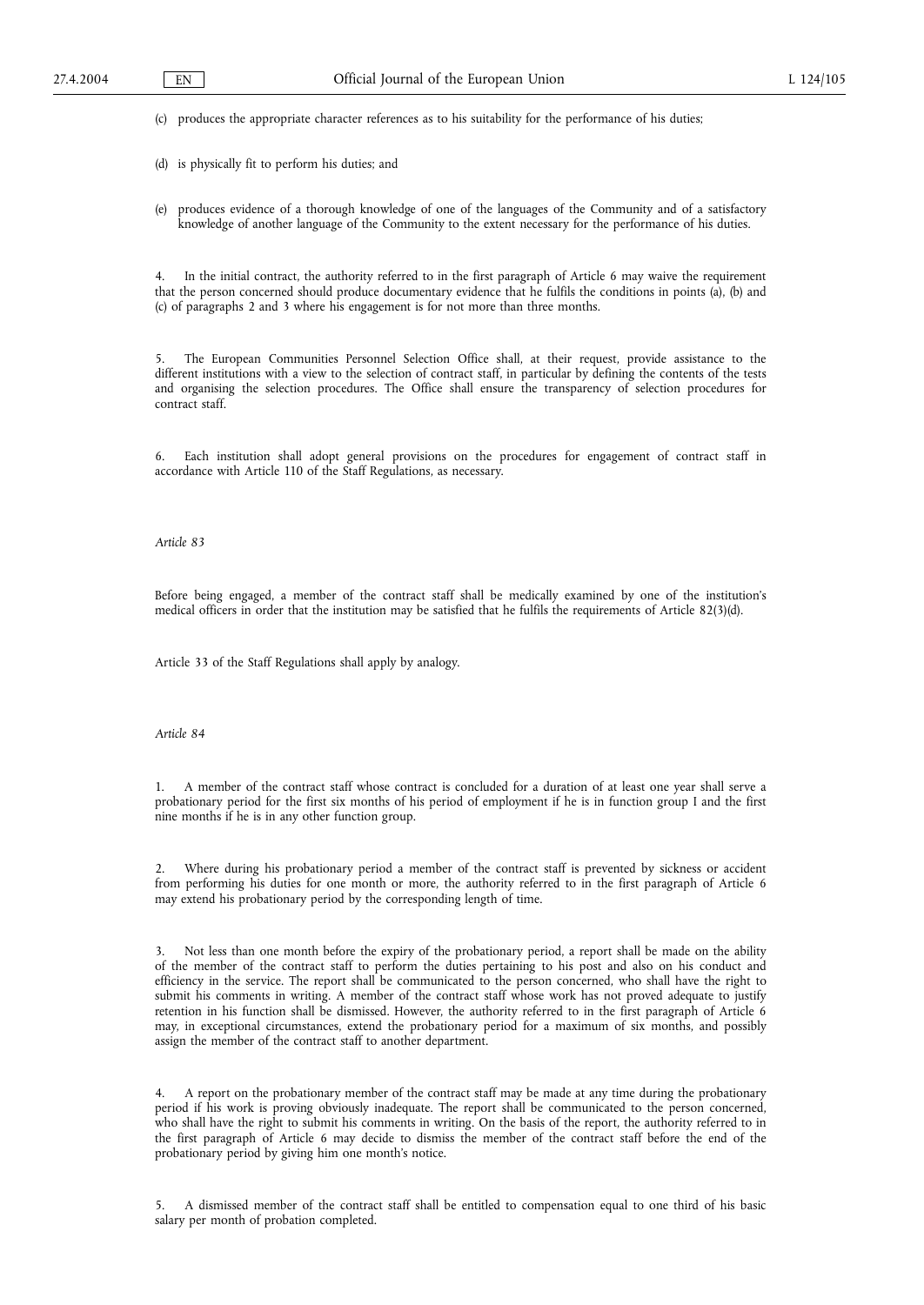# CHAPTER 4

# **SPECIAL PROVISIONS FOR MEMBERS OF THE CONTRACT STAFF REFERRED TO IN ARTICLE 3A**

*Article 85*

1. The contracts of contract staff referred to in Article 3a may be concluded for a fixed period of at least three months and not more than five years. They may be renewed not more than once for a fixed period of not more than five years. The initial contract and the first renewal must be of a total duration of not less than six months for function group I and not less than nine months for the other function groups. Any further renewal shall be for an indefinite period.

Periods covered by a contract as a member of the contract staff referred to in Article 3b shall not be counted for the purposes of the conclusion or renewal of contracts under this Article.

2. By way of derogation from the last sentence of the first subparagraph of paragraph 1, the Appointing Authority may decide that only the fourth renewal of a contract for a member of function group I shall be for an indefinite period, provided that the total duration of his engagement for a fixed period does not exceed ten years.

3. Contract staff in function group IV shall before renewal of a contract for an indefinite period be required to demonstrate the ability to work in a third language among those referred to in Article 314 of the EC Treaty. The common rules on access to training and the modalities of the assessment mentioned in Article 45(2) of the Staff Regulations shall apply by analogy.

Contract staff must have served a probationary period in accordance with Article 84 before renewal of a contract for an indefinite duration.

## *Article 86*

- 1. Contract staff referred to in Article 3a shall only be recruited
- (i) in grades 13, 14, or 16 for function group IV,
- (ii) in grades 8, 9 or 10 for function group III,
- (iii) in grades 4 or 5 for function group II,
- (iv) in grade 1 for function group I.

The grading of such contract staff within each function group shall take account of the qualifications and experience of the persons concerned. To address specific needs of the institutions, labour market conditions prevailing in the Community may also be taken into account. Within their grade, such contract staff shall be recruited in the first step.

2. Where a member of the contract staff referred to in Article 3a moves to a new post within a function group, he shall not be classified in a lower grade or step than in his former post.

Where a member of such contract staff moves to a higher function group, he shall be classified at a grade and step such that his remuneration is at least equal to that to which he was entitled under the preceding contract.

The same provisions shall apply where the member of such contract staff concludes a new contract with an institution or body immediately following a preceding contract for such contract staff with a different institution or body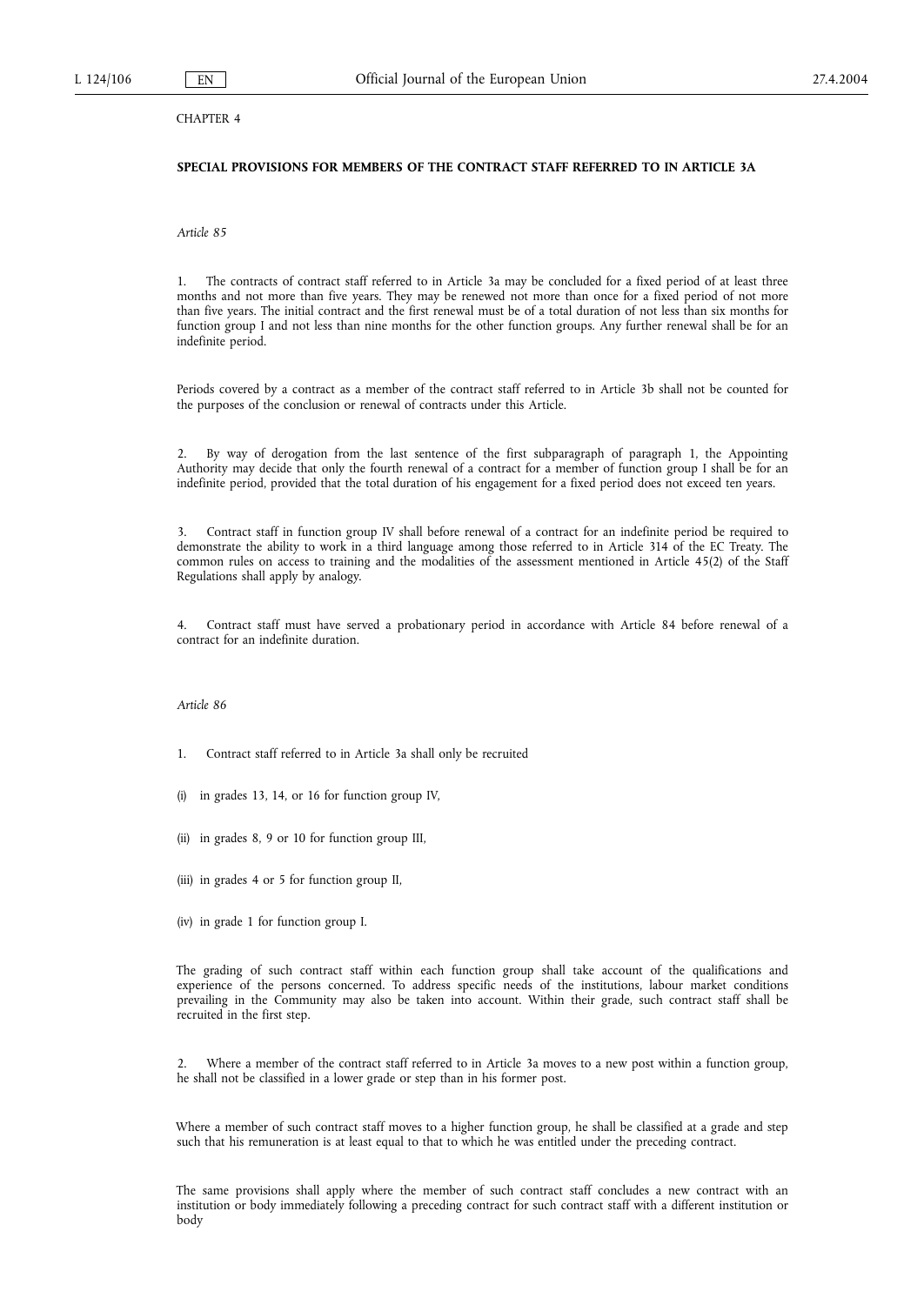*Article 87*

1. The first paragraph of Article 43 of the Staff Regulations, concerning reports, shall apply by analogy to contract staff referred to in Article 3a engaged for a period of not less than one year.

2. A member of the contract staff referred to in Article 3a who has been at one step in his grade for two years shall automatically advance to the next step in that grade.

3. In the case of contract staff referred to in Article 3a, classification in the next higher grade in the same function group shall be by decision of the authority referred to in the first paragraph of Article 6. It shall be effected by classifying such contract staff in the first step of the next higher grade. Such advancement shall be exclusively by selection from among contract staff referred to in Article 3a with a contract of at least three years who have completed a minimum period of two years in their grade, after consideration of the comparative merits of such contract staff eligible for advancement to a higher grade and of the reports on them. The last sentence of Article 45(1) of the Staff Regulations shall apply by analogy.

4. A member of the contract staff referred to in Article 3a may change to a higher function group only through participation in a general selection procedure.

### CHAPTER 5

## **SPECIAL PROVISIONS FOR MEMBERS OF THE CONTRACT STAFF REFERRED TO IN ARTICLE 3B**

### *Article 88*

In the case of contract staff referred to in Article 3b:

- (a) contracts shall be concluded for a fixed period; they shall be renewable;
- (b) the actual period of employment within an institution, including any period under renewal, shall not exceed three years.

Periods covered by a contract as a member of the contract staff referred to in Article 3a shall not be counted for the purposes of the conclusion or renewal of contracts under this Article.

## *Article 89*

1. Contract staff referred to in Article 3b may be recruited to any grade of function groups II, III and IV as referred to in Article 80, taking into account the qualifications and experience of the persons concerned. To address specific needs of the institutions, labour market conditions prevailing in the Community may also be taken into account. Within their grade, such contract staff shall be recruited in the first step.

2. A member of the contract staff referred to in Article 3b who has been at one step in his grade for two years shall automatically advance to the next step in that grade.

### *Article 90*

By way of derogation from the provision of this title, conference interpreters engaged by the European Parliament or engaged by the Commission on behalf of the Community institutions and bodies shall be subject to the conditions laid down in the Agreement of 28 July 1999 between the European Parliament, the Commission and the Court of Justice, on behalf of the institutions, on the one hand, and the associations representing the profession, on the other.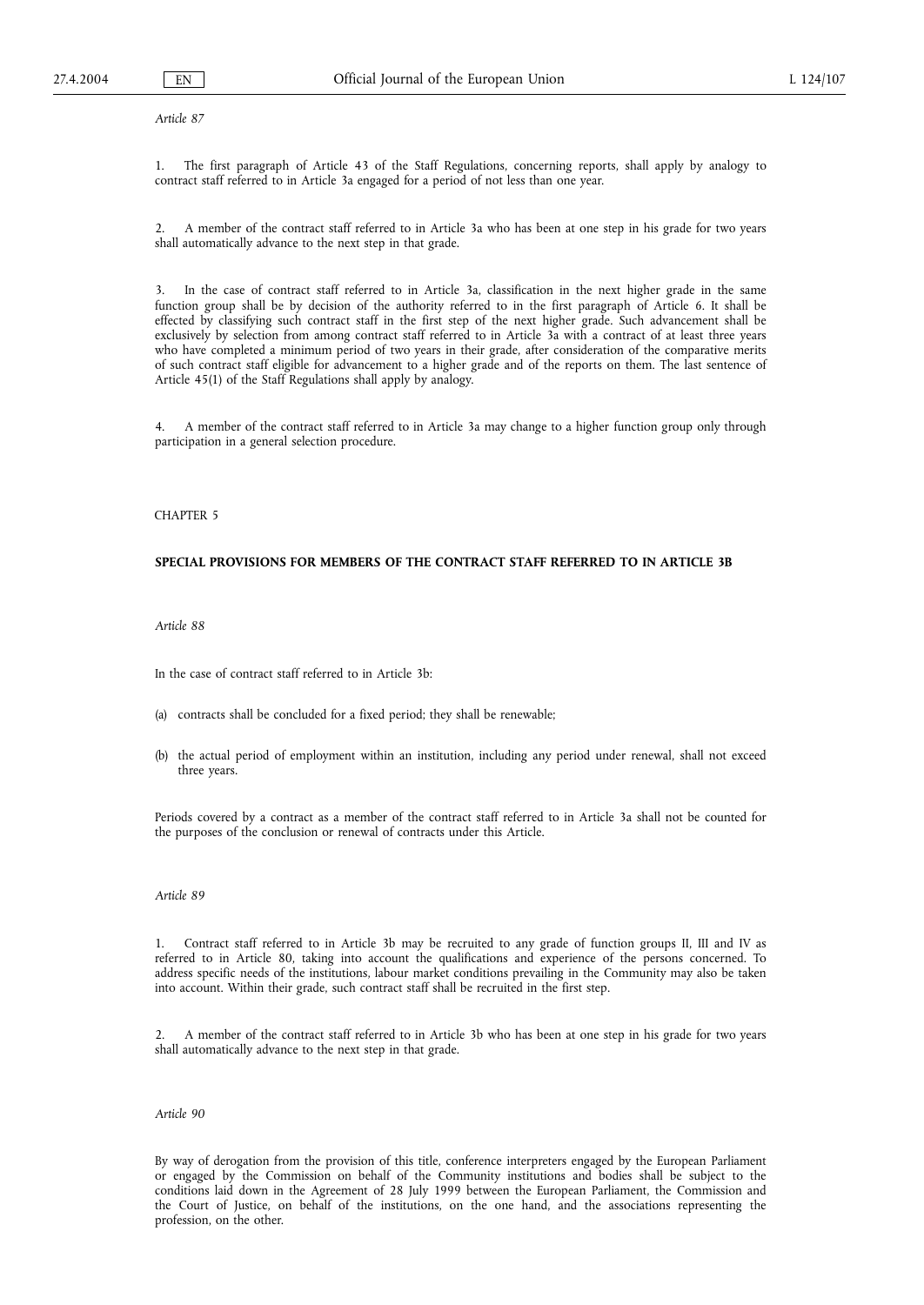Amendments to that Agreement required by the entry into force of Council Regulation (EC, Euratom) No 723/2004 (\*) shall be adopted before 31 December 2006 in accordance with the procedure laid down in Article 78. Amendments to that Agreement after 31 December 2006 shall be adopted by agreement between institutions.

(\*) OJ L 124, 27.4.2004, p. 1.

CHAPTER 6

# **WORKING CONDITIONS**

*Article 91*

Articles 16 to 18 shall apply by analogy.

# CHAPTER 7

### **REMUNERATION AND EXPENSES**

*Article 92*

Articles 19 to 27 shall apply by analogy subject to the amendments set out in Articles 93 and 94.

### *Article 93*

The scale of basic salaries shall be as provided for in the following table:

|        |                | Step          |                |                         |                |               |               |                |
|--------|----------------|---------------|----------------|-------------------------|----------------|---------------|---------------|----------------|
|        | Grade          | $\mathbf{1}$  | $\overline{2}$ | $\overline{\mathbf{3}}$ | $\overline{4}$ | 5             | 6             | $\overline{7}$ |
| FG IV  | 18             | 5 109,81      | 5 216,07       | 5 3 2 4 , 5 5           | 5 4 3 5 , 2 8  | 5 5 4 8 , 3 1 | 5 663,69      | 5 7 8 1, 4 7   |
|        | 17             | 4 516,18      | 4 610,10       | 4705,97                 | 4 8 0 3 , 8 4  | 4 9 0 3 , 74  | 5 005,71      | 5 109,81       |
|        | 16             | 3 991,52      | 4 0 74, 53     | 4 1 5 9 , 2 6           | 4 2 4 5 , 7 5  | 4 3 3 4 , 0 5 | 4 4 2 4 , 18  | 4 516,18       |
|        | 15             | 3 5 2 7, 8 1  | 3 601,17       | 3 676,06                | 3752,51        | 3 8 3 0 , 5 4 | 3 910,20      | 3 991,52       |
|        | 14             | 3 117,97      | 3 182,81       | 3 249,00                | 3 3 16, 5 6    | 3 3 8 5 , 5 3 | 3 4 5 5 , 9 4 | 3 5 2 7, 8 1   |
|        | 13             | 2 7 5 5 , 7 4 | 2 813,05       | 2 871,55                | 2 9 3 1 , 2 6  | 2992,22       | 3 0 5 4 , 4 5 | 3 117,97       |
| FG III | 12             | 3 5 2 7 , 7 5 | 3 601,11       | 3 676,00                | 3752,44        | 3 8 3 0 . 4 7 | 3 910,12      | 3 9 9 1 , 4 3  |
|        | 11             | 3 117,94      | 3 182,78       | 3 248,96                | 3 3 16, 5 2    | 3 3 8 5 , 4 9 | 3 4 5 5 , 8 9 | 3 5 2 7 , 7 5  |
|        | 10             | 2 7 5 5 , 7 4 | 2 813,04       | 2 871,54                | 2 9 3 1 , 2 5  | 2 9 9 2 , 2 1 | 3 0 5 4 , 4 3 | 3 117,94       |
|        | 9              | 2435,61       | 2486,26        | 2 5 3 7, 9 6            | 2 590,73       | 2 644,61      | 2 699,60      | 2 7 5 5 , 7 4  |
|        | 8              | 2 152,67      | 2 197,43       | 2 2 4 3 , 1 3           | 2 2 8 9 , 7 7  | 2 3 3 7 , 3 9 | 2 3 8 5 , 9 9 | 2 4 3 5 , 6 1  |
| FG II  | $\overline{7}$ | 2435,55       | 2486,20        | 2 5 3 7 9 1             | 2 590,70       | 2 644,59      | 2699,59       | 2 7 5 5 , 7 4  |
|        | 6              | 2 1 5 2 , 5 6 | 2 197,33       | 2 2 4 3 , 0 3           | 2 2 8 9 , 6 8  | 2 3 3 7 , 3 1 | 2 3 8 5 , 9 2 | 2435,55        |
|        | 5              | 1902,45       | 1942,02        | 1982,41                 | 2023,64        | 2 0 6 5 , 7 3 | 2 108,70      | 2 1 5 2 , 5 6  |
|        | 4              | 1681,40       | 1716,37        | 1752,07                 | 1788,51        | 1825,71       | 1863,69       | 1902,45        |
| FG I   | 3              | 2 071,35      | 2 114,34       | 2 1 5 8 , 2 2           | 2 2 0 3 , 0 1  | 2 2 4 8 , 7 3 | 2 2 9 5 , 4 0 | 2 3 4 3 , 0 4  |
|        | $\overline{2}$ | 1 8 3 1 , 1 6 | 1869,17        | 1907,96                 | 1947,56        | 1987,98       | 2 0 2 9 , 2 4 | 2 0 7 1 , 3 5  |
|        | 1              | 1618,83       | 1652,43        | 1686,72                 | 1 7 2 1 , 7 3  | 1757,46       | 1793,93       | 1831,16        |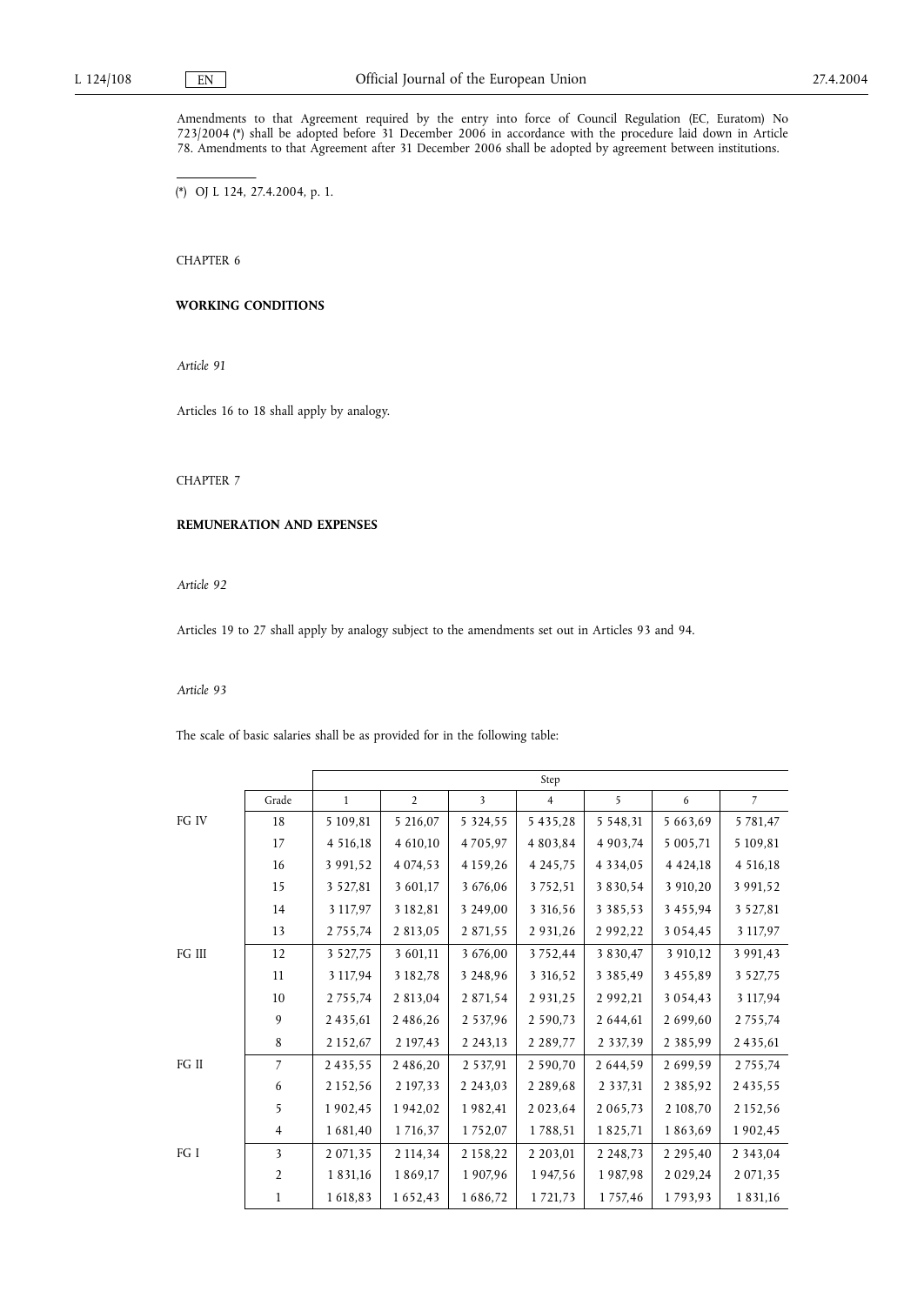## *Article 94*

Notwithstanding Article 24(3), the installation allowance provided for in paragraph 1 and the resettlement allowance provided for in paragraph 2 of that Article shall not be less than:

- EUR 734,76 for a member of the contract staff who is entitled to the household allowance; and
- EUR 435,62 for a member of the contract staff who is not entitled to the household allowance.

## CHAPTER 8

# **SOCIAL SECURITY BENEFITS**

# Section A

#### **Sickness and accident insurance, social security benefits**

#### *Article 95*

Article 28 shall apply by analogy. However, Article 72(2) and (2a) of the Staff Regulations shall not apply to a member of the contract staff who has remained in the service of the Community until the age of 63, unless he has been employed for more than 3 years as a member of such staff.

## *Article 96*

1. A former member of the contract staff who becomes unemployed when his service with an institution of the Community is terminated, and:

- (a) who is not in receipt of a retirement pension or invalidity allowance from the Community,
- (b) whose service is not terminated by resignation or by cancellation of the contract for disciplinary reasons,
- (c) who has completed a minimum of six months' service,
- (d) who is resident in a Member State,

shall be eligible for a monthly unemployment allowance under the conditions laid down below.

Where he is entitled to unemployment benefits under a national scheme, he shall be obliged to declare this to the institution to which he belonged, which shall immediately inform the Commission thereof. In such cases, the amount of those benefits shall be deducted from the allowance paid under paragraph 3.

- 2. To be eligible for this unemployment allowance, a former member of the contract staff shall:
- (a) be registered, at his own request, as seeking employment with the employment authorities of the Member State in which he establishes his residence;
- (b) fulfil the obligations laid down by the law of that Member State for persons in receipt of unemployment benefits under that law;
- (c) forward every month to the institution to which he belonged, which shall immediately forward it to the Commission, a certificate issued by the competent national employment authority stating whether or not he has fulfilled the obligations and conditions referred to in (a) and (b).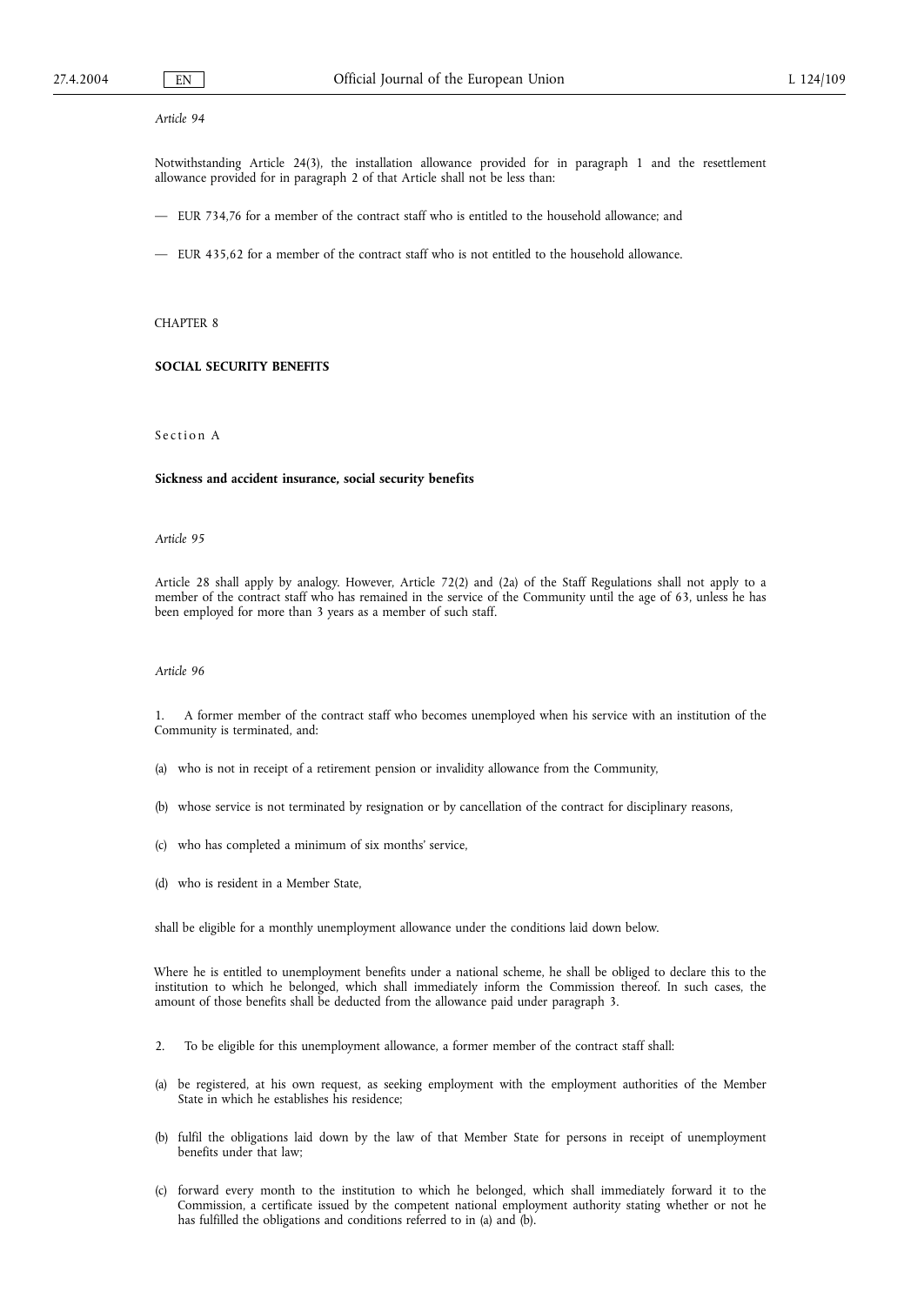The allowance may be granted or maintained by the Community, even where the national obligations referred to under (b) have not been fulfilled, in cases of illness, accident, maternity, invalidity or a situation recognised as being similar or where the national authority, competent to meet those obligations, has given a dispensation.

The Commission shall, after obtaining the opinion of a committee of experts, lay down such provisions as it deems necessary for applying this Article.

3. The unemployment allowance shall be set by reference to the basic salary attained by the former member of the contract staff at the time of the termination of his service. The allowance shall be set at:

(a) 60 % of the basic salary for an initial period of 12 months,

(b) 45 % of the basic salary for the 13th to the 24th month,

(c) 30 % of the basic salary for the 25th to the 36th month.

Other than during an initial six-month period, in which the lower limit specified below is applicable but the upper limit is not, the amounts thus calculated may neither be less than EUR 878,64 nor exceed EUR 1 757,28. These limits shall be adjusted, in the same way as the salary scales set out in Article 66 of the Staff Regulations, in accordance with Article 65 of the Staff Regulations.

4. The period during which the unemployment allowance is payable to a former member of the contract staff may not be more than 36 months from the date of termination of service and shall in no case exceed the equivalent of one third of the actual length of service completed. However, if, during that period, the former member of the contract staff ceases to fulfil the conditions laid down in paragraphs 1 and 2, payment of the unemployment allowance shall be suspended. Payment shall be resumed if, before the expiry of that period, the former member of the contract staff again fulfils the said conditions and is not entitled to national unemployment benefit.

5. A former member of the contract staff who is eligible for the unemployment allowance shall be entitled to the family allowances provided for in Article 67 of the Staff Regulations. The household allowance shall be calculated on the basis of the unemployment allowance under the conditions laid down in Article 1 of Annex VII to the Staff Regulations.

The person concerned shall be obliged to declare any allowances of the same kind paid from other sources to himself or to his spouse; such allowances shall be deducted from those to be paid on the basis of this Article.

A former member of the contract staff who is eligible for the unemployment allowance shall be entitled, as provided for in Article 72 of the Staff Regulations, to insurance cover against sickness without having to make any contribution.

6. The unemployment allowance and family allowances shall be paid by the Commission in euro. No correction coefficient shall be applicable.

7. Members of the contract staff shall contribute one third of the financing of the unemployment insurance scheme. That contribution shall be set at 0,81 % of the basic salary of the person concerned after deducting a standard allowance of EUR 798,77 and without taking account of the correction coefficients provided for in Article 64 of the Staff Regulations. The contribution shall be deducted each month from the salary of the person concerned and paid, together with the remaining two thirds to be borne by the institution, into a Special Unemployment Fund. This Fund shall be common to the institutions and the latter shall pay their contributions to the Commission each month, no later than eight days after the payment of remunerations. All expenditure arising out of the application of this Article shall be authorised and paid by the Commission in accordance with the provisions of the Financial Regulation governing the general budget of the European Communities.

Unemployment allowances paid to former members of the contract staff who are unemployed shall be subject to Council Regulation (EEC, Euratom, ECSC) No 260/68.

The national departments with responsibility for employment and unemployment, acting in accordance with their national legislation, and the Commission shall cooperate with each other in an effective manner in order to ensure that this Article is properly applied.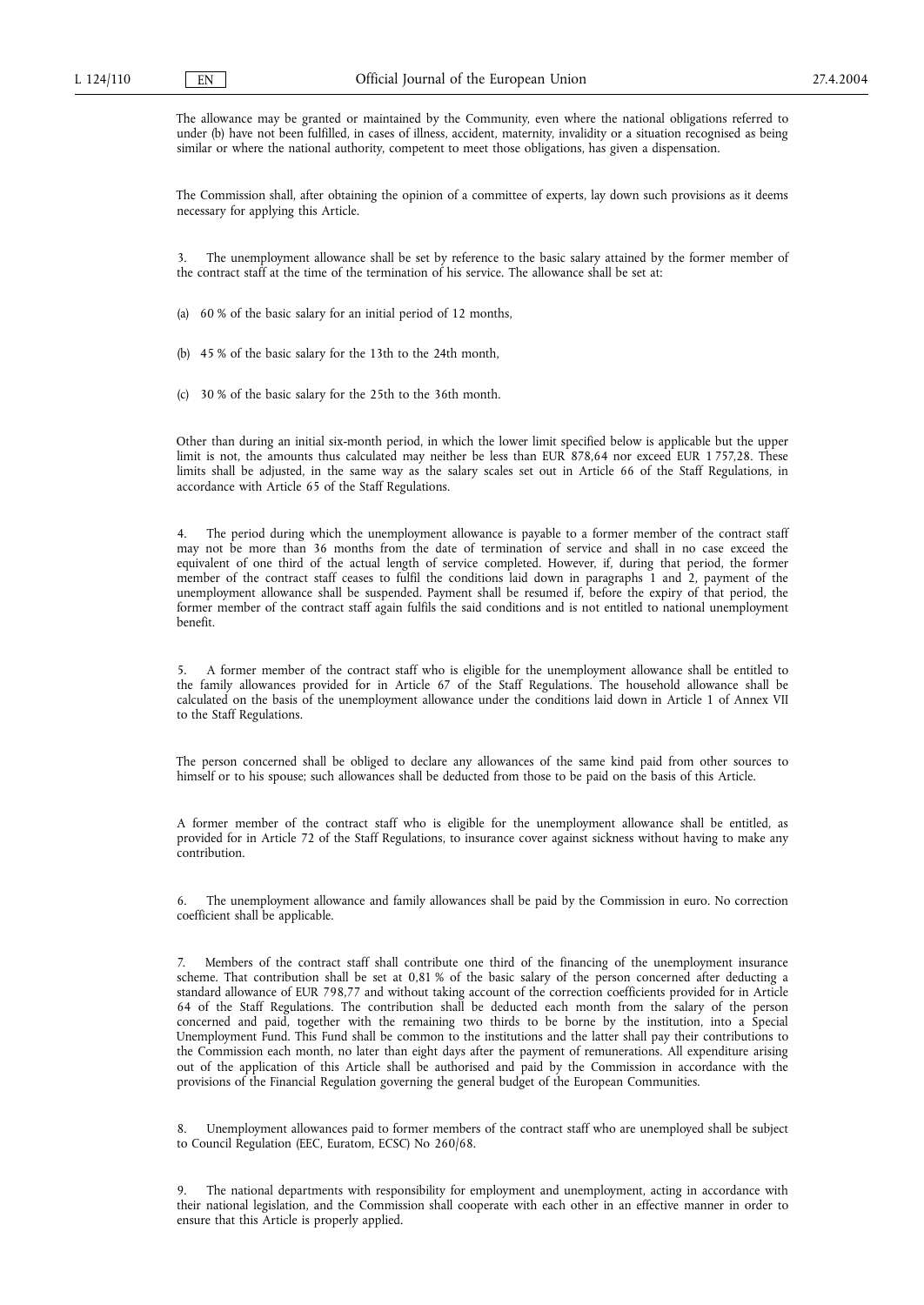10. The detailed arrangements adopted on the basis of Article 28a(10) shall be applicable for this Article, without prejudice to the provisions of the third subparagraph of paragraph 2 of this Article.

11. One year after the introduction of this unemployment insurance scheme and every two years thereafter, the Commission shall present the Council with a report on the financial situation of the scheme. Independently of this report, the Commission may present to the Council proposals for adjusting the contributions provided for in paragraph 7 if this is necessary in the interests of the balance of the scheme. The Council shall act on the proposals in accordance with paragraph 3.

*Article 97*

Article 74 of the Staff Regulations, concerning the birth grant, and Article 75 of the Staff Regulations, concerning the assumption of liability by the institution for the costs referred to therein, shall apply by analogy.

## *Article 98*

Article 76 of the Staff Regulations, concerning gifts, loans and advances, shall apply by analogy to contract staff during the term of their contract or after expiry of the contract where, as a result of serious protracted illness contracted, or a disability, or an accident sustained, during his employment, the contract staff member is incapable of working and proves that such illness or accident is not covered by another social security scheme.

# Section B

#### **Insurance against the risk of invalidity and death**

### *Article 99*

Contract staff shall be insured in accordance with the following provisions against the risk of death or invalidity occurring during their employment.

The payments and benefits provided for in this Section shall be suspended if the remuneration which a member of such staff receives in respect of his employment is suspended under these conditions of employment.

#### *Article 100*

Where the medical examination made before a member of the contract staff is engaged shows that he is suffering from sickness or invalidity, the authority referred to in the first paragraph of Article 6 may, in so far as risks arising from such sickness or invalidity are concerned, decide to grant him guaranteed benefits in respect of invalidity or death only after a period of five years from the date of his entering the service of the institution.

The contract staff member may appeal against this decision to the Invalidity Committee provided for in paragraph 1(b) of Article 9 of the Staff Regulations.

## *Article 101*

1. A member of the contract staff who is suffering from total invalidity and who, for that reason, is obliged to suspend employment with the institution shall be entitled, for as long as the invalidity lasts, to an invalidity allowance, the amount of which shall be determined as follows.

Article 52 of the Staff Regulations shall apply by analogy to recipients of an invalidity allowance. If the recipient of an invalidity allowance retires before the age of 65 without having reached the maximum pension entitlement, the general rules on retirement pensions shall be applied. The amount of the retirement pension shall be based on the salary for the grade and step occupied by the member of the contract staff when he became an invalid.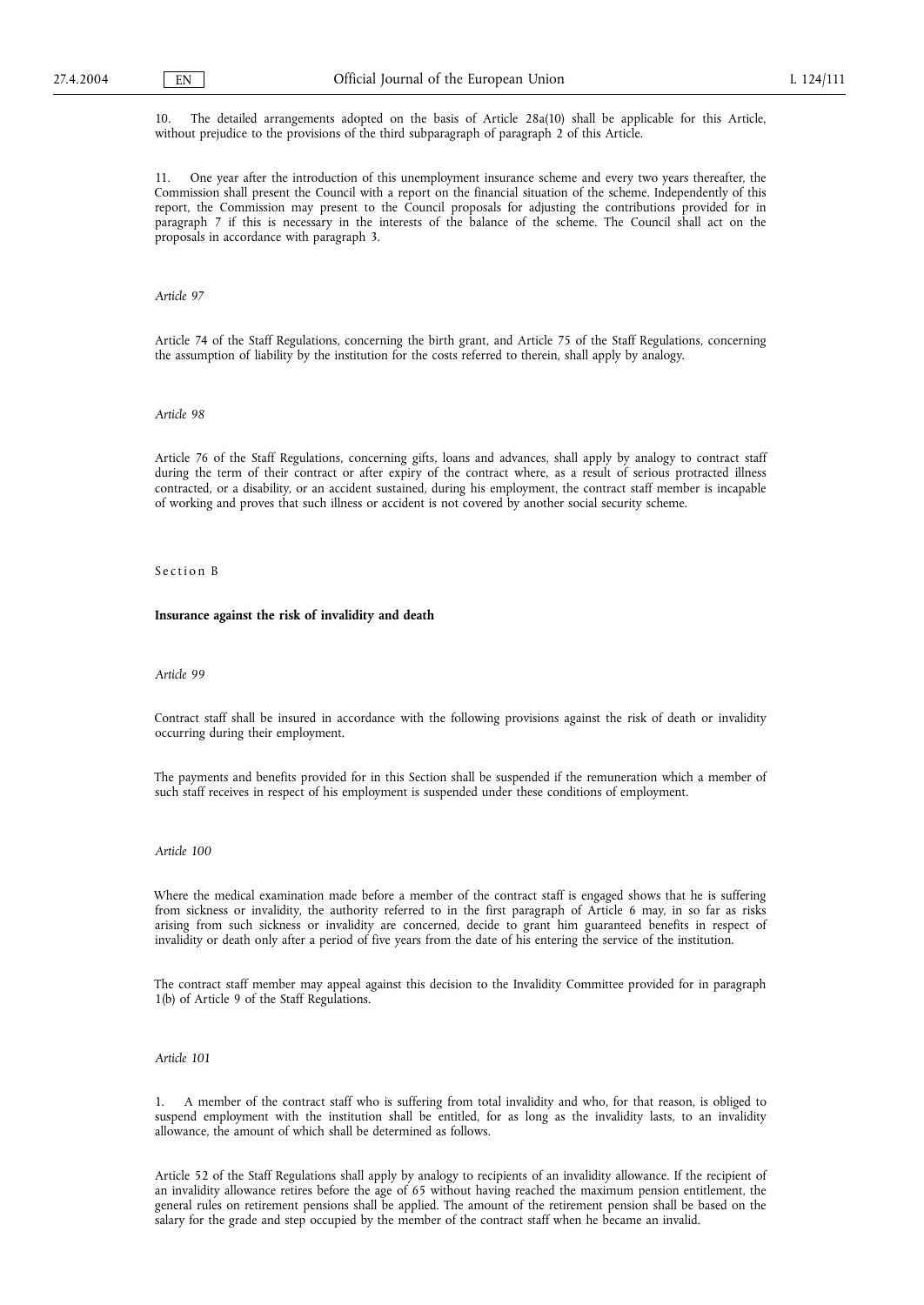The invalidity allowance shall be 70 % of the final basic salary of the member of the contract staff. However, it shall not be less than the basic monthly salary of a member of the contract staff in function group I, grade 1, step 1. The invalidity allowance shall be subject to contributions to the pension scheme, calculated on the basis of that allowance.

3. Where the invalidity of the contract staff member arises from an accident in the course of or in connection with the performance of his duties, from an occupational disease, from a public spirited act or from risking life and limb to save another human being, the invalidity allowance shall not be less than 120 % of the basic monthly salary of a function group I, grade 1, step 1 contract staff member. In such cases the pension contributions shall be borne by the budget of the former employer.

In the case of invalidity deliberately brought about by the contract staff member, the authority referred to in the first paragraph of Article 6 may decide that he should receive only the grant provided for in Article 109.

5. Persons entitled to an invalidity allowance shall also be entitled to the family allowances provided for in Article 67 of the Staff Regulations in accordance with Annex VII to the Staff Regulations; the household allowance shall be determined on the basis of the recipient's allowance.

# *Article 102*

1. Invalidity shall be established by the Invalidity Committee provided for in point (b) of Article 9(1) of the Staff Regulations.

2. Entitlement to an invalidity allowance shall take effect on the day following that on which the contract staff member's employment is terminated under Articles 47 and 48, which are applicable by analogy.

3. The institution referred to in Article 40 of Annex VIII to the Staff Regulations may require periodic examinations of the recipient of an invalidity allowance to establish that he still fulfils the conditions for payment of that allowance. If the Invalidity Committee finds that these conditions are no longer fulfilled, the contract staff member shall resume service with the institution, providing his contract has not expired.

However, if it proves impossible to employ the person concerned in the service of the Communities, the contract may be terminated subject to payment of an amount corresponding to the remuneration that would have been paid during the period of notice and, where applicable, to the compensation for termination of contract provided for in Article 47. Article 109 shall also apply.

#### *Article 103*

1. The persons entitled under a deceased contract staff member, as defined in Chapter 4 of Annex VIII to the Staff Regulations, shall be entitled to a survivor's pension as provided for in Articles 104 to 107.

2. In the event of the death of a former contract staff member in receipt of an invalidity allowance or a former contract staff member who is in receipt of a retirement pension or who leaves the service before reaching 63 years of age and requests that his retirement pension be deferred until the first day of the calendar month following that in which he reached 63 years of age, the persons entitled under the deceased former contract staff member, as defined in Chapter 4 of Annex VIII to the Staff Regulations, shall be entitled to a survivor's pension as provided for in that Annex.

Where the whereabouts of a contract staff member or of a former contract staff member in receipt of an invalidity allowance or retirement pension, or of a former contract staff member who leaves the service before reaching 63 years of age and requests that his retirement pension be deferred until the first day of the calendar month following that in which he reaches 63 years of age, are unknown for more than one year, the provisions of Chapters 5 and 6 of Annex VIII to the Staff Regulations dealing with provisional pensions shall apply by analogy to his spouse and to persons recognised as his dependants.

## *Article 104*

The right to receive payment of pension shall have effect from the first day of the month following that in which death occurs or, where applicable, on the first day of the month following the period during which the deceased's surviving spouse, orphans or dependants receive his emoluments under Article 70 of the Staff Regulations.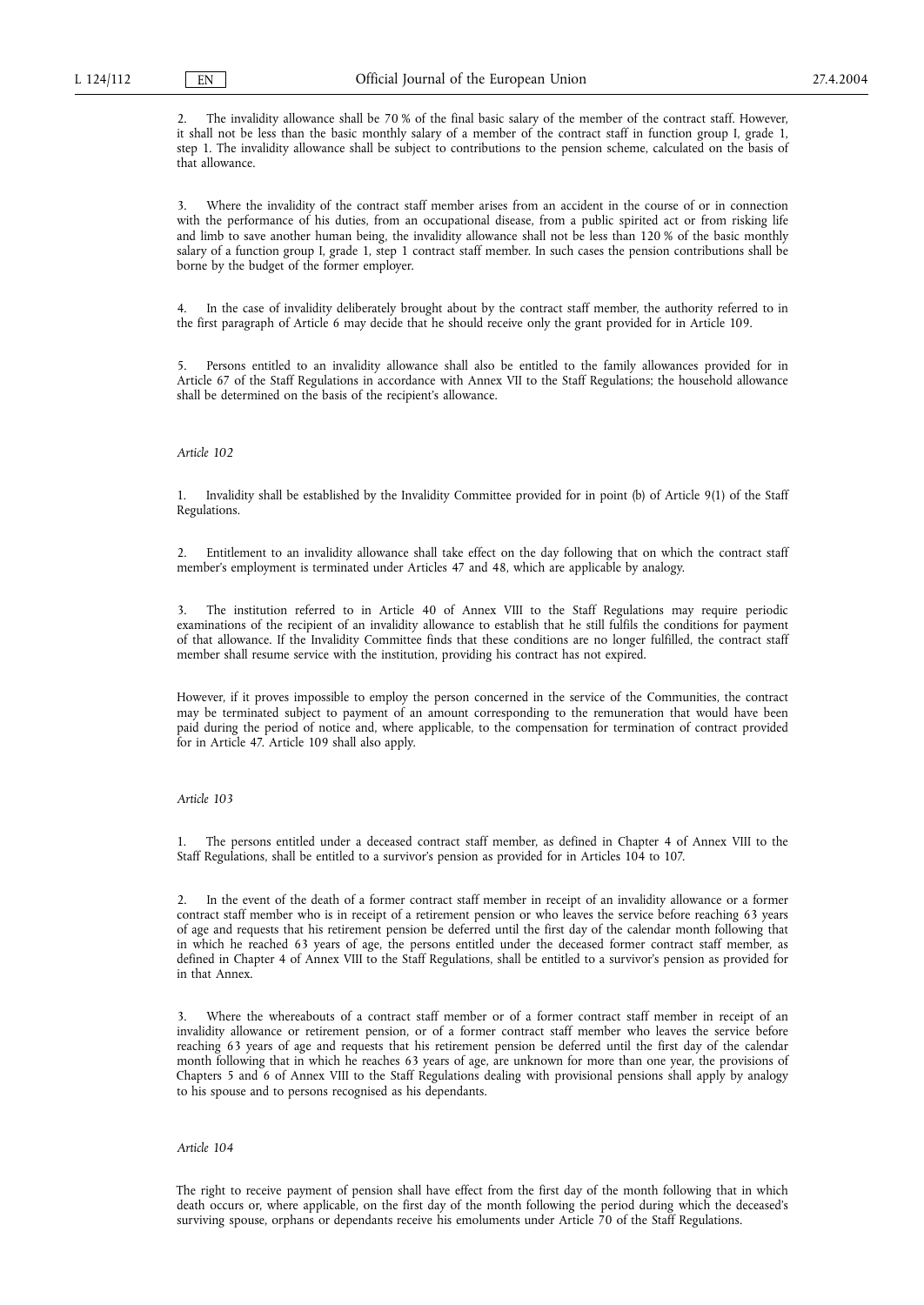*Article 105*

The surviving spouse of a contract staff member shall be entitled to a survivor's pension in accordance with Chapter 4 of Annex VIII to the Staff Regulations. The pension shall not be less than 35 % of the final basic monthly salary received by the contract staff member, nor less than the basic monthly salary of contract staff in function group I, grade 1, step 1. Where a contract staff member dies, the amount of the survivor's pension shall be increased to 60 % of the retirement pension which the contract staff member would have been paid if he had qualified, irrespective of length of service or of age, for such pension at the time of death.

A person drawing a survivor's pension shall be entitled, on the conditions laid down in Annex VII to the Staff Regulations, to the family allowances specified in Article 67 of the Staff Regulations. However, the dependent child allowance shall be double that provided for in Article 67(1)(b) of the Staff Regulations.

## *Article 106*

Where a contract staff member or person entitled to a retirement pension or invalidity allowance dies leaving no spouse entitled to a survivor's pension, the children deemed to be dependent on him shall be entitled to an orphan's pension in accordance with Article 80 of the Staff Regulations.

2. The same entitlement shall apply to children who fulfil the foregoing conditions in the event of death or remarriage of a spouse who is entitled to a survivor's pension.

3. Where a contract staff member or a person entitled to a retirement pension or invalidity allowance dies but the conditions set out in paragraph 1 are not satisfied, the provisions of the third paragraph of Article 80 of the Staff Regulations shall apply.

4. In the event of the death of a former member of the contract staff who leaves the service before reaching 63 years of age and requests that his retirement pension be deferred until the first day of the calendar month following that in which he reaches 63 years of age, children deemed to be his dependants in accordance with Article 2 of Annex VII to the Staff Regulations shall be entitled to an orphan's pension on the same terms as those set out respectively in the foregoing paragraphs.

5. The orphan's pension of a person treated as a dependent child as defined in Article 2(4) of Annex VII to the Staff Regulations may not exceed twice the dependent child allowance. However, entitlement to the pension shall cease if a third party is liable for maintenance under the national laws applicable.

6. No orphan's pension shall be payable where a natural parent who has been replaced by an adoptive parent dies.

7. Orphans shall be entitled to an education allowance in accordance with Article 3 of Annex VII to the Staff Regulations.

*Article 107*

In the case of divorce or where there is more than one category of survivor who qualifies to claim survivor's pension, such pension shall be apportioned in the manner provided for in Chapter 4 of Annex VIII to the Staff Regulations.

*Article 108*

The rules relating to ceilings and apportionment set out in Article 81a of the Staff Regulations shall apply by analogy.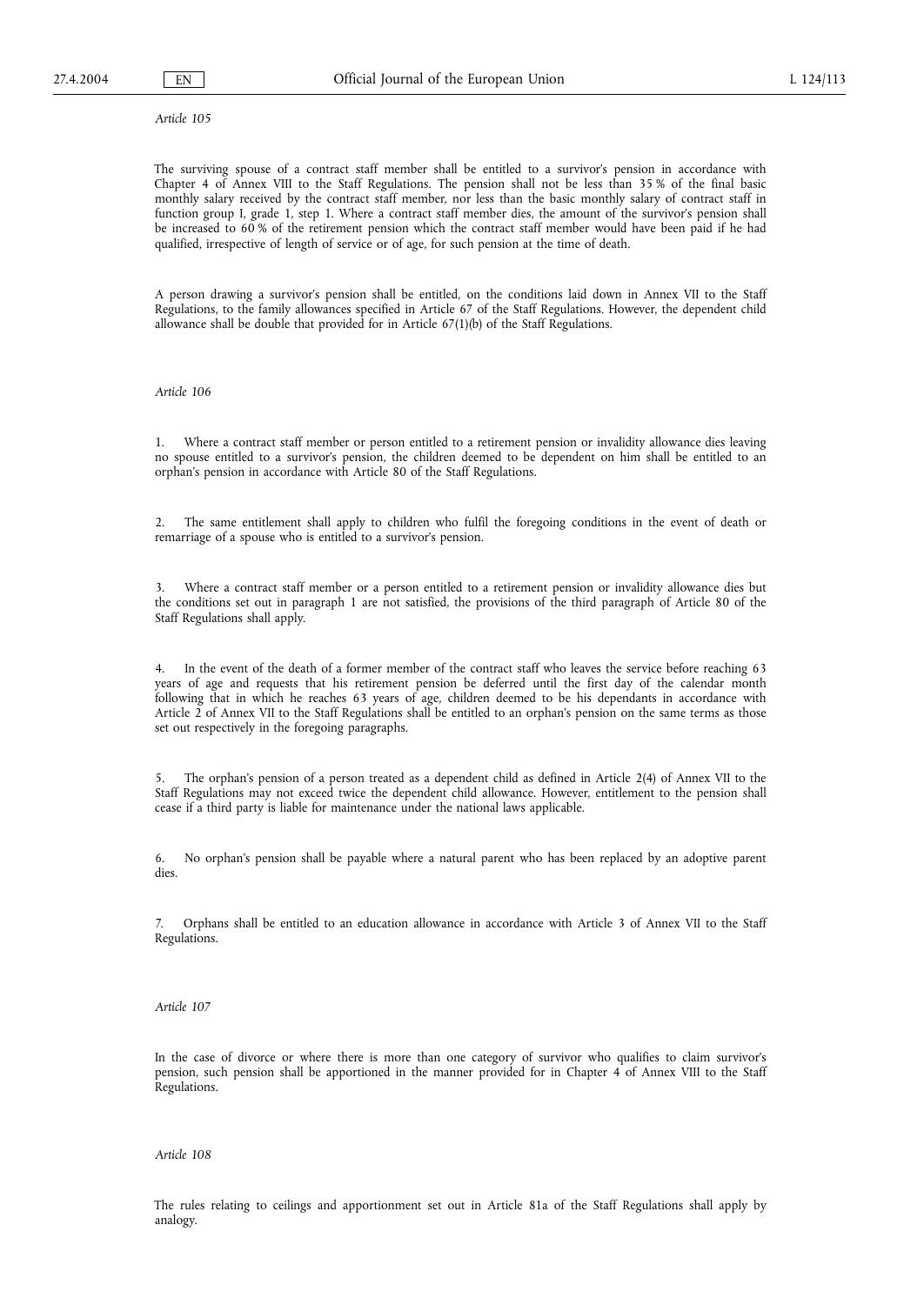Section C

### **Retirement pension and severance grant**

*Article 109*

1. On leaving the service, contract staff shall be entitled to a retirement pension, transfer of the actuarial equivalent or the payment of a severance grant in accordance with Chapter 3 of Title V of, and Annex VIII to, the Staff Regulations. Where the contract staff member is entitled to a retirement pension, his pension rights shall not cover periods corresponding to contributions paid under Article 112 of these Conditions of Employment.

2. Article 11(2) and (3) of Annex VIII of the Staff Regulations shall be applicable by analogy to contract staff.

3. A person who becomes entitled to a retirement pension shall be entitled, if he has been employed for more than three years as a member of the contract staff, to the family allowances provided for in Article 67 of the Staff Regulations; the household allowance shall be calculated on the basis of the recipient's pension.

*Article 110*

1. If a member of the contract staff is appointed an official or temporary servant of the Communities, he shall not receive the grant provided for in Article 109(1).

Any period of service on the contract staff of one the Communities shall be taken into account for the purpose of calculating years of pensionable service as provided for in Annex VIII to the Staff Regulations.

2. Where the institution has exercised the option provided for in Article 112, the contract staff member's retirement pension rights shall be reduced proportionately in respect of the period in which the sums were withdrawn.

3. The preceding paragraph shall not apply to a contract staff member who, in the three months following application of the Staff Regulations to him, asks to be allowed to repay such sums plus compound interest at the rate of 3,5 % per year, which may be revised following the procedure laid down in Article 12 of Annex XII to the Staff Regulations.

Section D

**Funding of the invalidity and life assurance scheme and of the pension scheme**

*Article 111*

As regards the funding of the social security scheme provided for in Sections B and C, the provisions of Articles 83 and 83a of the Staff Regulations and Articles 36 and 38 of Annex VIII thereto shall apply by analogy.

*Article 112*

In accordance with conditions to be laid down by the institution, a member of the contract staff may request the institution to effect any payments which he is required to make in order to constitute or maintain pension rights, unemployment insurance, invalidity insurance, life insurance and sickness insurance in the country where he has last been covered by such schemes. During the period of these contributions, the contract staff member shall not benefit from the Community sickness insurance scheme. Moreover, for the period corresponding to these contributions, the contract staff member shall not be covered by the Community life assurance and invalidity schemes and shall not acquire rights under the Community unemployment insurance and pension schemes.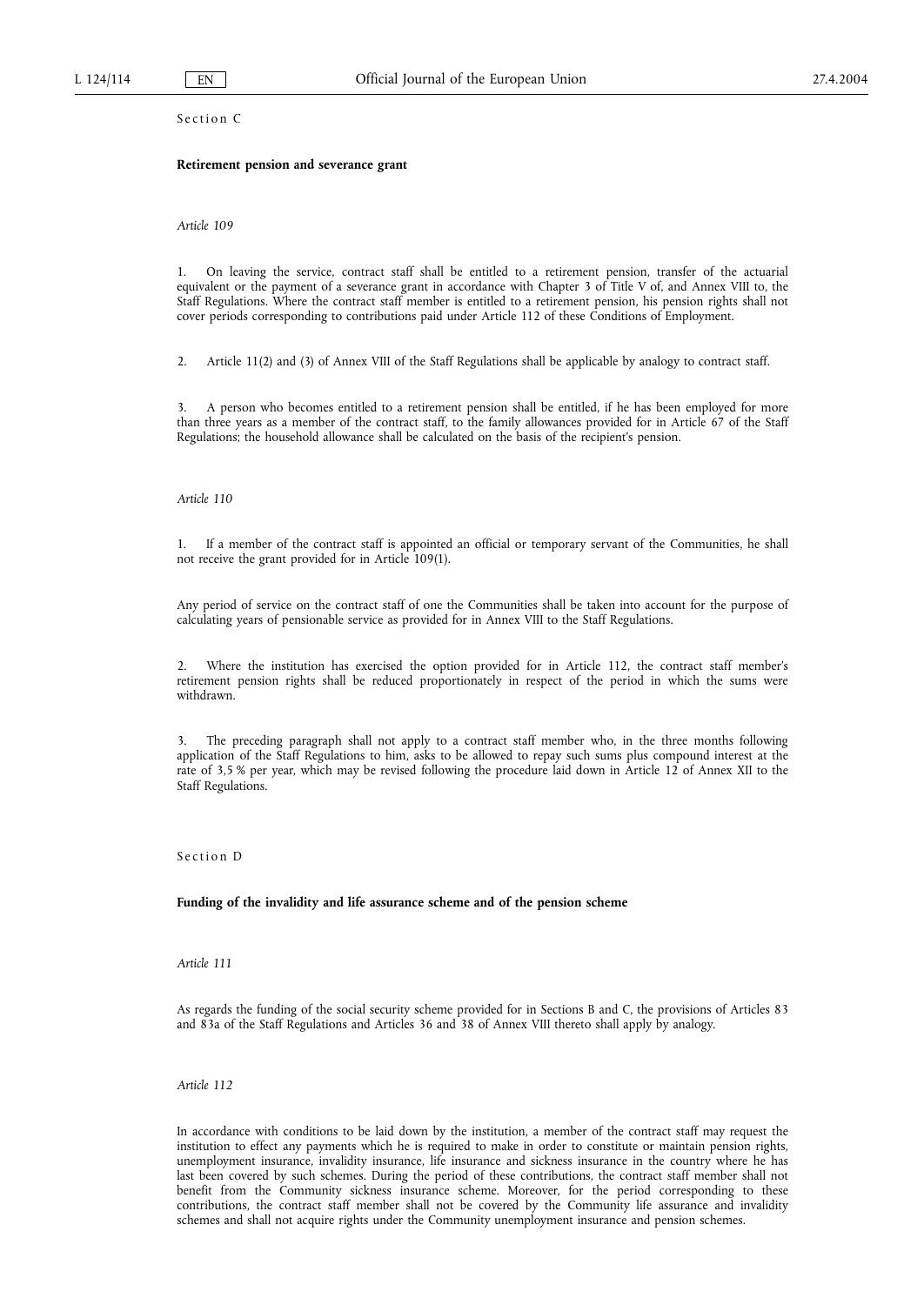The actual period of such payments for any contract staff member shall not exceed six months. However, the institution may decide to extend this period to one year. The payments shall be charged to the budget of the Communities. Payments to constitute or maintain pension rights shall not exceed twice the rate provided for in Article 83(2) of the Staff Regulations

Section E

### **Settlement of claims by contract staff**

*Article 113*

Articles 40 to 44 of Annex VIII to the Staff Regulations shall apply by analogy.

Section F

# **Payment of benefits**

*Article 114*

1. Articles 81a and 82 of the Staff Regulations and Article 45 of Annex VIII thereto, concerning the payment of benefits, shall apply by analogy.

2. Any sums due from a contract staff member to the Communities under this insurance scheme at the date when the benefits are payable shall be deducted from the amount of his benefit or from the benefits payable to those entitled under him in a manner to be determined by the institution referred to in Article 45 of Annex VIII to the Staff Regulations. The deduction may be spread over a number of months.

Section G:

### **Subrogation in favour of the Community**

*Article 115*

The provisions of Article 85a of the Staff Regulations, relating to subrogation in favour of the Community, shall apply by analogy.

CHAPTER 9

## **RECOVERY OF UNDUE PAYMENT**

*Article 116*

The provisions of Article 85 of the Staff Regulations on the recovery of undue payment shall apply.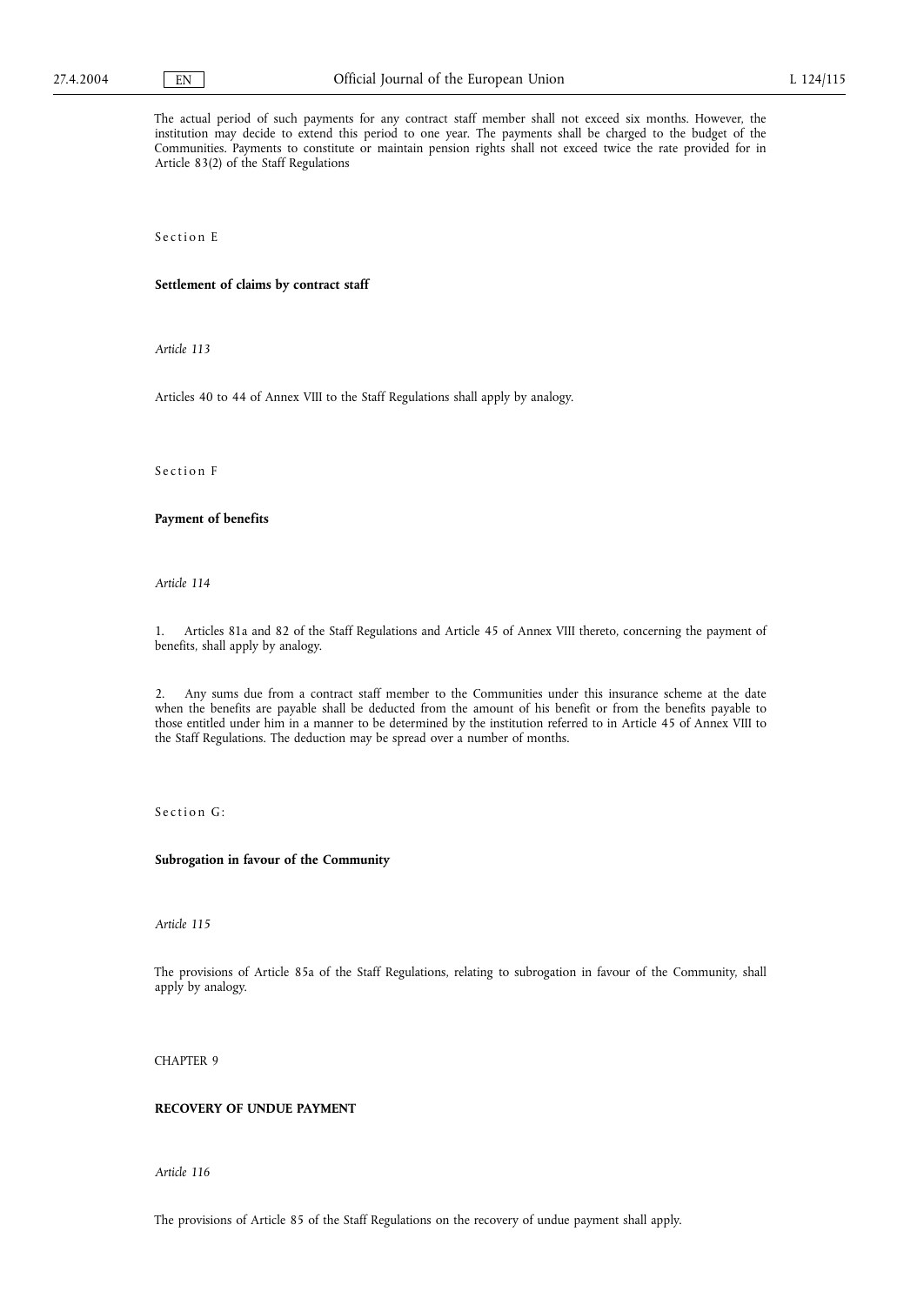CHAPTER 10

**APPEALS**

*Article 117*

The provisions of Title VII of the Staff Regulations on appeals shall apply by analogy.

CHAPTER 11

# **SPECIAL AND EXCEPTIONAL PROVISIONS APPLICABLE TO MEMBERS OF THE CONTRACT STAFF SERVING IN A THIRD COUNTRY**

*Article 118*

The provisions of Articles 6 to 16 and 19 to 25 of Annex X to the Staff Regulations shall apply by analogy to contract staff serving in third countries. However, Article 21 of that Annex shall only apply if the contract is for not less than one year.

CHAPTER 12

#### **TERMINATION OF EMPLOYMENT**

*Article 119*

Articles 47 to 50a shall apply by analogy to contract staff.

In the event of disciplinary proceedings against a contract staff member, the Disciplinary Board referred to in Annex IX to the Staff Regulations and in Article 49 of these Conditions of Employment shall meet with two additional members from the same function group and grade as the contract staff member concerned. These two additional members shall be appointed according to an ad hoc procedure agreed upon by the authority referred to in the first paragraph of Article 6 of these Conditions of Employment and the Staff Committee.';

46) the existing Articles 79 and 80 are renumbered and become Articles 120 and 121;

47) existing Article 81 becomes Article 122 and is replaced by the following:

'*Article 122*

Any dispute between the institution and a member of the local staff serving in a third country shall be submitted to an arbitration board on the conditions defined in the arbitration clause contained in the local staff member's contract.';

48) Title VI is deleted;

49) the existing Title V becomes Title VI and the former Articles 82 and 83 become Articles 123 and 124 respectively;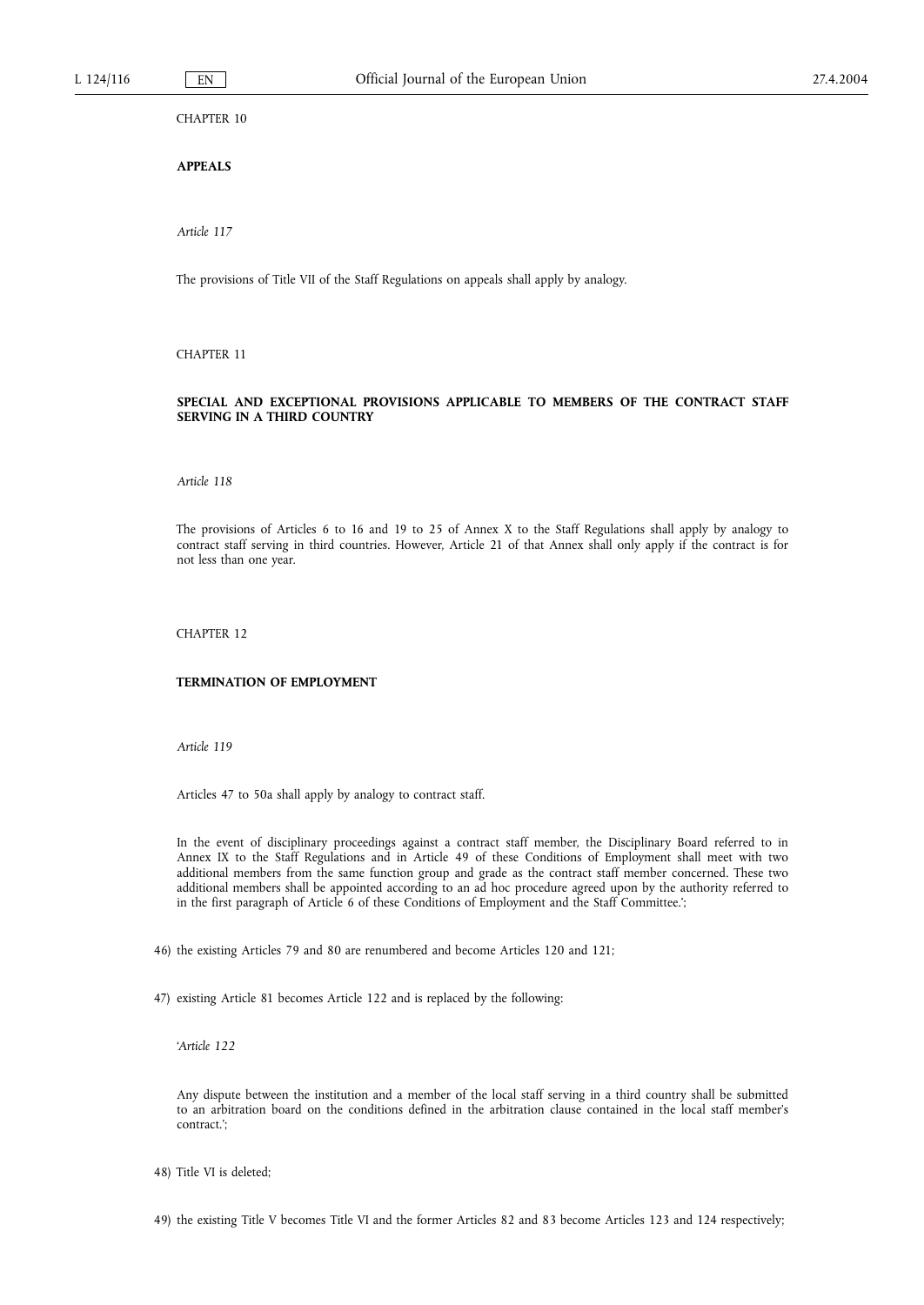50) Article 124 is replaced by the following:

'*Article 124*

Articles 1c, 1d, 11, 11a, 12 and 12a, the first paragraph of Article 16, Articles 17, 17a, 19, 22, 22a and 22b, the first and second paragraphs of Article 23 and the second paragraph of Article 25 of the Staff Regulations, concerning the rights and obligations of officials, and Articles 90 and 91 of the Staff Regulations, concerning appeals, shall apply by analogy.';

51) in Title VII, the existing Articles 99, 100 and 101 are deleted and the following Article is inserted:

'*Article 125*

Without prejudice to the other provisions of the Conditions of Employment, the Annex hereto lays down the transitional provisions applicable to staff engaged under contract covered by these Conditions of Employment.';

52) in Title VIII the existing Article 102 and 103 become Article 126 and 127 respectively;

53) in new Article 126 the words 'Article 103' are replaced by 'Article 127';

54) the following Annex is added:

*'ANNEX*

### **Transitional provisions applicable to the staff covered by the Conditions of Employment of other Servants**

*Article 1*

1. The provisions of Annex XIII to the Staff Regulations shall apply by analogy to other servants employed on 30 April 2004.

- 2. For the period from 1 May 2004 to 30 April 2006, in the Conditions of Employment of other servants:
- (a) in the first indent of point (b) of Article 3, "assistants function group (AST)" is replaced by "categories B and C";
- (b) in the second indent of point (b) of Article 3, "the administrators" function group (AD) is replaced by "category A", "AD 16 or AD 15" is replaced by "A\*16 or A\*15" and "AD 15 or AD 14" is replaced by "A\*15 or A\*14".

*Article 2*

1. In accordance with the Conditions of Employment of other servants, the authority referred to in the first paragraph of Article 6 of the Conditions of Employment shall offer employment of indefinite duration as a member of the contract staff to any person employed by the Communities on 1 May 2004 under a contract of indefinite duration as a local staff member in the European Union or by virtue of national legislation in one of the agencies and entities referred to in Article 3a(1)(b) and (c) of the Conditions of Employment. The offer of employment shall be based on an assessment of the tasks to be performed by the servant as a member of the contract staff. The contract concerned shall take effect at the latest on 1 May 2005. Article 84 of the Conditions of Employment shall not apply to such contract.

2. Should the classification of the staff member accepting the offer of a contract result in a reduction in remuneration, the institution may pay an additional amount taking into account current difference between fiscal, social security and pension legislation of the Member State of employment and the relevant provisions applicable to the contract staff member.